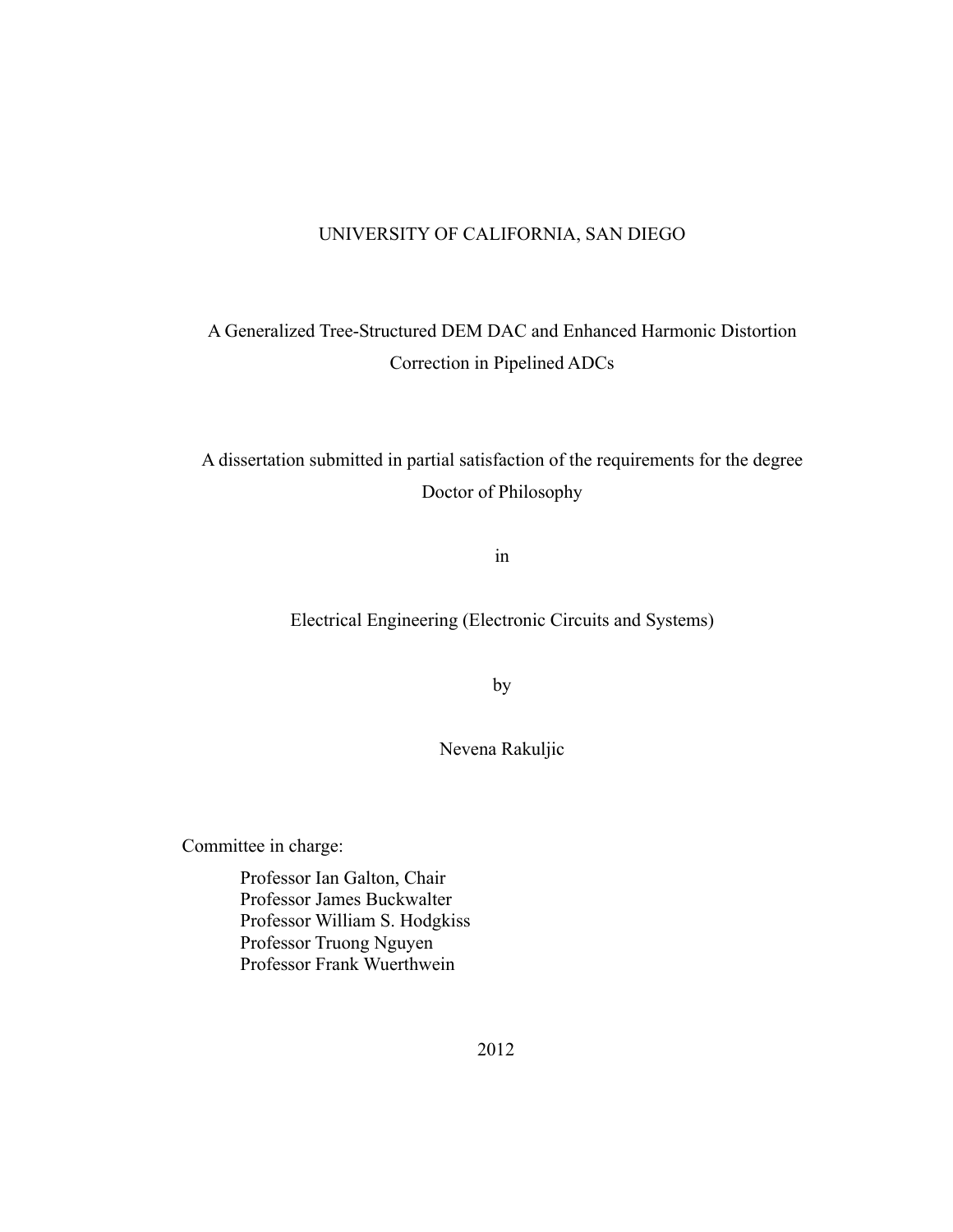Copyright Nevena Rakuljic, 2012 All rights reserved.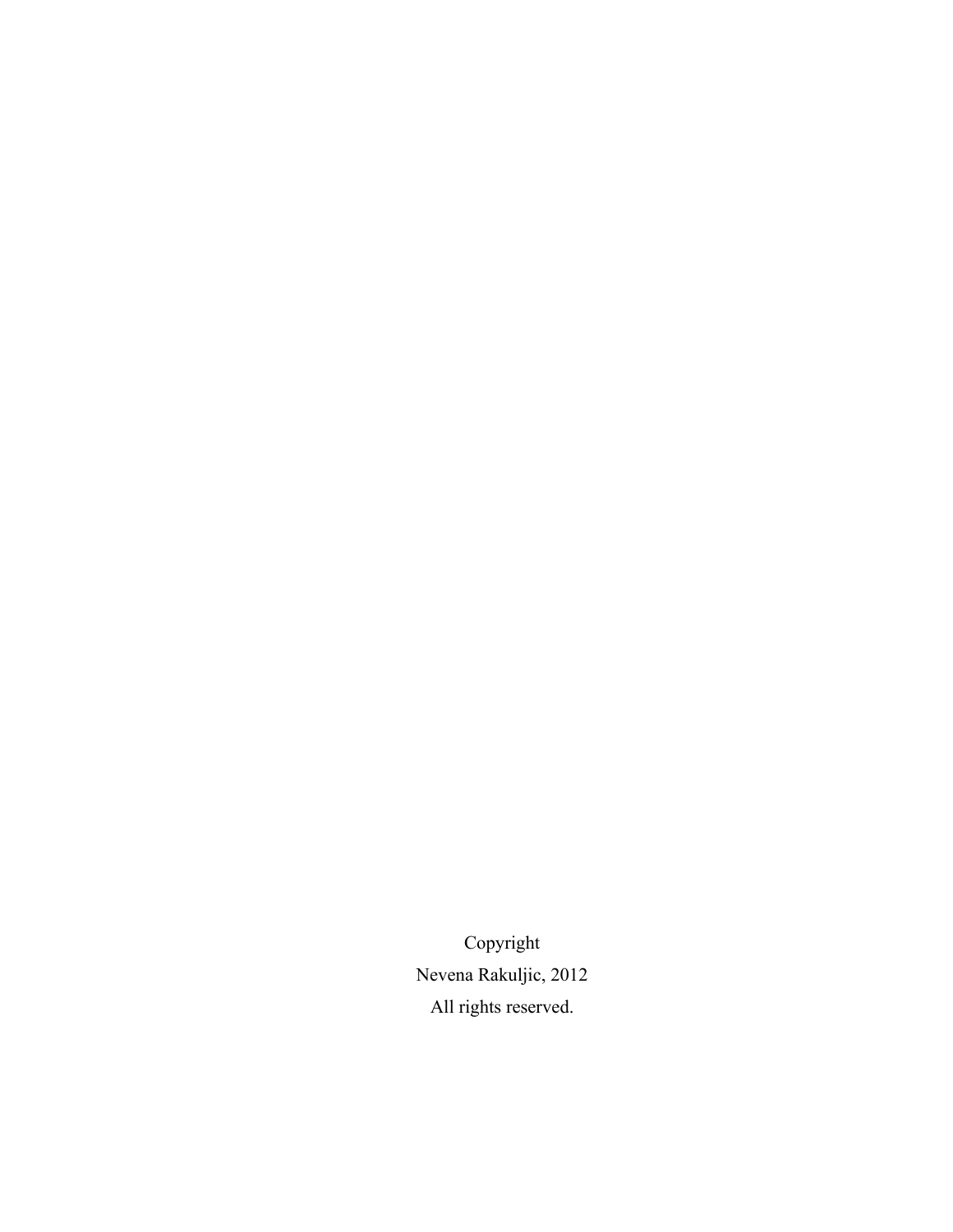The dissertation of Nevena Rakuljic is approved, and it is acceptable in quality and form for publication on microfilm and electronically:

Chair

University of California, San Diego

2012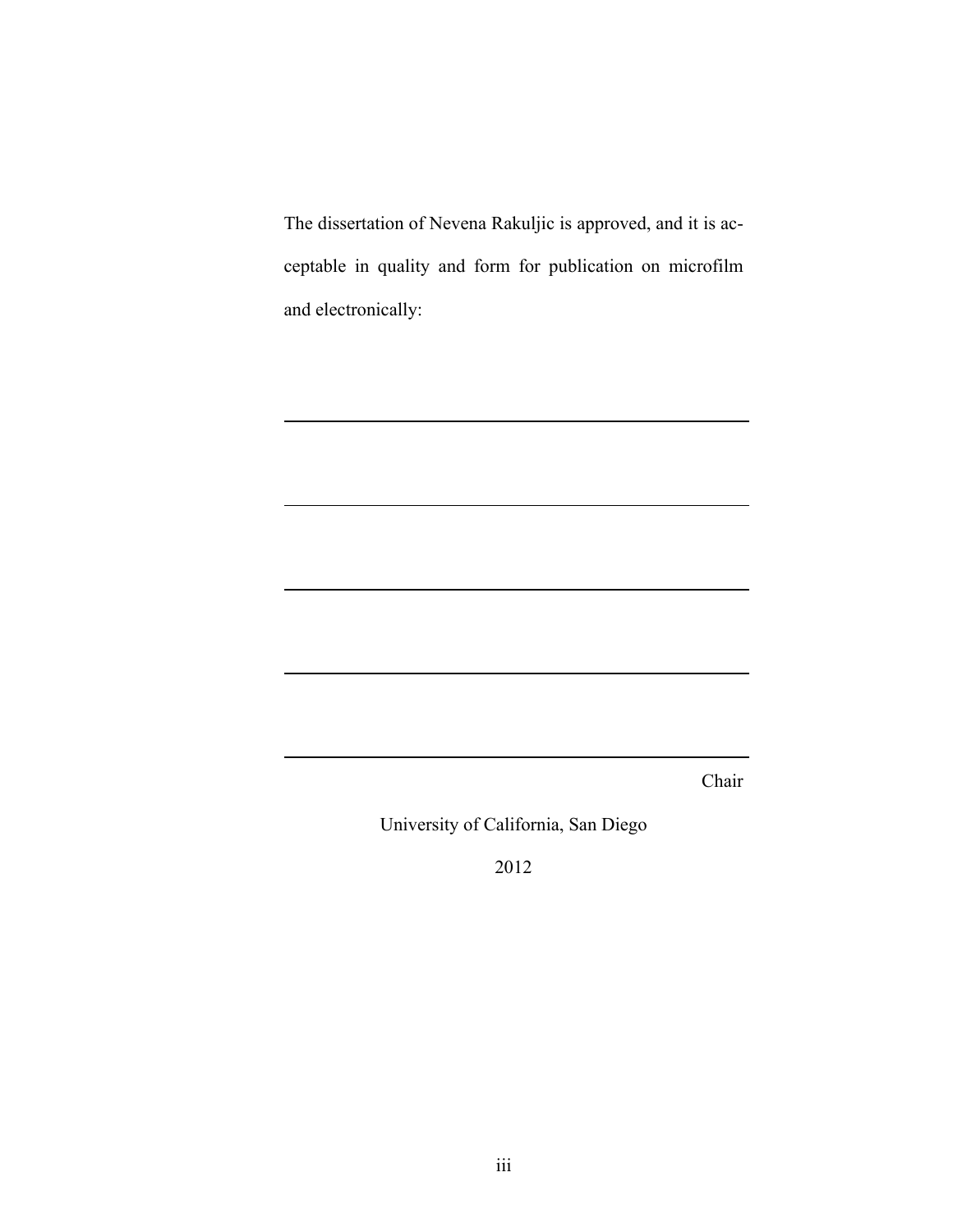## DEDICATION

*To my mother and father.*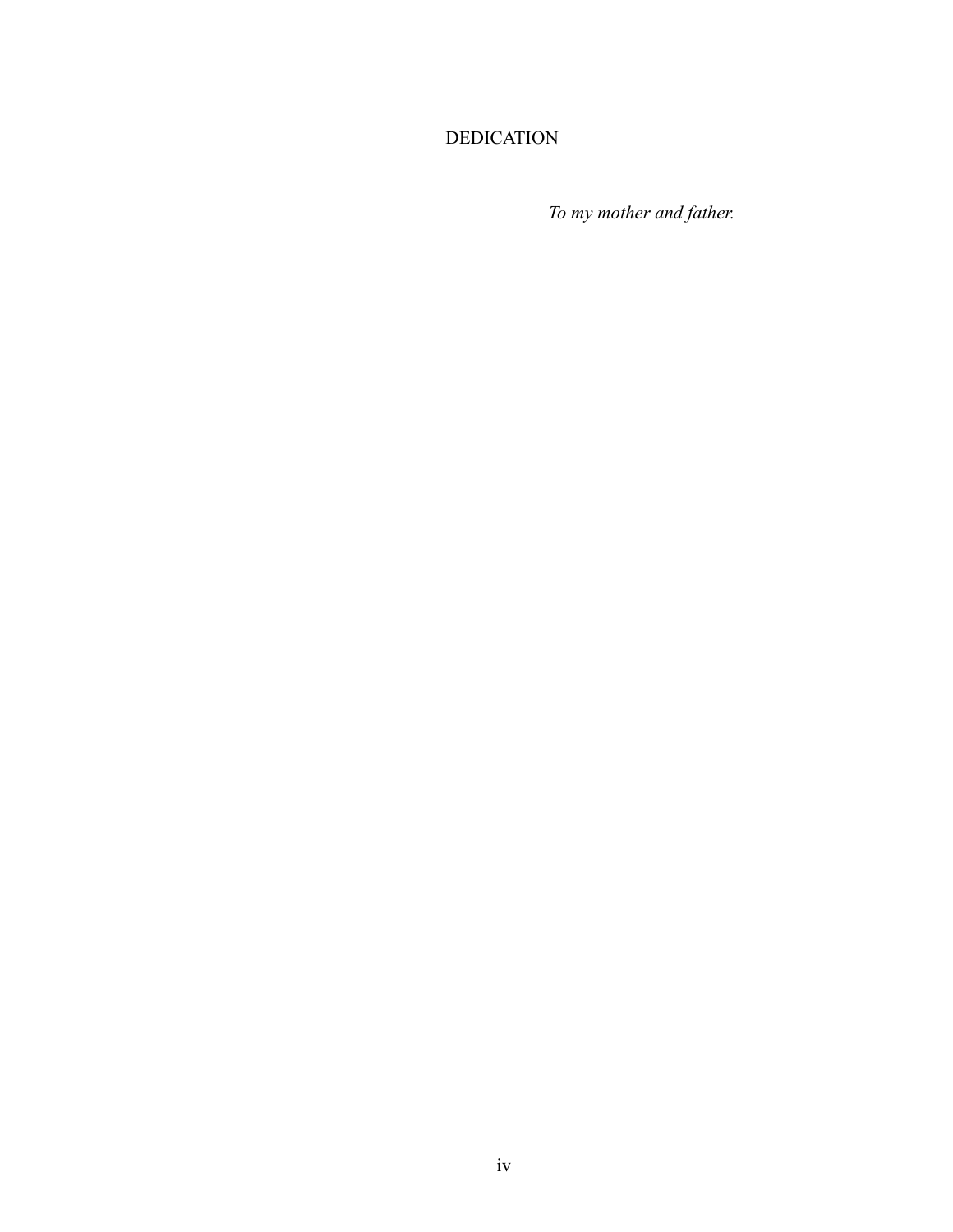| Chapter 1 Tree-Structured DEM DACs with Arbitrary Numbers of Levels  1       |
|------------------------------------------------------------------------------|
| $I_{\cdot}$                                                                  |
| П.                                                                           |
| Decomposition of Arbitrary DEM Encoders into Tree Structure 8<br>III.        |
|                                                                              |
|                                                                              |
| Synthesis of Unity-Weighted Tree-Structured DEM Encoders 15<br>IV.           |
| V.                                                                           |
| .24                                                                          |
|                                                                              |
|                                                                              |
| IX.                                                                          |
| Chapter 2 Suppression of Quantization-Induced Convergence Error in Pipelined |

# **TABLE OF CONTENTS**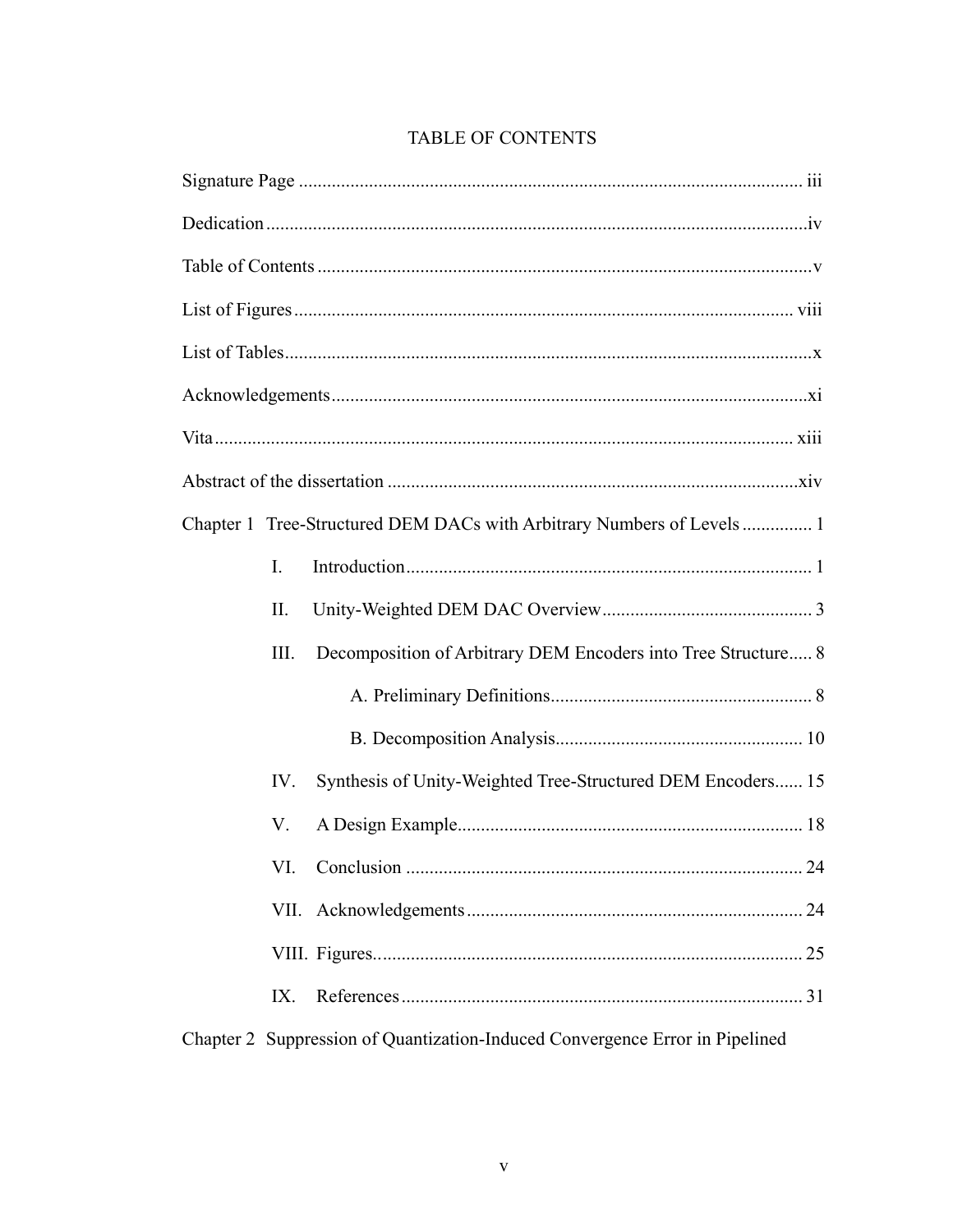| I.   |                                                                                |  |
|------|--------------------------------------------------------------------------------|--|
| II.  |                                                                                |  |
|      |                                                                                |  |
| III. | Effect of Quantization Error on HDC Coefficient Estimation 45                  |  |
| IV.  |                                                                                |  |
|      |                                                                                |  |
|      |                                                                                |  |
|      |                                                                                |  |
|      |                                                                                |  |
| V.   |                                                                                |  |
| VI.  |                                                                                |  |
| VII. |                                                                                |  |
|      |                                                                                |  |
|      | Chapter 3 Convergence Time Analysis for Harmonic Distortion Correction Used in |  |
|      |                                                                                |  |
|      |                                                                                |  |
| II.  |                                                                                |  |
|      |                                                                                |  |
|      |                                                                                |  |
| III. |                                                                                |  |
|      |                                                                                |  |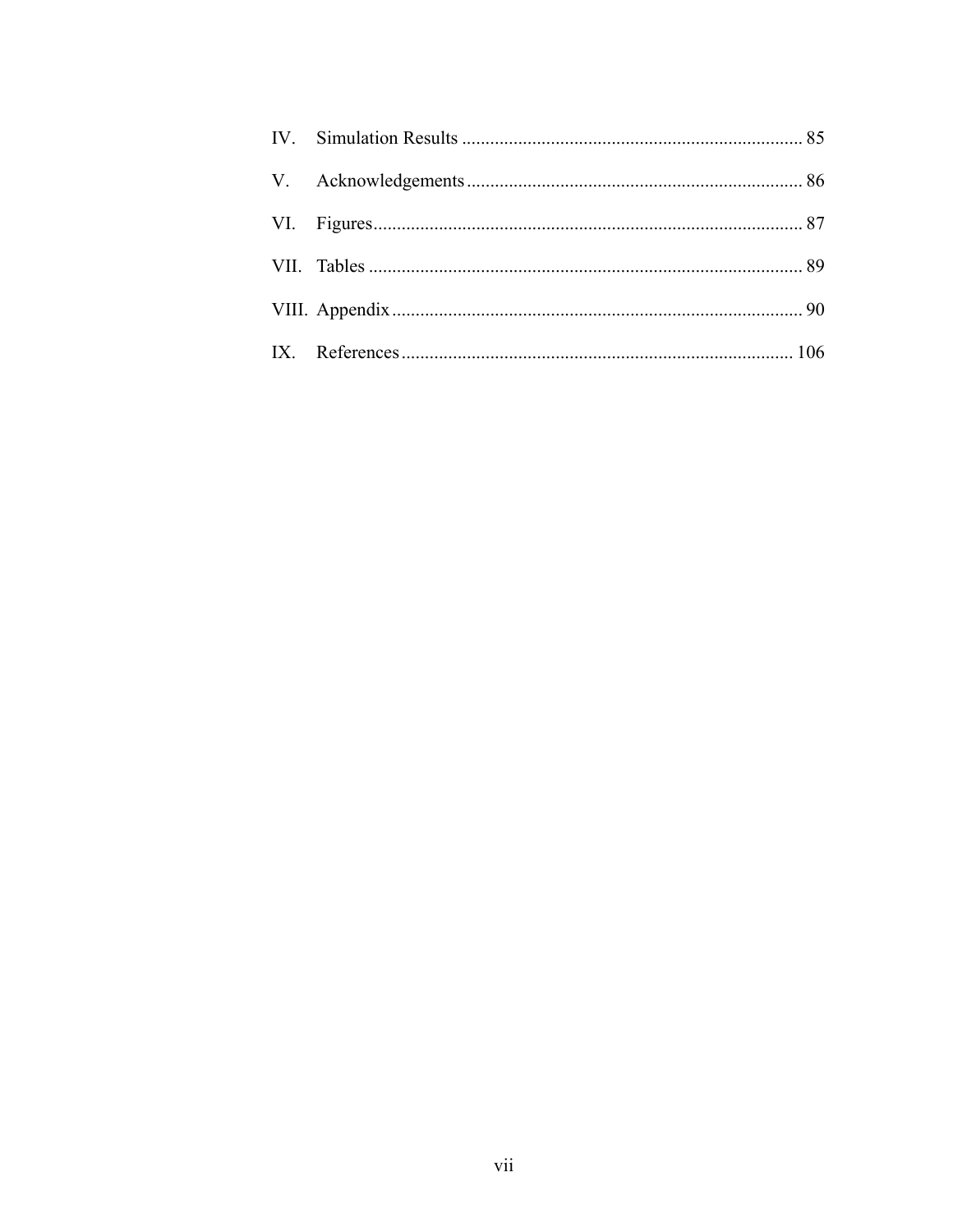## LIST OF FIGURES

| Figure 1  |                                                                                           |    |
|-----------|-------------------------------------------------------------------------------------------|----|
| Figure 2  |                                                                                           |    |
| Figure 3  |                                                                                           |    |
| Figure 4  |                                                                                           |    |
| Figure 5a | A type of tree-structured DEM encoder for a 13-level DAC 27                               |    |
| Figure 5b | A type of tree-structured DEM encoder for a 13-level DAC 27                               |    |
| Figure 6  | Register transfer level circuitry that generates $s^{(1,4,12)}$ for $c[n] \in$            |    |
|           | . 28                                                                                      |    |
| Figure 7  |                                                                                           |    |
|           |                                                                                           | 28 |
| Figure 8  | Register transfer level circuitry that generates $s^{(u,v,w)}$ for $(u,v,w) \neq$         |    |
|           | 29                                                                                        |    |
| Figure 9  |                                                                                           |    |
|           | Figure 10a Power spectral density at the output of the second order $\Delta\Sigma$ ADC in |    |
|           |                                                                                           |    |
|           | Figure 10b Power spectral density at the output of the second order $\Delta\Sigma$ ADC in |    |
|           | Figure 9 with the tree-structured DEM Encoder shown in Figure 5.  30                      |    |
| Figure 11 |                                                                                           |    |
| Figure 12 | The kth pipelined ADC stage for $k = 1, , 5$ with labels that indicate                    |    |
|           |                                                                                           |    |
| Figure 13 | The example pipelined ADC with HDC applied to the first four                              |    |
|           |                                                                                           |    |
| Figure 14 | The kth pipelined ADC stage with HDC for $k = 1, 2, 3, 4$ , with                          |    |
|           |                                                                                           |    |
| Figure 15 |                                                                                           |    |
| Figure 16 | The five values of $e_{ADC,2}[n]$ that occur when the input to flash ADC <sub>2</sub>     |    |
|           | is (a) $2\Delta - 4c_1[n]$ and (b) $- 4c_1[n]$ superimposed on a plot of the              |    |
|           | input-output characteristic of flash $ADC2$ (which contains a single                      |    |
|           | threshold error).                                                                         | 63 |
| Figure 17 | Simulation results for pipelined ADC shown in Figure 3 with $f_{in}$ =                    |    |
|           |                                                                                           |    |
| Figure 18 | Pipelined ADC configuration during estimation of $\alpha_{1,1}$ and $\alpha_{3,1}$ with   |    |
|           |                                                                                           |    |
| Figure 19 | Details of the $RD_k$ block                                                               |    |
| Figure 20 | Simulation results for pipelined ADC shown in Figure 8 with $f_{in}$ =                    |    |
|           | $0.39f_s$ and 0 dBFS sinusoidal input signal and with representative                      |    |
|           |                                                                                           |    |
| Figure 21 | Example pipelined ADC.                                                                    |    |
| Figure 22 | The kth pipelined ADC stage for $k = 1, , 5$ with labels that                             |    |
|           |                                                                                           |    |
| Figure 23 | Pipelined ADC configuration during estimation of $\alpha_{1,1}$ and $\alpha_{3,1}$ with   |    |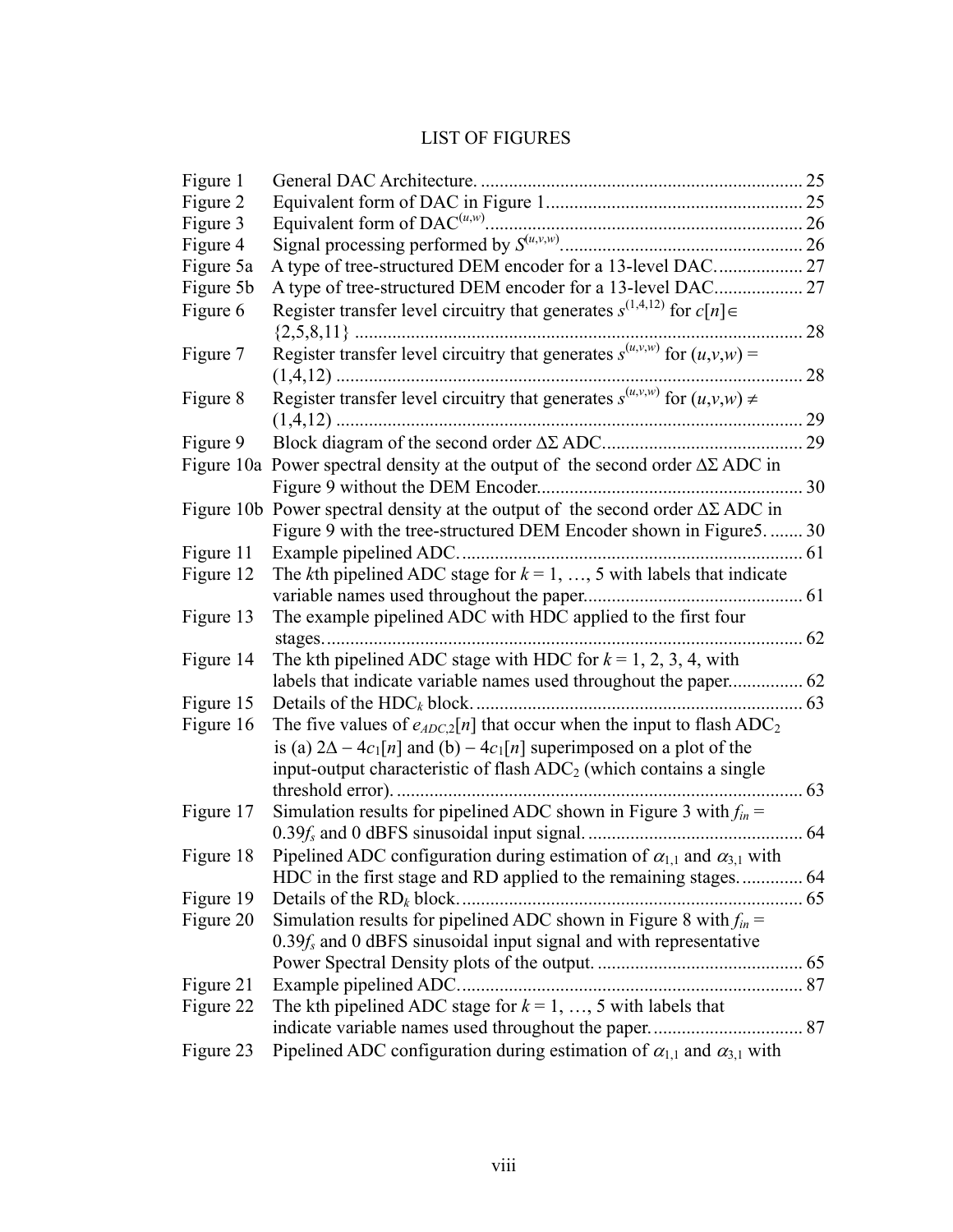| Figure 24 A comparison plot of calculated standard deviation of $\tilde{\gamma}_{31}$ estimate |  |
|------------------------------------------------------------------------------------------------|--|
| (bold) vs. simulated standard deviation of $\tilde{\gamma}_{31}$ , plotted as a function       |  |
|                                                                                                |  |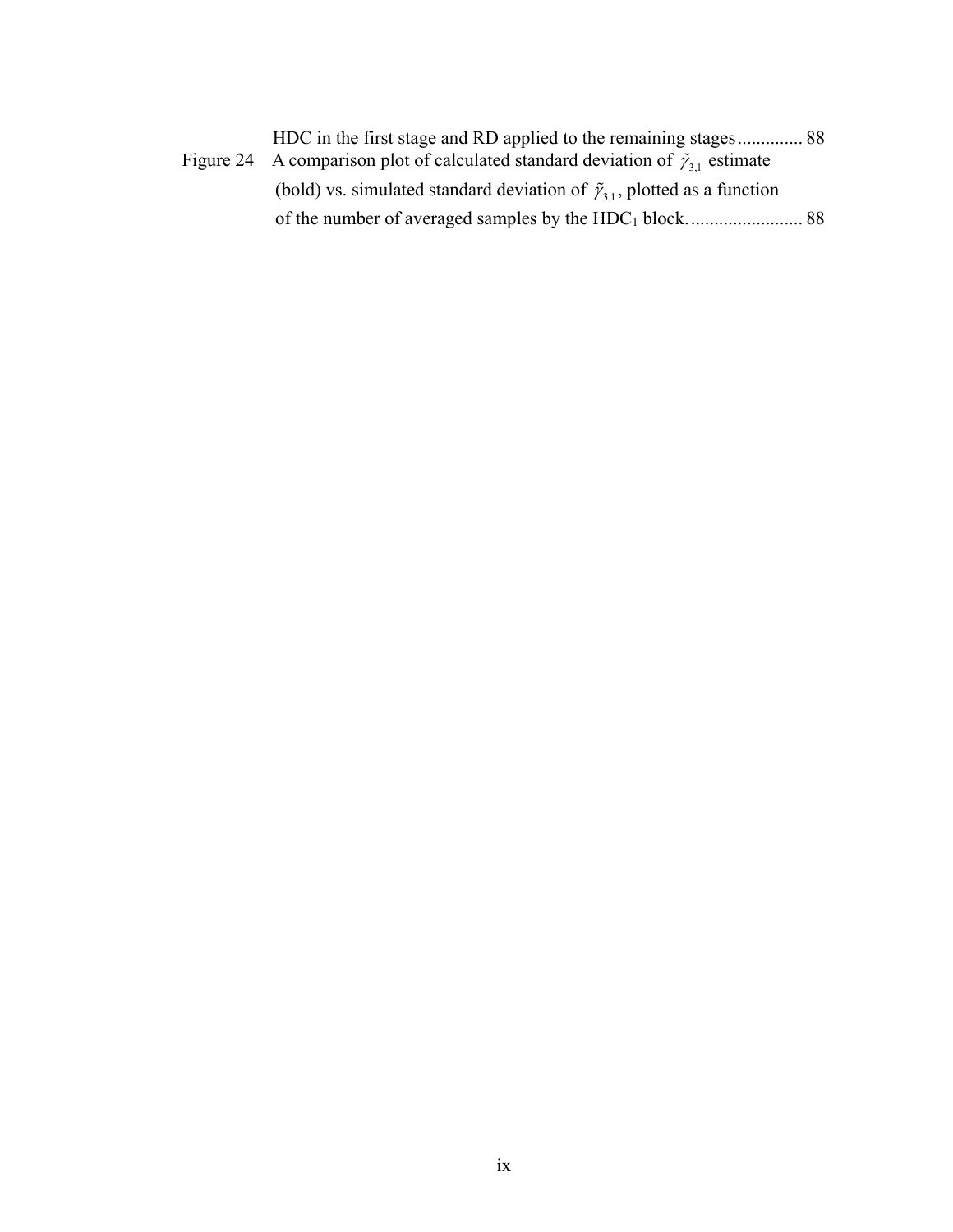## LIST OF TABLES

| Table 1 All possible sets of values that $t_{1,j}[n]/A$ , $t_{2,j}[n]/A$ , $t_{3,j}[n]/A$ , $t_{4,j}[n]/A$ can take |
|---------------------------------------------------------------------------------------------------------------------|
| on along with the corresponding values of $c_i[n]/A$ , $c_{1,i}[n]$ , $c_{3,i}[n]$ , and $c_{1,i}[n]$               |
|                                                                                                                     |
| Table 2 All possible sets of values that $t_{1,j}[n]/A$ , $t_{2,j}[n]/A$ , $t_{3,j}[n]/A$ , $t_{4,j}[n]/A$ can take |
| on along with the corresponding values of $c_i[n]/A$ , $c_{1,i}[n]$ , $c_{3,i}[n]$ , and $c_{1,i}[n]$               |
|                                                                                                                     |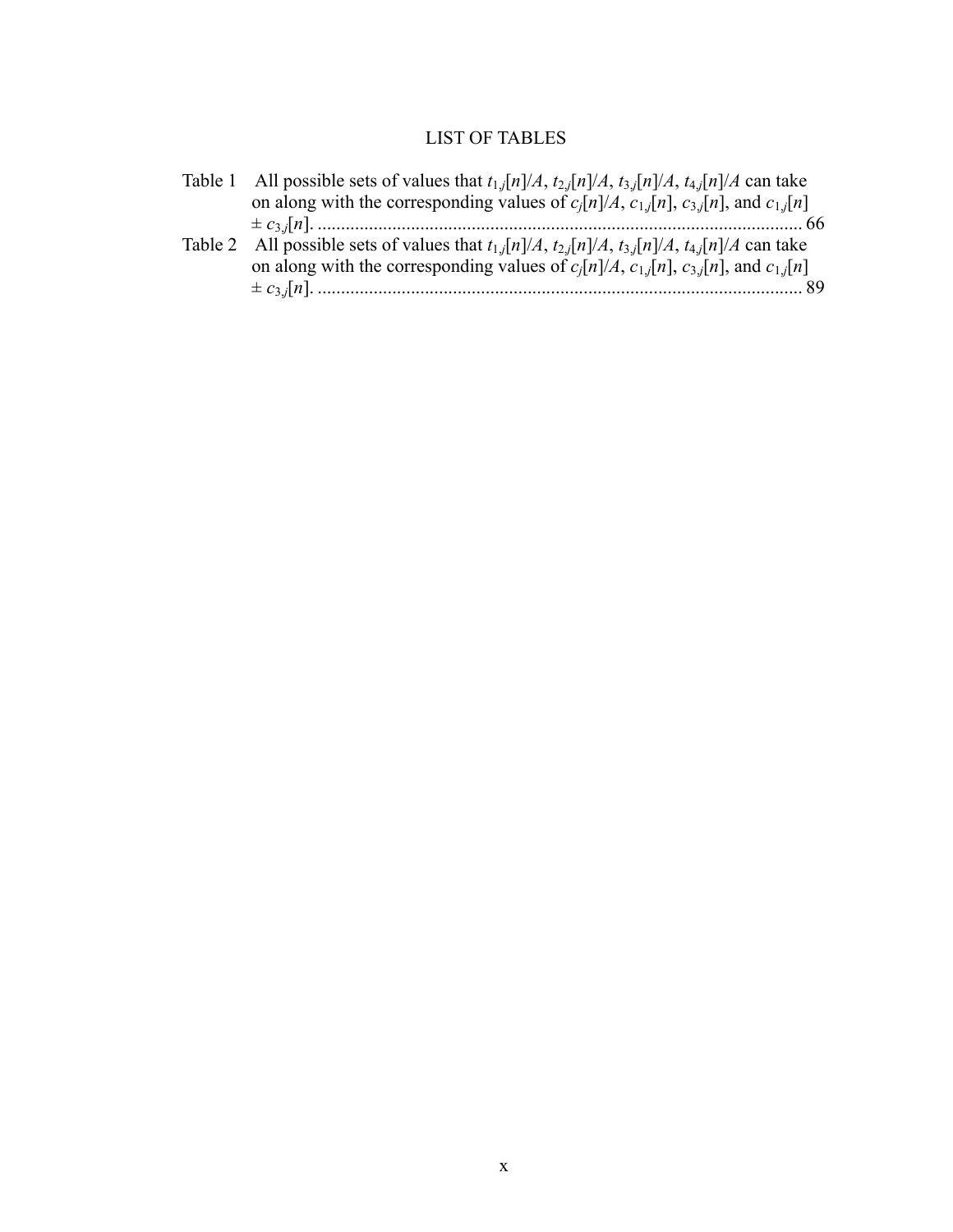#### ACKNOWLEDGEMENTS

I would like to thank my academic advisor, Professor Ian Galton. He has been a great mentor and a good friend, supporting my intellectual and personal growth throughout these years. His guidance helped me deepen my understanding of the topics that I worked on, and his commitment to this work kept me motivated through the tough times.

I would also like to thank all my lab colleagues and friends for their friendship, understanding and encouragement. I want to offer my special thanks to Andrea Panigada, for the many hours he spent helping me navigate through the world of pipelined ADCs and for his incredible support.

And, this dissertation would not have been possible without the support of my parents. I want to thank them for believing in me, encouraging me and changing their lives so that I have an opportunity for a better one.

Chapter 1, in full, has been published in the IEEE Transactions on Circuits and Systems I: Regular Papers, volume 57, number 2, pages 313-322, February 2010. The dissertation author is the primary investigator and author of this paper. Professor Ian Galton supervised the research which forms the basis for this paper.

Chapter 2, in full, has been accepted for publication by IEEE Transactions on Circuits and Systems I: Regular Papers. The dissertation author is the primary investigator and author of this paper. Professor Ian Galton supervised the research which forms the basis of this paper.

Chapter 3, in part is currently being prepared for submission for publication of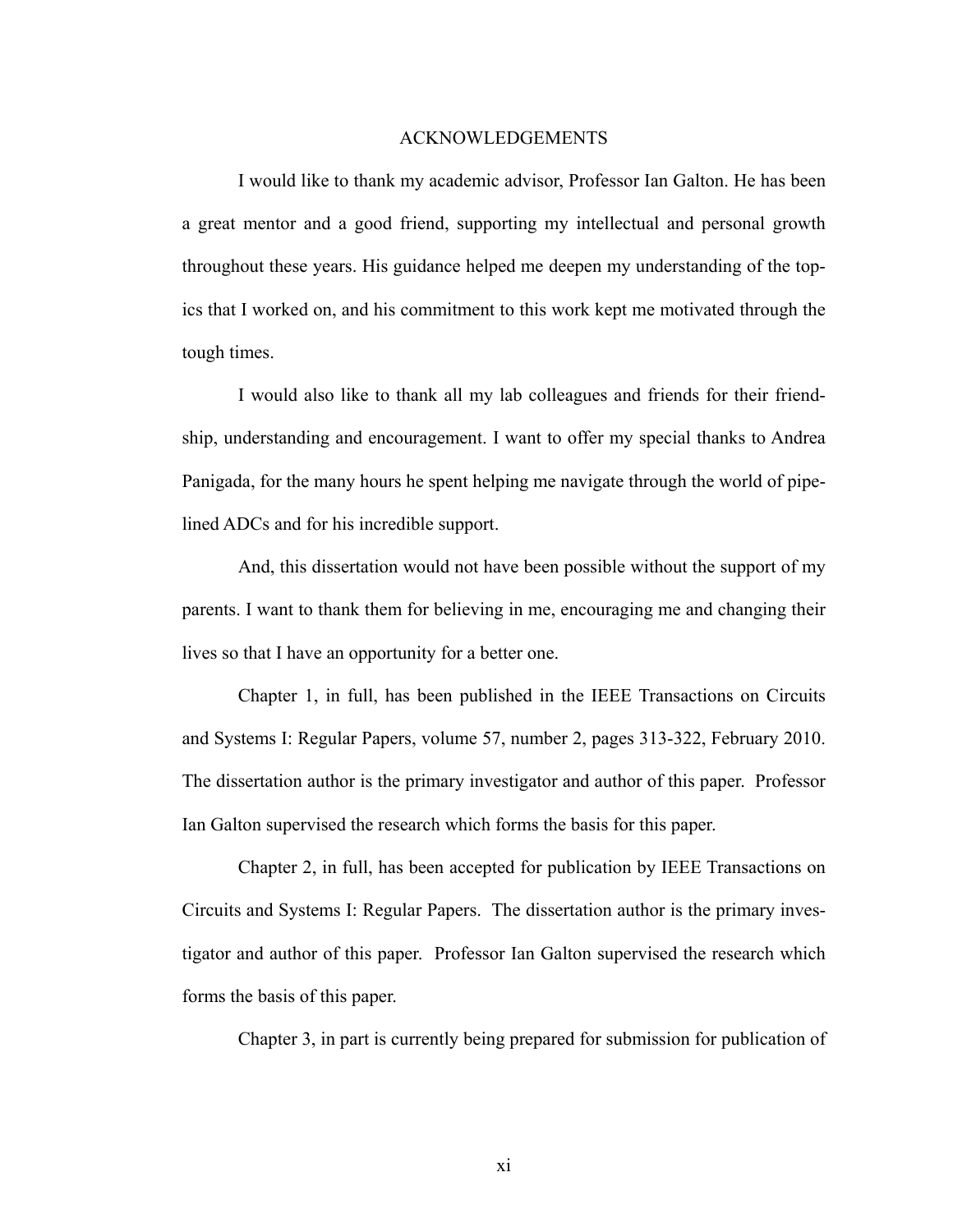the material. The dissertation author is the primary investigator and author of this paper. Professor Ian Galton supervised the research which forms the basis of this paper.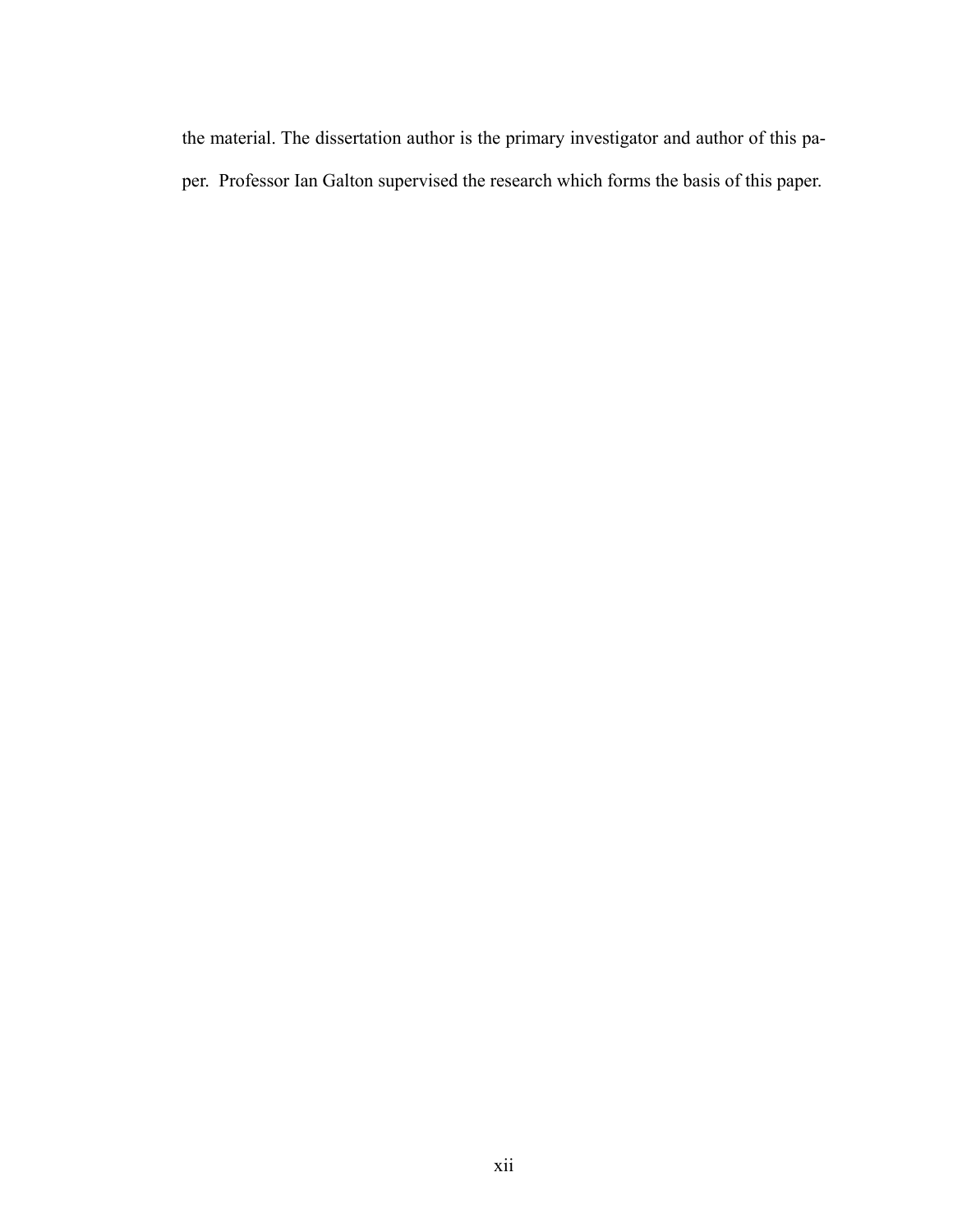## VITA

| 2012 | Ph. D. in Electrical Engineering (Electronic Circuits and Systems), |
|------|---------------------------------------------------------------------|
|      | University of California, San Diego                                 |
| 2009 | M. S. in Electrical Engineering (Electronic Circuits and Systems),  |
|      | University of California, San Diego                                 |
| 2006 | B. S. in Engineering Physics,                                       |
|      | University of California, San Diego                                 |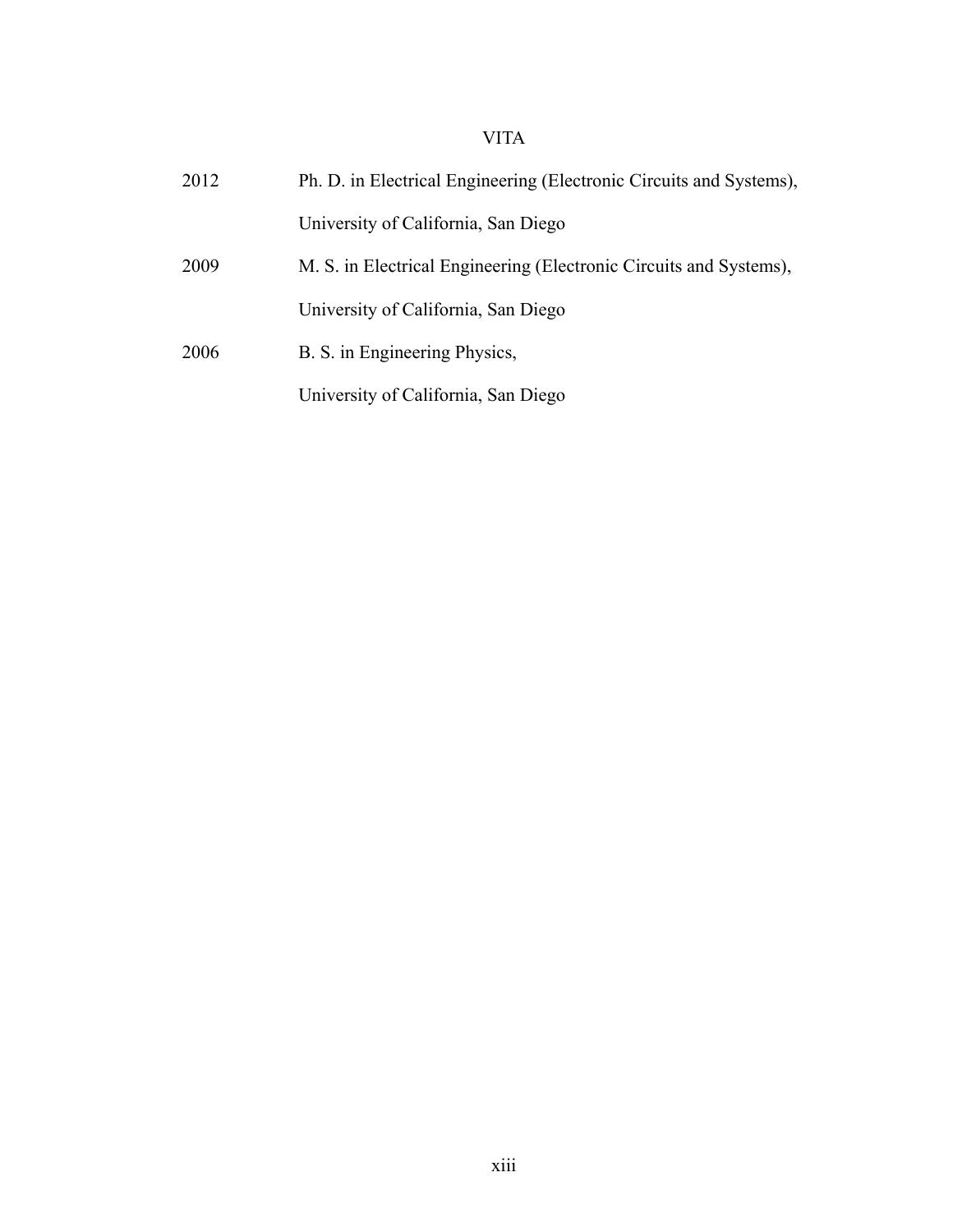#### ABSTRACT OF THE DISSERTATION

# A Generalized Tree-Structured DEM DAC and Enhanced Harmonic Distortion Correction in Pipelined ADCs

by

Nevena Rakuljic

Doctor of Philosophy in Electrical Engineering (Electronic Circuits and Systems)

University of California, San Diego, 2012

Professor Ian Galton, Chair

The first chapter of this dissertation discusses the tree-structured dynamic element matching (DEM) technique for unity-weighted, multi-bit digital to analog converters (DACs). In general, mismatches in nominally identical components of a unityweighted multi-bit DAC introduce non-linear distortion at the output of the DAC. For this reason, a DEM encoder is usually employed in the implementation of unityweighted multi-bit DACs, which objective is to permute the inputs to the nominally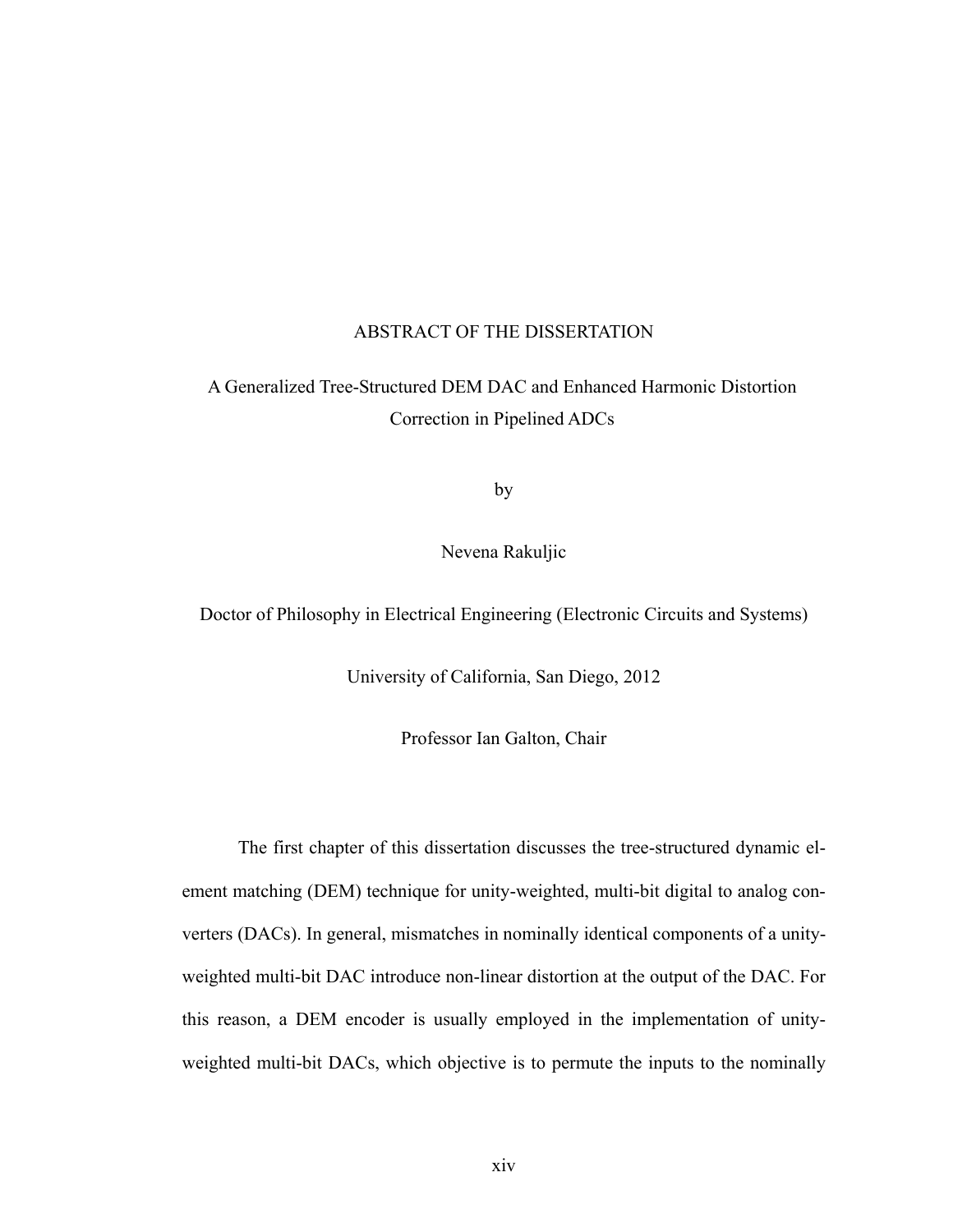identical components of the DAC, so that the non-linear distortion at the output is avoided or at least minimized. The best among such DEM techniques is the treestructured DEM technique. However, prior to the work presented in Chapter 1, this technique could not be applied to unity-weighted multi-bit DACs with a number of components that is not a power of two.

The second chapter of this dissertation focuses on the topic of digital calibration of residue amplifiers in pipelined analog to digital converters (ADCs). Pipelined ADCs provide a high resolution digital representation of analog input signals. In recent years, many digital calibration techniques have been developed that enable the design of pipelined ADCs with low-power analog components that behave nonideally. One such digital calibration technique is Harmonic Distortion Correction (HDC) which compensates for the non-ideal residue amplifier behavior. This technique is the best digital calibration technique known to the authors that addresses the problem of residue amplifiers. Nevertheless, the HDC technique, when implemented in the pipelined ADC, cannot accurately eliminate errors introduced by residue amplifiers under all pipelined ADC's input conditions. In particular, the problem in the implementation of the HDC technique arises due to the leakage of quantization error from the stages subsequent to the calibration stage. Chapter 2 presents an analysis of this problem and an all-digital solution which enables the HDC technique to properly operate regardless of the input signal level.

The third chapter of this dissertation analyzes the number of samples that need to be averaged by the HDC algorithm in order to reliably estimate, and therefore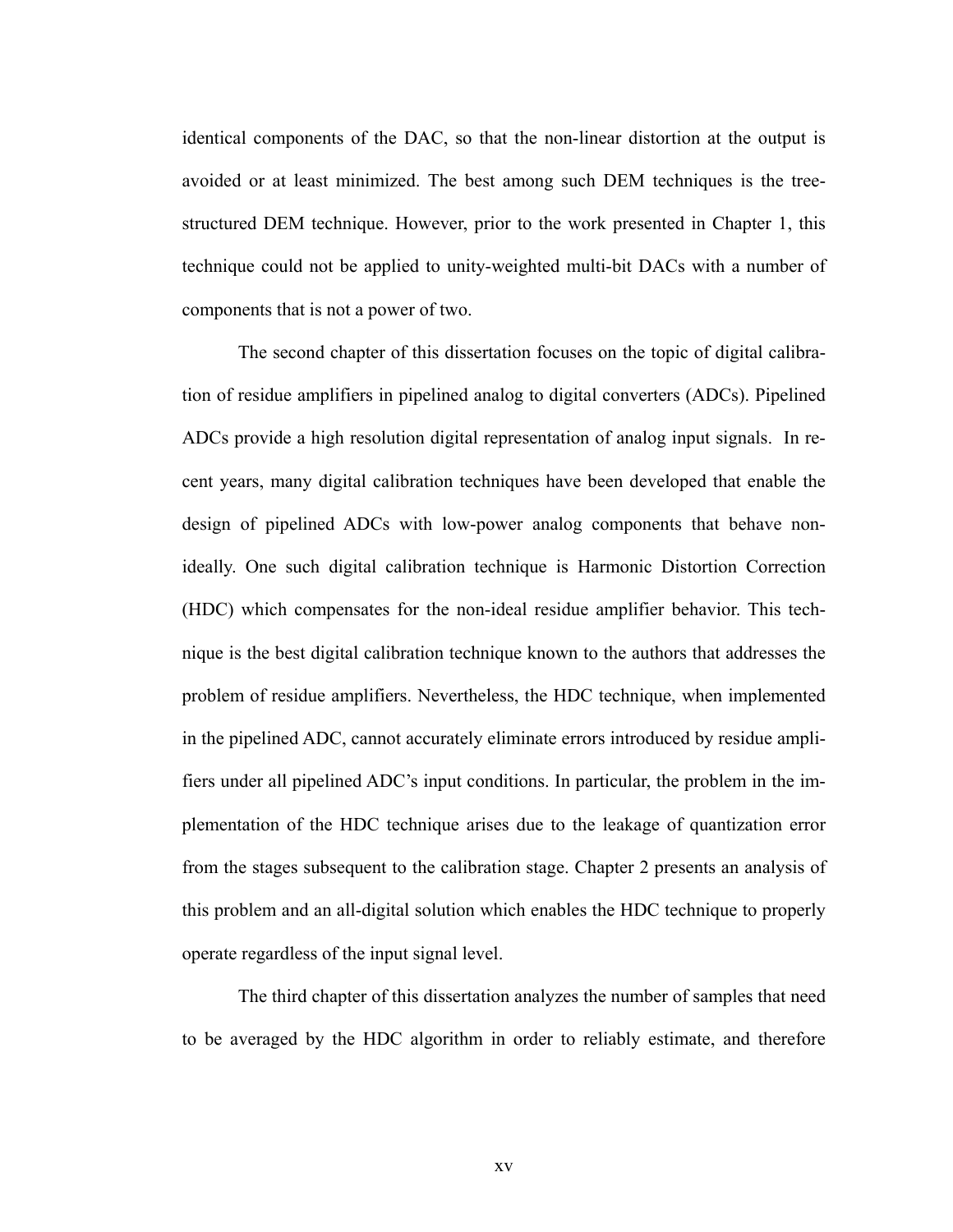eliminate, the residue amplifier errors from the pipelined ADC's output.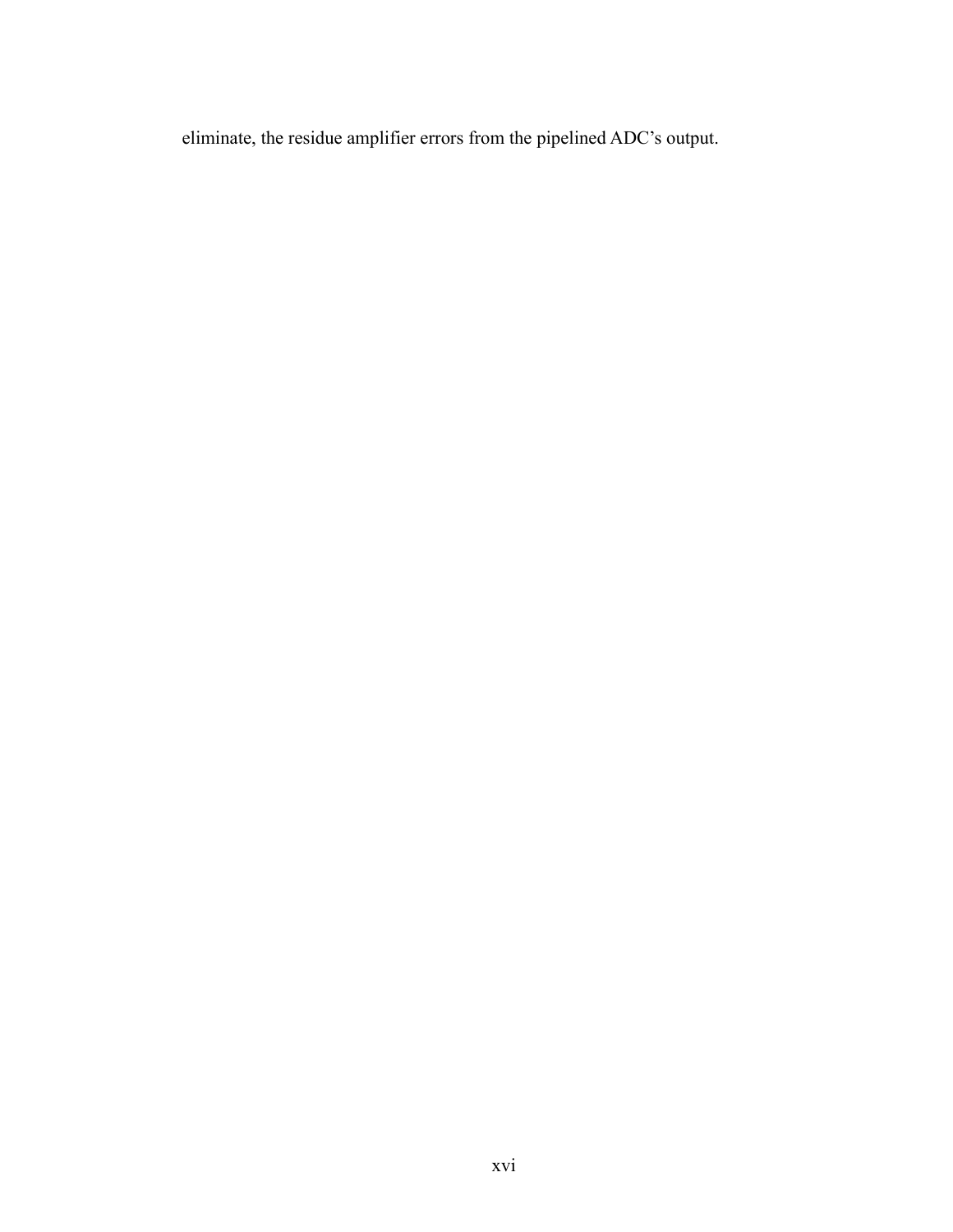#### **Chapter 1**

#### **Tree-Structured DEM DACs with Arbitrary Numbers of Levels**

**Abstract**—Unity-weighted tree-structured dynamic element matching (DEM) DACs are widely used in delta-sigma  $(\Delta \Sigma)$  data converters to ensure that mismatches among nominally identical analog components give rise to shaped noise instead of nonlinear distortion. Tree-structured DEM DACs offer an advantage over other published DEM DACs in that the shaped noise from component mismatches can be made free of spurious tones. However, previously published unity-weighted tree-structured DEM DACs have the disadvantage that they require a power-of-two number of nominally identical 1-bit DACs. When applied to a  $\Delta\Sigma$  data converter with a non-power-of-two number of quantization steps, this requires the DEM DAC to have a larger input range than needed by the  $\Delta\Sigma$  data converter which wastes power and circuit area. This paper presents a generalized tree-structured DEM encoder applicable to DEM DACs with any number of 1-bit DACs, thereby avoiding this limitation.

#### I. INTRODUCTION

A typical unity-weighted dynamic element matching (DEM) digital-to-analog

 $\overline{a}$ 

Manuscript received January 13, 2009. First published June 02, 2009; current version published February 10, 2010. This work was supported by the National Science Foundation under Award 0515286, by the UCSD Center for Wireless Communications and by the University of California Discovery Program. This paper was recommended by Associate Editor G. Manganaro. The authors are with the Department of Electrical and Computer Engineering, University of California at San Diego, La Jolla, CA 92093-0407 USA (e-mail:galton@ece.ucsd.edu).

Digital Object Identifier 10.1109/TCSI.2009.2023931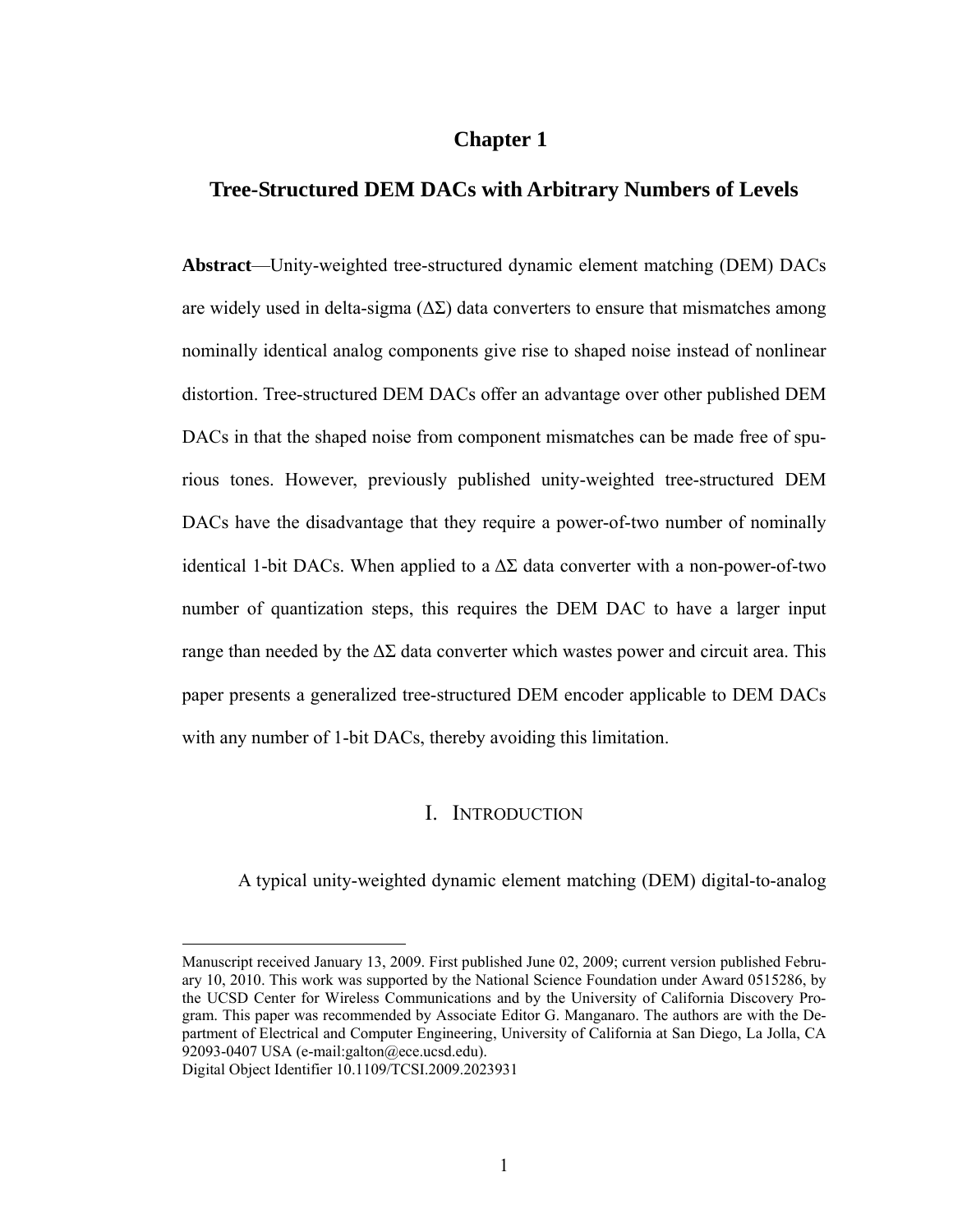converter (DAC) consists of a DEM encoder followed by a bank of *N* nominally identical 1-bit DACs, the outputs of which are summed to form the output of the DEM DAC. The DEM encoder maps the input sequence into *N* 1-bit sequences, each of which drives one of the 1-bit DACs. As described in the next section, the DEM encoder exploits flexibility in its choice of output bits each sample period to cause the error arising from mismatches among the 1-bit DACs to have a noise-like structure that is free of nonlinear distortion and spectrally shaped as appropriate for the application.

Unity-weighted DEM DACs are widely used in oversampling  $\Delta\Sigma$  data converters, i.e.,  $\Delta\Sigma$  ADCs and  $\Delta\Sigma$  DACs, to prevent component mismatches from degrading data converter precision [1] – [30]. The DACs within a typical  $\Delta\Sigma$  data converter need only convert digital signals with a small number of levels, but they must not add significant error within the  $\Delta\Sigma$  data converter's relatively narrow signal band. Therefore, DEM is used to spectrally shape the error introduced by the DACs so as to suppress the error within the signal band.

Many types of unity-weighted DEM encoders have been published to date, one of which is the tree-structured DEM encoder [5],  $[9] - [12]$ ,  $[31]$ ,  $[32]$ . To the knowledge of the authors the tree-structured DEM encoder is the only of these in which the error caused by 1-bit DAC mismatches has been made spectrally shaped and free of spurious tones. This is a significant advantage in high-performance  $\Delta\Sigma$ data converters, which tend to be used in applications which are highly sensitive to spurious tones. However, previously published tree structured DEM DACs have the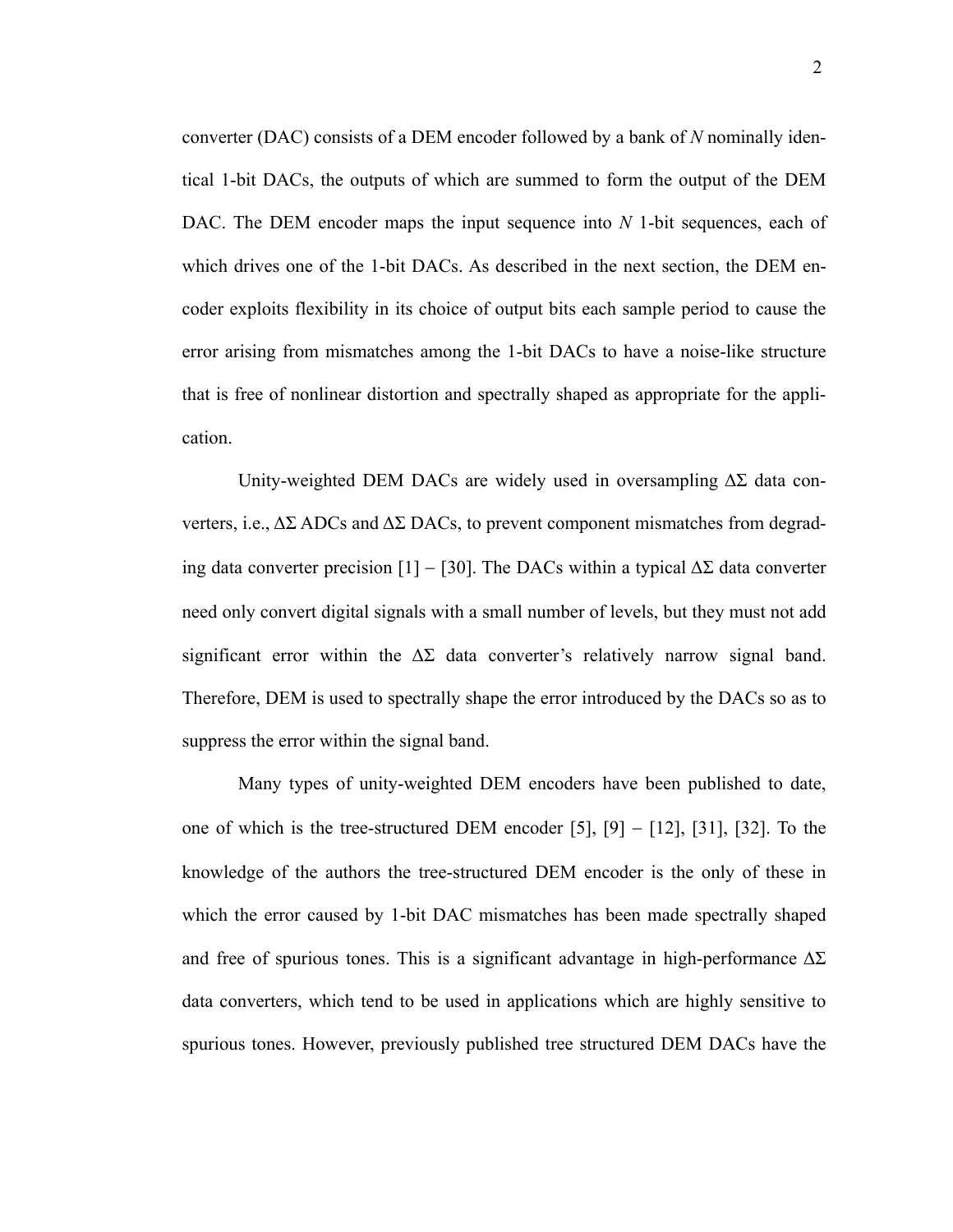disadvantage that they require a power-of-two number of 1-bit DACs. When applied to a  $\Delta\Sigma$  data converter with a non-power-of-two number of quantization steps, this requires the DEM DAC to have a larger input range than needed by the  $\Delta\Sigma$  data converter which wastes power and circuit area. This paper presents a generalized treestructured DEM encoder applicable to DEM DACs with any number of 1-bit DACs, thereby avoiding this limitation.

#### II. UNITY-WEIGHTED DEM DAC OVERVIEW

The purpose of a DAC is to convert a sequence of input values,  $x[n]$ ,  $n = 0, 1$ , 2, …, represented as a sequence of digital codewords updated at times *nT*, where *T* is the duration of each sample period, into an analog waveform. In this paper, for a DAC with  $N+1$  levels each codeword is interpreted by design convention to have a numerical value in the range

$$
\left\{-\frac{N}{2}\Delta, -\left(\frac{N}{2}-1\right)\Delta, -\left(\frac{N}{2}-2\right)\Delta, \dots, \frac{N}{2}\Delta\right\}
$$
 (1)

where  $\Delta$  is the minimum *step-size* of  $x[n]$ . Ideally, the output of the DAC during the *n*th sample period, i.e. during the time interval  $nT \le t < (n + 1)T$ , is an analog pulse given by

$$
y(t) = a(t - nT)x[n]
$$
 (2)

where  $a(t)$  is called the *unit output pulse* and is zero outside of  $0 \le t < T$ .

A general architecture for such a DAC is shown in Figure 1. It consists of an all-digital *encoder* followed by a bank of *N* 1-bit DACs, the outputs of which are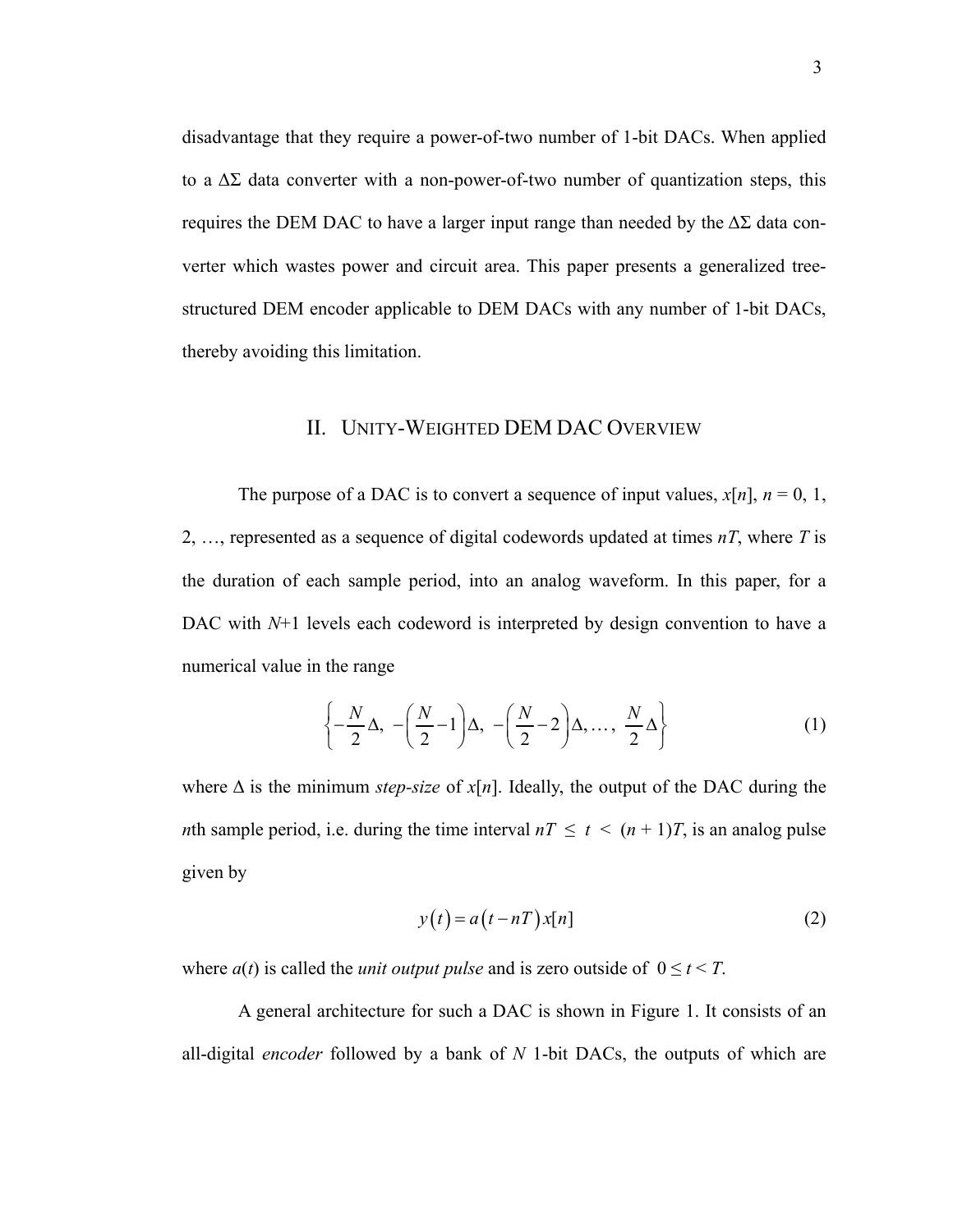summed to form the DAC output waveform,  $y(t)$ . The encoder maps the sequence of input codewords into *N* 1-bit sequences denoted as  $c_i[n]$ ,  $i = 1, 2, ..., N$ , each of which takes on a value of 0 or 1 for each *n*. The encoder chooses its *N* output bits once per sample period under the constraint

$$
x[n] = \Delta \sum_{i=1}^{N} (c_i[n] - \frac{1}{2}).
$$
\n(3)

The output of the *i*th 1-bit DAC during the *n*th sample period is given by

$$
y_i(t) = \begin{cases} \frac{\Delta}{2}a(t - nT) + e_{hi}(t - nT) & \text{if } c_i[n] = 1\\ -\frac{\Delta}{2}a(t - nT) + e_{hi}(t - nT) & \text{if } c_i[n] = 0 \end{cases}
$$
(4)

where  $e_{hi}(t)$  and  $e_{li}(t)$  are *mismatch error pulses* that result from inadvertent process variations during IC fabrication. The only assumption made about  $e_{hi}(t)$  and  $e_{li}(t)$  in this paper is that they are zero outside of  $0 \le t < T$ . The output of the overall DAC is given by

$$
y(t) = \sum_{i=1}^{N} y_i(t).
$$
 (5)

The output of the *i*th 1-bit DAC during the *n*th sample period as given by (4) can equivalently be written as

$$
y_i(t) = \alpha_i \left( t - nT \right) \left( c_i \left[ n \right] - \frac{1}{2} \right) \Delta + \beta_i \left( t - nT \right) \tag{6}
$$

where

$$
\alpha_i(t) = a(t) + \frac{e_{hi}(t) - e_{li}(t)}{\Delta}
$$
 and  $\beta_i(t) = \frac{e_{hi}(t) + e_{li}(t)}{2}$ . (7)

This can be verified by substituting (7) into (6) to obtain (4).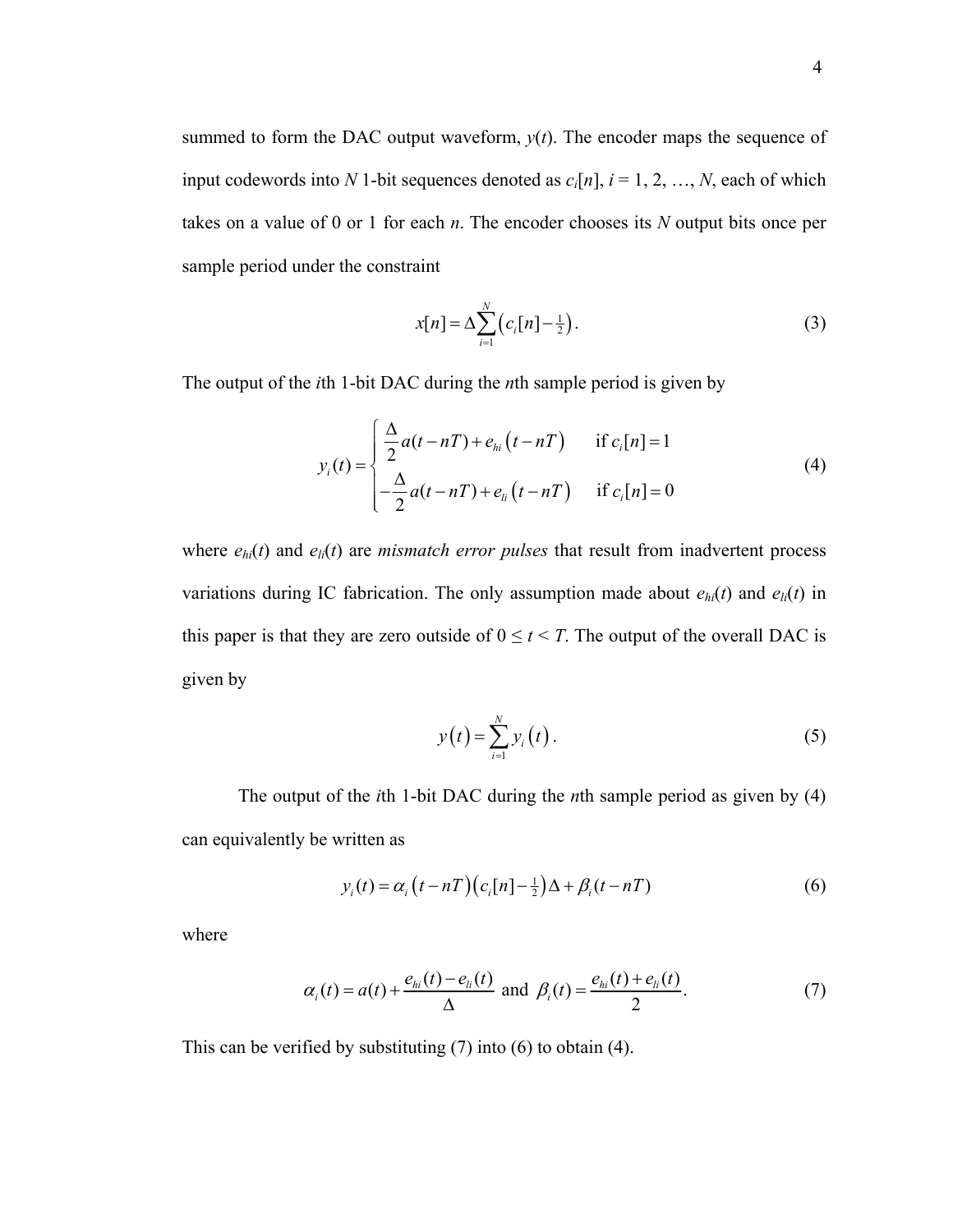Substituting (6) and (7) into (5) yields

$$
y(t) = a(t - nT)x[n] + \beta(t - nT) + \varepsilon(t)
$$
\n(8)

during the *n*th sample period, where

$$
\beta(t) = \sum_{i=1}^{N} \beta_i(t) \text{ and } (9)
$$

$$
\varepsilon\left(t\right) = \sum_{i=1}^{N} \left(c_i[n] - \frac{1}{2}\right) \left(e_{hi}\left(t - nT\right) - e_{li}\left(t - nT\right)\right).
$$
\n(10)

The mismatch error pulses are responsible for the terms  $\beta(t - nT)$  and  $\varepsilon(t)$  in (8). The first of these terms is a fixed pulse that repeats each sample period, independent of *x*[*n*]. Consequently, it results only in spurious tones at multiples of the sample frequency which do not degrade the signal-to-noise ratio (SNR) or the in-band spuriousfree-dynamic-range (SFDR) of the DAC. In sampled DACs such as those implemented with switched capacitor circuits, it aliases down to a fixed offset, in which case it does not introduce any tones. In contrast, the  $\varepsilon(t)$  term represents the dynamic error caused by the mismatch error pulses so it has the potential to degrade both the SNR and SFDR of the DAC.

Unfortunately, short of eliminating the mismatch error pulses, it is not possible to make  $\varepsilon(t)$  zero. However, the encoder does have some control over the structure of  $\varepsilon(t)$  because for each DAC input value except  $x[n] = -N\Delta/2$  and  $x[n] = N\Delta/2$  the encoder can choose among multiple sets of bits  $\{c_1[n], c_2[n], ..., c_N[n]\}$  that satisfy (3). For example, for any value of *n* at which  $x[n] = -(N/2-1)\Delta$  the encoder can satisfy (3) by setting  $c_i[n] = 1$  for any single value of *i* in the set  $\{1, 2, ..., N\}$  and set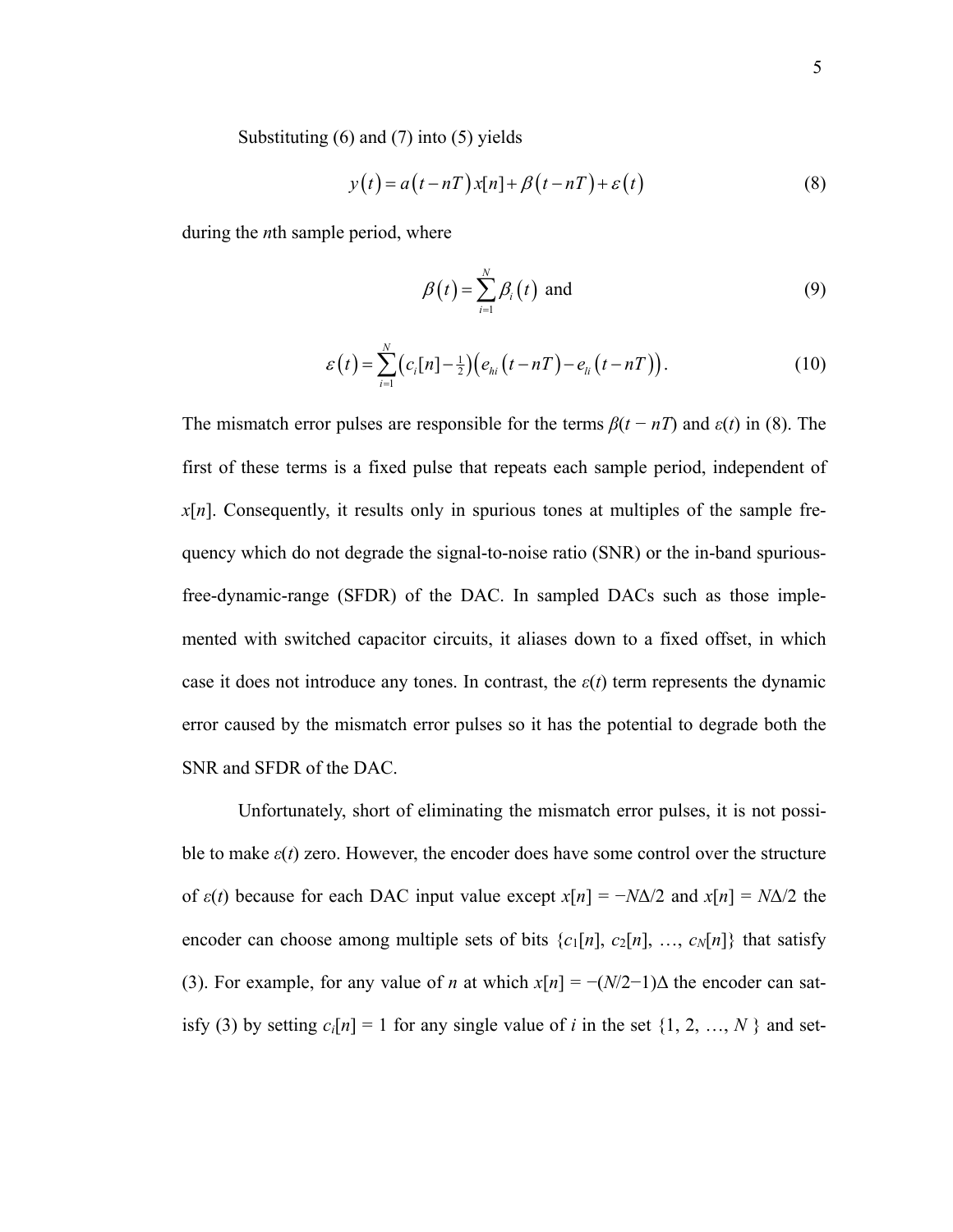ting  $c_i[n] = 0$  for all  $j \neq i$ . Encoders that dynamically exploit this flexibility to impart desirable properties to *ε*(*t*) are called DEM encoders.

Since  $\varepsilon(t)$  cannot be eliminated, its presence would be most tolerable if a DEM encoder could cause it to be a random process that is uncorrelated with *x*[*n*], free of spurious tones, and spectrally shaped as appropriate for the application at all times regardless of  $x[n]$  and the mismatch error pulses. A necessary condition for  $\varepsilon(t)$  to have these properties is that its expectation during each sample period must be independent of  $x[n]$ . If this necessary condition were not satisfied, the expectation of  $\varepsilon(t)$ would be a deterministic function of *x*[*n*].

Unfortunately,  $\varepsilon(t)$  does not satisfy this necessary condition. To see this, suppose that  $x[n] = -N\Delta/2$  or  $x[n] = N\Delta/2$  at some sample time *n*. Then to satisfy (3), the DEM encoder must set  $c_i[n] = 0$  or  $c_i[n] = 1$ , respectively, for all  $i = 1, 2, ..., N$ . It follows from (3) and (10) that for either of these cases  $\varepsilon(t)$  is deterministic, so it is equal to its expectation and is given by

$$
\varepsilon(t) = p(t - nT)x[n]
$$
\n(11)

during the *n*th sample interval where

$$
p(t) = \frac{1}{N\Delta} \sum_{i=1}^{N} \left[ e_{hi}(t) - e_{li}(t) \right].
$$
 (12)

Thus, the expectation of  $\varepsilon(t)$  depends on  $x[n]$  for any mismatch error pulses that do not cause  $p(t)$  to be zero.

The above reasoning implies that at least a component of *ε*(*t*) must be a deterministic function of  $x[n]$ . If the deterministic function were nonlinear, then the effect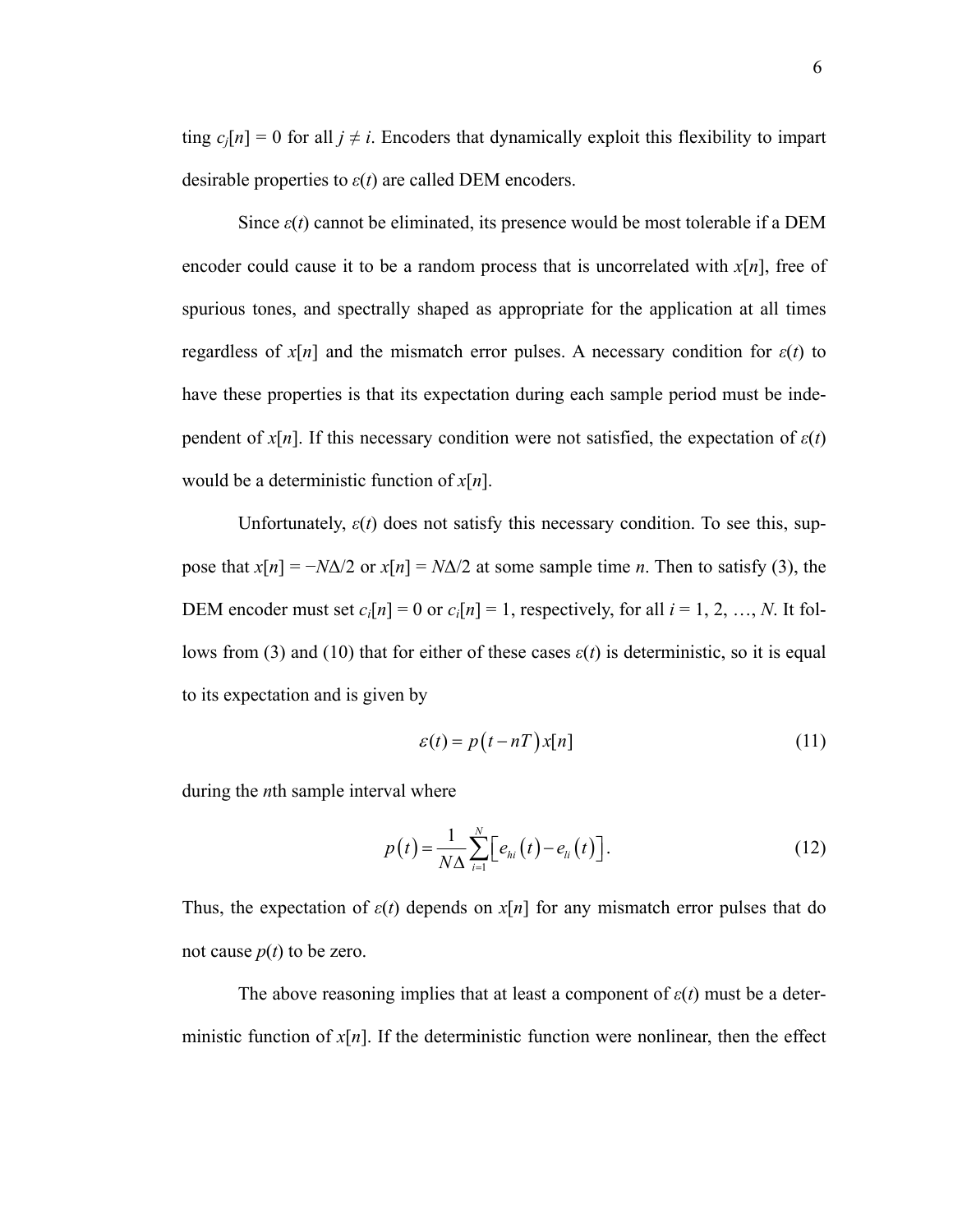of the mismatch error pulses would be to cause the DAC to introduce nonlinear distortion, which is unacceptable in most applications. Hence, the best possible outcome would be for the deterministic function to be linear. Given that (11) holds for the minimum and maximum values of  $x[n]$ , the only possible form for  $\varepsilon(t)$  in which the deterministic function is linear is

$$
\varepsilon(t) = p(t - nT)x[n] + e_{DAC}(t)
$$
\n(13)

during the *n*th sample period, where  $p(t)$  is given by (12), and  $e_{DAC}(t)$  is a random process whose expectation is zero regardless of *x*[*n*] and the mismatch error pulses. By definition  $e_{DAC}(t) = 0$  during any sample interval in which  $x[n] = -N\Delta/2$  or  $x[n] =$  $N\Delta/2$ . Therefore, if the expectation of  $e_{DAC}(t)$  were not zero over all sample intervals it would have the form of a nonlinear deterministic function of *x*[*n*] plus a zero-mean random process.

It follows from (7) and (12) that  $p(t) = \alpha(t) - a(t)$ , where

$$
\alpha(t) = \frac{1}{N} \sum_{i=1}^{N} \alpha_i(t).
$$
 (14)

Therefore, the analysis presented above implies that a necessary condition for a DEM DAC to avoid introducing nonlinear distortion is that its output during the *n*th sample interval is

$$
y(t) = \alpha(t - nT)x[n] + \beta(t - nT) + e_{DAC}(t)
$$
\n(15)

for each *n*, where  $\alpha(t)$  is given by (14),  $\beta(t)$  is given by (9), and  $e_{DAC}(t)$  is a random process whose expectation is zero regardless of *x*[*n*] and the mismatch error pulses. This is also a sufficient condition for  $e_{DAC}(t)$  to be uncorrelated with  $x[n]$ . The objec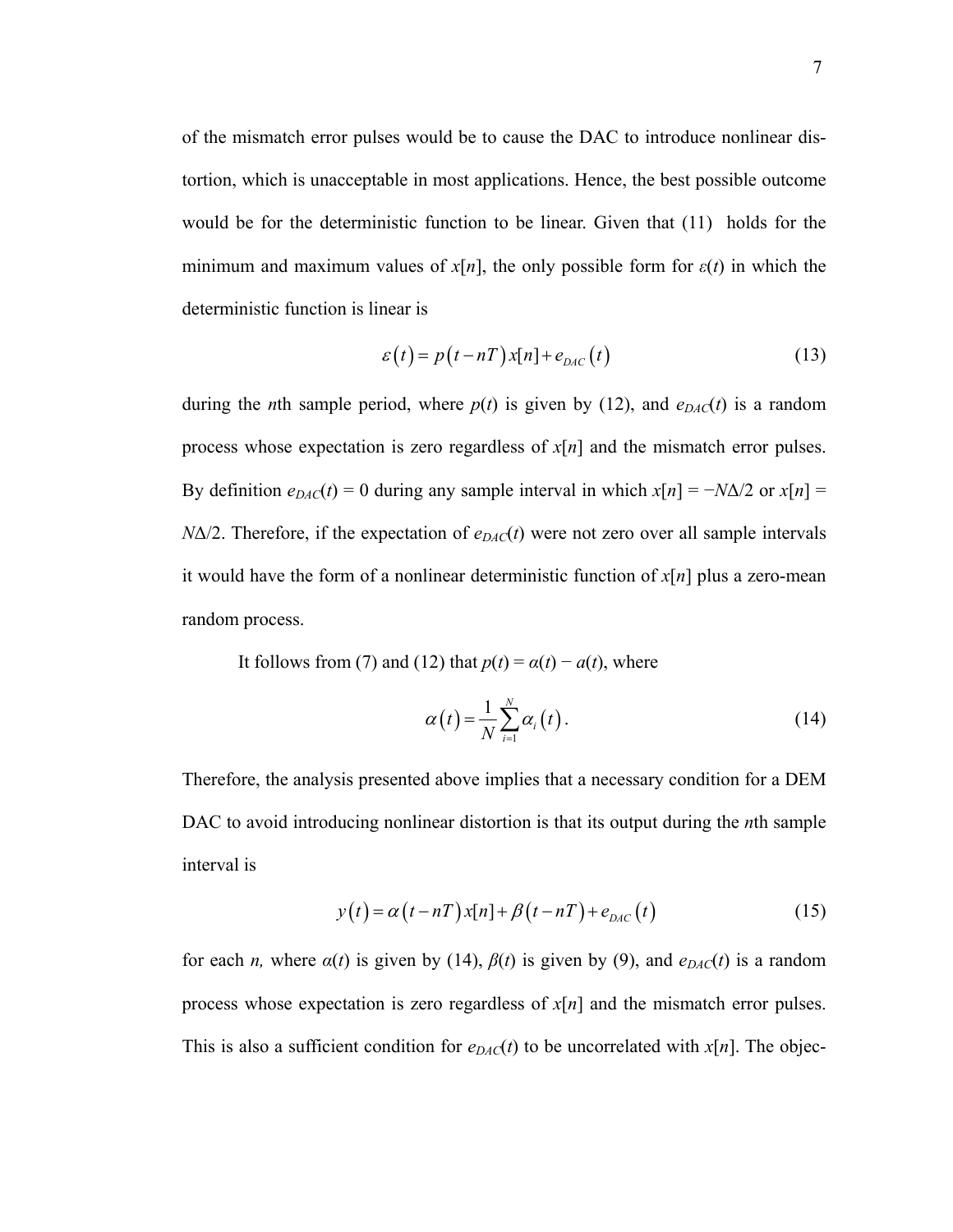tives of DEM are to achieve this condition and, as described above, to further ensure that  $e_{DAC}(t)$  is free of spurious tones, and spectrally shaped as appropriate for the application regardless of  $x[n]$  and the mismatch error pulses.

The three components of the DAC's output signal in (15) are referred to as the *signal pulse sequence*, the *offset pulse sequence*, and the *DAC noise*, respectively [33]. The mismatch error pulses cause  $\alpha(t)$  to deviate somewhat from the ideal unit output pulse,  $a(t)$ , but in most applications this is not a serious problem because it has little effect on the SNR or SFDR of the overall DAC. As described above, the offset pulse sequence does not degrade the SNR or the in-band SFDR of the overall DAC, and the objective of DEM is to render the DAC noise tolerable for the given application.

# III. DECOMPOSITION OF ARBITRARY DEM ENCODERS INTO TREE STRUC-

# TURE

#### A. Preliminary Definitions

When considering the behavior of a DAC in the context of a signal processing system such as a  $\Delta\Sigma$  data converter, it is convenient to interpret the sequence of input codewords to have values given by (1) as described above. However, when considering the operation of the DEM encoder, it is convenient to consider each codeword to represent the number of 1-bit DACs whose input bits must be set high during that sample interval, i.e.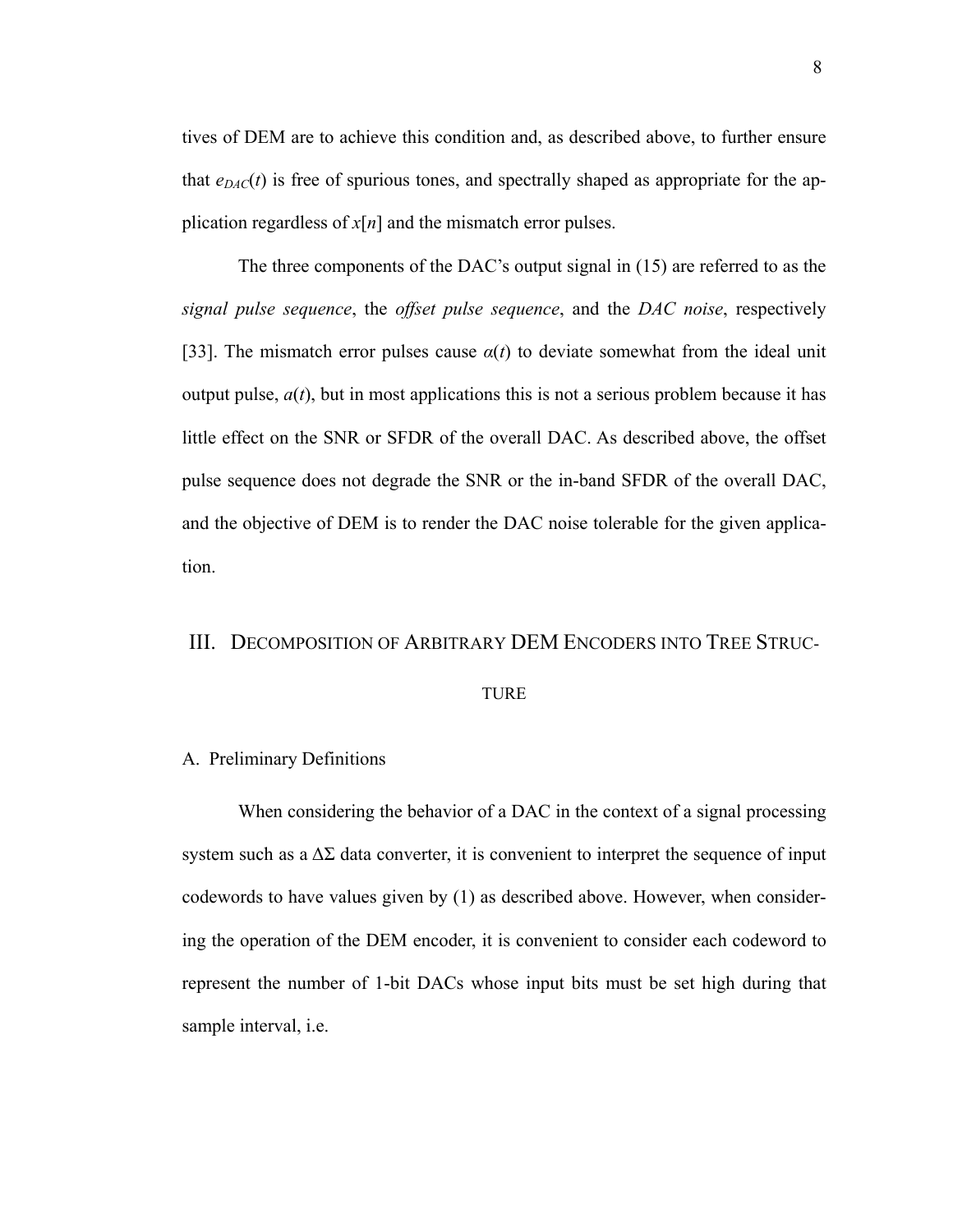$$
c[n] = \frac{x[n]}{\Delta} + \frac{N}{2}.
$$
\n(16)

Therefore (3) is equivalent to

$$
c[n] = \sum_{i=1}^{N} c_i[n].
$$
 (17)

and (15) can be written as

$$
y(t) = \alpha(t - nT)c[n]\Delta + \beta_c(t - nT) + e_{DAC}(t)
$$
\n(18)

during the *n*th sample period, where

$$
\beta_c(t) = \beta(t) - \alpha(t) \frac{N}{2} \Delta.
$$
\n(19)

In order to simplify the subsequent analysis, the following definition from [34] is used.

**DAC**<sup>(*u*,*w*</sup>) **Definition**: For any integers *u* and *w* that satisfy  $1 \le u \le w \le N$ , DAC<sup>(*u*,*w*)</sub></sup> consists of an encoder followed by the *u*th through *w*th 1-bit DACs of the DAC shown in Figure 1. The encoder maps a digital input sequence given by

$$
c^{(u,w)}[n] = \sum_{i=u}^{w} c_i[n]
$$
 (20)

to the same 1-bit sequences  $c_u[n], c_{u+1}[n], \ldots, c_w[n]$  generated by the encoder shown in Figure 1. The output of  $\text{DAC}^{(u,w)}$  during the *n*th sample period is

$$
y^{(u,w)}(t) = \sum_{i=u}^{w} y_i(t).
$$
 (21)

Following an analysis almost identical to that presented in the previous section (6) and (21) imply that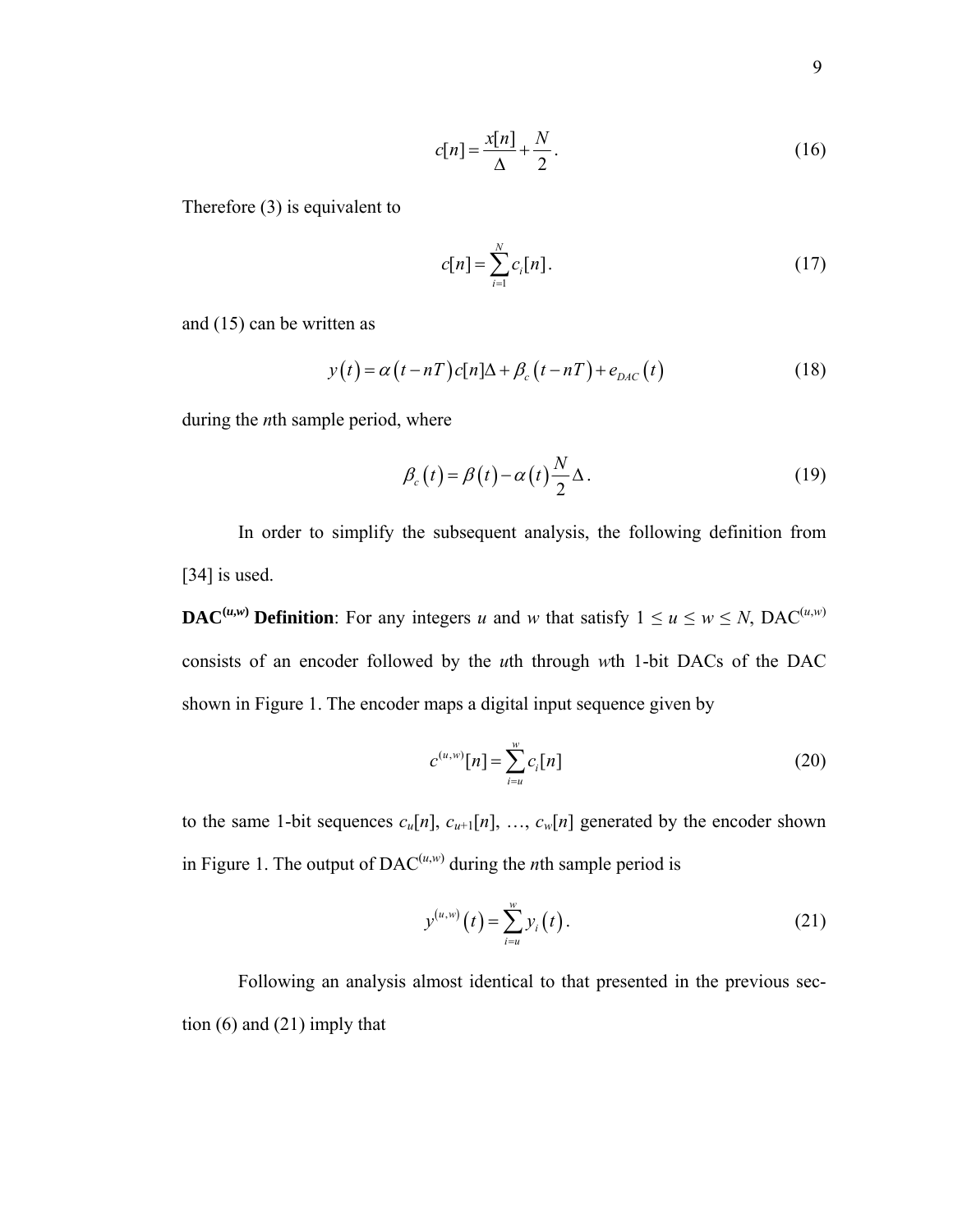$$
y^{(u,w)}(t) = \alpha^{(u,w)}(t - nT)c^{(u,w)}[n]\Delta + \beta_c^{(u,w)}(t - nT) + e_{DAC}^{(u,w)}(t)
$$
 (22)

where

$$
\alpha^{(u,w)}(t) = \frac{1}{w - u + 1} \sum_{i=u}^{w} \alpha_i(t) \text{ and } (23)
$$

$$
\beta_c^{(u,w)}(t) = -\frac{\Delta}{2}(w - u + 1)\alpha^{(u,w)}(t) + \sum_{i=u}^w \beta_i(t).
$$
 (24)

Note that for the special case of  $u = w$ , DAC<sup>(*u,u*)</sup> denotes the *u*th 1-bit DAC, and that  $c^{(u,u)}[n] = c_u[n]$ . Furthermore, a comparison of (6) and (22) implies that

$$
e_{DAC}^{(u,u)}(t) = 0.
$$
 (25)

This is reasonable given that a 1-bit DAC has only two input levels; the mismatch error pulses give rise to a pulse shape error and an offset pulse, but no DAC noise as defined in the previous section.

#### B. Decomposition Analysis

It follows from  $(5)$ ,  $(16)$ ,  $(17)$ ,  $(20)$ , and  $(21)$  that any DAC of the form shown in Figure 1 can be redrawn in the equivalent form shown in Figure 2 for any  $g \in \{1,$ 2, ..., *N*−1}. The equivalent form consists of a digital block labeled  $S^{(1,g,N)}$ , called a *switching block*, and two sub-DACs, DAC<sup>(1,*g*)</sup> and DAC<sup>(*g*+1,*N*)</sup>, the outputs of which are summed to form the overall DAC output.

The  $S^{(1,g,N)}$  switching block converts the *c*[*n*] sequence into the input sequences to DAC<sup>(1,*g*)</sup> and DAC<sup>(*g*+1,*N*)</sup>, i.e.,  $c^{(1,g)}[n]$  and  $c^{(g+1,N)}[n]$ , respectively. It follows from (20) that the bottom and top output sequences from the  $S^{(1,g,N)}$  switching block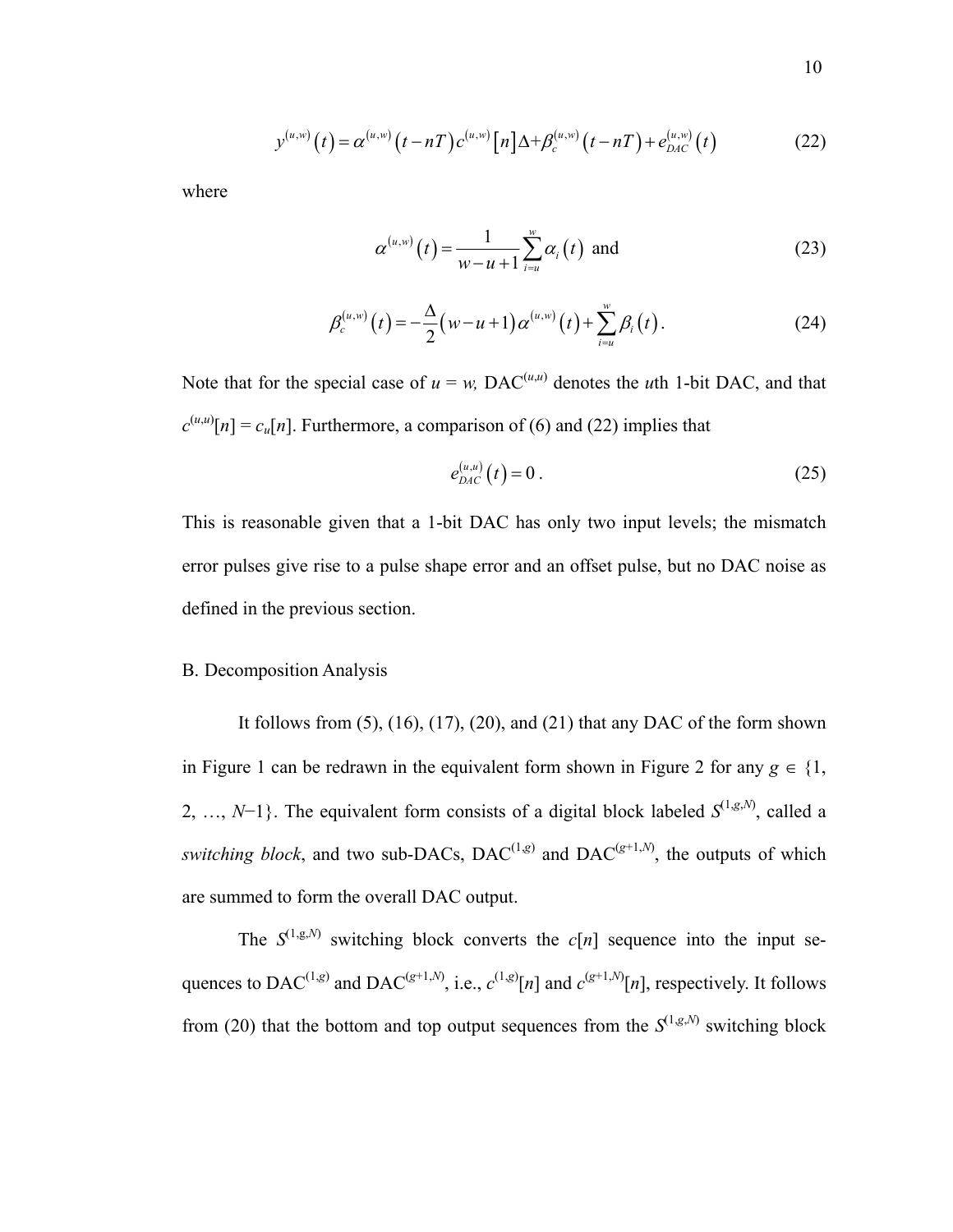must be

$$
c^{(1,g)}[n] = \sum_{i=1}^{g} c_i[n], \text{ and } c^{(g+1,N)}[n] = \sum_{i=g+1}^{N} c_i[n], \tag{26}
$$

respectively. Equivalently, these sequences can be rewritten as

$$
c^{(1,g)}[n] = \frac{g}{N}c[n] + s^{(1,g,N)}[n], \text{ and } c^{(g+1,N)}[n] = \frac{N-g}{N}c[n] - s^{(1,g,N)}[n], \quad (27)
$$

respectively, where  $s^{(1,g,N)}[n]$  is called a *switching sequence* and is given by

$$
s^{(1,g,N)}[n] = \frac{N-g}{N} \sum_{i=1}^{g} c_i[n] - \frac{g}{N} \sum_{i=g+1}^{N} c_i[n].
$$
 (28)

This can be verified by substituting (28) into (27) to obtain (26). It follows that the  $S^{(1,g,N)}$  switching block can be viewed as a device that somehow generates  $s^{(1,g,N)}[n]$ and uses it with (27) to obtain the switching block's two output sequences as functions of its input sequence.

It is next shown that the  $s^{(1,g,N)}[n]$  switching sequence plays a key role in determining the behavior of the DAC noise. Given that

$$
y(t) = y^{(1,g)}(t) + y^{(g+1,N)}(t),
$$
\n(29)

(22) implies that during the *n*th sample period

$$
y(t) = \alpha^{(1,g)}(t - nT)c^{(1,g)}[n]\Delta + \beta_c^{(1,g)}(t - nT) + e_{DAC}^{(1,g)}(t) + \alpha^{(g+1,N)}(t - nT)c^{(g+1,N)}[n]\Delta + \beta_c^{(g+1,N)}(t - nT) + e_{DAC}^{(g+1,N)}(t).
$$
(30)

With  $(23)$ ,  $(24)$ , and  $(27)$  this can be rewritten as

$$
y(t) = \alpha(t - nT)c[n]\Delta + \beta_c(t - nT)
$$
  
+ $s^{(1,g,N)}[n]\Delta^{(1,g,N)}(t - nT) + e_{DAC}^{(1,g)}(t) + e_{DAC}^{(g+1,N)}(t)$  (31)

where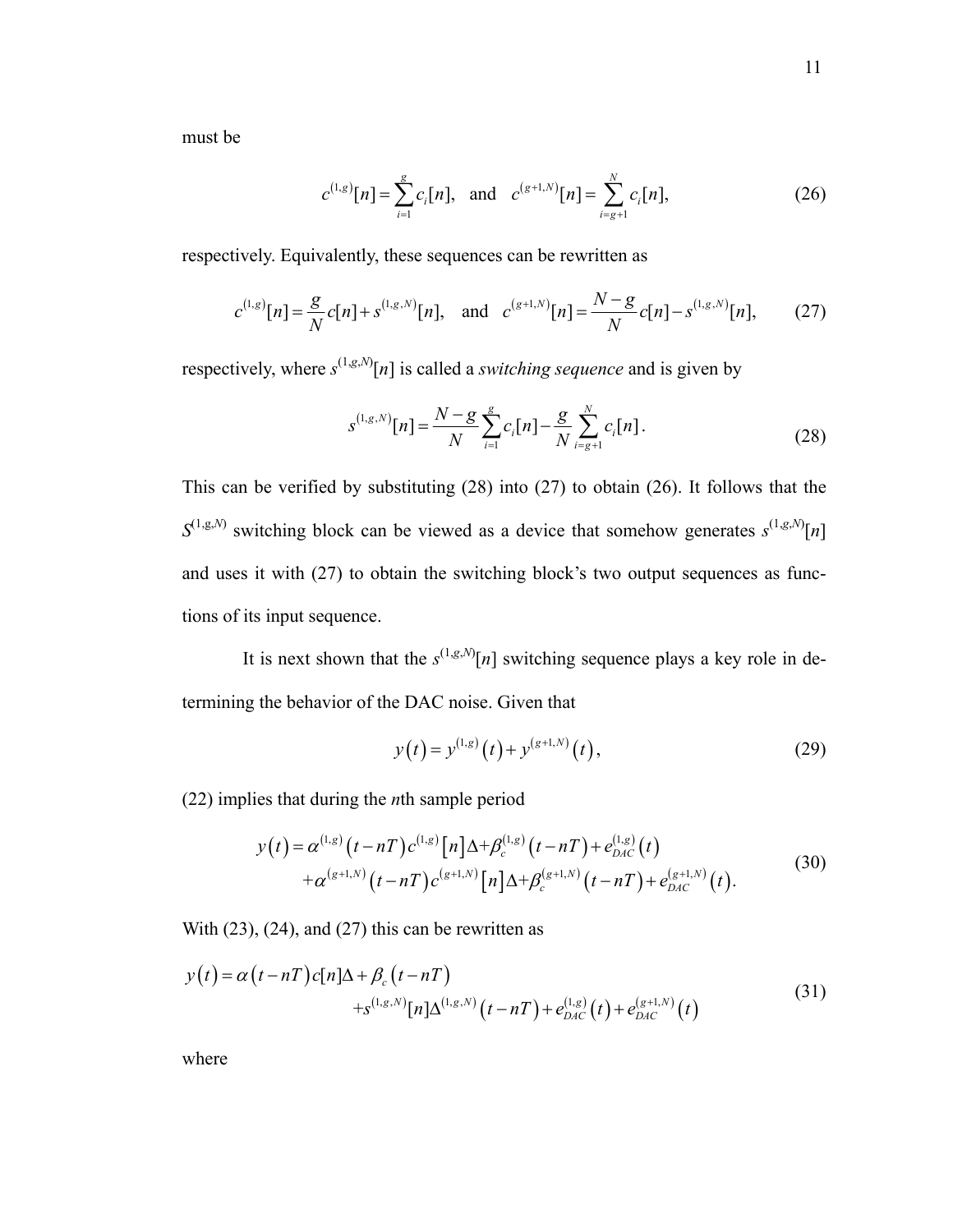$$
\Delta^{(1,g,N)}(t) = \left[\alpha^{(1,g)}(t) - \alpha^{(g+1,N)}(t)\right]\Delta.
$$
 (32)

Comparison to (18) indicates that

$$
e_{DAC}(t) = s^{(1,g,N)}[n]\Delta^{(1,g,N)}(t-nT) + e_{DAC}^{(1,g)}(t) + e_{DAC}^{(g+1,N)}(t)
$$
(33)

during the *n*th sample period.

The above analysis trivially can be generalized to any DAC<sup> $(u,w)$ </sup>, where  $1 \le u <$  $w \leq N$ . Specifically, as illustrated in Figure 3, DAC<sup>(*u,w*)</sup> can be decomposed into an  $S^{(u,v,w)}$  switching block and two sub-DACs, DAC<sup>(*u,v*)</sup></sub> and DAC<sup>(*v*+1,*w*)</sup>, for any  $v \in \{u, v\}$ *u*+1, …, *w*−1}. It follows from almost identical reasoning as used to obtain (27), (28), and (33) that the bottom and top outputs of the  $S^{(u,v,w)}$  switching block are

$$
c^{(u,v)}[n] = \frac{v - u + 1}{w - u + 1} c^{(u,w)}[n] + s^{(u,v,w)}[n], \text{ and}
$$
  
\n
$$
c^{(v+1,w)}[n] = \frac{w - v}{w - u + 1} c^{(u,w)}[n] - s^{(u,v,w)}[n],
$$
\n(34)

respectively, where  $s^{(u,v,w)}[n]$  is a switching sequence and is given by

$$
s^{(u,v,w)}[n] = \frac{w-v}{w-u+1} \sum_{i=u}^{v} c_i[n] - \frac{v-u+1}{w-u+1} \sum_{i=v+1}^{w} c_i[n].
$$
 (35)

During the *n*th sample period (22) holds with

$$
e_{DAC}^{(u,w)}(t) = s^{(u,v,w)}[n]\Delta^{(u,v,w)}(t - nT) + e_{DAC}^{(u,v)}(t) + e_{DAC}^{(v+1,w)}(t)
$$
(36)

where

$$
\Delta^{(u,v,w)}(t) = \left[\alpha^{(u,v)}(t) - \alpha^{(v+1,w)}(t)\right]\Delta.
$$
 (37)

Figure 4 shows the signal processing performed by switching block  $S^{(u,v,w)}$ , where

$$
G^{(u,v,w)}=\frac{w-v}{w-u+1}.
$$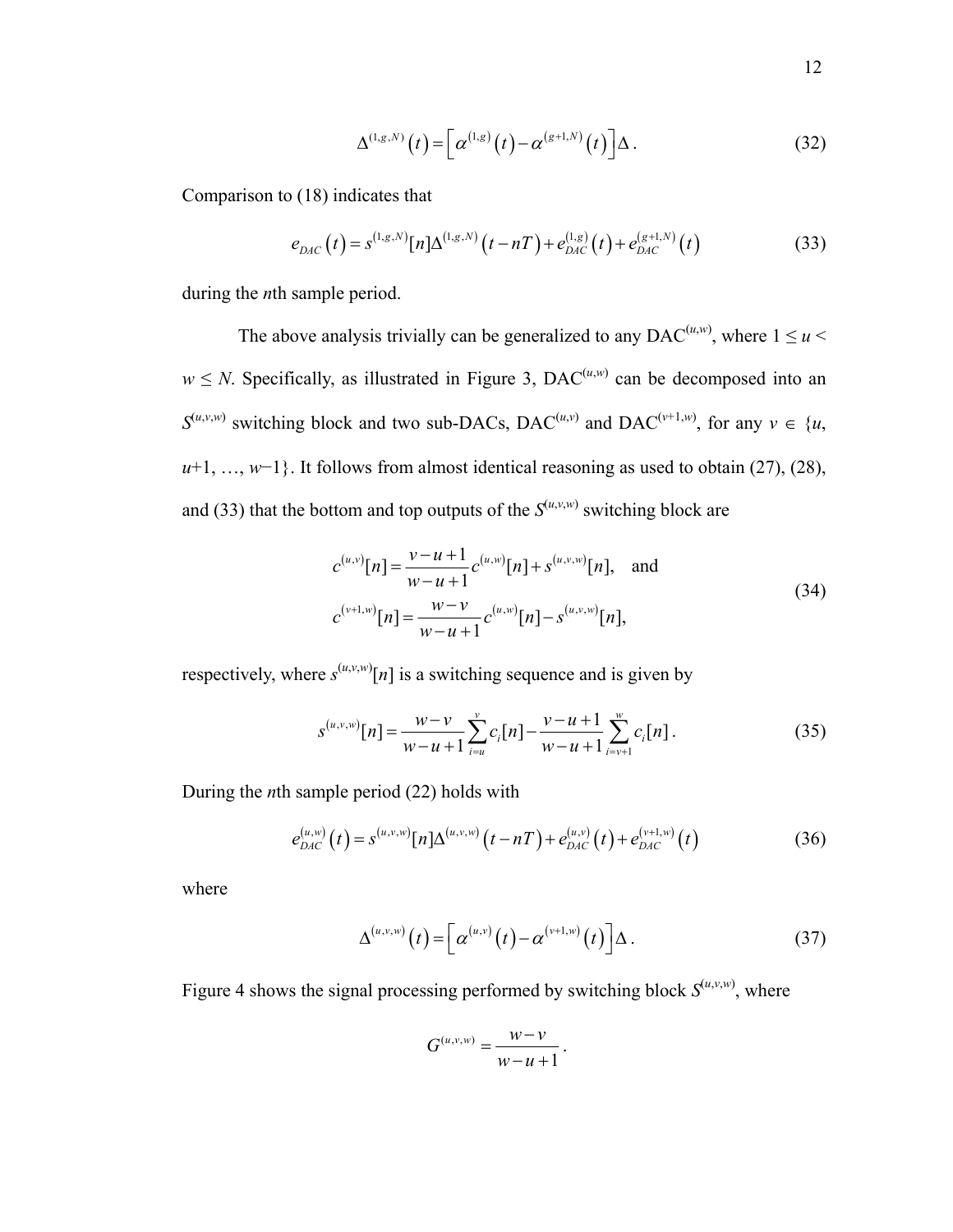The above analysis shows that i) any DAC of the form shown in Figure 1 can be decomposed as shown in Figure 2, ii) if  $g \ge 2$  then DAC<sup>(1,*g*)</sup> can be decomposed as shown in Figure 3 for  $u = 1$ ,  $w = g$ , and any  $v = v_1$  where  $v_1 \in \{1, 2, ..., g-1\}$ , and iii) if *g* ≤ *N*−1 then DAC<sup>(*g*+1,*N*)</sub> can be decomposed as shown in Figure 3 for *u* = *g*+1, *w* =</sup> *N*, and any  $v = v_2$  where  $v_2 \in \{g+1, g+2, ..., N-1\}$ . Using results (ii) and (iii) above, the last two terms in (33) can each be expanded via (36) to obtain

$$
e_{DAC}(t) = s^{(1,g,N)}[n]\Delta^{(1,g,N)}(t-nT) + s^{(1,v_1,g)}[n]\Delta^{(1,v_1,g)}(t-nT) + e_{DAC}^{(1,v_1)}(t) + e_{DAC}^{(v_1+1,g)}(t) + s^{(g+1,v_2,N)}[n]\Delta^{(g+1,v_2,N)}(t-nT) + e_{DAC}^{(g+1,v_2)}(t) + e_{DAC}^{(v_2+1,N)}(t).
$$
\n(38)

This decomposition process can be continued recursively, each time replacing a sub-DAC of the form  $\text{DAC}^{(u,w)}$  in which  $w \ge u + 1$  by a new switching block  $S^{(u,v,w)}$ and two new sub-DACs, DAC<sup> $(u,v)$ </sup> and DAC<sup> $(v+1,w)$ </sup>. The recursive decomposition can be continued until the DAC of Figure 1 has been transformed into a tree of switching blocks that drives *N* sub-DACs of the form  $DAC^{(u,u)}$  for  $u = 1, 2, ..., N$ . By definition DAC<sup> $(u,u)$ </sup> is just the *u*th 1-bit DAC, so the above analysis indicates that any encoder (DEM or otherwise) which satisfies (17) is equivalent to a tree of switching blocks with switching sequences given by (35). Furthermore, since each recursion allows one of the  $e_{DAC}^{(u,w)}(t)$  terms in the  $e_{DAC}(t)$  expression obtained from the previous recursion step to be expanded via (36), and  $e_{DAC}^{(u,u)}(t) = 0$  for all *u*, it follows that

$$
e_{DAC}(t) = \sum_{u,v,w} s^{(u,v,w)}[n] \Delta^{(u,v,w)}(t - nT)
$$
 (39)

during the *n*th sample period where the sum in (39) is taken over all values of  $u$ ,  $v$ , and *w* used during the recursive decomposition process. By definition,  $\Delta^{(u,v,w)}(t)$  for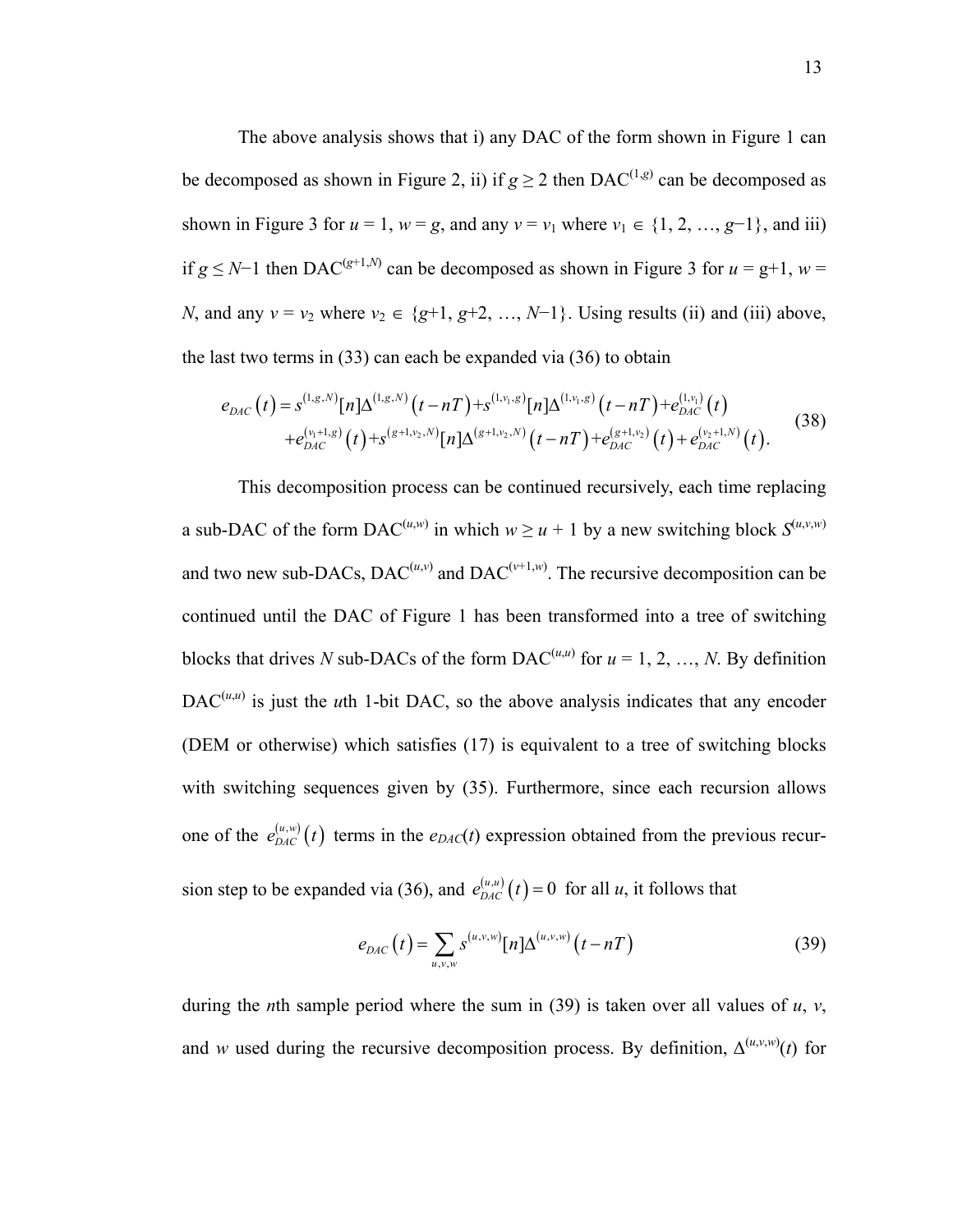each *u*, *v*, and *w* is a fixed pulse that is zero outside of  $0 \le t \le T$ , so (39) implies that the statistical properties of  $e_{DAC}(t)$  are determined by the switching sequences.

At each step in the decomposition process, whenever  $w - u \ge 2$  more than one choice exists for *v*. Therefore, a given encoder can be decomposed into several equivalent trees of switching blocks. Each such tree of switching blocks is called a *treestructured encoder*. Figures 5a and 5b show examples of tree-structured encoders obtained by decomposing DACs of the form shown in Figure 1 with  $N = 12$  and  $N = 9$ 1-bit DACs, respectively.

The tree-structured encoders shown in Figure 5 each contain *N*−1 switching blocks, and the following argument indicates that this result holds in general, i.e., that all tree-structured encoders contain exactly *N*−1 switching blocks. As described above, each of the recursion steps used to generate a given tree-structured encoder replaces a DAC of the form  $\text{DAC}^{(u,w)}$  where  $1 \le u \le w \le N$  by a switching block and two new sub-DACs, DAC<sup> $(u,v)$ </sup> and DAC<sup> $(v+1,w)$ </sup>. This places a dividing line between the *v*th and ( $v+1$ )th 1-bit DACs, and assigns all of the 1-bit DACs in DAC<sup> $(u,w)$ </sup> below this dividing line to DAC<sup> $(u,v)$ </sup> and all those above the dividing line to DAC<sup>( $v+1,w$ )</sup>. The recursion process ends when all sub-DACs are of the form  $DAC^{(u,u)}$  for  $1 \le u \le N$ , i.e., when a dividing line has been placed between every pair of 1-bit DACs. A bank of *N* 1-bit DACs can contain up to *N*−1 such dividing lines, so exactly *N*−1 recursion steps are required to transform the encoder shown in Figure 1 into a tree-structured encoder. Hence, the tree-structured encoder contains *N*−1 switching blocks.

The analysis presented above starts with an arbitrary encoder that satisfies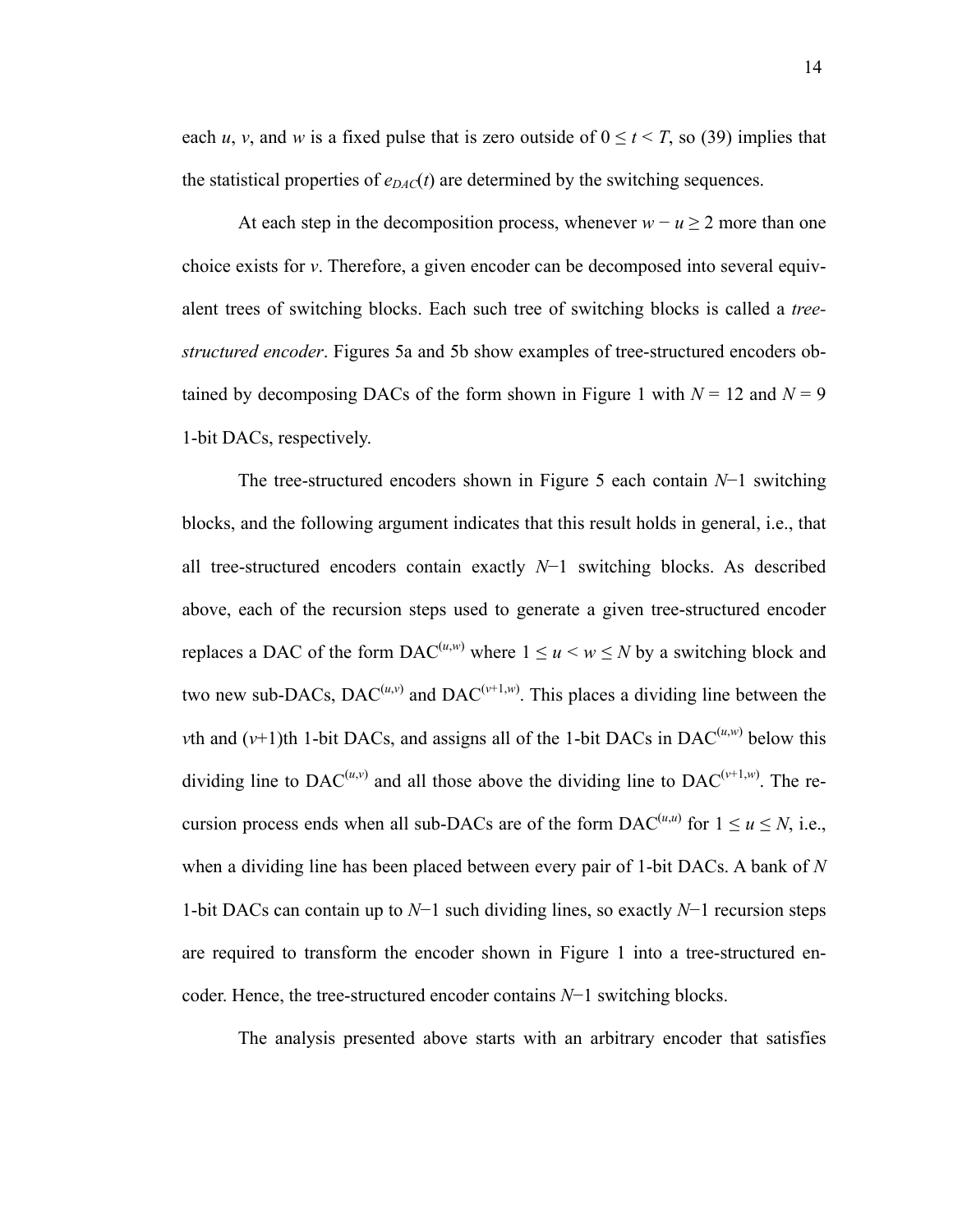(17) and shows that there exist multiple equivalent tree-structured encoders with switching sequences specified in terms of the 1-bit output sequences from the original encoder. Therefore, it implies that each tree-structured encoder is completely general in that with the appropriate choice of switching sequences it can mimic any given encoder that satisfies (17). Furthermore, (39) implies that the switching sequences specify the dynamics of the DAC noise. Hence, the derivation uses the tree-structured encoder as an analysis tool.

#### IV. SYNTHESIS OF UNITY-WEIGHTED TREE-STRUCTURED DEM ENCOD-

#### ERS

 The results of the previous section are extended in this section to provide a method with which to synthesize tree-structured DEM encoders that have desired DAC noise properties. The synthesis method involves choosing one of the possible trees of switching blocks derived in the previous section, and then designing switching sequences that result in DAC noise with desired properties under the constraint that (17) is satisfied.

As in the previous section, first consider the  $S^{(1,g,N)}$  switching block. It follows from (27) that the outputs of the switching block satisfy

$$
c^{(1,g)}[n] + c^{(g+1,N)}[n] = c[n] \tag{40}
$$

and that for each *n* the value of  $s^{(1,g,N)}[n]$  determines how  $c[n]$  is distributed between  $c^{(1,g)}[n]$  and  $c^{(g+1,N)}[n]$ . Given that  $c_i[n] \in \{0, 1\}$  for each *n*, (26) implies that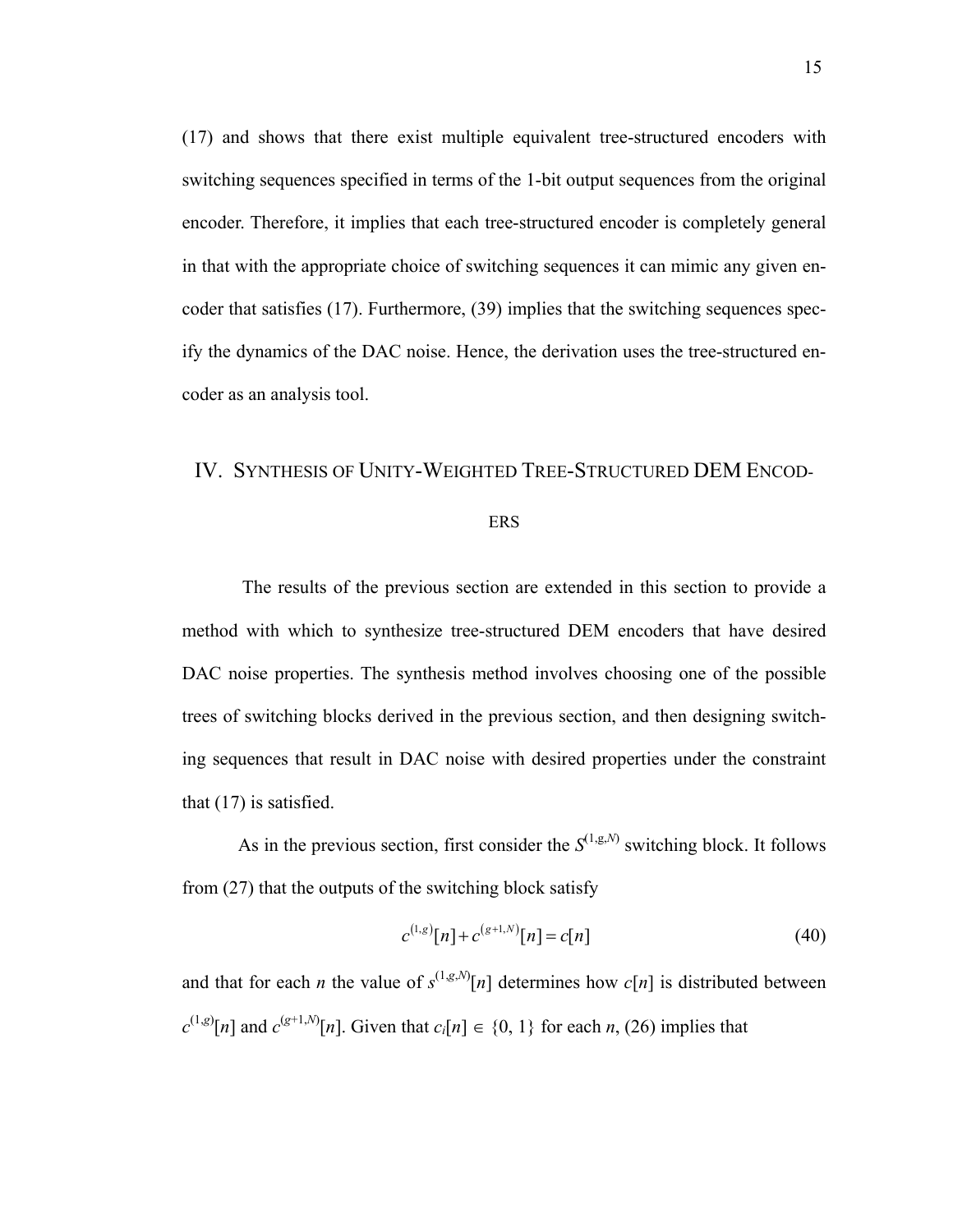$$
c^{(1,g)}[n] \in \{0, 1, ..., g\} \quad \text{and} \quad c^{(g+1,N)}[n] \in \{0, 1, ..., N-g\}.
$$
 (41)

Therefore, for any value of *n* at which  $c[n] = 0$  the only way to satisfy (40) and (41) is to have  $c^{(1,g)}[n] = 0$  and  $c^{(g+1,N)}[n] = 0$ , which implies that  $s^{(1,g,N)}[n]$  must be zero. Similarly, for any value of *n* at which  $c[n] = N$  the only way to satisfy (40) and (41) is to have  $c^{(1,g)}[n] = g$  and  $c^{(g+1,N)}[n] = N-g$ , which implies that  $s^{(1,g,N)}[n]$  must be zero.

For each other possible value of  $c[n]$ , i.e., each value in the set  $\{1, 2, ...,$ *N*−1}, there exist at least two valid choices of  $s^{(1,g,N)}[n]$  because there are at least two different choices of  $c^{(1,g)}[n]$  and  $c^{(g+1,N)}[n]$  that satisfy (40) and (41). These two valid choices of  $s^{(1,g,N)}[n]$  are

$$
s^{(1,g,N)}[n] = \left\langle \frac{N-g}{N} c[n] \right\rangle \text{ and } s^{(1,g,N)}[n] = \left\langle \frac{N-g}{N} c[n] \right\rangle - 1 \tag{42}
$$

where  $\langle b \rangle = b - \lfloor b \rfloor$  denotes the fractional part of *b* and  $\lfloor b \rfloor$  denotes the largest integer less than or equal to *b*. This can be verified by substituting the left and right equations of (42) into (27). Substituting the left equation of (42) into (27) yields

$$
c^{(1,g)}[n] = c[n] - \left\lfloor \frac{N-g}{N} c[n] \right\rfloor, \text{ and } c^{(g+1,N)}[n] = \left\lfloor \frac{N-g}{N} c[n] \right\rfloor. \tag{43}
$$

and substituting the right equation of (42) into (27) yields

$$
c^{(1,g)}[n] = c[n] - \left\lfloor \frac{N-g}{N}c[n] \right\rfloor - 1, \text{ and } c^{(g+1,N)}[n] = \left\lfloor \frac{N-g}{N}c[n] \right\rfloor + 1. \tag{44}
$$

In both cases (41) is satisfied whenever  $c[n] \in \{1, 2, ..., N-1\}$  as required. Thus for each *n* at which  $c[n] \in \{1, 2, ..., N-1\}$  there must be sets of bits  $\{c_1[n], c_2[n], ...,$  $c_N[n]$ } that cause (28) to take on the values implied by (42).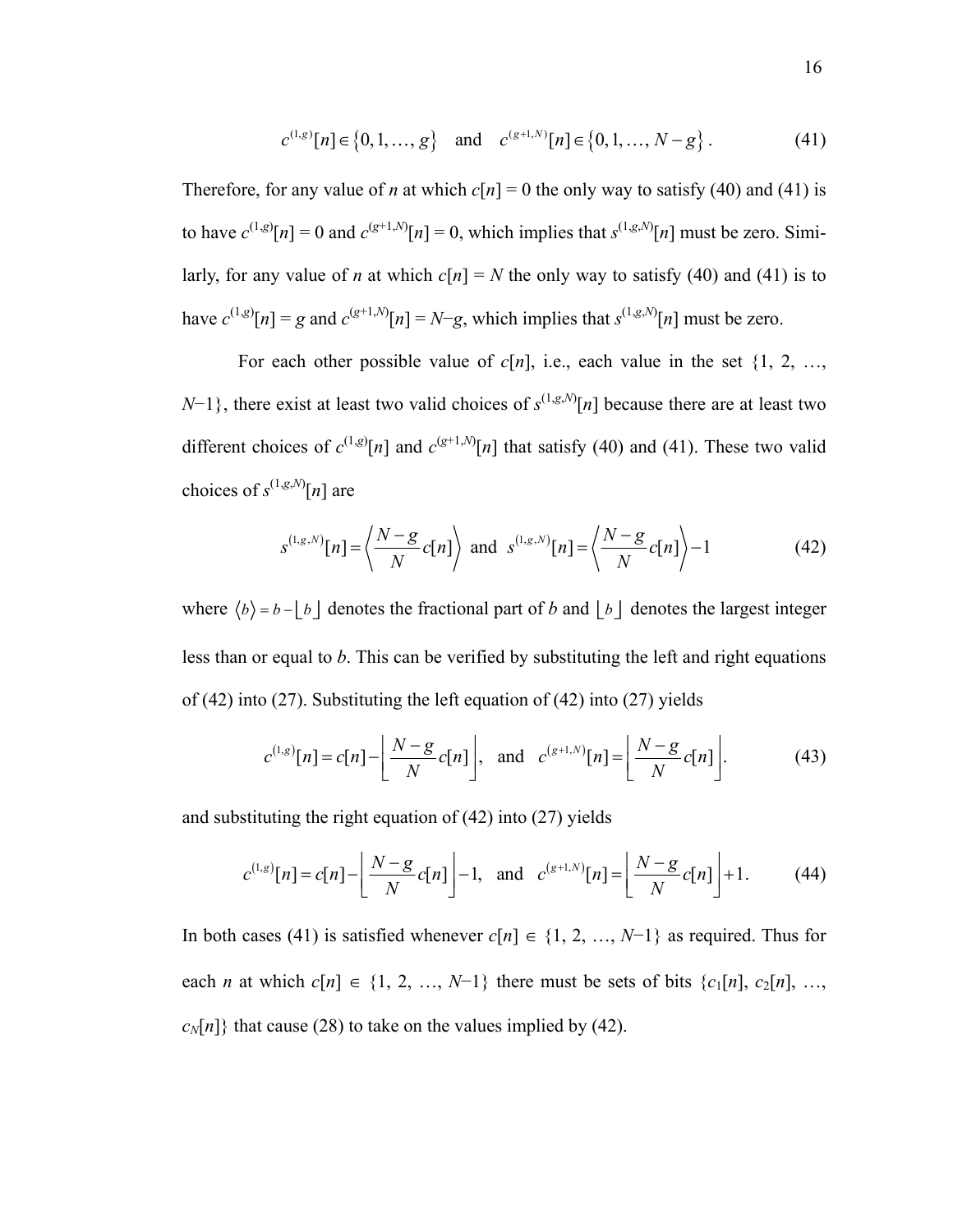The above analysis trivially can be generalized to any switching block  $S^{(u,v,w)}$ , where  $1 \le u \le w \le N$  with only changes in the notation. Specifically, following identical reasoning as above indicates that valid choices of  $s^{(u,v,w)}[n]$  are

$$
s^{(u,v,w)}[n] = \begin{cases} 0, & \text{if } c^{(u,w)}[n] \in \{0, w-u+1\}, \\ m \text{ or } m-1, & \text{otherwise} \end{cases}
$$
(45)

where

$$
m = \left\langle \frac{w - v}{w - u + 1} c^{(u, w)}[n] \right\rangle.
$$

Thus for each *n* there must be sets of bits  $\{c_u[n], c_{u+1}[n], ..., c_w[n]\}$  that cause (35) to take on the values implied by (45). Conversely, if a tree-structured encoder is designed in which all the switching sequences satisfy (45), then the *N* 1-bit output sequences from the encoder will satisfy (17) and the DAC noise will satisfy (39).

Note that (45) is not a general expression because it does not represent all possible values that can be assumed by (35). This implies that tree-structured encoders with switching sequences that satisfy  $(45)$  are not capable of mimicking any conceivable encoder that satisfies (17). Nevertheless, as shown below and demonstrated in the next section, the switching sequence values implied by (45) are sufficient to achieve desirable DAC noise properties.

 As shown in Section II, a necessary condition for a DEM DAC to avoid introducing nonlinear distortion is for the expectation of  $e_{DAC}(t)$  to be zero for all *t*, regardless of the mismatch error pulses and  $x[n]$ . A tree-structured DAC with switching sequences that satisfy (45) can achieve this necessary condition because for each *n*,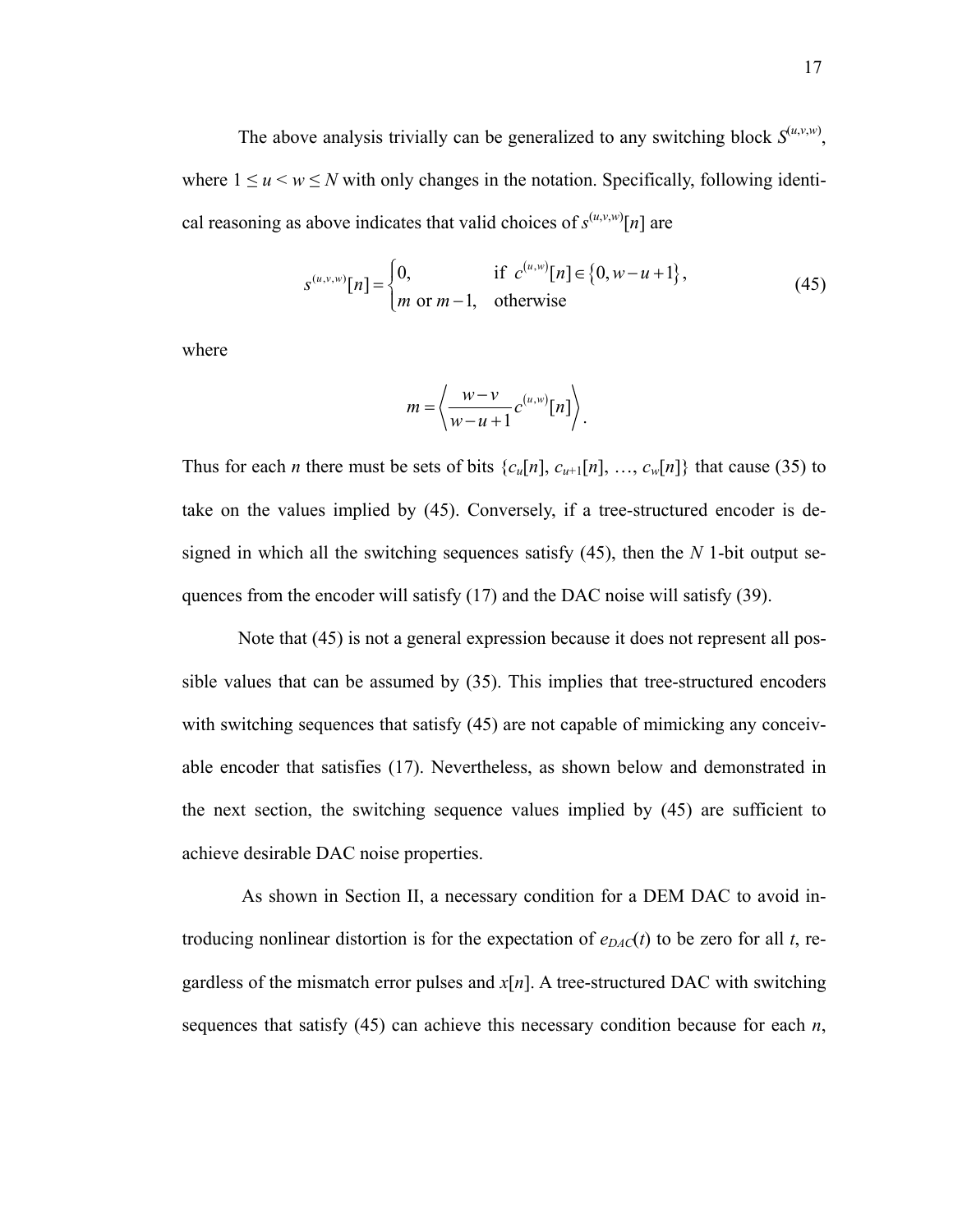regardless of the value of  $c[n]$ , every switching sequence that satisfies (45) has a value that is zero or is either of two known non-zero values, one of which is positive and the other negative. Therefore each switching block can exercise its choice of possible switching sequence values to ensure that the expectation of each switching sequence is zero. In this case, (39) implies that  $e_{DAC}(t)$  satisfies the necessary condition.

Furthermore, for each *n* at which (45) allows the switching block to have a choice of two non-zero values with opposite signs, the choice can be made without regard to the switching block's input sequence, and therefore without regard to *c*[*n*]. This makes it possible to use switching sequences that are spectrally shaped random processes which are uncorrelated with *c*[*n*]. An example of such a DEM DAC is presented in the next section.

#### V. A DESIGN EXAMPLE

The design of a 13-level DEM DAC with a tree-structured DEM encoder for use in a second-order  $\Delta\Sigma$  ADC is described in this section. The objective of the DEM DAC for this application is to cause the DAC noise to be a random process with an expectation of zero, to be uncorrelated with  $c[n]$ , to be free of spurious tones, and to be highpass shaped, all regardless of the mismatch error pulses. The tree-structured DEM encoder described in Section III and shown in Figure 5a with switching blocks that perform the signal processing operations shown in Figure 4 is used as the starting point for the design. The design tasks are to choose appropriate switching sequences and devise digital logic that generates the switching sequences.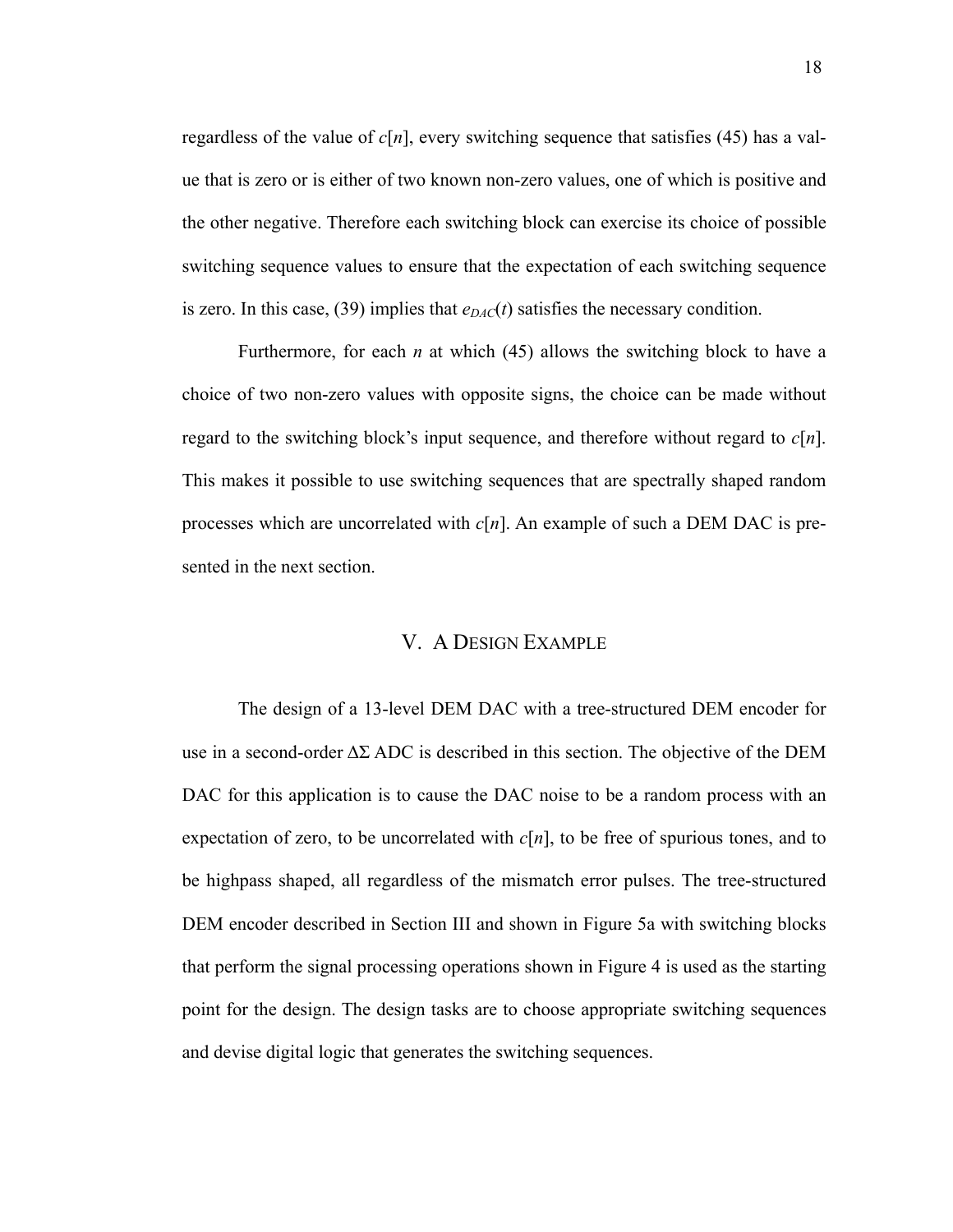The PSD of a DAC waveform can be estimated in the laboratory using a spectrum analyzer, or, analogously, in simulation using periodogram analysis [35]. Therefore, the spectral properties of the switching sequences are derived below in terms of their periodograms. The length-*L* periodogram of  $s^{(u,v,w)}[n]$  is given by

$$
I_{s^{(u,v,w)},L}(\omega) = \frac{1}{L} \left| \sum_{n=0}^{L-1} s^{(u,v,w)} [n] e^{-j\omega n} \right|^2, \tag{46}
$$

which can be written equivalently as

$$
I_{s^{(u,v,w)},L}(\omega) = \frac{1}{L} \sum_{n=0}^{L-1} \sum_{m=0}^{L-1} s^{(u,v,w)}[n] s^{(u,v,w)}[m] e^{-j\omega(n-m)}.
$$
 (47)

It is well known that in certain cases the expectation of the periodogram converges to the true PSD function in the limit as  $L\rightarrow\infty$ , but in a DAC application this is not a requirement, or even relevant to the measured performance.

First consider the  $s^{(1,4,12)}[n]$  switching sequence. Evaluation of (45) for all possible values of *c*[*n*] yields

$$
s^{(1,4,12)}[n] = \begin{cases} 0 & \text{if } c[n] \in \{0,12\} \\ 0 & \text{or } -1 \\ \frac{1}{3} & \text{or } -\frac{2}{3} \\ \frac{2}{3} & \text{or } -\frac{1}{3} \end{cases} \quad \text{if } c[n] \in \{2,5,8,11\}.
$$
 (48)

It follows from (48) that for the expectation of  $s^{(1,4,12)}[n]$  to be zero regardless of  $c[n]$  (and therefore to be uncorrelated with  $c[n]$ ), the probability distribution of  $s^{(1,4,12)}[n]$  must satisfy

$$
P(s^{(1,4,12)}[n]=0)=1
$$
 and  $P(s^{(1,4,12)}[n]=-1)=0$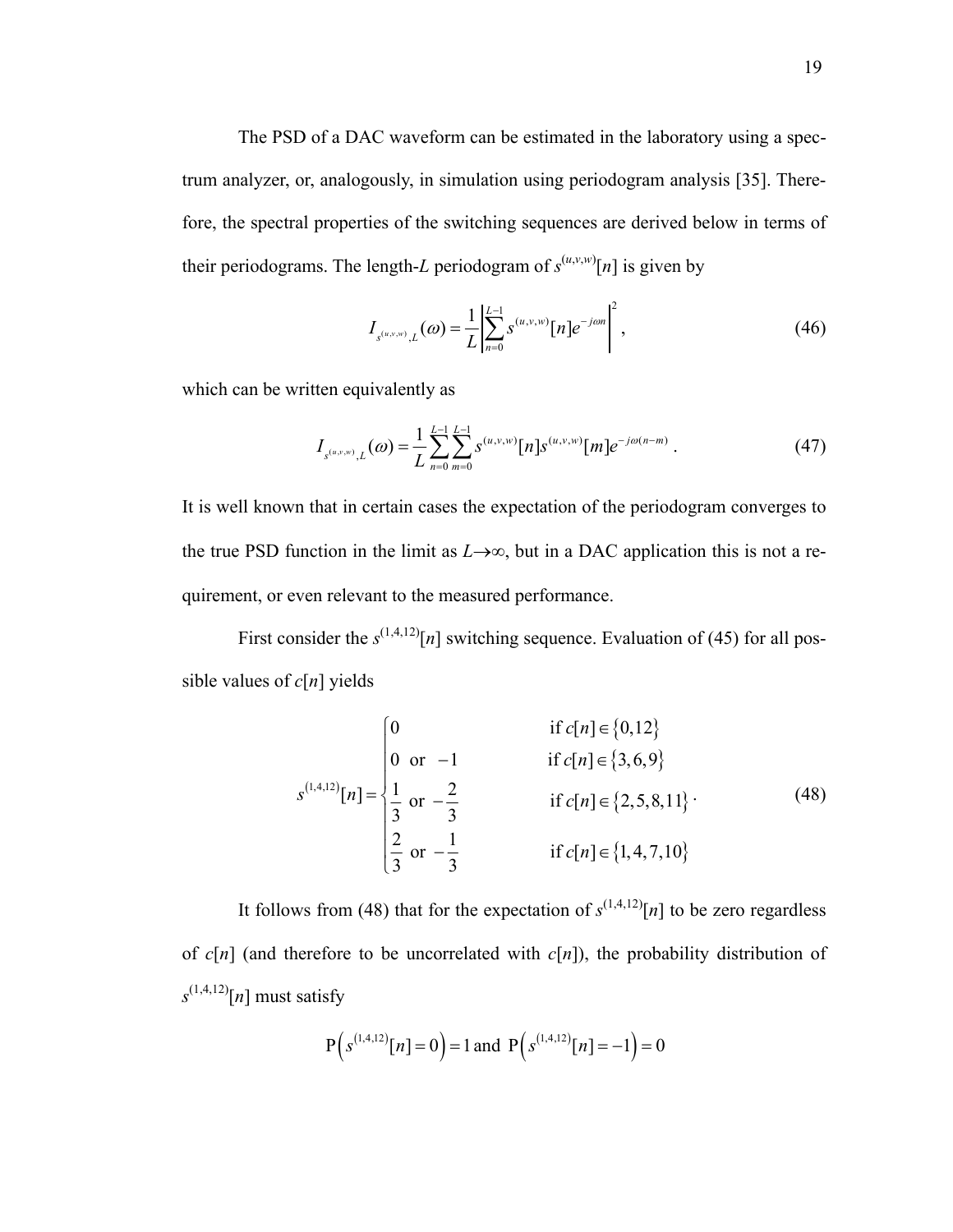when  $c[n] \in \{0, 3, 6, 9, 12\},\$ 

$$
P\left(s^{(1,4,12)}[n]=\frac{1}{3}\right)=\frac{2}{3}
$$
 and  $P\left(s^{(1,4,12)}[n]=-\frac{2}{3}\right)=\frac{1}{3}$ 

when  $c[n] \in \{2, 5, 8, 11\}$ , and

$$
P\left(s^{(1,4,12)}[n] = \frac{2}{3}\right) = \frac{1}{3} \text{ and } P\left(s^{(1,4,12)}[n] = -\frac{1}{3}\right) = \frac{2}{3}
$$
(49)

when  $c[n] \in \{1, 4, 7, 10\}$ , where  $P(s^{(1,4,12)}[n] = \lambda)$  denotes the probability that  $s^{(1,4,12)}[n]$  is equal to  $\lambda$ .

As a special case, first suppose that  $c[n] \in \{2, 5, 8, 11\}$  for all *n*. Then one way to satisfy (49) is to let  $(s^{(1,4,12)}[3k], s^{(1,4,12)}[3k+1]$ ,  $s^{(1,4,12)}[3k+2]$ ) be an independent sequence of random variable triples that take on values of (1/3, 1/3, −2/3), (1/3,  $-2/3$ , 1/3) and  $(-2/3, 1/3, 1/3)$  with equal probability. The sum of terms in each triple is zero, so it follows from (46) that  $I_{s^{(u,v,v)} \, L}(0) \leq 1/L$  which implies that the expectation of  $I_{s^{(u,v,w)}, L}(\omega)$  goes to zero at  $\omega = 0$  as  $L \to \infty$ . Although the expectation of  $I_{s^{(u,v,w)}, L}(\omega)$  does not go to zero as  $L \to \infty$  when  $\omega \neq 0$ , (47) and the independence of the triples imply that the expectation of  $I_{s^{(u,v,w)}$ ,  $L}(\omega)$  is uniformly bounded for all *L* and *ω*. Hence, the sequence is highpass shaped and is free of spurious tones as desired.

A digital logic block that generates  $s^{(1,4,12)}[n]$  for this special case is shown in Figure 6. Three flip-flops preloaded with bit values of 1, 1, and 0, respectively, are configured as a re-circulating shift register clocked once per DAC sample interval. Thus, the *Q* output of the left-most flip-flop is the periodic sequence 1, 1, 0, 1, 1, 0, …, and the *Q* outputs of the middle and right-most flip flops are the same sequence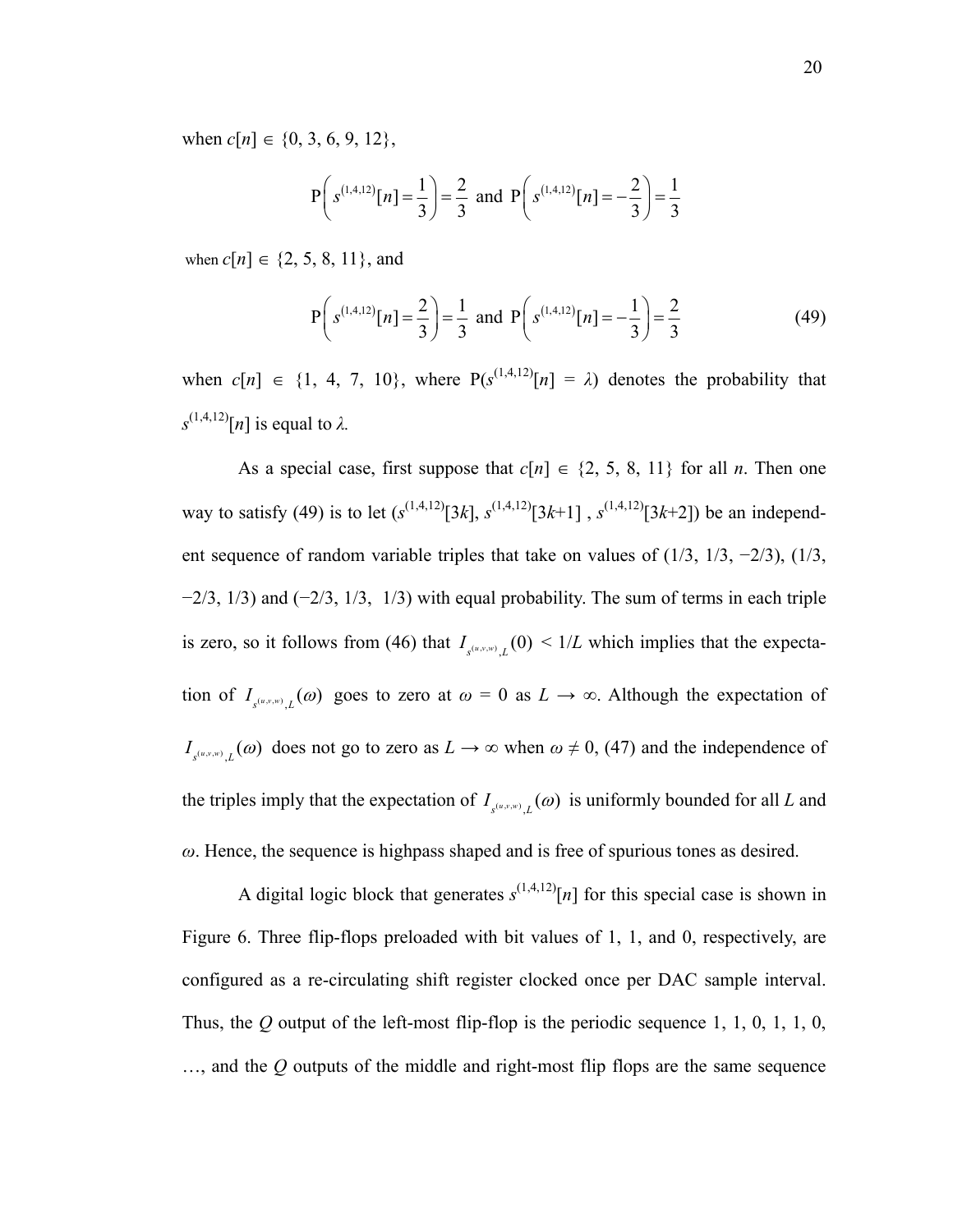except delayed by one and two DAC sample intervals, respectively. A three-to-one MUX selects as its output one of the three flip-flop outputs based on a pseudorandom number that is updated once every three DAC sample intervals. Each pseudorandom number is chosen independently and takes on values of 0, 1, and 2 with equal probability. A value of 2/3 is subtracted from the output of the multiplexer to cause the final sequence to take on values of  $1/3$ ,  $1/3$ , and  $-2/3$ , as required.

The other special cases can be handled similarly. If  $c[n] \in \{1, 4, 7, 10\}$  for all *n*, the same strategy can be used except with triples that take on values of  $(-1/3, -1/3,$ 2/3),  $(-1/3, 2/3, -1/3)$  and  $(2/3, -1/3, -1/3)$  with equal probability. It is straightforward to verify that the digital logic block shown in Figure 6 with its output multiplied by −1 can be used to generate *s* (1,4,12)[*n*] for this special case. Alternatively, if *c*[*n*] ∈  $\{0, 3, 6, 9, 12\}$  for all *n*, then  $s^{(1,4,12)}[n] = 0$  can be used. This satisfies (49) and has the benefit that it does not contribute at all to the DAC noise.

In general, any *c*[*n*] sequence can be constructed by interlacing subsequences corresponding to the three special cases described above, and the  $s^{(1,4,12)}[n]$  switching sequence can be formed by correspondingly interlacing the switching sequences described above for each subsequence. Since each of the interlaced switching sequences is dc-free, highpass shaped, and free of spurious tones,  $s^{(1,4,12)}[n]$  inherits these properties.

A digital logic block that generates the  $s^{(1,4,12)}[n]$  is shown in Figure 7. It generates switching sequences for the three special cases described above and combines them to implement the interlacing operation. Therefore, the structure of Figure 4 with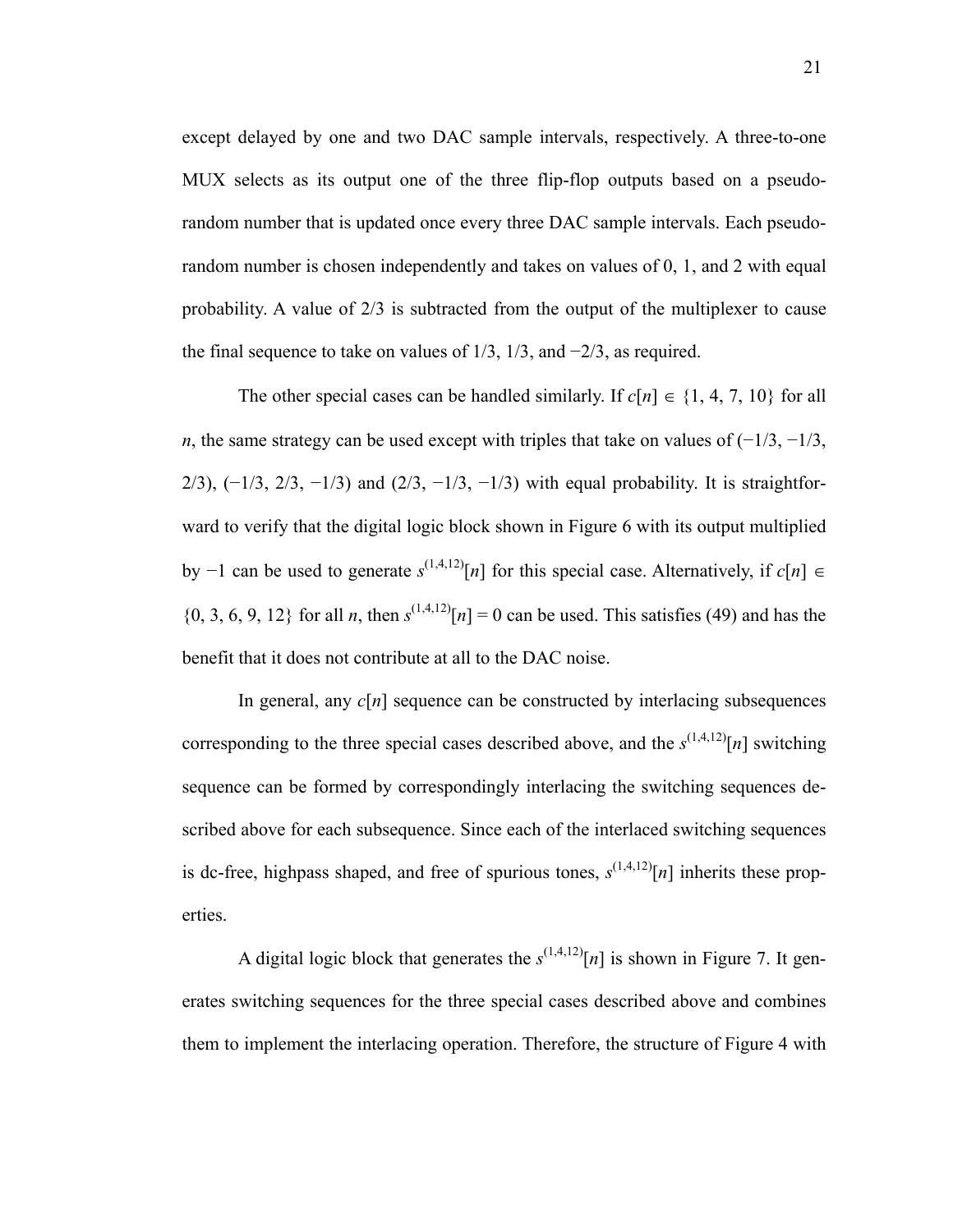$G^{(1,4,12)} = 2/3$  and the logic block shown in Figure 6 and Figure 7 make up the  $S^{(1,4,12)}$ switching block.

Applying the same procedure to design the remaining switching sequences yields

$$
s^{(u,v,w)}[n] = \begin{cases} 0, & \text{if } c^{(u,w)}[n] \text{ is even,} \\ \lambda^{(u,v,w)}[n], & \text{if } c^{(u,w)}[n] \text{ is odd,} \end{cases}
$$
(50)

for each  $(u, v, w) \neq (1, 4, 12)$ , where  $\lambda^{(u,v,w)}[n]$  is a highpass shaped random sequence each sample of which takes on values of  $\pm 1/2$  with equal probability. A digital block that implements (50) is shown in Figure 8. Each of the corresponding switching blocks consists of the structure of Figure 4 with  $G^{(u,v,w)} = 1/2$  and the digital block shown in Figure 8. Although the notation is slightly different to allow for the generalizations presented in this paper, it is straightforward to verify that for this special case the switching block is equivalent to that presented in [36] for unity-weighted DACs with a power-of-two number of 1-bit DACs.

When used in a  $\Delta\Sigma$  ADC, any input-output latency imposed by the DEM encoder adds to the delay around the feedback paths within the  $\Delta\Sigma$  ADC so it must be considered when designing the  $\Delta\Sigma$  ADC. Although a tree-structured DEM encoder contains clocked components (e.g., the components shown in Figures 7 and 8), these components are not in the data path; they are only used to generate the switching sequences, so they only need to be fast enough to generate switching sequence samples at the sample-rate of the DEM DAC. In contrast, the latency of the DEM encoder is determined by how fast the operations shown in Figure 4 occur within each switching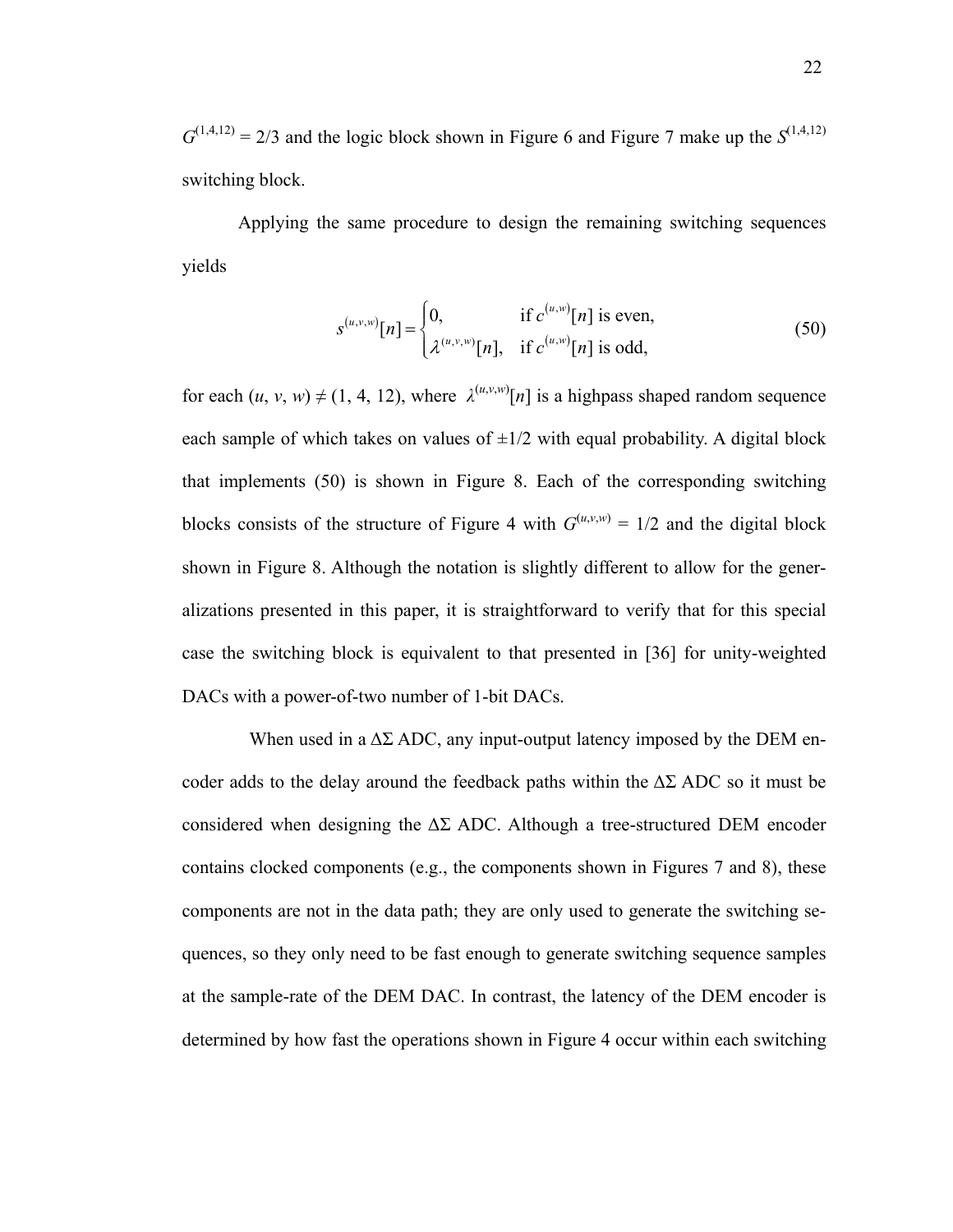block, and the largest number of cascaded switching blocks within the DEM encoder.

In general, the largest number of cascaded switching blocks within a treestructured DEM encoder for a given number, *N*, of 1-bit DACs depends on the choices made during the recursion process described in Section III. It is straightforward to verify that the minimum value of this number is the smallest integer greater than or equal to  $log_2N$  and that this minimum value is achieved by at least one of the possible tree-structures. The DEM encoders shown in Figure 5 are such examples.

If necessary, the latency of the DEM encoder can be reduced at the expense of increased complexity. One approach is to represent *c*[*n*] as a thermometer code and flatten the tree structure into an equivalent single layer of transmission gates as described in [37]. Other approaches involve modifying the binary number formats used by the individual switching blocks to reduce latency as described in [36].

Figure 9 shows the block diagram of a second order  $\Delta\Sigma$  ADC that contains two 13-level DEM DACs of the type designed above. As is common practice in such ADCs, both DEM DACs share the same DEM encoder to save circuit area [13]. Figure 10a and Figure 10b show output spectra from a computer simulation of the  $\Delta\Sigma$ ADC with ideal components except for 1-bit DAC mismatches. The simulated 1-bit DAC mismatches were chosen from a Gaussian distribution with a standard deviation of 1%. The simulated input sequence is the sum of a full-scale sinusoid and a small amount of white noise to act as dither [38]. Figure 10a shows the output spectrum from the  $\Delta\Sigma$  ADC simulated without the DEM encoder. As expected, the 1-bit DAC mismatches introduce significant distortion in this case. Figure 10b shows the output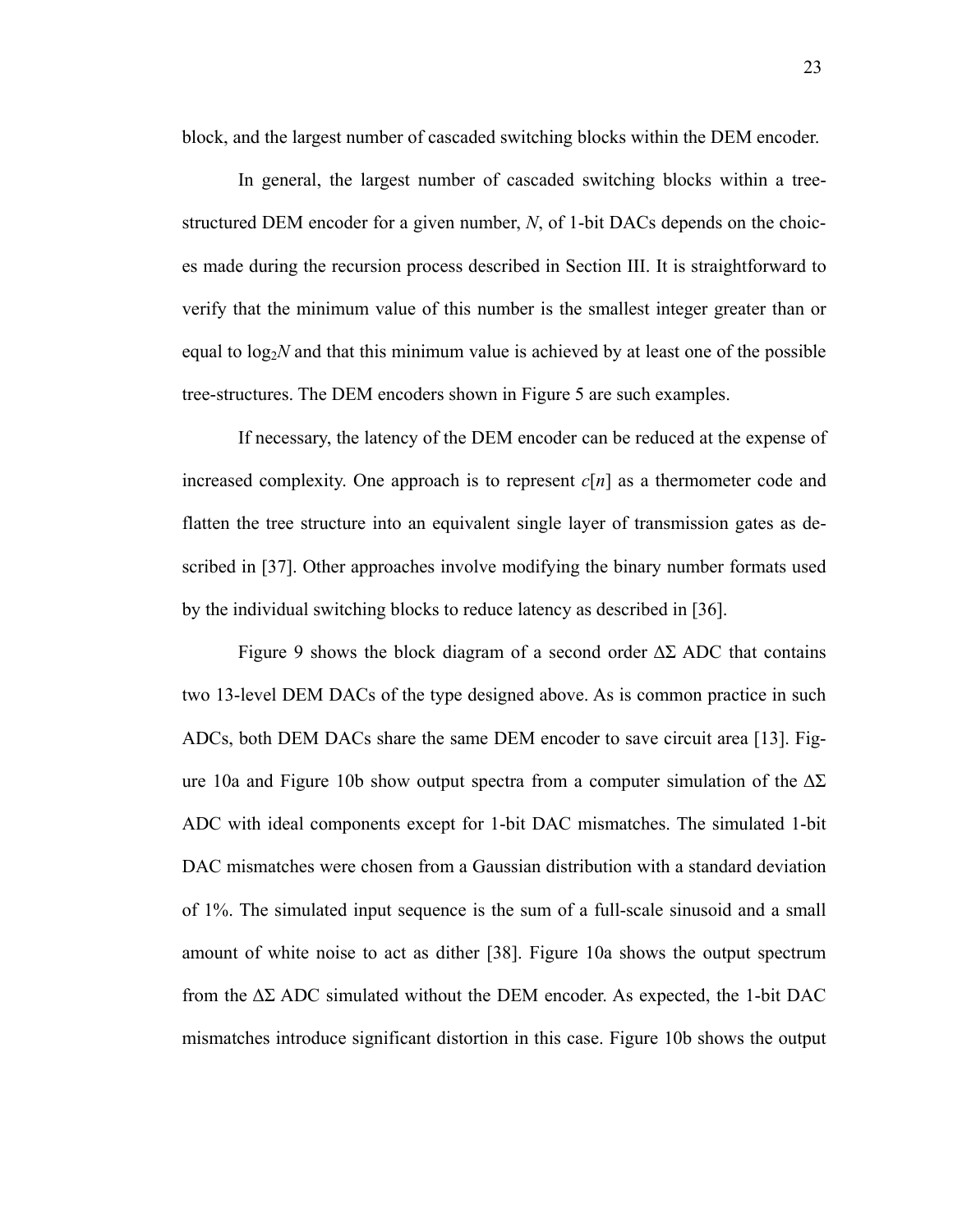spectrum from the  $\Delta\Sigma$  ADC simulated with the DEM encoder described above. As expected, the 1-bit DAC mismatches give rise to highpass shaped DAC noise free of spurious tones.

#### VI. CONCLUSION

A generalized tree-structured DEM encoder that can drive any number of 1-bit DACs is presented in this paper. It removes the limitation of prior work which requires the number of 1-bit DACs to be a power of two. The analysis section of the paper proves that tree-structured encoders with appropriately chosen switching sequences can mimic the behavior of any DAC encoder. The synthesis section presents a way to design switching sequences for any tree-structured DEM encoder such that the DAC noise arising from mismatches is uncorrelated with the DAC's input sequence, spectrally shaped, and free of spurious tones. The last section of the paper demonstrates the key points of the paper in the context of a second order  $\Delta\Sigma$  ADC.

#### VII. ACKNOWLEDGEMENTS

Chapter 1, in full, has been published in the IEEE Transactions on Circuits and Systems I: Regular Papers, volume 57, number 2, pages 313-322, February 2010. The dissertation author is the primary investigator and author of this paper. Professor Ian Galton supervised the research which forms the basis for this paper.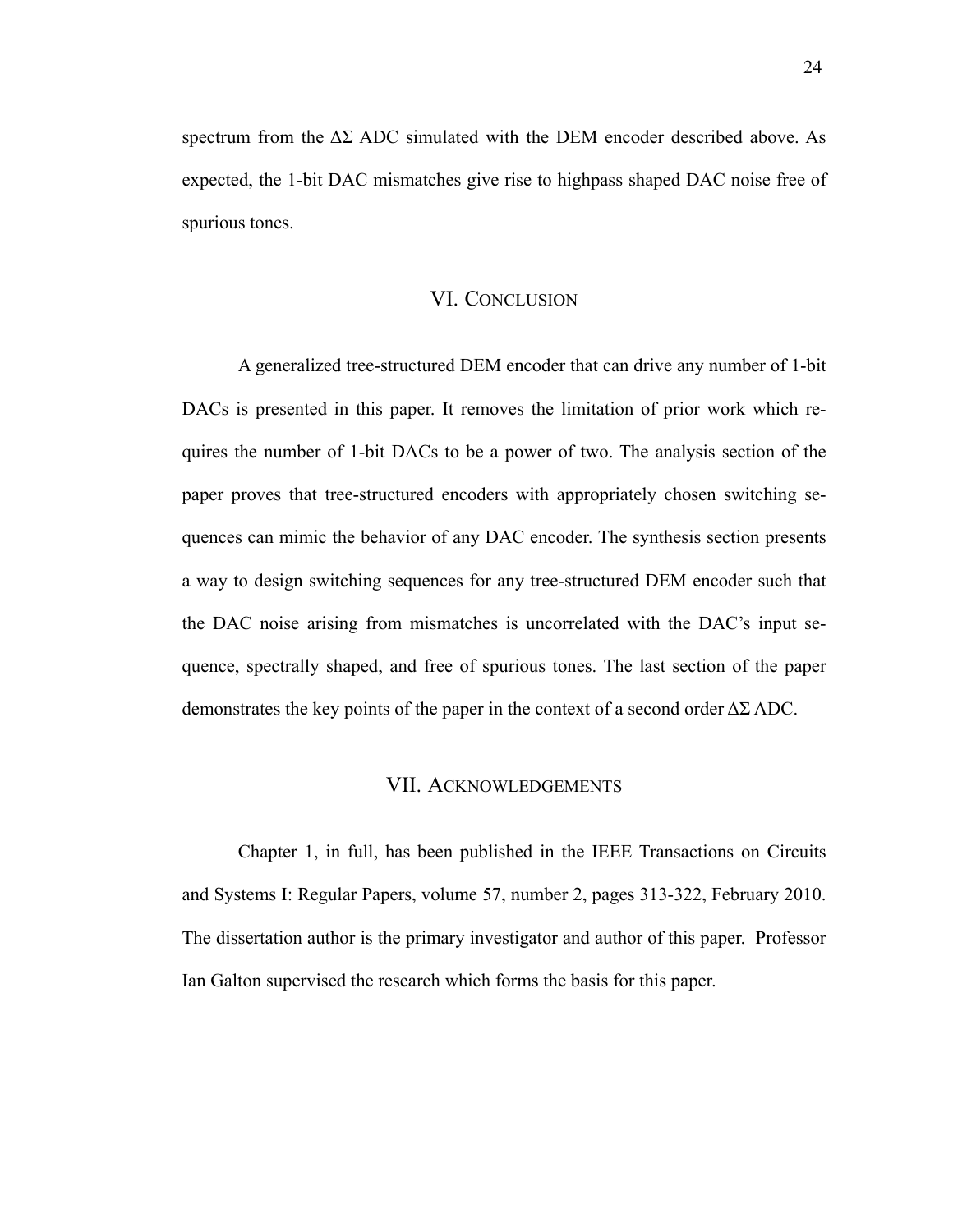



Figure 1 General DAC Architecture.



Figure 2 Equivalent form of DAC in Figure 1.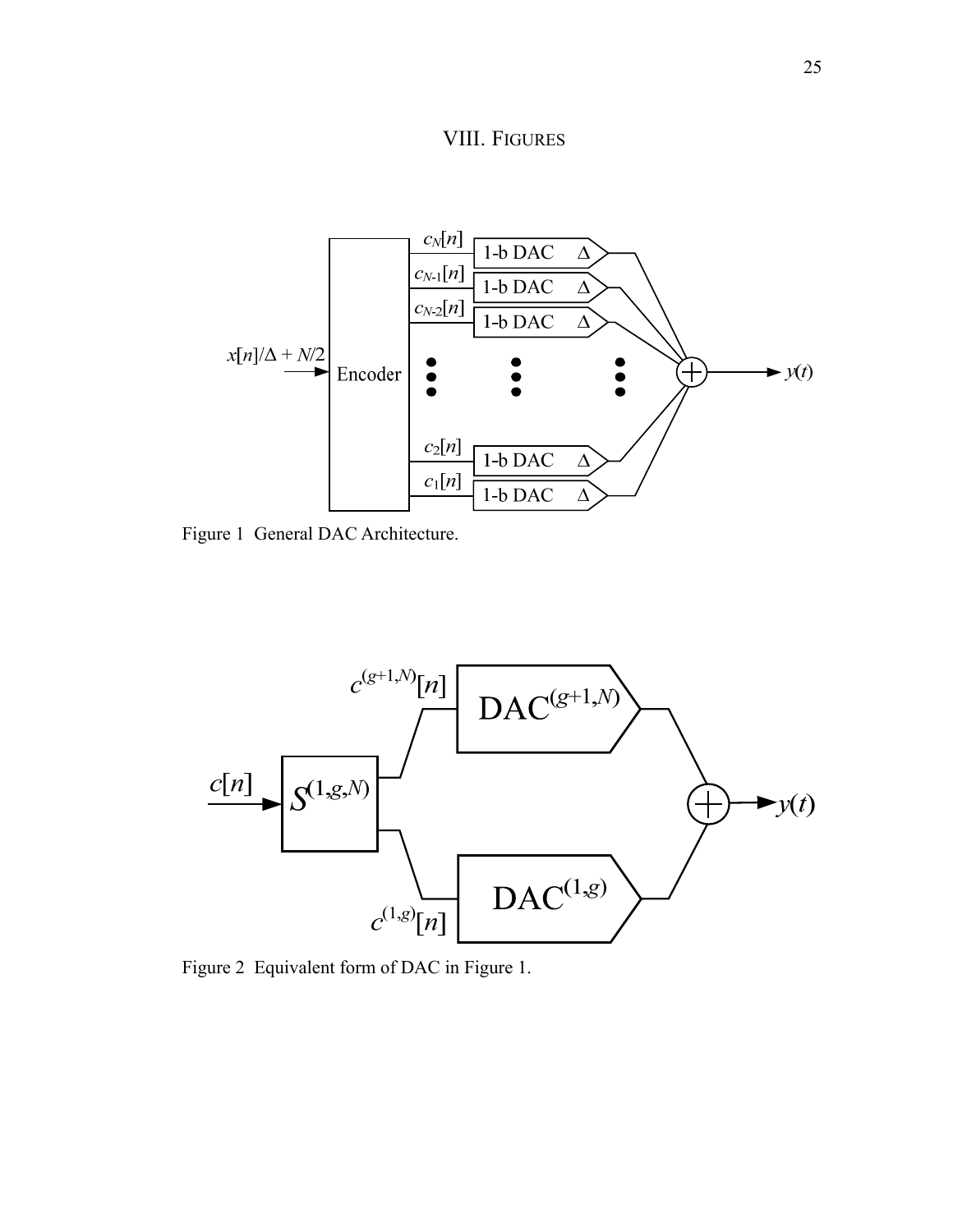

Figure 3 Equivalent form of DAC<sup> $(u,w)$ </sup>.



Figure 4 Signal processing performed by  $S^{(u,v,w)}$ .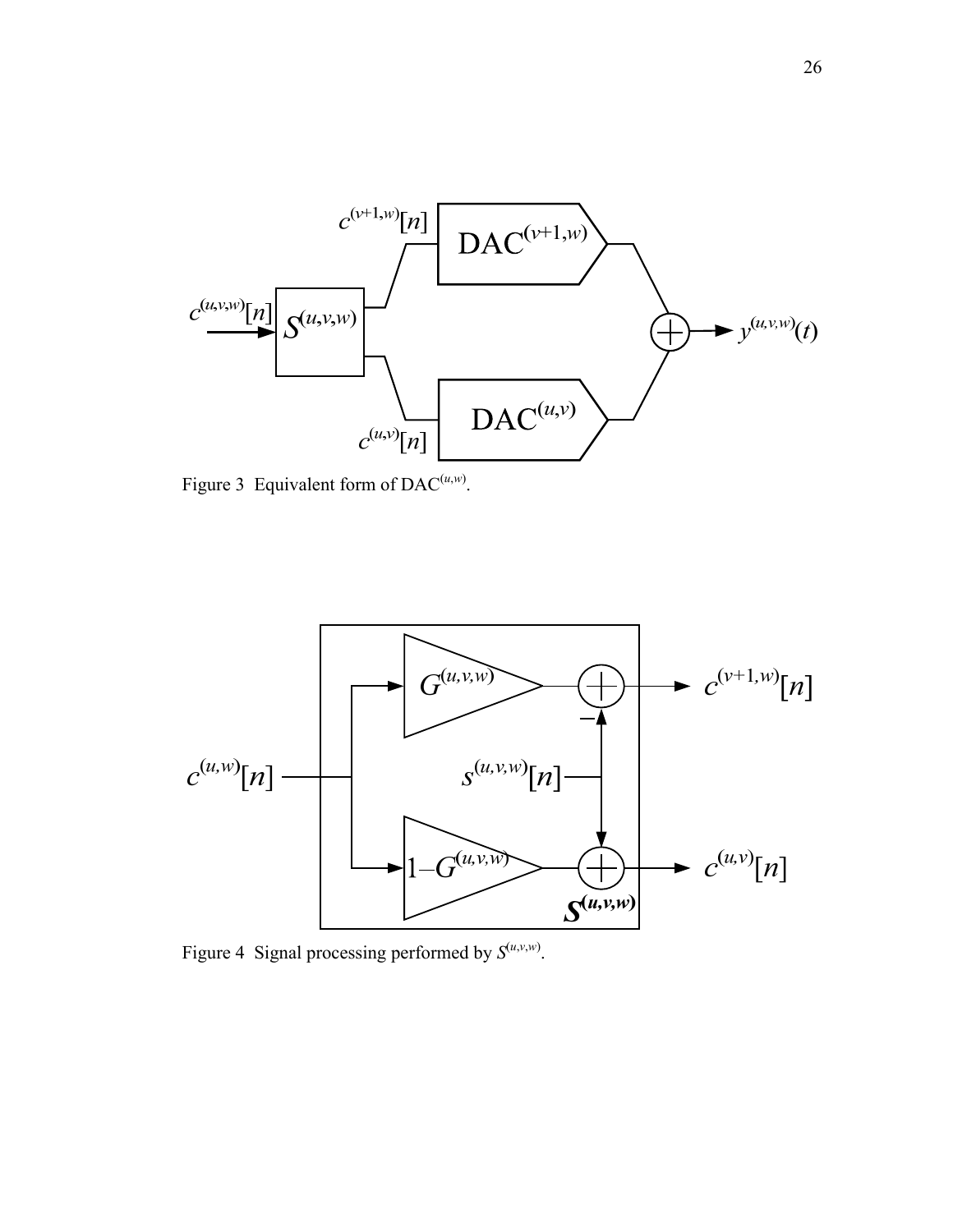

Figure 5a A type of tree-structured DEM encoder for a 13-level DAC.



Figure 5b A type of tree-structured DEM encoder for a 13-level DAC.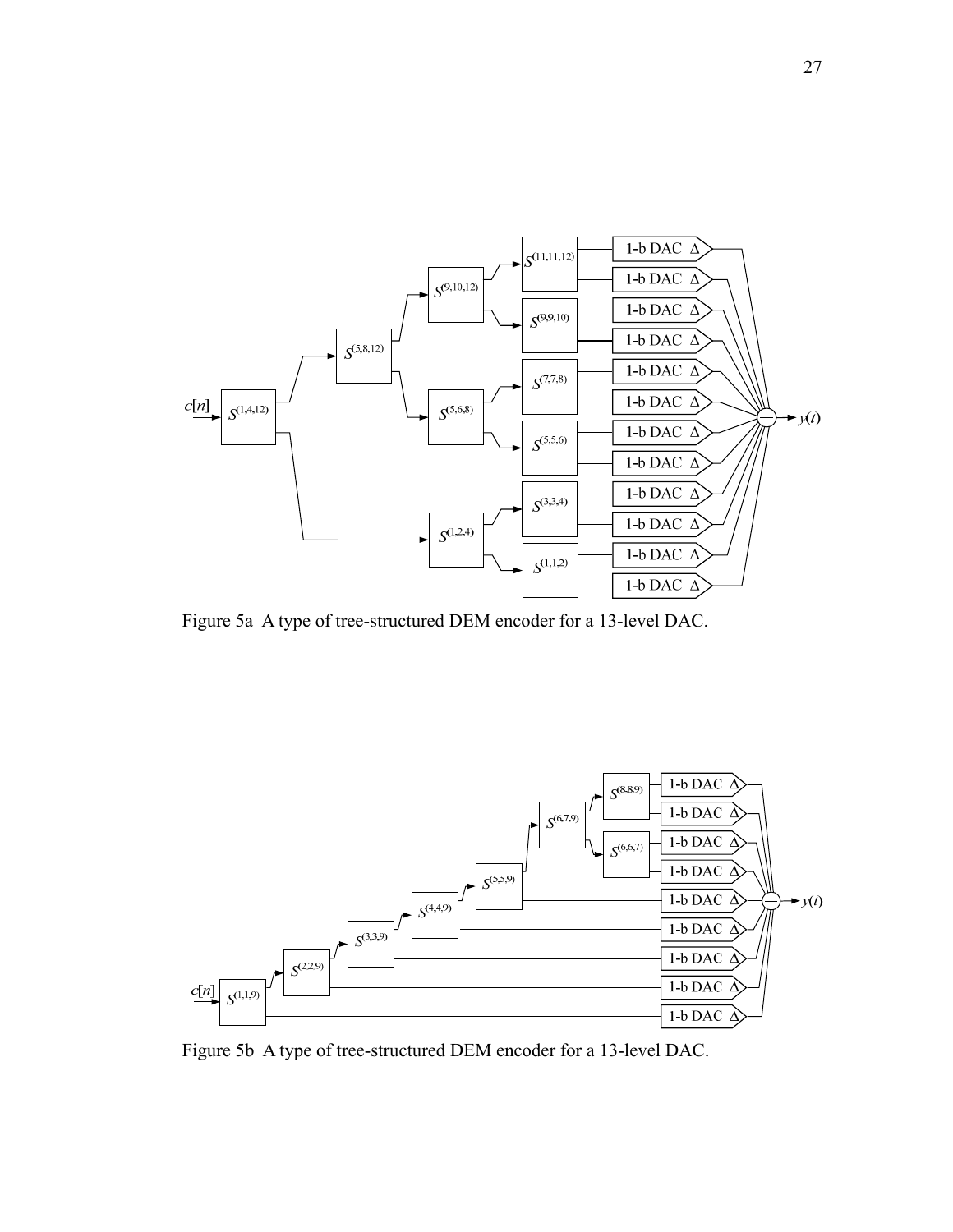

Figure 6 Register transfer level circuitry that generates  $s^{(1,4,12)}$  for  $c[n] \in \{2, 5, 8, 11\}$ .



Figure 7 Register transfer level circuitry that generates  $s^{(u,v,w)}$  for  $(u,v,w) = (1,4,12)$ .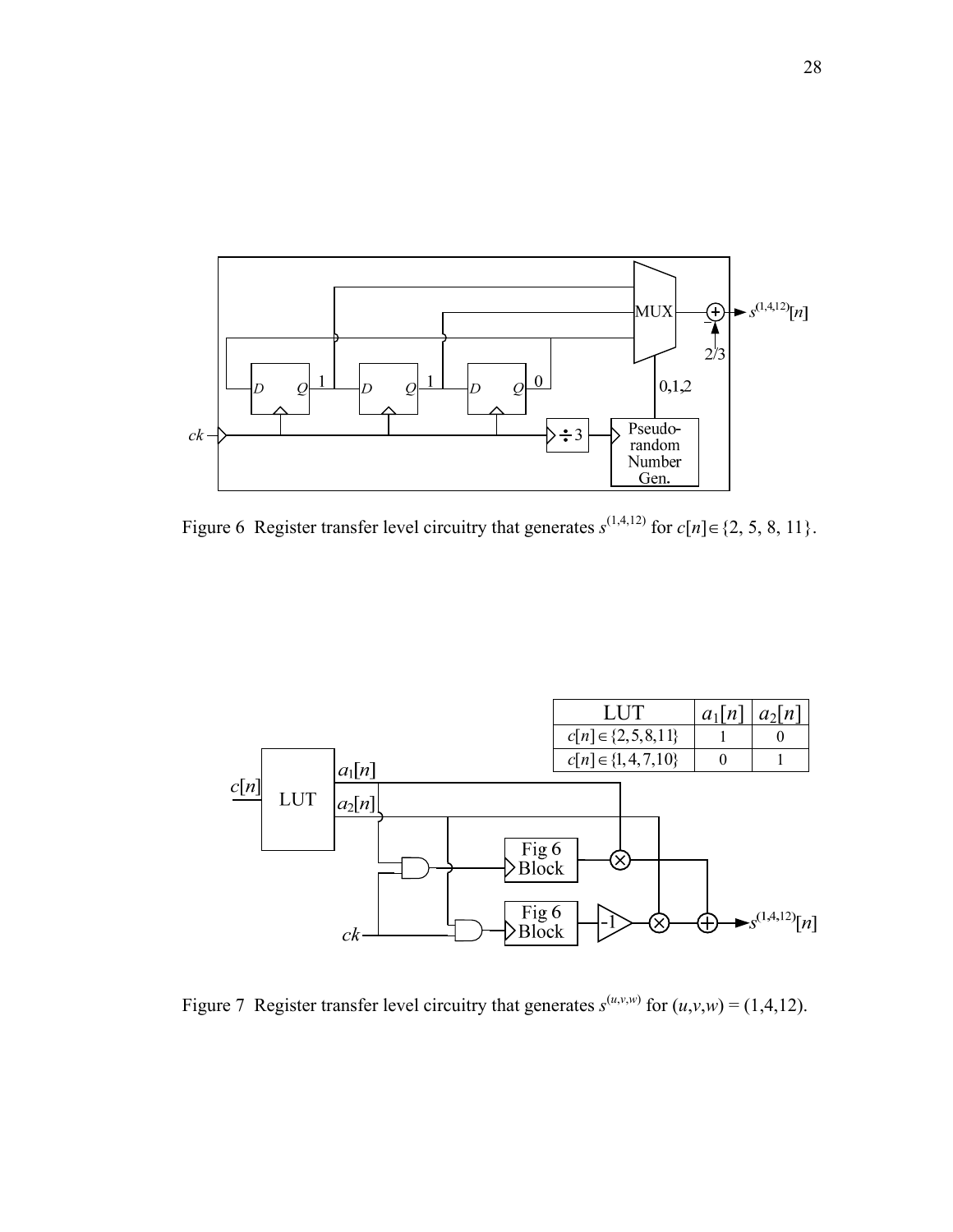

Figure 8 Register transfer level circuitry that generates  $s^{(u,v,w)}$  for  $(u,v,w) \neq (1,4,12)$ .



Figure 9 Block diagram of the second order ΔΣ ADC.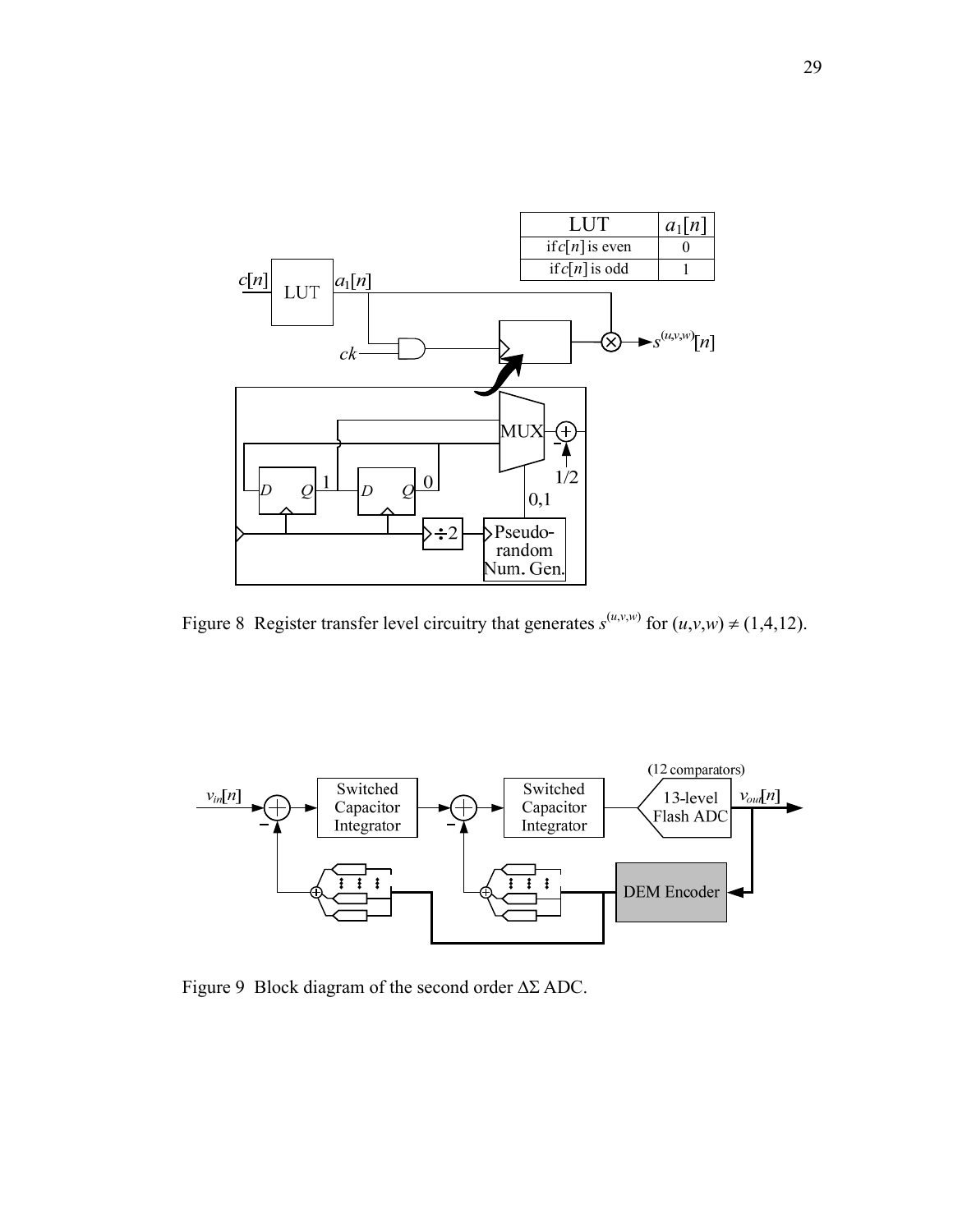

Figure 10a Power spectral density at the output of the second order  $\Delta\Sigma$  ADC in Figure 9 without the DEM Encoder.



Figure 10b Power spectral density at the output of the second order  $\Delta\Sigma$  ADC in Figure 9 with the tree-structured DEM Encoder shown in Figure 5.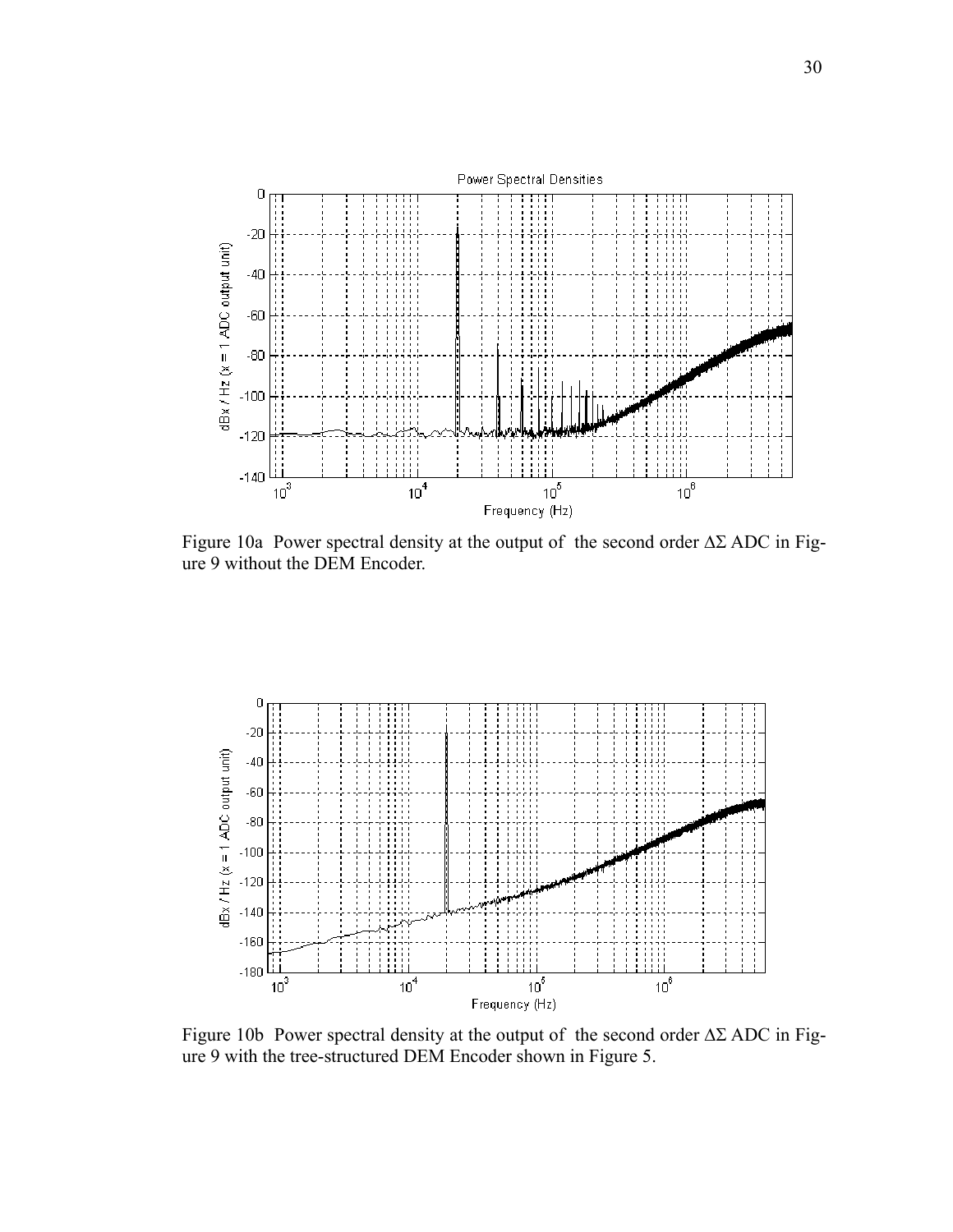## IX. REFERENCES

- 1. L. R. Carley, J. Kenny, "A 16-bit 4'th order noise-Shaping D/A converter," *1988 IEEE Custom Integrated Circuits Conference*, May, 1988.
- 2. L. R. Carley, "A noise-shaping coder topology for 15+ bit converters," *IEEE Journal of Solid State Circuits*, vol. 24, no. 2, pp. 267-273, April, 1989.
- 3. B. H. Leung, S. Sutarja, "Multi-bit Σ-Δ A/D converter incorporating a novel class of dynamic element shaping," *IEEE Transactions on Circuits and Systems II*, *Analog and Digital Signal Processing,* vol. 39, pp. 35-51, January, 1992.
- 4. F. Chen, B. H. Leung, "A high resolution multibit sigma-delta modulator with individual level averaging," *IEEE Journal of Solid State Circuits*, vol. 30, pp. 453-460, April, 1995.
- 5. M. J. Story, "Digital to analogue converter adapted to select input sources based on a preselected algorithm once per cycle of a sampling signal," U.S. Patent 5 138 317, August 11, 1992.
- 6. W. Redman-White, D. J. L. Bourner, "Improved dynamic linearity in multilevel ΣΔ converters by spectral dispersion of D/A distortion products," *IEEE European Conference Circuit Theory and Design*, September, 1989.
- 7. H. S. Jackson, "Circuit and method of cancelling nonlinearity error associated with component mismatches in a data converter," U.S. Patent 5 221 926, June 22, 1993.
- 8. R. T. Baird, T. S. Fiez, "Improved ΔΣ DAC linearity using data weighted averaging," *IEEE International Symp*o*sium of Circuits and Systems*, May, 1995.
- 9. R. T. Baird, T. S. Fiez, "Linearity enhancement of  $\Delta\Sigma$  A/D and D/A converters using data weighted averaging," *IEEE Transactions of Circuits and Systems II*, *Analog and Digital Signal Processing,* vol. 42, pp. 753-762, December, 1995.
- 10. R. W. Adams, T. W. Kwan, "Data-directed scrambler for multi-bit noiseshaping D/A Converters," U.S. Patent 5 404 142, April, 1995.
- 11. R. Schreier, B. Zhang, "Noise-shaped multibit D/A converter employing unit elements," *Electronics Letters*, vol. 31, pp. 1712-1713, September, 1995.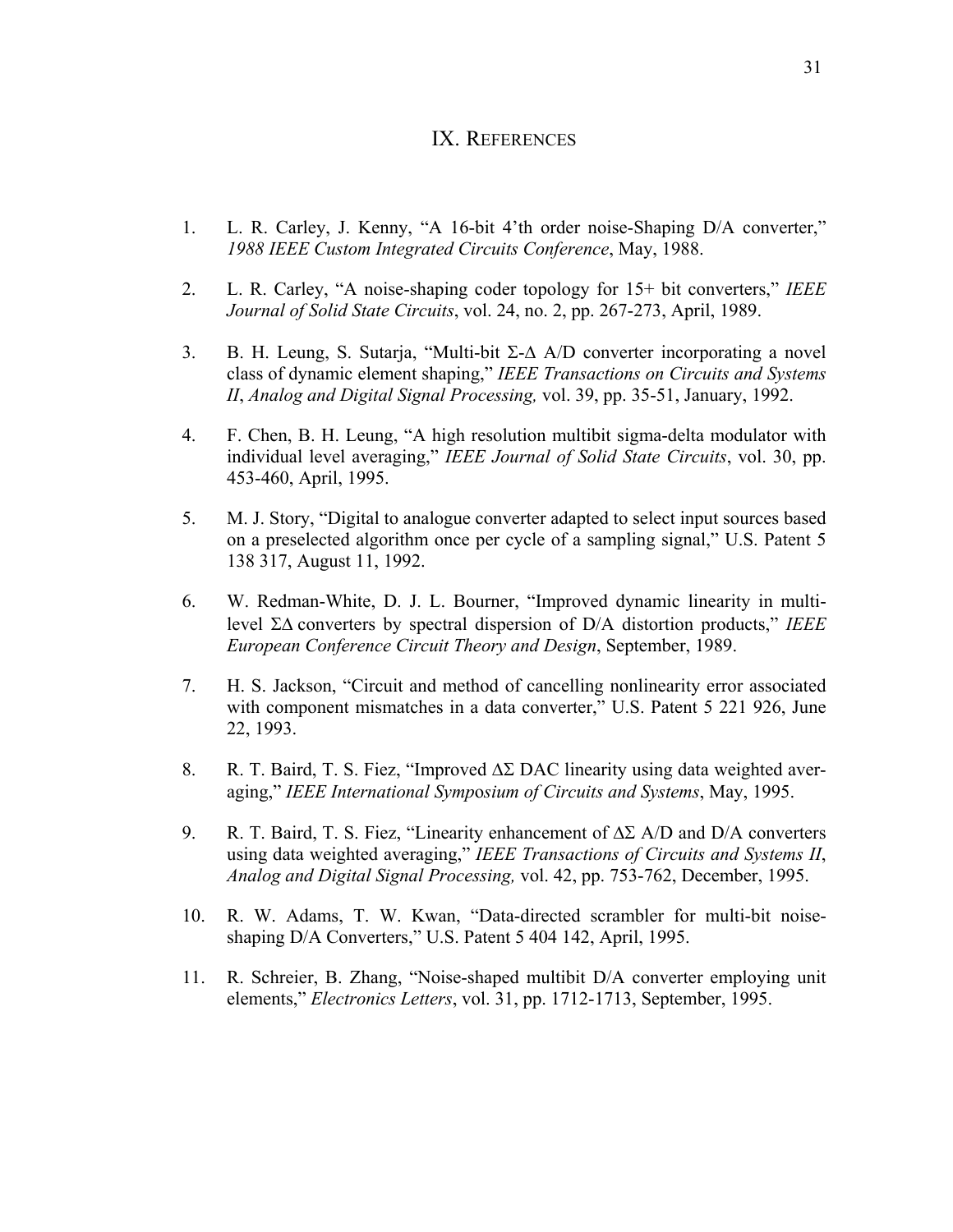- 12. I. Galton, "Spectral shaping of circuit errors in digital-to-analog converters," *IEEE Transactions of Circuits and Systems II*, *Analog and Digital Signal Processing,* vol. 44, pp. 808-817, October, 1997.
- 13. E. Fogleman, I. Galton, W. Huff, H. Jensen "A 3.3-V single-poly CMOS audio ADC delta-sigma modulator with 98-dB peak SINAD and 105-dB peak SFDR," *IEEE Journal of Solid State Circuits*, vol. 35, no. 3, pp. 297-307, March, 2000.
- 14. E. Fogleman, J. Welz, I. Galton, "An audio ADC Delta-Sigma modulator with 100-dB peak SINAD and 102-dB DR using a second-order mismatch-shaping DAC," *IEEE Journal of Solid-State Circuits*, vol. 36, no. 3, pp. 339-348, March 2001.
- 15. I. Galton, "Delta-sigma data conversion in wireless transceivers," *IEEE Transactions on Microwave Theory and Techniques*, vol. 50, no. 1, pp. 302-316, January 2002.
- 16 J. Grilo, I. Galton, K. Wang, R. G. Montemayor, "A 12-mW ADC delta-sigma modulator with 80 dB of dynamic range integrated in a single-chip bluetooth transceiver," *IEEE Journal of Solid State Circuits*, vol. 37, no. 3, pp. 271-278, March, 2002.
- 17. T. Shui, R. Schreier, F. Hudson, "Mismatch shaping for a current-mode multibit delta-sigma DAC," *IEEE Journal of Solid State Circuits*, vol. 34, no. 3, pp. 331-338, March, 1999.
- 18. I. Fujimori, A. Nogi, T. Sugimoto, "A multibit delta-sigma audio DAC with 120-dB dynamic range," *IEEE Journal of Solid State Circuits*, vol. 35, no. 8, pp. 1066-1073, August, 2000.
- 19. R. E. Radke, A. Eshraghi, T. F. Fiez, "A 14-bit current-mode ΣΔ DAC based upon rotated data weighted averaging," *IEEE Journal of Solid State Circuits*, vol. 35, no. 8, pp. 1074-1084, August, 2000.
- 20. E. Tuijl, J. Homberg, D. Reefman, C. Bastiaansen, L. Dussen, "A 128fs, multibit ΣΔ CMOS audio DAC with real-time DEM and 115dB SFDR," *IEEE International Solid-State Circuits Conference*, Digest of Technical Papers, February, 2004.
- 21. M. Clara, W. Klatzer, A. Wiesbauser, D. Straeussnigg, "A 350MHz low-OSR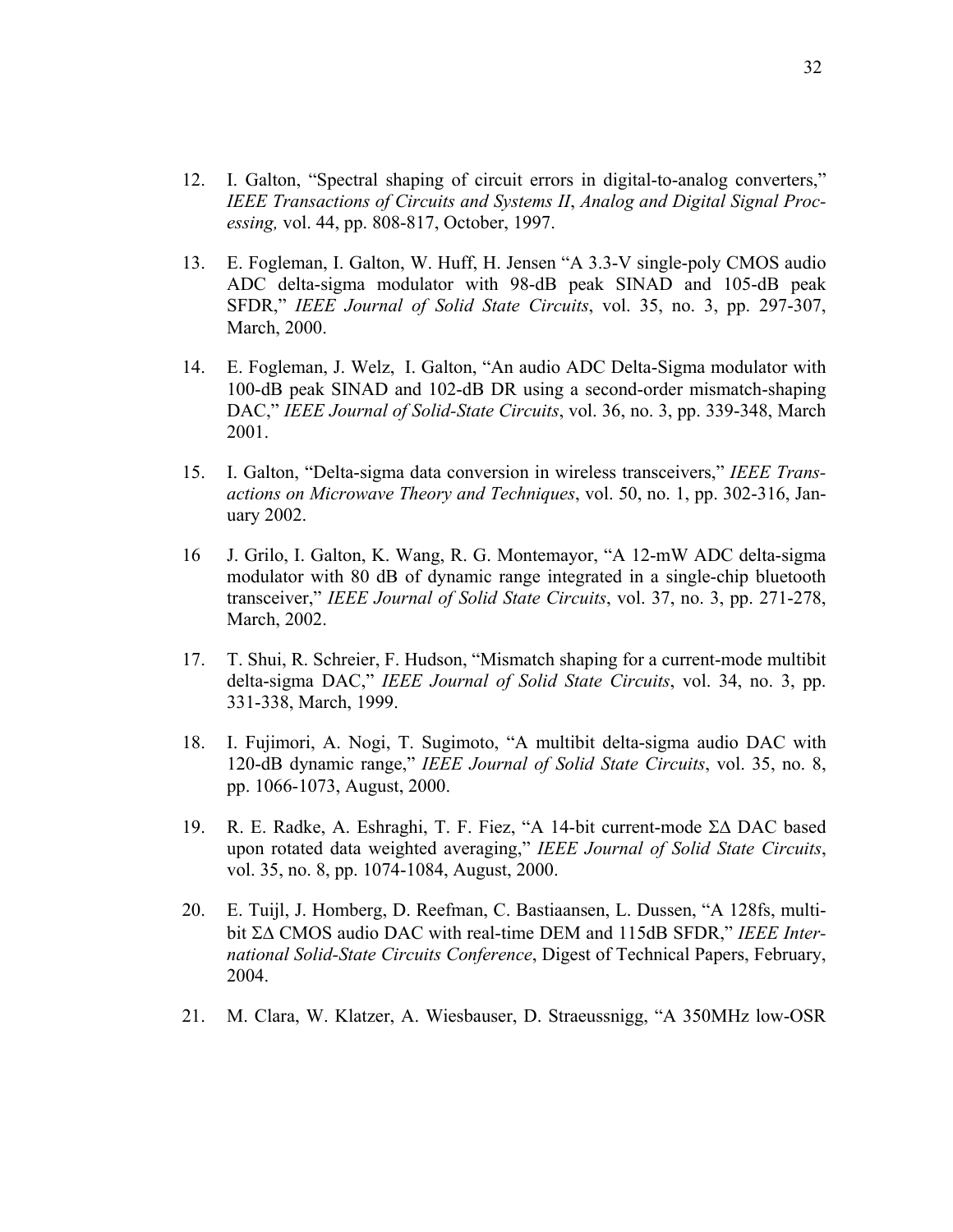ΣΔ current-steering DAC with active termination in 0.13μm CMOS," *IEEE International Solid-State Circuits Conference*, Digest of Technical Papers, February, 2005.

- 22. Z. Zhang, G. Temes, "A segmented data-weighted-averaging technique*,*" *IEEE International Symp*o*sium of Circuits and Systems*, May, 2007.
- 23. T. S. Kaplan, J. F. Jensen, C. H. Fields, M. F. Chang, "A 2-GS/s 3-bit ΣΔmodulated DAC with tunable bandpass mismatch shaping," *IEEE Journal of Solid State Circuits*, vol. 40, no. 3, pp. 603-610, March, 2005.
- 24. S. Reekmans, J. D. Maeyer, P. Rombouts, L. Weyten, "Quadrature mismatch shaping for digital-to-analog Converters," *IEEE Transactions of Circuits and Systems I, Regular Papers,* vol. 53, no. 12, pp. 2529-2538, December, 2006.
- 25. H. Hsieh, L. Lin, "A first-order tree-structured DAC with reduced signal-band noise," *IEEE Transactions of Circuits and Systems II: Express Briefs*, vol. 54, no. 5, pp. 392-396, May, 2007.
- 26. M. Vadipour, "Techniques for preventing tonal behavior of data weighted averaging algorithm in Σ-Δ modulators," *IEEE Transactions of Circuits and Systems II*, *Analog and Digital Signal Processing*, vol. 47, pp. 1137-1144, November, 2000.
- 27. J. Arias, P. Kiss, V. Boccuzzi, L. Quintanilla, L. Enriquez, J. Vicente, D. Bishal, J. S. Pablo, J. Barbolla, "Nonlinearity correction for multibit ΔΣ DACs," *IEEE Transactions of Circuits and Systems I, Regular Papers,* vol. 52, no. 6, pp. 1033-1041, June, 2005.
- 28. A. A. Hamoui, K. W. Martin, "High-order multibit modulators and pseudo data-weighted-averaging in low-oversampling  $\Delta\Sigma$  ADCs for broad-band applications," *IEEE Transactions of Circuits and Systems I, Regular Papers,* vol. 51, no. 1, pp. 72-85, January, 2004.
- 29. D. H. Lee, T. H. Kuo, "Advancing data weighted averaging technique for multi-bit sigma-delta," *IEEE Transactions of Circuits and Systems II*: Express Briefs, vol. 54, no. 10, pp. 838-842, October, 2007.
- 30. R. Schreier, G. C. Temes, *Understanding Delta-Sigma Data Converters*, John Wiley and Sons, Inc, 2005.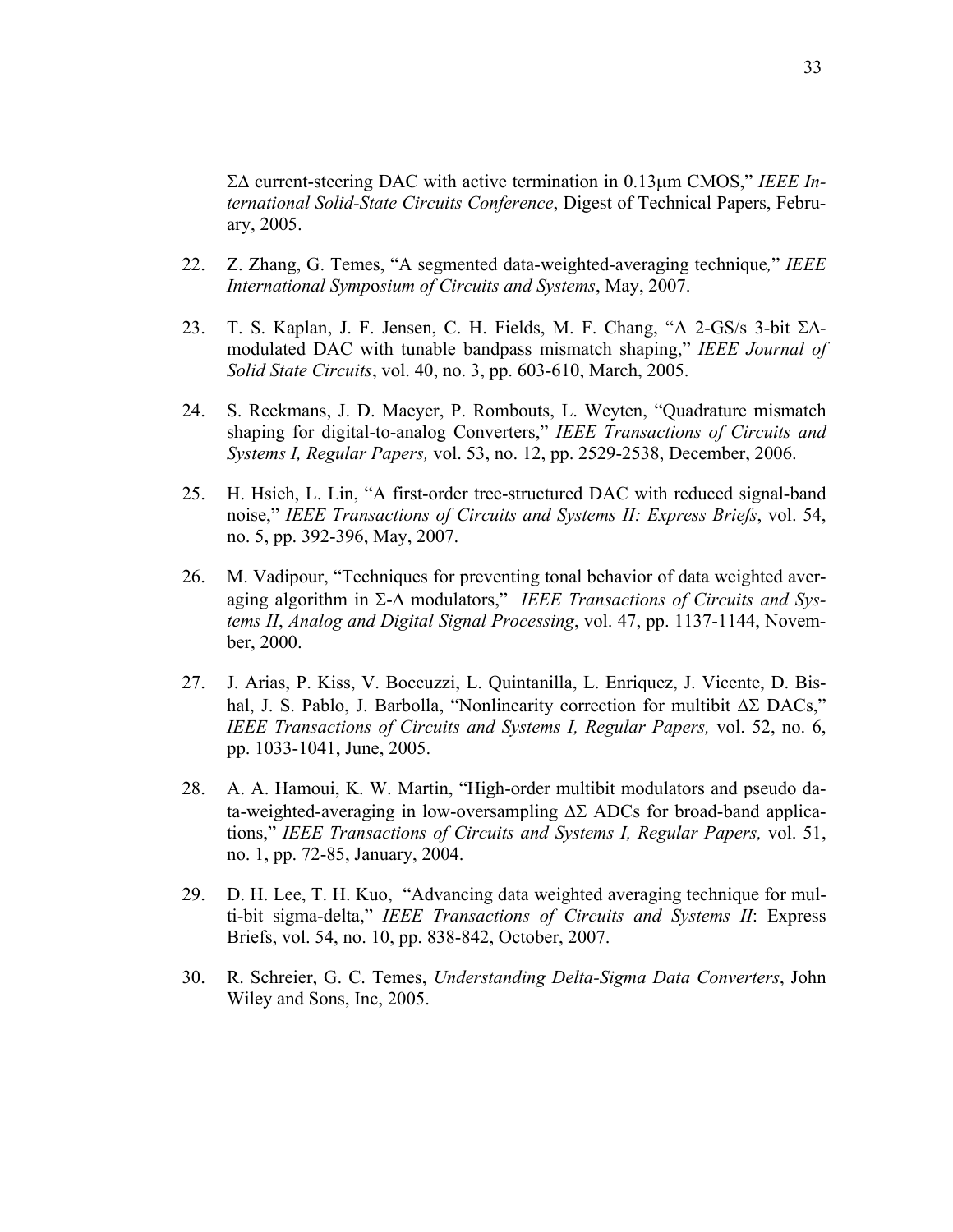- 31. R. Adams, K. Nguyen, K. Sweetland, "A 113-dB SNR oversampling DAC with segmented noise-shaped scrambling," *IEEE Journal of Solid-State Circuits*, vol. 33, pp. 1871-1878, December, 1998
- 32 . K. Vleugels, S. Rabii, B. A. Wooley, "A 2.5V sigma-delta modulator for broadband communications applications," *IEEE Journal of Solid-State Circuits*, vol. 36, pp.1887-1899, December, 2001.
- 33. Chan K.L., Zhu J., Galton I., "Dynamic Element Matching to Prevent Nonlinear Distortion From Pulse-Shape Mismatches in High-Resolution DACs," *IEEE Journal of Solid-State Circuits*, vol. 43, pp.2067-2078, September, 2008.
- 34. Chan K.L., Rakuljic N., Galton I., "Segmented Dynamic Element Matching for High-Resolution Digital-to-Analog Conversion," *IEEE Transactions On Circuits and Systems I*, vol. 55, pp.3383-3392, December, 2008
- 35. A. V. Oppenheim, R. W. Schafer, J. R. Buck, "Discrete-Time Signal Processing," Prentice-Hall, Inc, Second Ed., 1999.
- 36. Welz J., Galton I., "Simplified Logic For First-Order and Second-Order Mismatch-Shaping Digital-to-Analog Converters," *IEEE Transactions on Circuits and Systems II*, vol.48, no. 11, pp.1014-1027, November, 2001
- 37. E. Siragusa, I. Galton, "A Digitally Enhanced 1.8V 15b 40MS/s CMOS Pipelined ADC," *IEEE Journal of Solid-State Circuits*, vol. 39, no. 12, pp. 2126- 2138, December 2004.
- 38. I. Galton, "Granular quantization noise in a class of delta-sigma modulators," IEEE Transactions on Information Theory, vol. 40, no. 3, pp. 848-859, May, 1994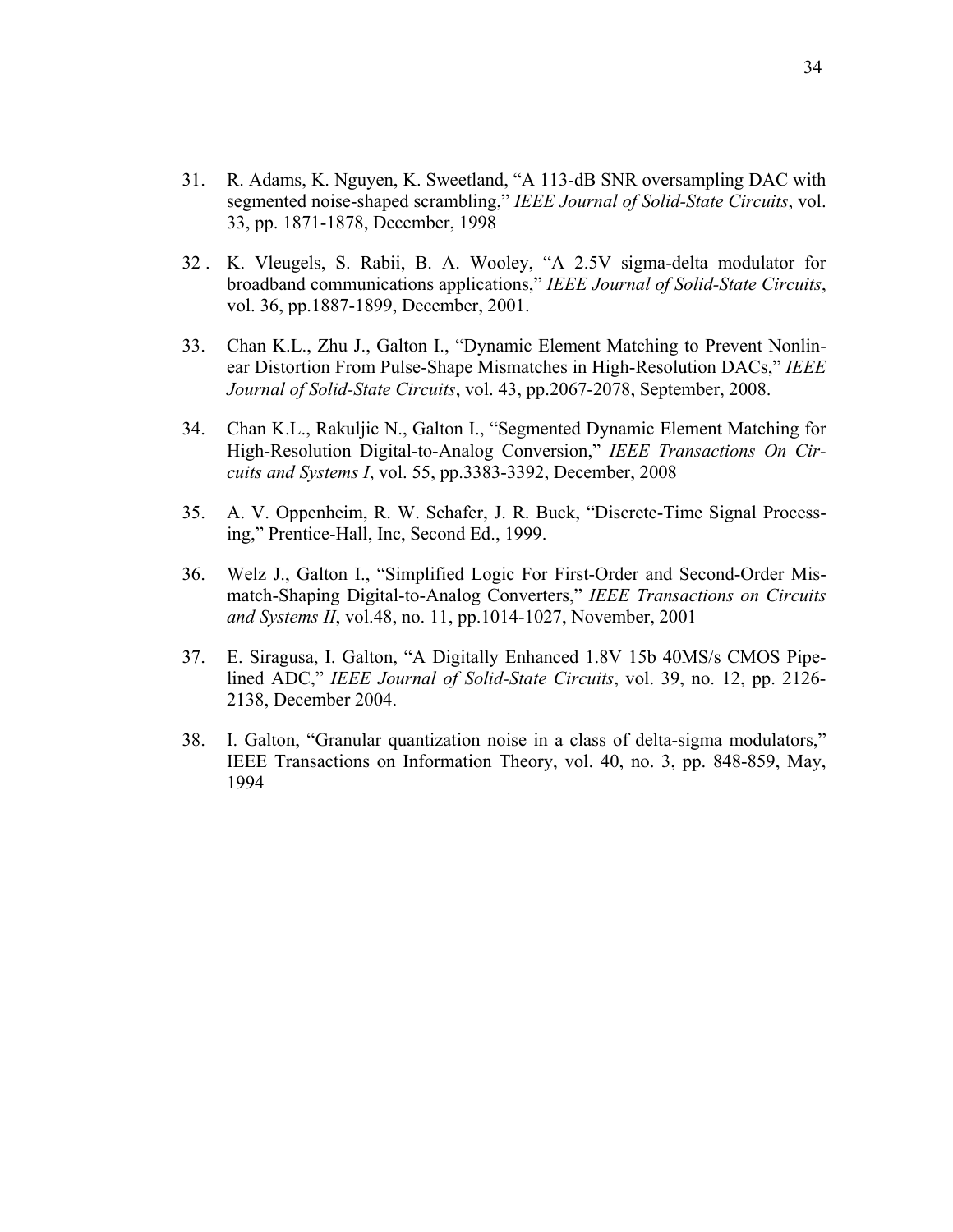# **Chapter 2**

# **Suppression of Quantization-Induced Convergence Error in Pipelined ADCs With Harmonic Distortion Correction**

**Abstract**—Harmonic Distortion Correction (HDC) is one of two published digital background calibration techniques that compensate for residue amplifier nonlinearity in pipelined ADCs. The techniques make it possible to reduce the gains and bandwidths, and therefore the power dissipations, of the op-amps that make up the residue amplifiers without sacrificing pipelined ADC accuracy. Unfortunately, the previously published techniques fail to operate properly when they measure residue amplifier distortion for certain pipelined ADC input signals, most notably input signals with small peak-to-peak variations about certain constant values. This paper identifies the cause of the problem, quantifies its effects, and provides an all-digital solution applicable to the HDC technique.

### I. INTRODUCTION

Pipelined analog-to-digital converters (ADCs) are widely used in applications that require greater accuracy than can be achieved practically by flash ADCs, and greater signal bandwidth than can be achieved practically by oversampling or succes-

1

Copyright © 2012 IEEE. Personal use of this material is permitted. However, permission to use this material for any other purposes must be obtained from the IEEE by sending an email to pubspermissions@ieee.org.

N. Rakuljic and I. Galton are with the Department of Electrical and Computer Engineering, University of California at San Diego, La Jolla, CA 92093-0407 USA (e-mail: galton@ece.ucsd.edu).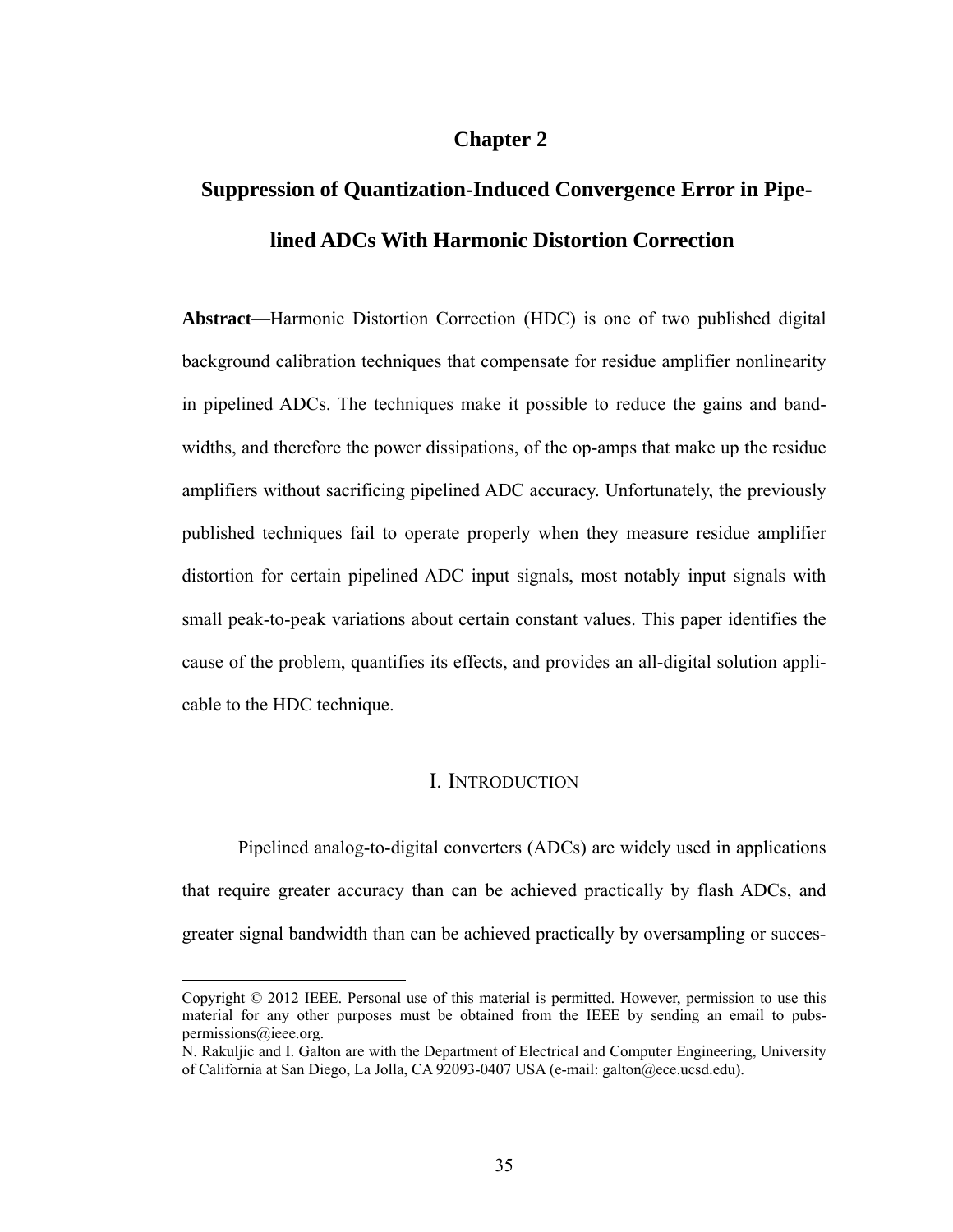sive approximation ADCs. With present IC technology, they are most commonly used in applications that require greater than 50 dB of signal to noise and distortion ratio (SNDR) and greater than 50 MHz of signal bandwidth.

The residue amplifiers in the first few stages of a pipelined ADC must have high linearity for the ADC to achieve a high SNDR. In a conventional pipelined ADC, this necessitates op-amps with high open-loop gains, high bandwidths, and relatively low output swings. Consequently, the op-amps tend to dominate the overall power dissipation in conventional pipelined ADCs.

Recently, digital background calibration techniques have been proposed that make it possible to reduce the performance and, hence, the power dissipation of the op-amps without sacrificing pipelined ADC accuracy [39 − 43]. The techniques use digital correlation algorithms to measure the residue amplifier distortion coefficients during normal ADC operation, and they use the measured coefficient values to digitally cancel much of the residue amplifier distortion. This allows higher-distortion opamps to be tolerated without significantly degrading the overall pipelined ADC accuracy. The calibration circuitry is mostly digital and tends to dissipate relatively little power, so the net reduction in pipelined ADC power dissipation offered by the techniques can be significant.

Unfortunately, all of the previously published digital background calibration techniques fail to measure the residue amplifier distortion coefficients properly for certain pipelined ADC input signals. As explained in [42] and [43], the most robust of the techniques in this respect is the Harmonic Distortion Correction (HDC) technique.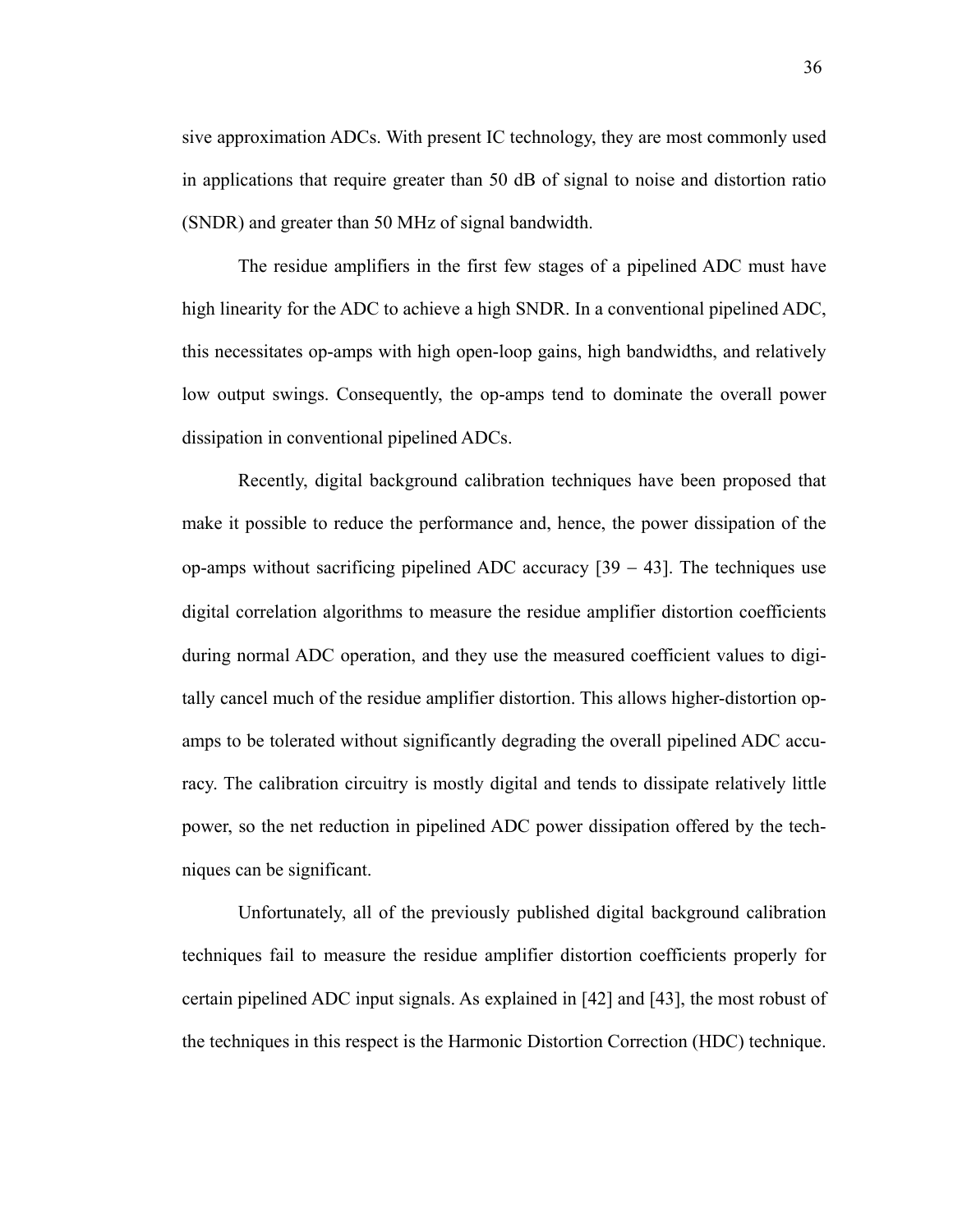Nevertheless, for certain input signals, most notably those with small peak-to-peak variations about certain constant values, it too fails to accurately measure the residue amplifier distortion coefficients. Although it operates properly for the majority of pipelined ADC input signals, its failure to work properly even for a small class of input signals presents a problem in practice.

This paper identifies and quantifies the failure mechanism, and proposes a simple all-digital modification of the HDC technique that solves the problem. As explained in the paper, the problem arises because the small amount of quantization error introduced by the pipelined ADC corrupts the coefficient measurement process under certain conditions. The problem is subtle because the corruption occurs even when the variance of the quantization noise is much smaller than the dominant error sources in the pipelined ADC. Although the paper describes the problem in the context of the HDC technique, the problem also affects the other previously published digital calibration techniques, because the quantization error is always present during the coefficient measurement process regardless of the technique used.

The paper consists of three main sections. Section II reviews the HDC technique in the context of an example pipelined ADC architecture. Section III identifies and quantifies the HDC failure mechanism, and Section IV presents the proposed solution.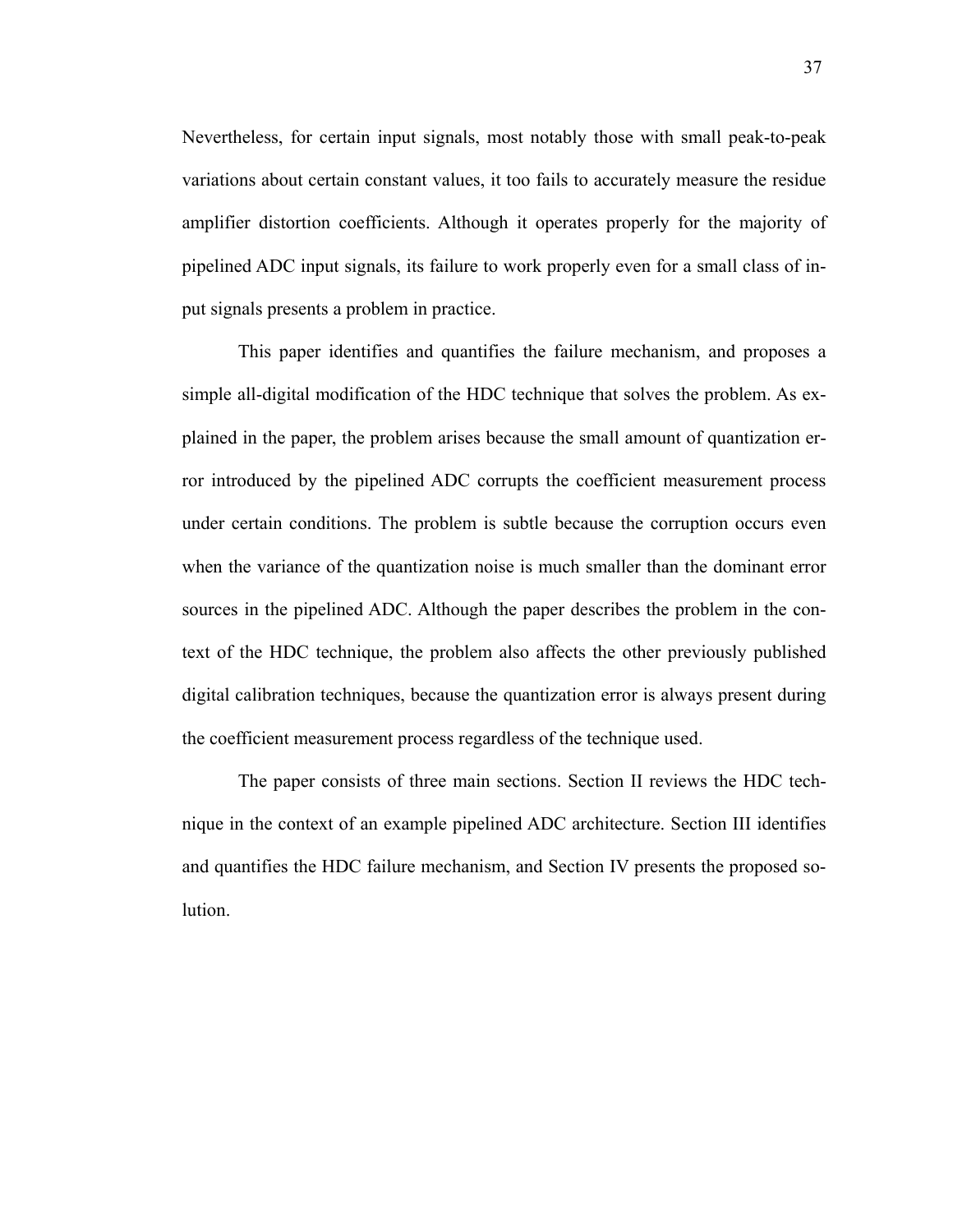#### II. BACKGROUND INFORMATION

#### A. Pipelined ADC and HDC Overview

Figure 11 shows a six-stage, 14-b pipelined ADC example. The input to the pipelined ADC is a sequence of sampled analog voltages,  $v_{in,1}(nT_s)$ , where  $T_s$  is the sample interval. In practice each stage in a pipelined ADC contains delay elements, but the delay elements have been omitted in the pipelined ADC example of Figure 11. This reduces the complexity of the notation presented in the paper without significantly affecting the results of the paper.

All but the last pipelined ADC stage in Figure 11 have the form shown in Figure 12. Each consists of an 8-level flash ADC with a nominal quantization step-size of Δ, an 8-level dynamic element matching (DEM) DAC, and a *residue amplifier*. The last stage of the pipelined ADC consists only of a 16-level flash ADC with a nominal quantization step-size of  $\Delta/2$ .

The output of the  $k$ th stage's flash ADC (flash  $ADC_k$ ) is

$$
x_k[n] = v_{in,k}(nT_s) + e_{ADC,k}[n] \tag{51}
$$

where  $v_{in,k}(nT_s)$  is the input sequence to flash ADC<sub>k</sub>, and  $e_{ADC,k}[n]$  is error introduced by flash  $ADC_k$ . This error is the output minus the input of flash  $ADC_k$ , with the least significant bit of the output taken to have a weight equal to the nominal quantization step-size of flash  $ADC_k$ . In the absence of non-ideal circuit behavior,  $e_{ADC,k}[n]$  is just quantization error, and is bounded in magnitude by half of its nominal quantization step size.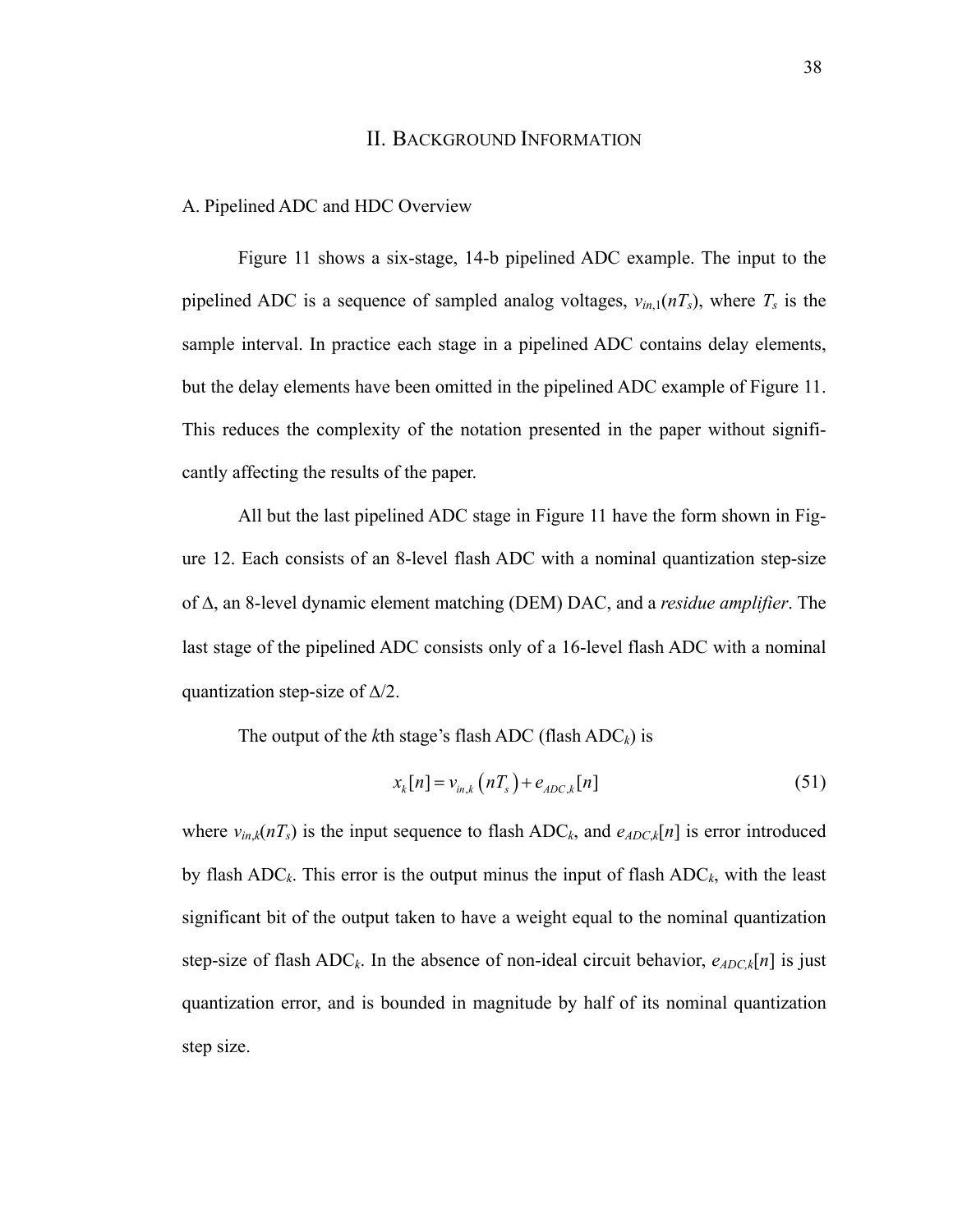The 8-level DAC in the *k*th stage (DAC<sub>k</sub>) for  $k = 1, 2, ..., 5$  converts  $x_k[n]$  into analog format. The difference between the stage's input sequence and the DAC's output sequence,  $v_k(nT_s)$ , is called the stage's *residue*. It follows from (51) that in the absence of non-ideal circuit behavior the stage's residue is given by

$$
v_k\left(nT_s\right) = -e_{ADC,k}[n],\tag{52}
$$

and is bounded in magnitude by  $\Delta/2$ . Ideally, the *k*th stage's residue amplifier (RA<sub>k</sub>) scales the residue linearly by a factor of 4, i.e.,

$$
v_{out,k}(nT_s) = 4v_k(nT_s). \tag{53}
$$

Therefore, the analog output of the *k*th pipeline stage is ideally bounded in magnitude by 2Δ, which is less than half the input range of the flash ADC in the subsequent pipeline stage. The extra input range, called *over-range margin*, is used to accommodate flash ADC errors that arise from non-ideal circuit behavior such as comparator offset voltages and resistor ladder component mismatches. These errors subsequently cancel in the digital path of the pipelined ADC assuming ideal circuit behavior except for flash ADC errors [44, 45, 46].

It follows from (51) and Figure 12 that the digital output of the *k*th stage, for *k*  $= 1, 2, ..., 5$ , is given by

$$
x_{out,k}[n] = v_{in,k}(nT_s) + e_{ADC,k}[n] + r_k[n]
$$
\n(54)

where

$$
r_{k}[n] = \frac{1}{4} (x_{k+1}[n] + r_{k+1}[n]).
$$
\n(55)

is called the *digitized residue* of the *k*th stage. Recursively applying (51)−(55) with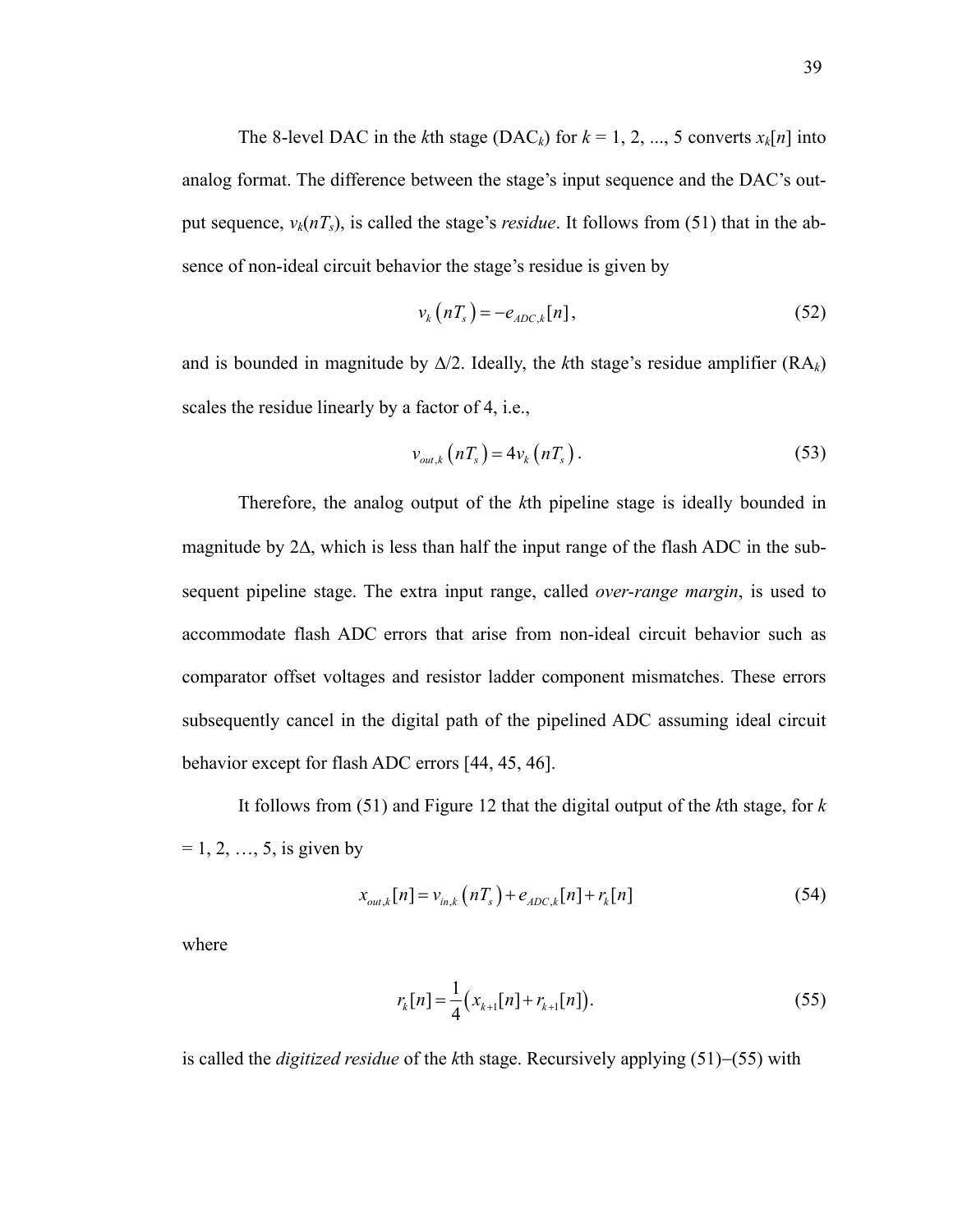$$
v_{in,k+1}(nT_s) = v_{out,k}(nT_s)
$$
\n(56)

indicates that the output of the pipelined ADC ideally is

$$
x_{out,1}[n] = v_{in,1}(nT_s) + \frac{1}{4^5} e_{ADC,6}[n].
$$
\n(57)

Therefore, in the absence of non-ideal circuit behavior the quantization error from all the flash ADCs except that in the last pipeline stage cancel, so the only quantization error that propagates to the pipelined ADC output is a scaled version of the last stage's quantization error. The pipelined ADC input range is bounded in magnitude by 4Δ and the scaled version of quantization error is bounded in magnitude by  $(\Delta/4)/4^5$ , so the pipelined ADC ideally performs 14-bit quantization.

 Equations (52)−(57) describe the ideal pipelined ADC behavior. In practice, the output deviates from (57) because of non-ideal circuit behavior. In particular, practical residue amplifiers introduce gain error and nonlinear distortion. An oftenrealistic model of the *k*th residue amplifier that includes this non-ideal behavior is

$$
\nu_{out,k}\left(nT_s\right) = 4\left[\left(1+\alpha_{1,k}\right)\nu_k\left(nT_s\right)+\alpha_{3,k}\nu_k^3\left(nT_s\right)\right]
$$
\n(58)

where  $\alpha_{1,k}$  is a gain error coefficient, and  $\alpha_{3,k}$  is a third-order nonlinear distortion coefficient [43]. If the pipelined ADC in Figure 11 is ideal except with residue amplifiers that are well-modeled by  $(58)$ , it follows from  $(51)$ ,  $(52)$ ,  $(54)$ - $(57)$ , and  $(58)$  that

$$
x_{out,1}[n] = x_{out,1}[n]|_{\text{ideal}} + \underbrace{\sum_{k=1}^{5} 4^{1-k} \left[ \alpha_{1,k} v_k \left( n T_s \right) + \alpha_{3,k} v_k^3 \left( n T_s \right) \right]}_{\text{Distortion Terms}}
$$
(59)

where  $x_{out,1}[n]$ <sub>ideal</sub> is  $x_{out,1}[n]$  as given by (57). The distortion terms in (59) are undesirable because typically they decrease both the SNDR and the spurious-free dynamic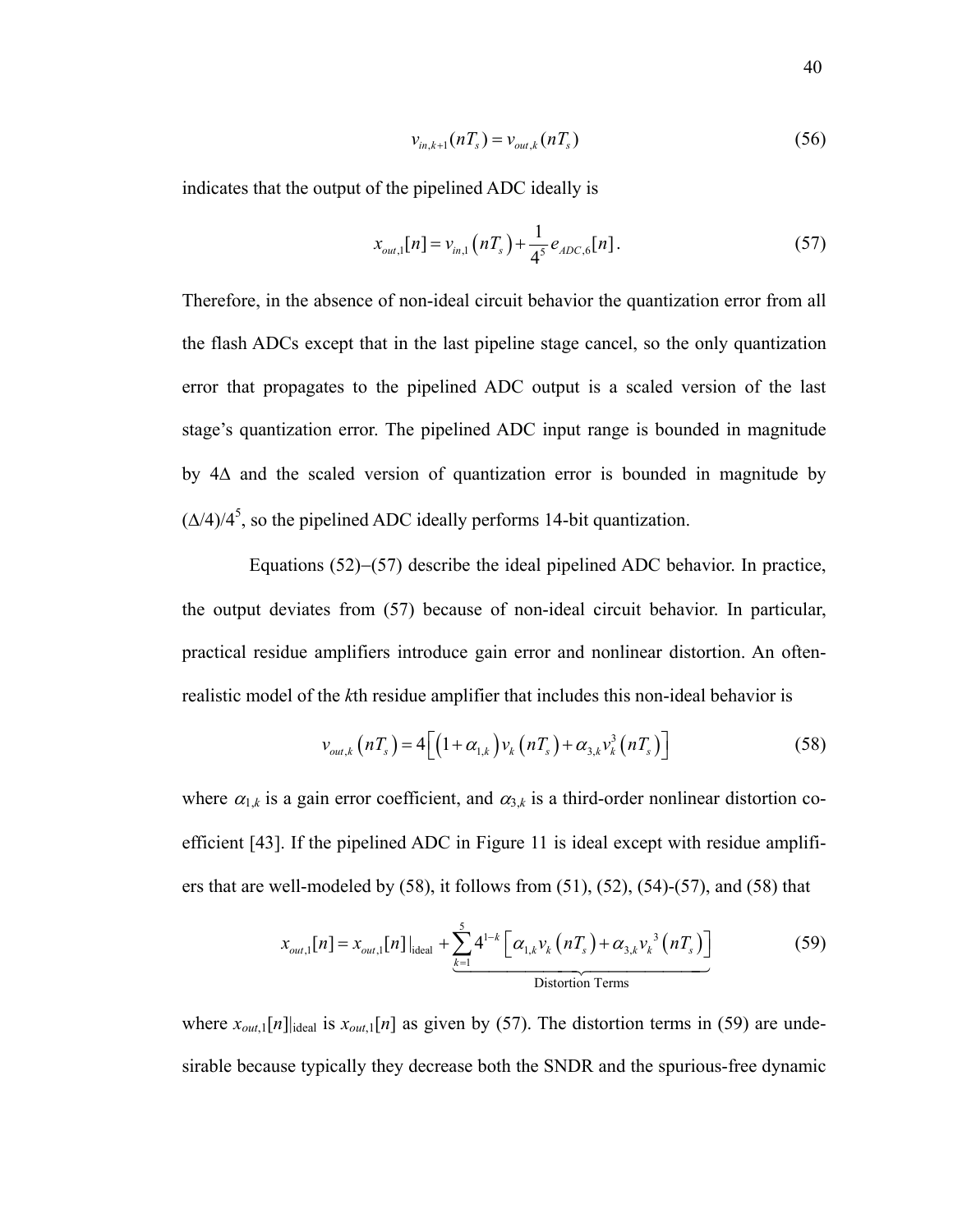range (SFDR) of the pipelined ADC.

HDC can be applied to each stage of a pipelined ADC to digitally estimate and cancel the distortion terms [42, 43]. As indicated by (59) the distortion terms contributed by the residue amplifier in the *k*th pipeline stage are scaled by 41−*<sup>k</sup>* , so the residue amplifiers in the first few pipeline stages usually are the dominant sources of residue amplifier distortion in the pipelined ADC. Thus, in practice HDC usually is applied only to the first few pipeline stages.

Figure 13 shows an example of the 14-b pipelined ADC with HDC applied to the first four stages and Figure 14 shows the *k*th of these stages in more detail. The implementation of HDC in the *k*th stage consists of the addition of a calibration sequence,  $c_k[n]$ , to the output of flash  $ADC_k$ , an increase in the resolution of  $DAC_k$  to accommodate the added sequence, and the addition of a digital logic block, labeled HDC*k* in the figure. The *k*th stage's calibration sequence has the form

$$
c_k[n] = \sum_{i=1}^{N} t_{i,k}[n] \tag{60}
$$

where the  $t_{i,k}[n]$  sequences are independent, 2-level, zero-mean, pseudorandom sequences that take on values of  $\pm A$ . In this paper  $A = \Delta/16$  as in [43] and, for a reason explained shortly,  $N = 4$ , so DAC<sub>k</sub> must have at least 61 output levels with a minimum step-size of  $\Delta/8$  to accommodate  $c_k[n]$ .

The calibration sequence increases the maximum signal swing at the output of the residue amplifier, so it effectively decreases the over-range margin of the stage. Therefore, a design consideration is that *A* and *N* must be small enough that the re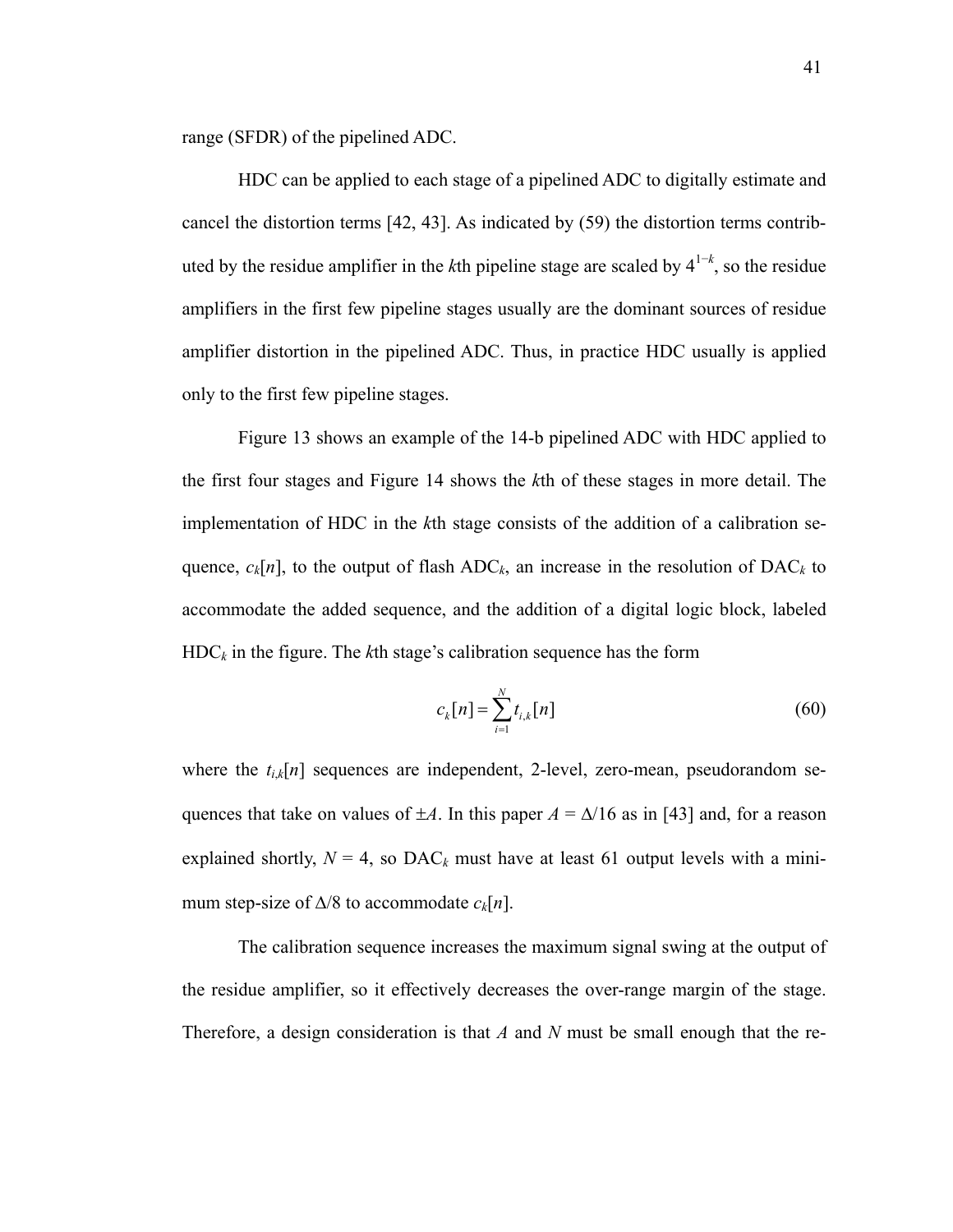maining over-range margin is sufficient to accommodate the largest expected stage offset and flash  $ADC_k$  errors. In the example design, half the over-range margin is used to accommodate the calibration sequence.

Ideally, each HDC<sub>k</sub> block cancels error arising from  $\alpha_{1,k}$  and  $\alpha_{3,k}$  in the *k*th stage's residue amplifier. It follows from (52), (54), (57), and (59) that

$$
r_{k}[n] = (1 + \alpha_{1,k})v_{k}(nT_{s}) + \alpha_{3,k}v_{k}^{3}(nTs) + \frac{1}{4^{5}}e_{ADC,6}[n] + g_{k+1}(v_{k}(nT_{s})) \tag{61}
$$

for  $k = 1, 2, 3$ , and 4, where the last term represents error caused by any non-ideal behavior of the stages subsequent to Stage *k* such as residue amplifier distortion in Stage 5. Therefore, the objectives of HDC applied to the *k*th stage can be viewed as estimating and canceling the terms proportional to  $\alpha_{1,k}$  and  $\alpha_{3,k}$  in (61).

It follows from (51) and Figure 14 that

$$
v_k\left(nT_s\right) = -e_{ADC,k}[n] - c_k[n].\tag{62}
$$

Figure 15 with

$$
c_{1,k}[n] = -\frac{t_{1,k}[n]}{A} \quad \text{and} \quad c_{3,k}[n] = -\frac{t_{1,k}[n]t_{2,k}[n]t_{3,k}[n]}{A^3} \tag{63}
$$

shows the details of the HDCk block. To estimate the  $\alpha_{1,k}$  and  $\alpha_{3,k}$  coefficients, the HDC*k* block first computes the time averages

$$
\tilde{\gamma}_{1,k} = \frac{1}{A} \frac{1}{P} \sum_{n=m}^{m+P-1} \left( r_k[n] + c_k[n] \right) c_{1,k}[n], \ \tilde{\gamma}_{3,k} = \frac{1}{6A^3} \frac{1}{P} \sum_{n=m}^{m+P-1} \left( r_k[n] + c_k[n] \right) c_{3,k}[n] \tag{64}
$$

and

$$
\tilde{\eta}_{2,k} = \frac{1}{A} \frac{1}{P} \sum_{n=m}^{m+P-1} \left( r_k[n] + c_k[n] \right)^2 c_k[n] c_{1,k}[n],\tag{65}
$$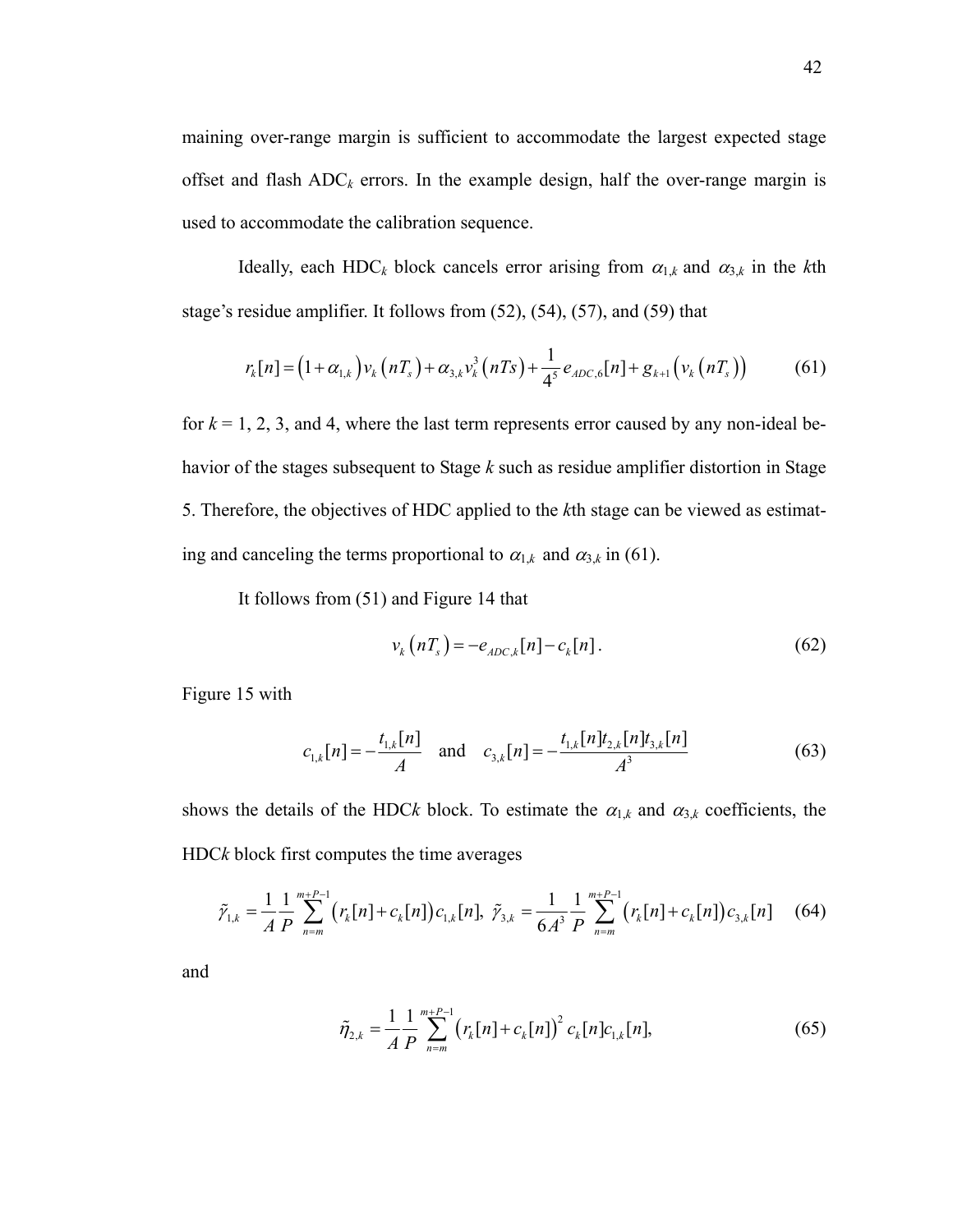where *m* is the starting time index of the time averaging operations, and *P* is the number of averaged samples (e.g.,  $P = 2^{32}$  in [43])<sup>2</sup>. To the extent that the correlations of  $c_{1,k}[n]$  and  $c_{3,k}[n]$  with the last term in (61) can be neglected, it follows from (60)-(64), the statistical properties of the  $t_{i,k}[n]$  sequences, and the Law of Large Numbers, that for  $N = 4$ 

$$
\tilde{\gamma}_{1,k} \cong \tilde{\alpha}_{1,k} + \left(10A^2 - \frac{3\tilde{\eta}_{2,k}}{\left(1 + \tilde{\alpha}_{1,k}\right)^2}\right)\tilde{\alpha}_{3,k},\tag{66}
$$

and

$$
\tilde{\gamma}_{3,k} = \tilde{\alpha}_{3,k},\tag{67}
$$

where

<u>.</u>

$$
\tilde{\alpha}_{1,k} \cong \alpha_{1,k} \quad \text{and} \quad \tilde{\alpha}_{3,k} \cong \alpha_{3,k} \tag{68}
$$

to a high degree of accuracy provided *P* is large.

Combining (66) and (67) results in

$$
\tilde{\gamma}_{1,k} \cong \tilde{\alpha}_{1,k} + \left(10A^2 - \frac{3\tilde{\eta}_{2,k}}{\left(1 + \tilde{\alpha}_{1,k}\right)^2}\right)\tilde{\gamma}_{3,k} \tag{69}
$$

which is a cubic equation that can be solved to find  $\tilde{\alpha}_{1,k}$  in terms of  $\tilde{\gamma}_{1,k}$ ,  $\tilde{\gamma}_{3,k}$  and  $\tilde{\eta}_{2,k}$ . A closed form solution exists, but it is complicated. An approximate but simpler solution can be obtained by viewing  $\tilde{\alpha}_{1,k}$  as a function of  $\tilde{\gamma}_{1,k}$ ,  $\tilde{\gamma}_{3,k}$  and  $\tilde{\eta}_{2,k}$  and using

<sup>&</sup>lt;sup>2</sup>Note that  $\tilde{\eta}_{2,k}$  in (65) is different than the corresponding quantity in [42] and [43]. It can be verified that this version of  $\tilde{\eta}_{2,k}$  avoids an approximation made in [42] and [43] and therefore yields slightly more accurate results than those obtained in [42] and [43].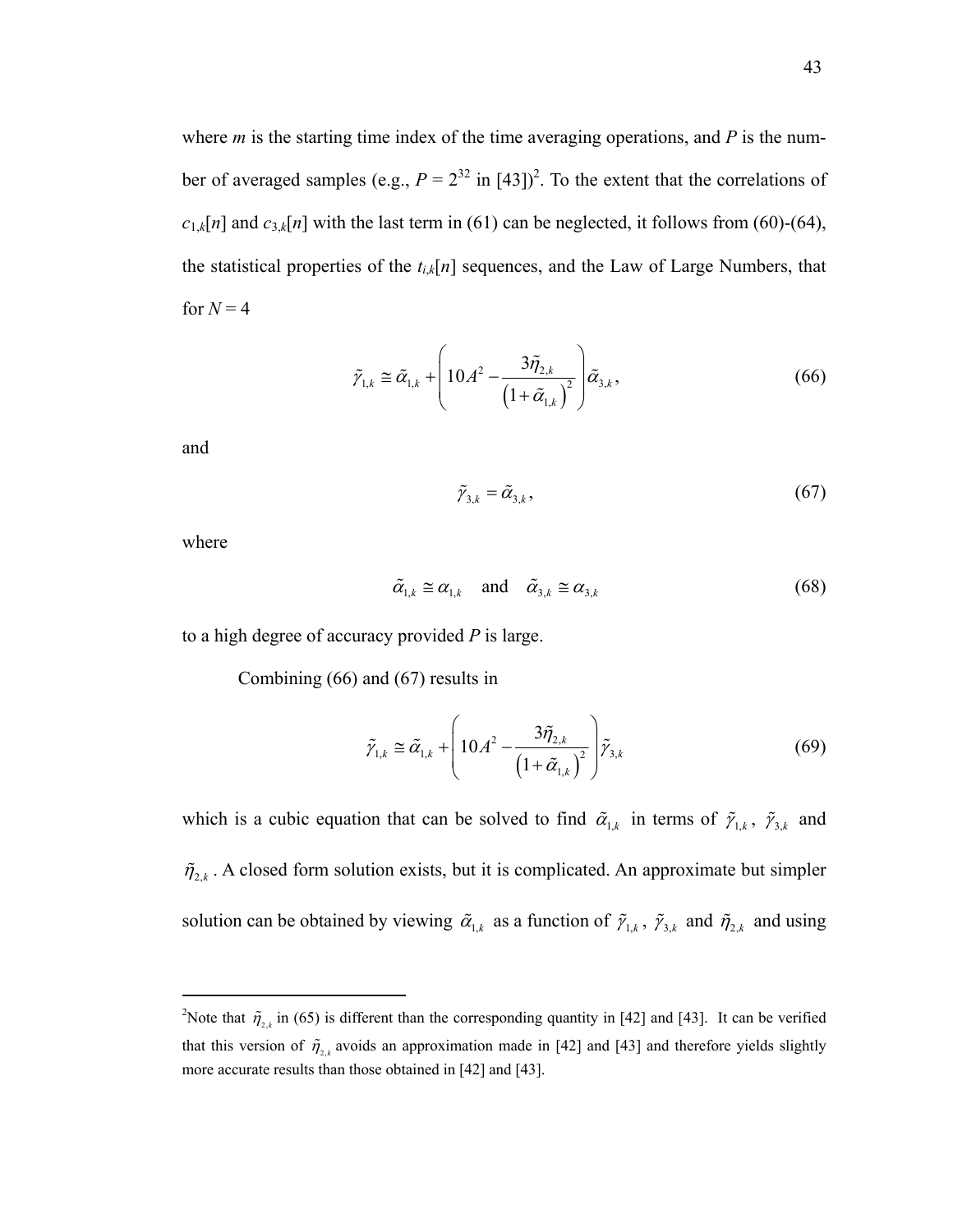a Taylor series expansion around  $\tilde{\gamma}_{3,k}$ , i.e.,

$$
\tilde{\alpha}_{1,k}\left(\tilde{\gamma}_{1,k},\tilde{\gamma}_{3,k},\tilde{\eta}_{2,k}\right) \cong \tilde{\alpha}_{1,k}\left(\tilde{\gamma}_{1,k},0,\tilde{\eta}_{2,k}\right) + \sum_{i=1}^3 \frac{1}{k!} \frac{\partial^i \tilde{\alpha}_{1,k}}{\partial \tilde{\gamma}_{3,k}} \left(\tilde{\gamma}_{1,k},0,\tilde{\eta}_{2,k}\right) \tilde{\gamma}_{3,k}^i \tag{70}
$$

It follows from (69) that

$$
\tilde{\alpha}_{1,k}\left(\tilde{\gamma}_{1,k},0,\tilde{\eta}_{2,k}\right)=\tilde{\gamma}_{1,k}.
$$
\n(71)

Differentiating (69) with respect to  $\tilde{\gamma}_{3,k}$  and substituting (71) into the result yields

$$
\frac{\partial \tilde{\alpha}_{1,k}}{\partial \tilde{\gamma}_{3,k}} \left( \tilde{\gamma}_{1,k}, 0, \tilde{\eta}_{2,k} \right) = \frac{3 \tilde{\eta}_{2,k}}{\left( 1 + \tilde{\gamma}_{1,k} \right)^2} - 10 A^2 ,\qquad (72)
$$

and continuing this process recursively yields the remaining two terms on the right side of (70). Substituting these results into (70) yields

$$
\tilde{\alpha}_{1,k} \cong \tilde{\gamma}_{1,k} + \left(\frac{3\tilde{\eta}_{2,k}}{\left(1 + \tilde{\gamma}_{1,k}\right)^2} - 10A^2\right) \left(\tilde{\gamma}_{3,k} - \frac{6\tilde{\eta}_{2,k}}{\left(1 + \tilde{\gamma}_{1,k}\right)^3} \tilde{\gamma}_{3,k}^2 + \frac{63\tilde{\eta}_{2,k}^2 - 90A^2 \tilde{\eta}_{2,k} \left(1 + \tilde{\gamma}_{1,k}\right)^2}{\left(1 + \tilde{\gamma}_{1,k}\right)^6} \tilde{\gamma}_{3,k}^3\right).
$$
\n(73)

The HDC<sub>k</sub> block uses the estimates of  $\alpha_{1,k}$  and  $\alpha_{3,k}$  given by (73) and (67), respectively, to calculate the *corrected digitized residue*:

$$
r_k[n]\big|_{corrected} = \frac{1}{1+\tilde{\alpha}_{1,k}} r_k[n] - \frac{\tilde{\alpha}_{3,k}}{\left(1+\tilde{\alpha}_{1,k}\right)^4} r_k^3[n]. \tag{74}
$$

It can be verified that this causes  $x_{out,k}[n] \cong x_{out,k}[n]$ <sub>lideal</sub> [42].

The accuracy with which each HDC block estimates its nonlinearity coefficients depends, in part, on how well the subsequent HDC blocks have corrected the nonlinearity introduced by the residue amplifiers in their respective stages. Therefore,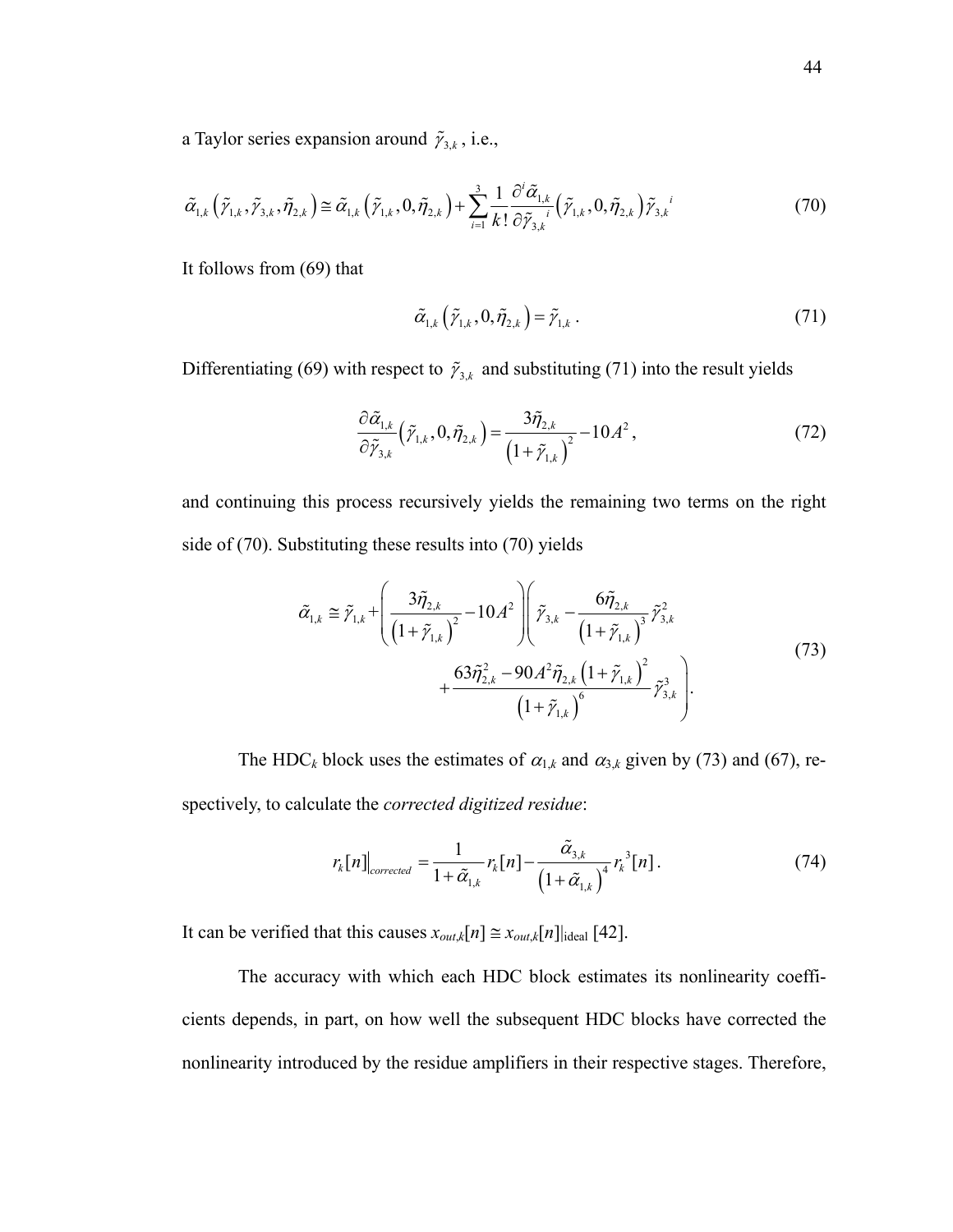the HDC<sub>k</sub> blocks for  $k = 1, 2, 3$ , and 4 perform their measurements of  $\tilde{\alpha}_{1,k}$  and  $\tilde{\alpha}_{3,k}$ sequentially and periodically, first for  $k = 4$ , then for  $k = 3$ , then for  $k = 2$ , and then for  $k = 1$ , after which the process repeats [43]. Each HDC block continually implements (74) with the most recent  $\tilde{\alpha}_{1,k}$  and  $\tilde{\alpha}_{3,k}$  values it measured.

## III. EFFECT OF QUANTIZATION ERROR ON HDC COEFFICIENT ESTIMATION

The goal of HDC in each stage is to perfectly cancel the distortion terms introduced by that stage's residue amplifier. Unfortunately, the cancellation is never perfect in practice because the operations that the  $HDC_k$  blocks perform to estimate  $\alpha_{1,k}$  and  $\alpha_{3,k}$ , and to cancel the nonlinear distortion terms involve approximations.

For example, suppose that the pipelined ADC of Figure 13 is ideal except that the flash ADCs have threshold errors and the  $\alpha_{1,1}$ ,  $\alpha_{3,1}$ , and  $\alpha_{1,2}$  coefficients are nonzero. If the HDC blocks correctly measure  $\tilde{\alpha}_{3,k} = 0$  for  $k = 2, 3$ , and 4, and  $\tilde{\alpha}_{1,k} = 0$  for  $k = 3$ , and 4, then the only significant contribution to the last term in (61) with  $k = 1$ occurs because of the HDC<sub>2</sub> block's imperfect estimation of  $\alpha_{1,2}$ . In this case it follows from (51), (55), (56), (58), (74) and Figure 14, that (61) becomes

$$
r_1[n] = (1 + \alpha_{1,1}) v_1(nT_s) + \alpha_{3,1} v_1^3(nT_s) + \frac{1}{4^5} e_{ADC,6}[n] + e_{HDC,2}[n] \tag{75}
$$

where

$$
e_{HDC,2}[n] = -\frac{\tilde{\alpha}_{1,2}}{4^5 \left(1 + \tilde{\alpha}_{1,2}\right)} e_{ADC,6}[n] + \frac{\lambda_2}{4} \left(e_{ADC,2}[n] + c_2[n]\right),\tag{76}
$$

and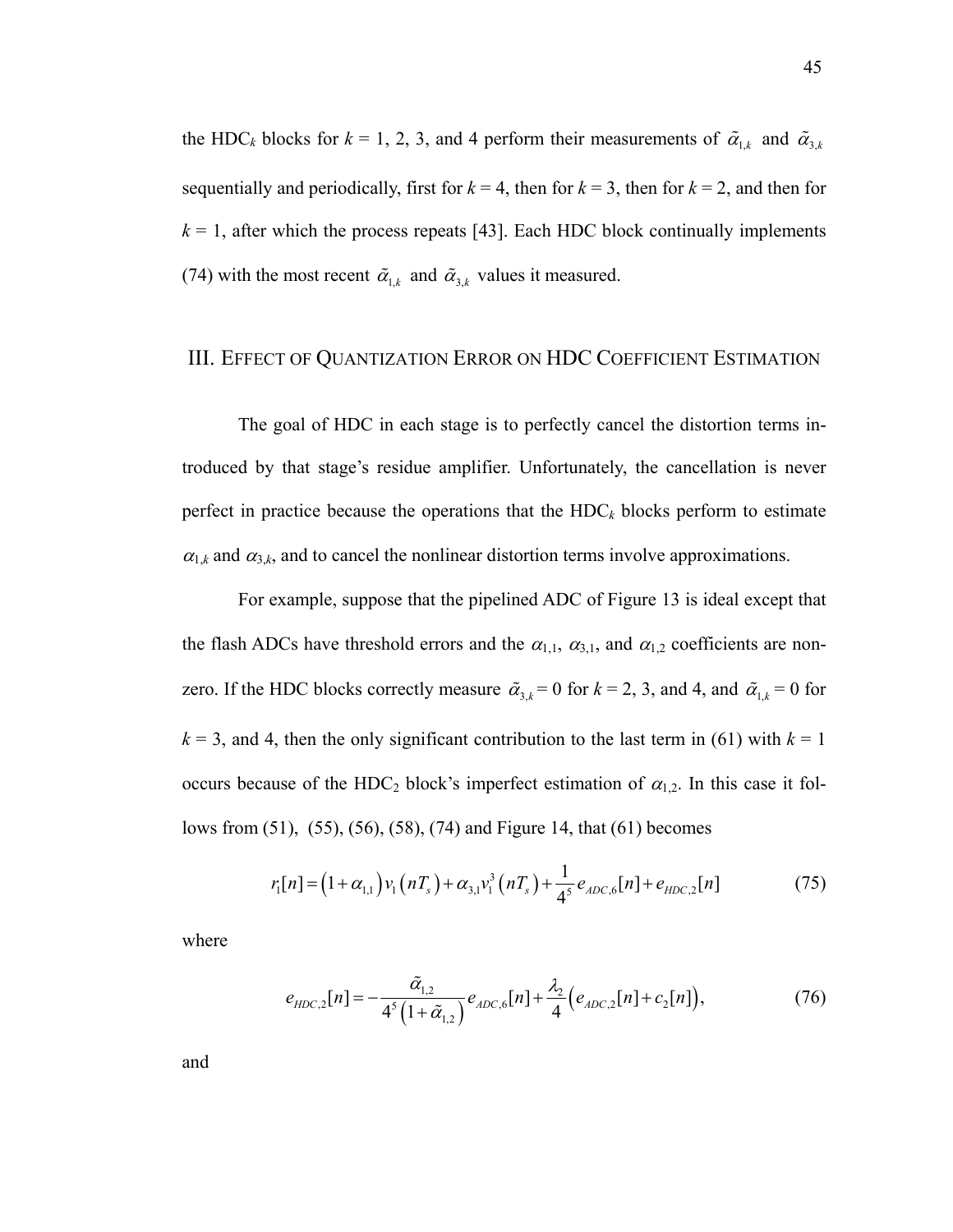$$
\lambda_2 = \frac{(\tilde{\alpha}_{1,2} - \alpha_{1,2})}{(1 + \tilde{\alpha}_{1,2})}.
$$
\n(77)

The  $e_{HDC,2}[n]$  term represents the error in  $r_1[n]$  caused by the HDC<sub>2</sub> block's imperfect estimation of  $\alpha_{1,2}$ . It adds directly to the pipelined ADC output, but even if its mean squared value is below the noise floor of the pipelined ADC, it still can sometimes degrade the performance of the pipelined ADC by corrupting the  $HDC<sub>1</sub>$ block's estimates of  $\alpha_{1,1}$  and  $\alpha_{3,1}$ . This happens because for some pipelined ADC input signals  $e_{ADC,2}[n]$  is very strongly correlated with both  $c_{1,1}[n]$  and  $c_{3,1}[n]$ .

For example, consider a special case of the above example wherein  $\alpha_{1,1} = 0$ ,  $\alpha_{3,1} = 0$ , flash ADC<sub>2</sub> has just a single threshold error,  $\lambda_2 = 0.001$  (which is consistent with the measured results presented in [43]), and the pipelined ADC's input sequence is  $V_{in}(nT_s) = \Delta$  for all *n*. Given that  $\alpha_{1,1} = 0$  and  $\alpha_{3,1} = 0$ , the ideal operation of the HDC<sub>1</sub> block would be to calculate  $\tilde{\alpha}_{1,1} = 0$  and  $\tilde{\alpha}_{3,1} = 0$  in which case it would have no effect on  $r_1[n]$  and the only effect of the  $e_{HDC,2}[n]$  term would be to decrease the pipelined ADC's SNDR by about 1.5 dB relative to its ideal (quantization noise only) value.

Unfortunately, the  $e_{HDC,2}[n]$  term causes the HDC<sub>1</sub> block not to operate ideally for this example. The input to flash  $ADC_2$  is  $2\Delta - 4c_1[n]$ , so  $e_{ADC,2}[n]$  for each *n* takes on one of the five points shown in Figure 16(a) (one of which is affected by the threshold error). The resulting correlations of  $e_{ADC,2}[n]$  with  $c_{1,1}[n]$  and  $c_{3,1}[n]$  are both  $-\Delta/16$  which causes the HDC<sub>1</sub> block to incorrectly calculate  $\tilde{\alpha}_{1,1} \approx 0.0082$  and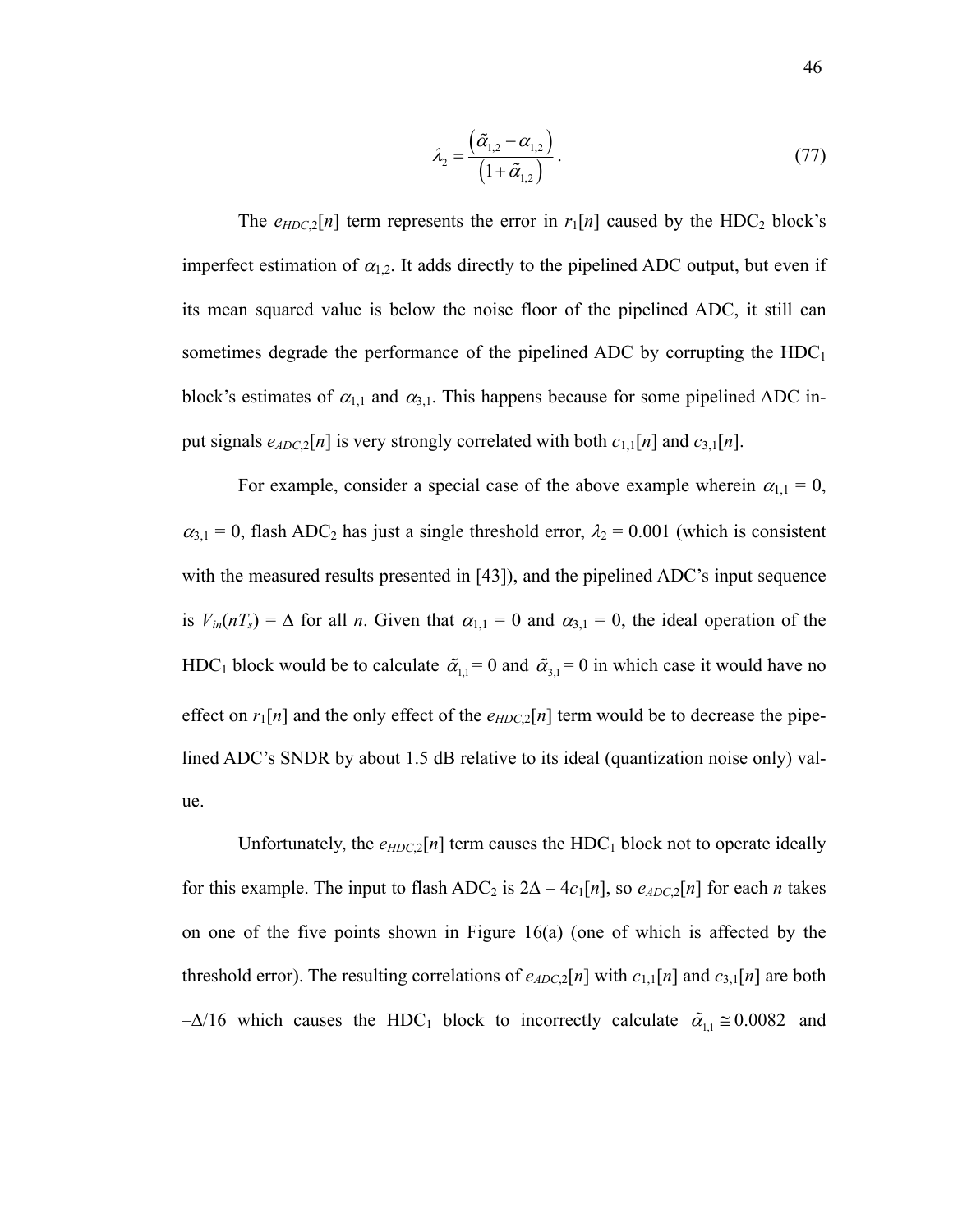$\tilde{\alpha}_{3,1} \approx -0.17$  (via (64) and (73)). By implementing (74) with these incorrect estimates of  $\alpha_{1,1}$  and  $\alpha_{3,1}$ , the HDC<sub>1</sub> block introduces significant nonlinear distortion in this case such that the pipelined ADC's SNDR is reduced by about 23 dB relative to its ideal value.

This problem is highly dependent upon the pipelined ADC's input sequence. For example, suppose that the example above is changed only in that  $V_{in}(nT_s) = 0.5\Delta$ for all *n*. Then, the input to flash ADC<sub>2</sub> is  $-4c_1[n]$ , and the possible values of  $e_{ADC,2}[n]$ are the five points shown in Figure 16(b). The resulting correlations of  $e_{ADC2}[n]$  with  $c_{1,1}[n]$  and  $c_{3,1}[n]$  are both zero, so the HDC<sub>1</sub> block correctly measures  $\tilde{a}_{1,1} = 0$  and  $\tilde{\alpha}_{3,1} = 0$  in this case. Thus, for this input sequence, the leakage of  $e_{ADC,2}[n]$  into  $r_1[n]$ does not lead to incorrect estimates of  $\alpha_{1,1}$  and  $\alpha_{3,1}$ , so the pipelined ADC's SNDR is only degraded by approximately 1.5 dB from the presence of  $e_{HDC,2}[n]$  in the output sequence.

Returning to the more general situation in which  $\alpha_{1,1}$ ,  $\alpha_{3,1}$ , and  $\alpha_{1,2}$  are nonzero, it is straightforward to verify that (66), (75), and (76) imply that the errors in the HDC<sub>1</sub> block's estimates of  $\gamma_{1,1}$  and  $\gamma_{3,1}$  caused by correlations of  $e_{ADC,2}[n]$  with  $c_{1,1}[n]$ and  $c_{3,1}[n]$  have magnitudes that are bounded by

$$
\frac{\lambda_2 e_{ADC,max}}{4A}, \quad \text{and} \quad \frac{\lambda_2 e_{ADC,max}}{24A^3}, \tag{78}
$$

respectively, where  $e_{ADC,max}$  is the largest possible magnitude of  $e_{ADC,k}[n]$  for all *n* and *k*. While the bounds given by (78) are not tight, specific pipelined ADC input values are known to the authors for which the errors in the HDC<sub>1</sub> block's estimates of  $\gamma_{1,1}$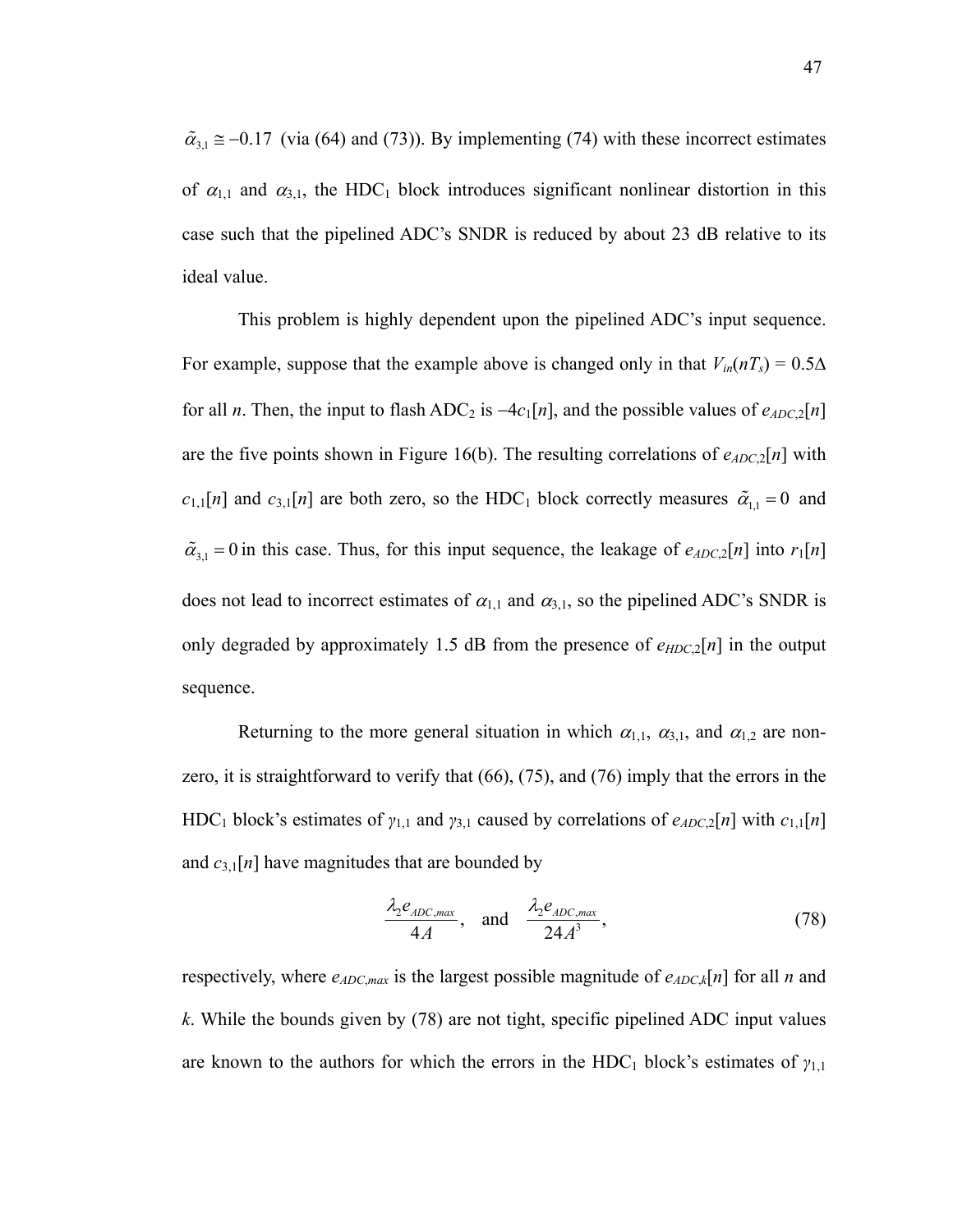and  $\gamma_{3,1}$  have magnitudes that are larger than half those in (78).

Therefore, in the worst-case scenarios the HDC<sub>1</sub> block's estimates of  $\alpha_{1,1}$  and  $\alpha_{3,1}$  are corrupted by error terms that depend on  $A^{-1}$  and  $A^{-3}$ . If these error terms have magnitudes that are significant relative to the magnitudes of  $\alpha_{1,1}$  and  $\alpha_{3,1}$ , then the  $HDC<sub>1</sub>$  block at best will not cancel distortion from the first stage's residue amplifier accurately, and at worst can actually introduce extra distortion (as in the example described above). The error terms can be reduced by increasing *A*, but, as described in the previous section, increasing *A* uses up more of the over-range margin of the subsequent stage. This places a practical upper bound on *A*, so it is not always possible to make *A* large enough that the errors caused by correlations of  $e_{ADC,2}[n]$  with  $c_{1,1}[n]$ and *c*3,1[*n*] are negligible for all pipelined ADC input signals.

Similar results hold for the other HDC blocks. In general, for the worst-case input signals the estimation process in each HDC block is highly sensitive to quantization error terms from subsequent stages that leak into its stage's digitized residue. For some ADC input sequences the error terms corrupt the HDC block's  $\alpha_{i,k}$  coefficient estimates even when their average power is negligible compared to those of the other error sources in the pipelined ADC. In such cases the error terms do not significantly reduce the pipelined ADC SNDR directly, but rather they cause HDC blocks to introduce error that reduces the SNDR as result of the inaccurate estimates of the  $\alpha_{i,k}$ coefficients.

A pipelined ADC converts each sample of its input sequence to a digital number independently of all prior input samples, and each sample of the correlation se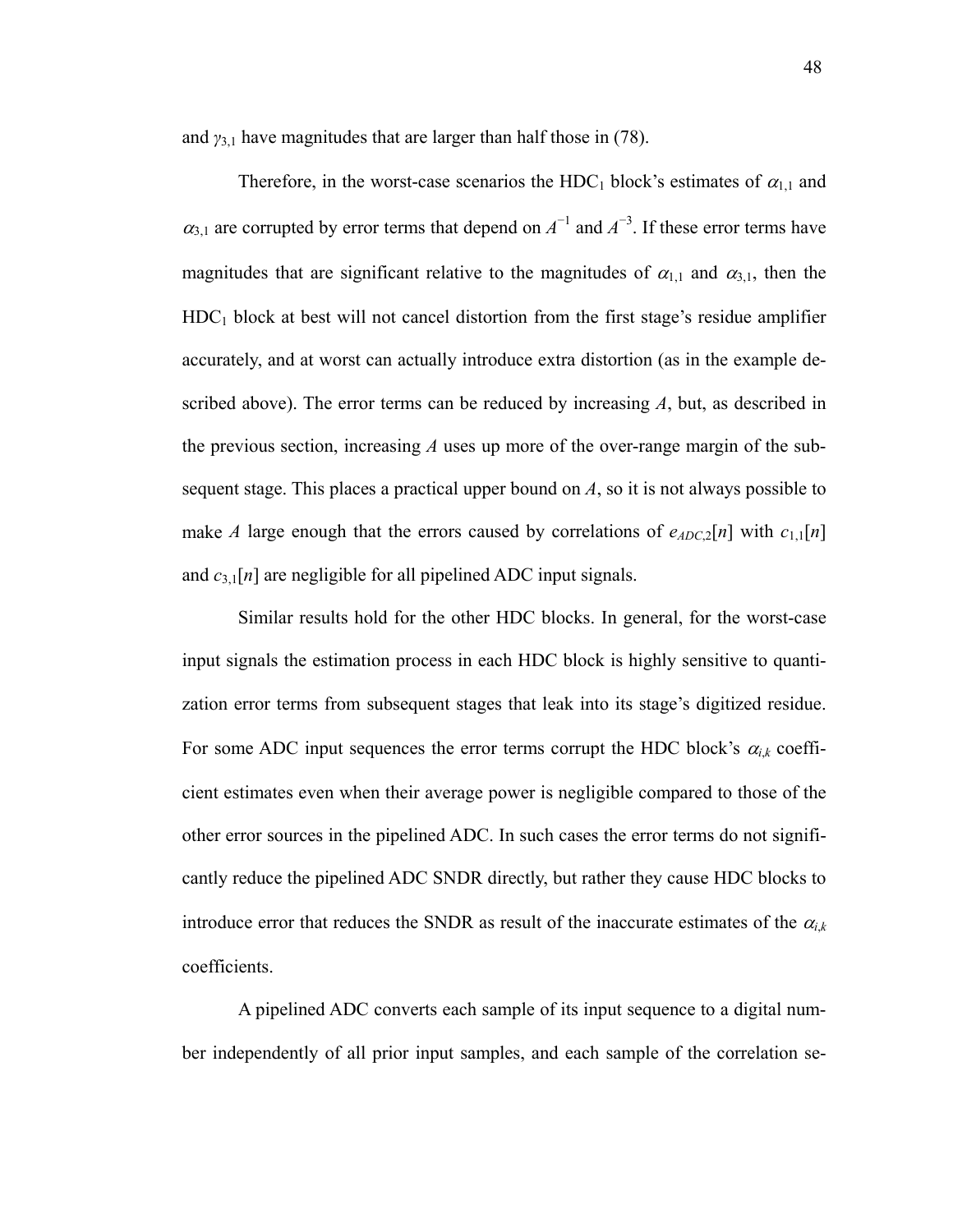quence is statistically independent of all prior correlation sequence samples by design, so the statistical expectation of the HDC estimation error caused by quantization error leakage at time *n* has no dependence on prior pipelined ADC input samples. Furthermore, a pipelined ADC implements a time-invariant discrete-time system and the calibration sequence is a stationary random process by design, so any dependence of the expectation of the estimation error on each pipelined ADC input sequence value must be independent of the sample time *n*. It follows that there is at least one input value that maximizes this estimation error expectation at any time *n*, so keeping the input signal constant at this worst-case value for all sample times maximizes the effect of the problem. This is why the set of worst-case pipelined ADC input sequences includes one or more constant sequences.

It follows that the full extent of the problem can be evaluated by considering the HDC coefficient estimation process for all constant input sequences. Furthermore, if the HDC technique is modified such that the HDC coefficients are estimated accurately for every constant pipelined ADC input sequence, it follows that the modification will also cause the coefficients to be estimated accurately for every non-constant pipelined ADC input sequence. Consequently, the simulation results presented in the remainder of this paper only consider cases in which the HDC blocks estimate their coefficients for constant pipelined ADC input sequences.

As explained in [43], the problem can be mitigated by using  $N = 5 t_{i,k}[n]$  sequences in (60) instead of  $N = 3$  as originally proposed in [42]. The two extra  $t_{ik}[n]$ sequences act as dither which tends to reduce the correlations of  $e_{ADC,2}[n]$  with  $c_{1,1}[n]$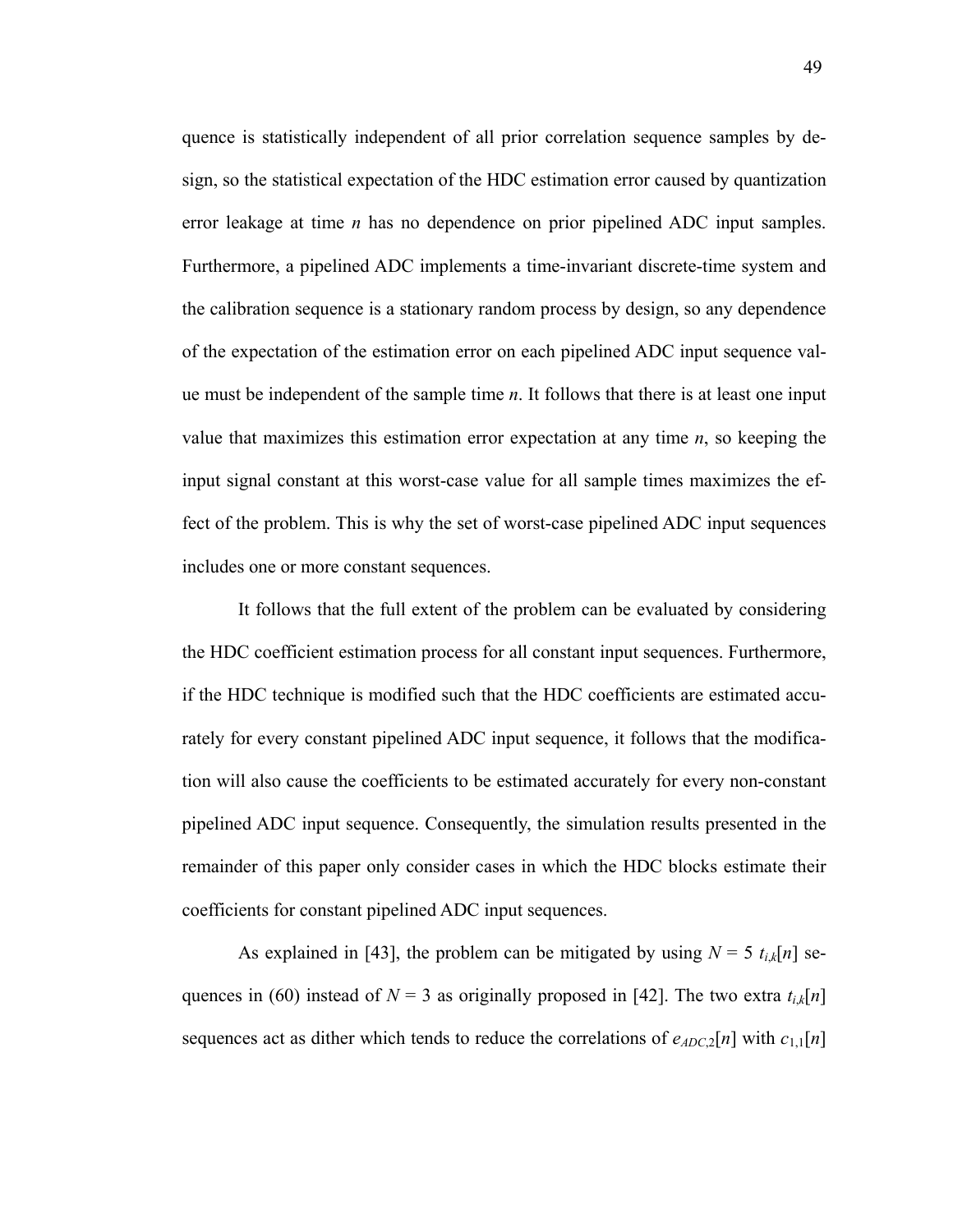and  $c_{3,1}[n]$ . Unfortunately, even with  $N=5$  the problem still occurs for pipelined ADC input signals that have small peak-to-peak variations about certain constant values.

Figure 17 shows simulation results that illustrate the problem for the example pipelined ADC shown in Figure 13 using calibration sequences given by (60) with *N* = 5. The simulated pipelined ADC includes DEM DACs and the DAC noise cancellation (DNC) technique as described in [43] with capacitor mismatches chosen such that the pipelined ADC's SNR would be limited to about 67 dB in the absence of other errors if DNC were disabled (DNC is not shown in Figure 13). The flash ADC threshold errors were chosen randomly with a standard deviation of  $\Delta/25$ . The distortion coefficients of the first stage were chosen to be  $\alpha_{1,1} = -0.085$  and  $\alpha_{3,1} = -0.3$ , and the remaining stages' distortion coefficients are similar and are consistent with the measured results reported in [43].

 The SNDR and SFDR values shown in Figure 17 correspond to a 0 dBFS sinusoidal input signal with a frequency of  $0.39f_s$  where  $f_s$  is the input sample-rate of the pipelined ADC. Each pair of SNDR and SFDR values were obtained by simulating the pipelined ADC with the sinusoidal input sequence but with the HDC blocks using nonlinearity coefficients that were obtained from a previous simulation with a constant pipelined ADC input sequence. Each SNDR and SFDR value is plotted versus the amplitude of the constant input sequence for which the corresponding nonlinearity coefficients were estimated. As expected from the problem explanation above, there are significant reductions (of approximately 16 dB) in SNDR and SFDR when the HDC coefficients are measured for certain constant input signals.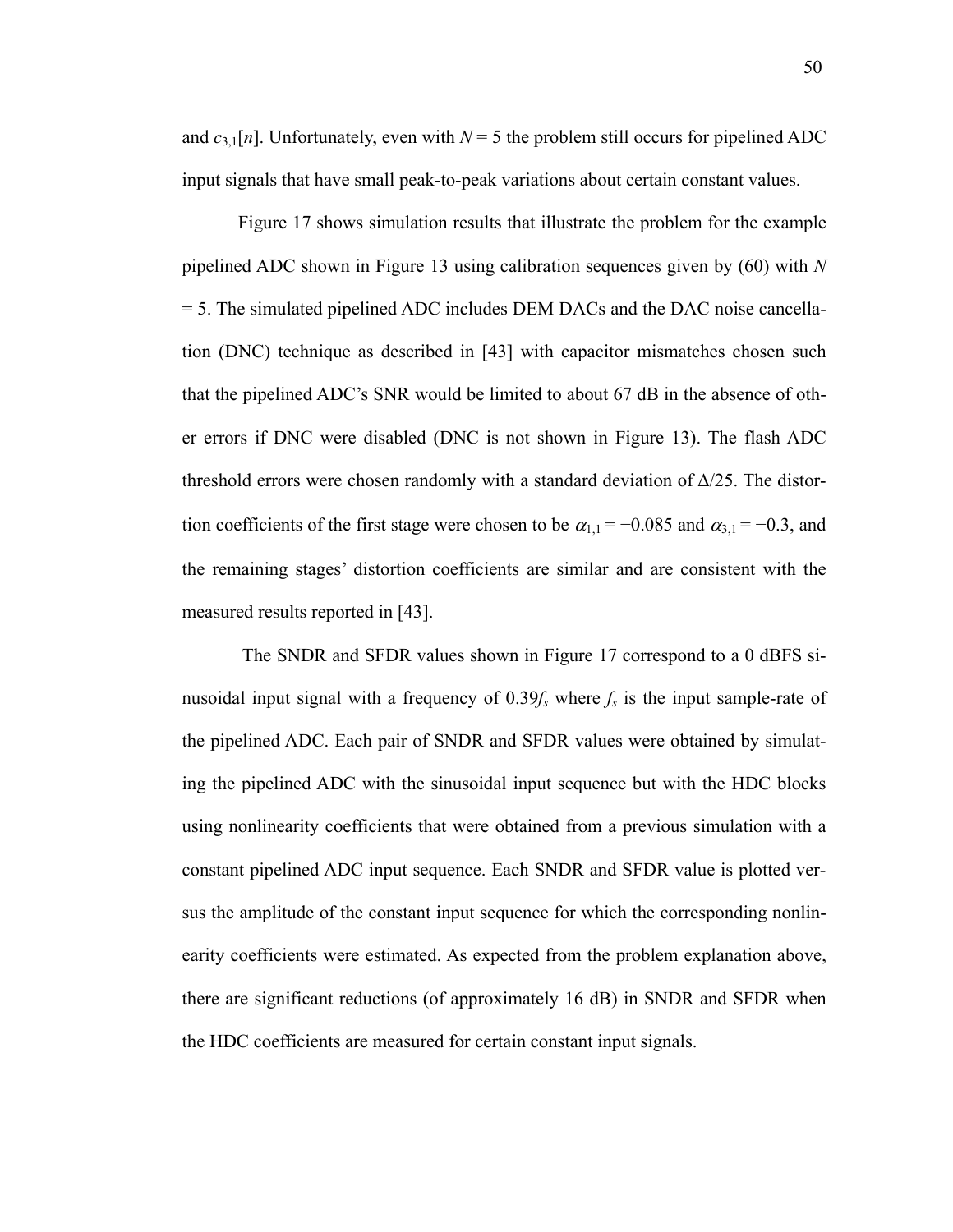As demonstrated by the examples described above, the extent to which the quantization error in each pipeline stage is correlated with  $c_{1,k}[n]$  and  $c_{3,k}[n]$  depends on the pipelined ADC's input sequence. Therefore, it makes sense that the accuracy of the HDC coefficient estimation process depends on the pipelined ADC's input sequence. This effect is exacerbated when the pipelined ADC's input sequence is such that the mean squared value of  $e_{ADC,k}[n]$  is large during the coefficient estimation process, particularly for  $k = 1$ . In these cases  $\tilde{\eta}_{2k}$  is so large that the second term in the factor of  $\tilde{\gamma}_{3,k}$  in (69) is dominant and effectively amplifies any error in  $\tilde{\gamma}_{3,k}$ . The authors have verified that the large dips in SNDR and SFDR shown in Figure 17 correspond to these cases.

#### IV. SOLUTION TO THE QUANTIZATION ERROR PROBLEM

As described in Section II the HDC blocks estimate their nonlinearity coefficients sequentially, so only one HDC block in the pipelined ADC is in the process of estimating its stage's nonlinearity coefficients at any given time. Therefore, whenever the HDC<sub>*j*</sub> block is in the process of estimating the  $\alpha_{1j}$  and  $\alpha_{3j}$  coefficients, the calibration sequences in the subsequent pipeline stages are not necessary, i.e., calibration sequence  $c_k[n]$  need not be added to the output of flash  $ADC_k$  for any  $k > j$ .

 The proposed solution to the problem described in the previous section is to replace the  $c_k[n]$  sequences for  $k = j+1, j+2, ..., 5$ , where *j* is the number of the stage in which the nonlinearity coefficients are currently being estimated, by new se-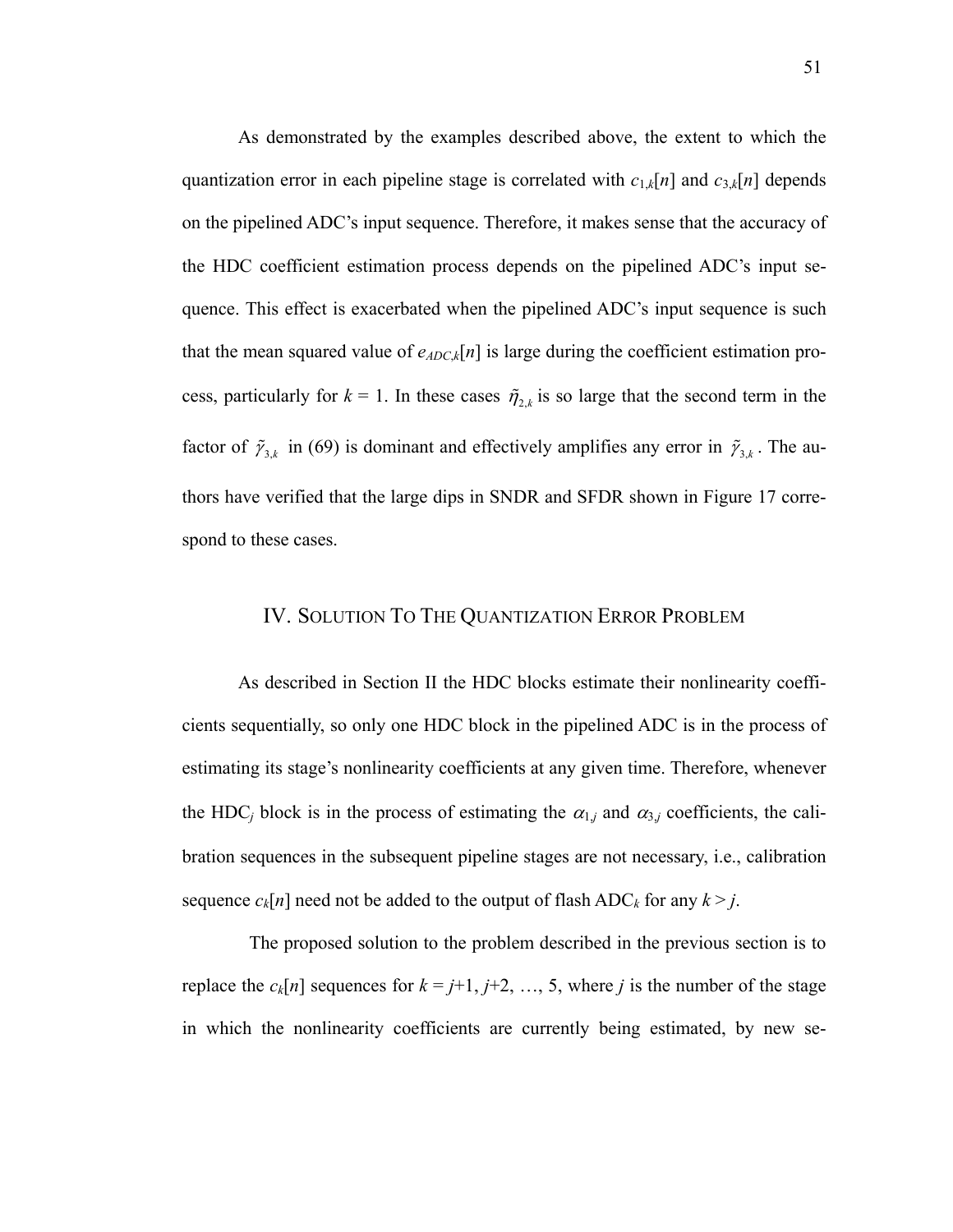quences,  $d_k[n]$ , designed to cancel the unwanted correlations. In the example described in the previous section, the problem is that the HDC<sub>1</sub> block estimates  $\alpha_{1,1}$  and  $\alpha_{3,1}$  poorly when the pipelined ADC input signal is such that  $e_{ADC,2}[n]$  in (76) is correlated with either  $c_{1,1}[n]$  or  $c_{3,1}[n]$ . In general the problem is that the HDC<sub>*j*</sub> block estimates  $\alpha_{1,i}$  and  $\alpha_{3,i}$  poorly when the pipelined ADC input signal is such that  $e_{ADC,k}[n]$  is correlated with either  $c_{1,j}[n]$  or  $c_{3,j}[n]$  for any  $k > j$ . This problem can be avoided if the  $d_k[n]$  sequences satisfy

$$
\frac{1}{P} \sum_{n=m}^{m+P-1} \Big( e_{ADC,k}[n] + d_k[n] \Big) c_{3,j}[n] \to 0 \tag{79}
$$

and

$$
\frac{1}{P} \sum_{n=m}^{m+P-1} \Big( e_{ADC,k}[n] + d_k[n] \Big) c_{1,j}[n] \to 0 ,\tag{80}
$$

in probability as  $P \rightarrow \infty$  for  $k = j+1, j+2, ..., 5$ .

#### A. Implementation Details

This sub-section describes the implementation details of the proposed solution. A detailed explanation of why it works, and, therefore, the motivation underlying its design, is deferred to Sub-Sections IV-B and IV-C.

Figure 18 shows the example pipelined ADC described previously with HDC applied to the first four stages for the case in which the  $HDC<sub>1</sub>$  block is in the process of estimating  $\alpha_{1,1}$  and  $\alpha_{3,1}$ . The blocks labeled RD<sub>k</sub>, for  $k = 2, 3, 4$ , and 5, are called *residue decorrelator* (RD) blocks because they generate the above-mentioned  $d_k[n]$ sequences. Whenever the HDC<sub>*j*</sub> block for  $j \neq 1$  is in the process of estimating  $\alpha_{1j}$  and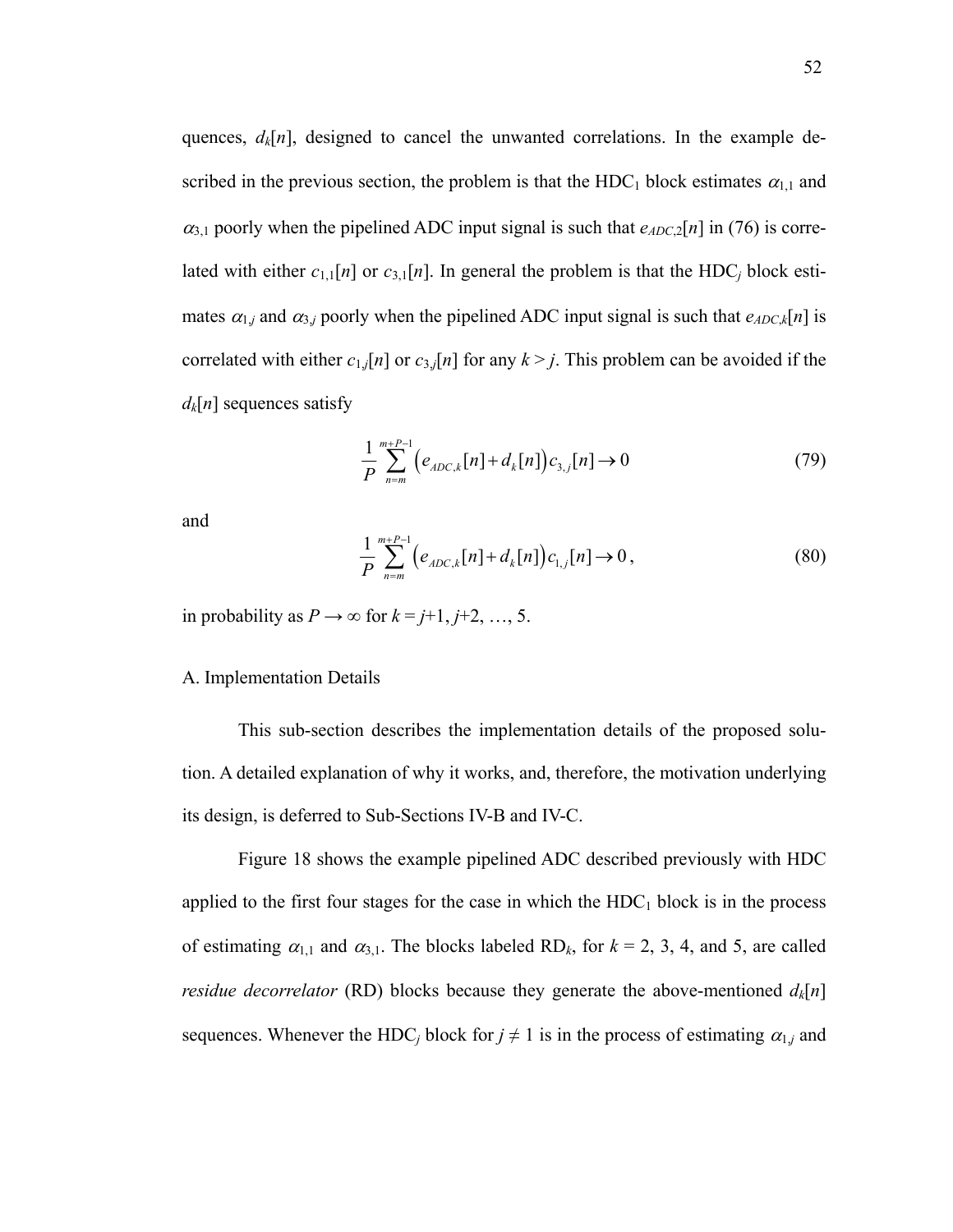$\alpha_{3,j}$ , the block diagram changes from that shown in Figure 18 only in that  $c_k[n]$  is added to the output of flash ADC<sub>k</sub> in place of  $d_k[n]$  for  $k = 2, 3, ..., j$ .<sup>†</sup>

Figure 19 shows a block diagram of the RD*k* block configured for the case in which the HDC<sub>*j*</sub> block with  $j < k$  is in the process of estimating  $\alpha_{1,j}$  and  $\alpha_{3,j}$ . The function *h* shown in the figure is defined as

$$
h(x) = \begin{cases} 1, & \text{if } x > 0, \\ -1, & \text{if } x < 0, \\ 0, & \text{if } x = 0. \end{cases}
$$
 (81)

The HDC blocks are the same as described in Section II, except they use different correlation sequences than given by (63) as described below. The calibration sequences are as given by (60) with  $N = 4$ .

The modified correlation sequences used in both the HDC and RD blocks are

$$
c_{1,j}[n] = \begin{cases} -\frac{1}{4} \frac{c_j[n]}{A}, & \text{if } c_j[n] \neq 0, \\ c_a[n], & \text{if } c_j[n] = 0 \text{ and } t_{1,j}[n] = t_{2,j}[n], \\ c_b[n], & \text{otherwise,} \end{cases}
$$
(82)

and

$$
c_{3,j}[n] = \begin{cases} -\frac{1}{4} \frac{s_j[n]}{A^3} & \text{if } c_j[n] \neq 0, \\ c_a[n], & \text{if } c_j[n] = 0 \text{ and } t_{1,j}[n] = t_{2,j}[n], \\ -c_b[n], & \text{otherwise,} \end{cases}
$$
(83)

where

1

<sup>&</sup>lt;sup>†</sup> While adding  $c_k[n]$  to the output of flash ADC<sub>k</sub> for  $k \leq j$  is not absolutely necessary, it is done anyway to dither the flash ADCs. This reduces the unwanted correlations, thereby slightly improving the accuracy of the HDC correlations.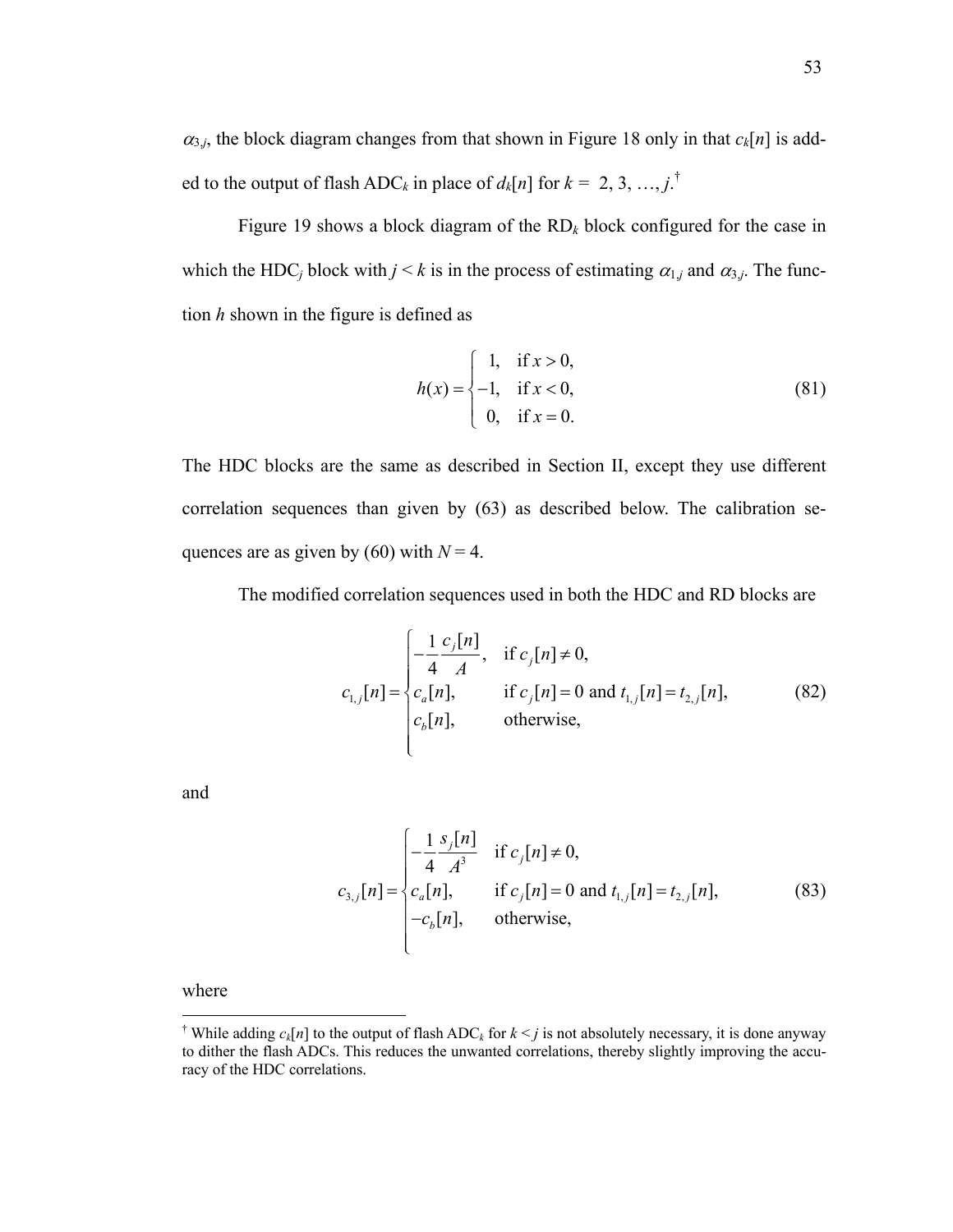$$
s_j[n] = t_{1,j}[n]t_{2,j}[n]t_{3,j}[n] + t_{1,j}[n]t_{2,j}[n]t_{4,j}[n] + t_{2,j}[n]t_{3,j}[n]t_{4,j}[n] + t_{1,j}[n]t_{4,j}[n] + t_{1,j}[n]t_{3,j}[n]t_{4,j}[n],
$$
\n(84)

and  $c_a[n]$  and  $c_b[n]$  are two-level zero-mean pseudo-random sequences that take on values of  $\pm B$  and are independent from each other and from  $c_i[n]$ . The constant *B* must satisfy:

$$
B \ge \frac{4e_{ADC,max}}{\Delta} - 1.
$$
 (85)

Therefore, when  $e_{ADC,max} = \Delta/2$  (i.e., in the absence of non-ideal circuit behavior),  $B =$ 1 is acceptable, but in practice *B* must be somewhat greater than one to accommodate the maximum anticipated non-ideal flash ADC errors. Any value of *B* that satisfies (85) will work, but increasing *B* increases the HDC convergence time, so *B* should be chosen as small as possible subject to the constraint of (85).

 The RD block solution described above involves only digital circuitry, and the expected area and power dissipation of the circuitry are small compared to those of the digital circuitry required by the HDC technique without the RD block solution. Therefore, the RD block solution is not expected to contribute significantly to the overall circuit area or power dissipation of typical pipelined ADCs to which it would be applied.

#### B. Theory of Operation

As depicted in Figure 18, each RD*k* block operates on the output of the HDC*<sup>k</sup>* block and generates the  $d_k[n]$  sequence. As explained below, it forms a feedback loop which adaptively adjusts  $d_k[n]$  such that the correlations of the HDC<sub>k</sub> block's output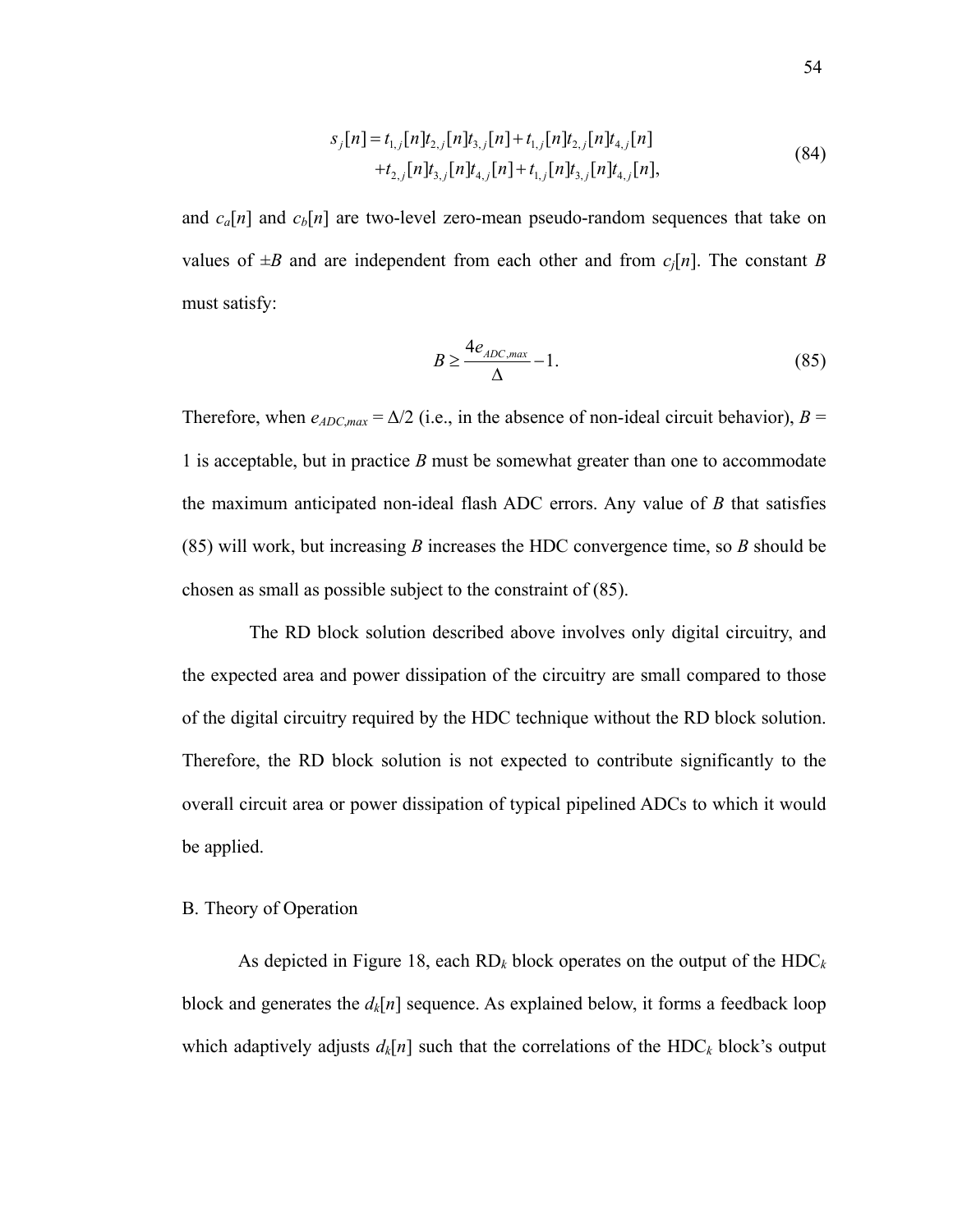sequence with  $c_{1,j}[n]$  and  $c_{3,j}[n]$  converge to zero. The output of the HDC<sub>k</sub> block satisfies

$$
r_k[n] \Big|_{corrected} \cong -e_{ADC,k}[n] - d_k[n] \tag{86}
$$

to a high degree of accuracy, so this causes (79) and (80) to be satisfied with a high degree of accuracy.

It follows from (86) and Figure 19 that the outputs of the top and bottom accumulators in the  $RD_k$  block can be written as

$$
f_k[n] \cong -\sum_{i=0}^n \Big(e_{ADC,k}[i] + d_k[i]\Big)\Big(c_{1,j}[i] - c_{3,j}[i]\Big) \tag{87}
$$

and

$$
g_k[n] \cong -\sum_{i=0}^n \Big(e_{ADC,k}[i] + d_k[i]\Big)\Big(c_{1,j}[i] + c_{3,j}[i]\Big).
$$
 (88)

As explained below, the  $RD_k$  block chooses the  $d_k[n]$  sequence to ensure that both  $f_k[n]$  and  $g_k[n]$  are bounded in probability for all *n*. This implies that

$$
\frac{1}{n}(f_k[n] - g_k[n]) \to 0 \tag{89}
$$

and

$$
\frac{1}{n}(f_k[n] + g_k[n]) \to 0 \tag{90}
$$

in probability as  $n \to \infty$ , and therefore that both (79) and (80) hold.

Table 1 shows the  $t_{i,j}[n]/A$  values along with the corresponding values of  $c_j[n]/A$ ,  $c_{1,j}[n]$ ,  $c_{3,j}[n]$ , and  $c_{1,j}[n] \pm c_{3,j}[n]$ , for each of the 16 possible sets values that  $t_{1,j}[n]$ ,  $t_{2,j}[n]$ ,  $t_{3,j}[n]$ ,  $t_{4,j}[n]$  can take on. By definition, each of the 16 possible sets oc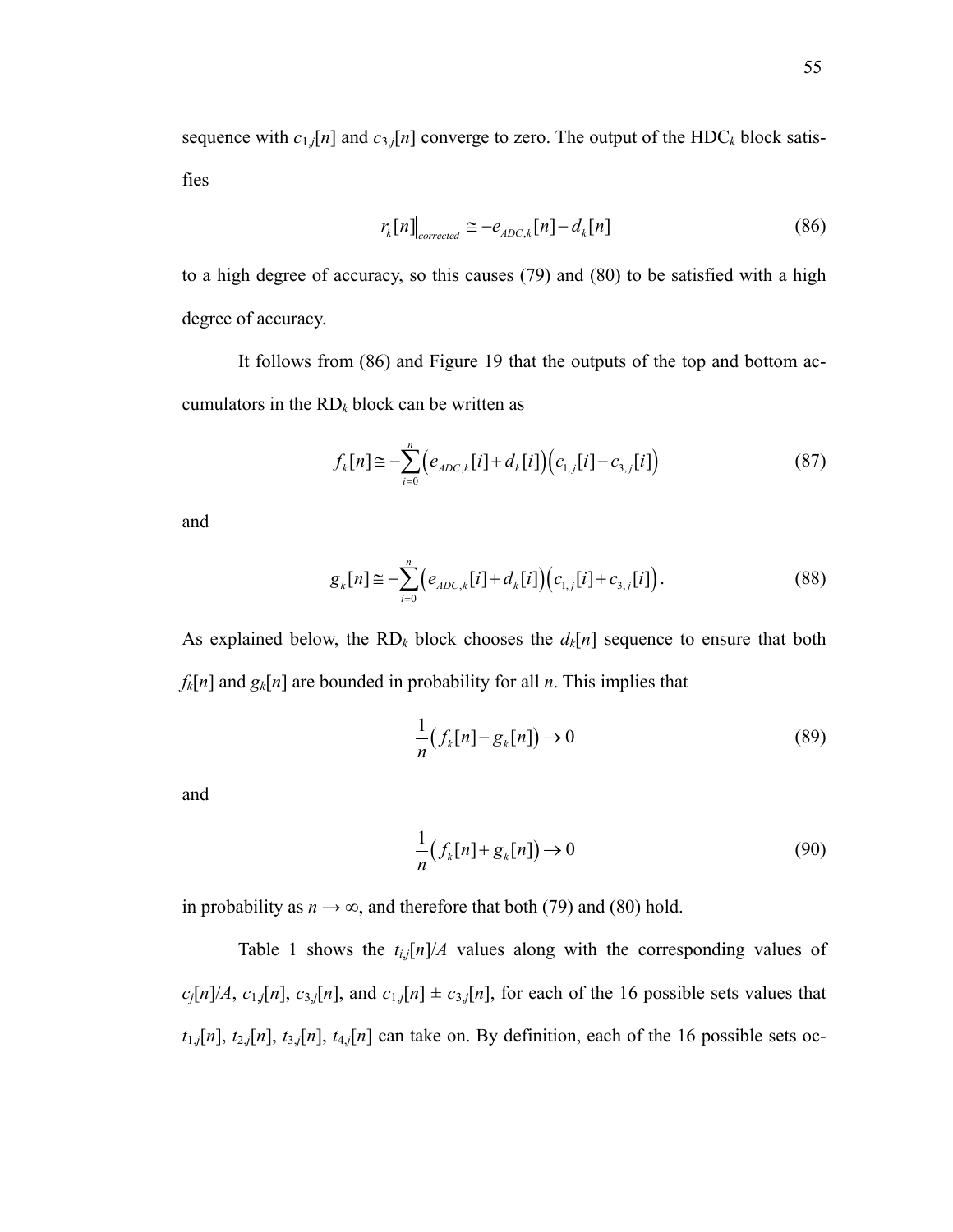curs with a probability of 1/16. In the following, several observations are made from Table 1 to show that (89) and (90) hold in probability as  $n \to \infty$ .

Table 1 indicates that one or the other of  $c_{1,j}[n] + c_{3,j}[n]$  and  $c_{1,j}[n] - c_{3,j}[n]$  is guaranteed to be zero at each time index *n*, so it can be seen from Figure 19 that only one of  $f_k[n]$  and  $g_k[n]$  changes each time *n* is incremented. Consequently, for each value of *n*,  $d_k[n]$  influences  $f_k[n]$  but has no effect on  $g_k[n]$  if  $c_{1,j}[n] - c_{3,j}[n]$  is nonzero, or vice versa if  $c_{1,j}[n] + c_{3,j}[n]$  is nonzero. This is why it is possible for  $d_k[n]$  to keep both  $f_k[n]$  and  $g_k[n]$  bounded; each RD block implements two feedback loops that are interlaced with each other such that no crosstalk occurs between them.

It follows from Figure 19, (81), and (86) that

$$
f_k[n] = f_k[n-1] - e_{ADC,k}[n] \Big( c_{1,j}[n] - c_{3,j}[n] \Big) - \frac{\Delta}{4} \text{sgn} \left\{ f_k(n-1) \right\} \Big| c_{1,j}[n] - c_{3,j}[n] \Big|, \tag{91}
$$

and

$$
g_k[n] = g_k[n-1] - e_{ADC,k}[n] \Big( c_{1,j}[n] + c_{3,j}[n] \Big) - \frac{\Delta}{4} \text{sgn} \left\{ g_k(n-1) \right\} \Big| c_{1,j}[n] + c_{3,j}[n] \Big|, \tag{92}
$$

where sgn $\{x\} = 1$  if  $x \ge 0$  and sgn $\{x\} = -1$  otherwise. The last terms in (91) and (92) correspond to  $d_k[n](c_{1,j}[n]-c_{3,j}[n])$  and  $d_k[n](c_{1,j}[n]+c_{3,j}[n])$ , respectively. For each *n*, one of these terms is zero and the other has the opposite sign of the corresponding value of  $f_k[n-1]$  or  $g_k[n-1]$ .

To show that this ensures  $f_k[n]$  and  $g_k[n]$  are bounded in probability for all *n*, it remains to show that in each of (91) and (92) the average magnitude of the last term is at least as large as that of the term proportional to  $e_{ADC,k}[n]$ . That is, for (91) it remains to show that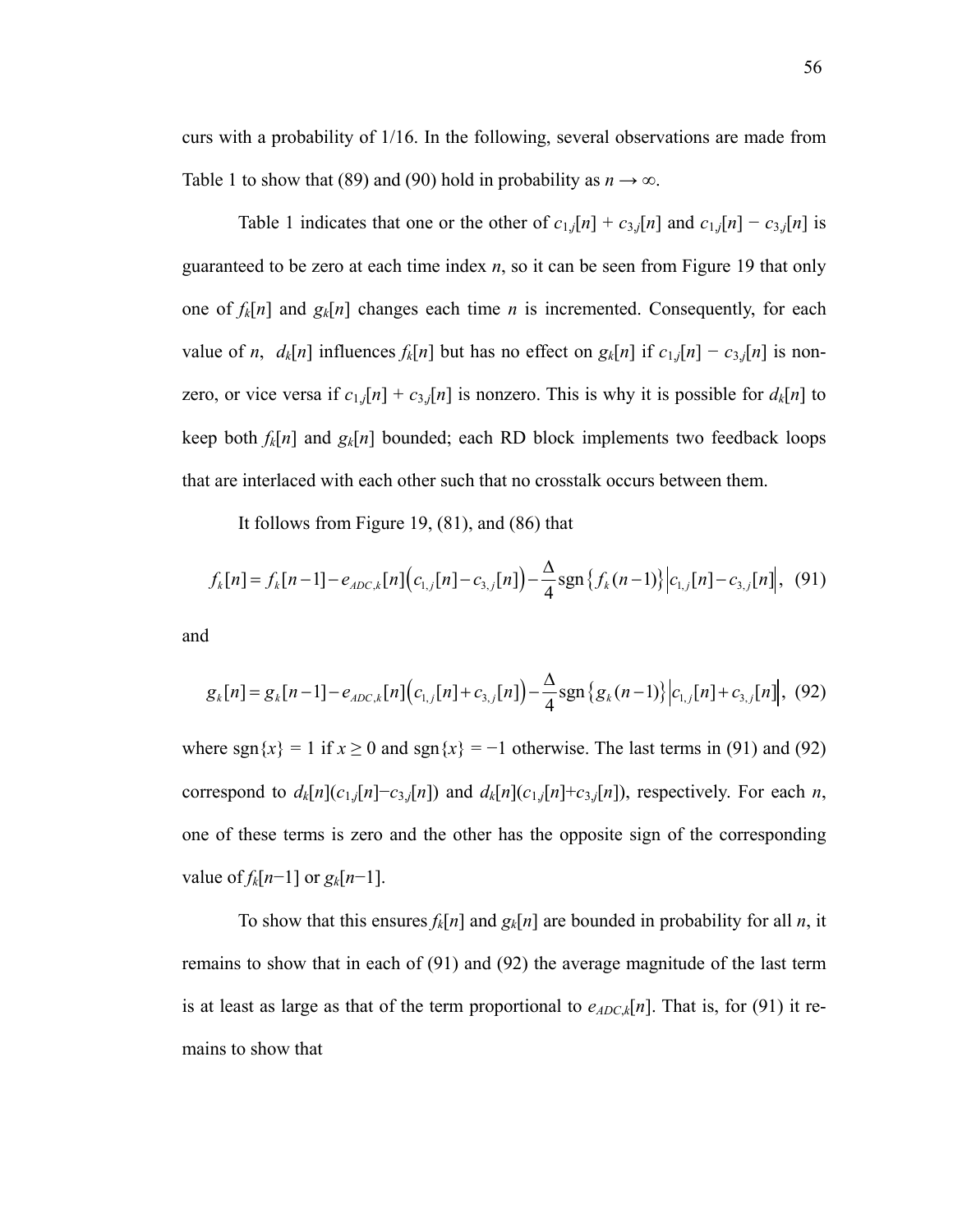$$
\frac{\Delta}{4} \mathcal{E} \left\{ \left| c_{1,j}[n] - c_{3,j}[n] \right\| c_{1,j}[n] - c_{3,j}[n] \neq 0 \right\} \tag{93}
$$

is at least as large as

$$
\left| \mathcal{E} \left\{ e_{ADC,k}[n] \left( c_{1,j}[n] - c_{3,j}[n] \right) \middle| c_{1,j}[n] - c_{3,j}[n] \neq 0 \right\} \right| \tag{94}
$$

and for (92) it remains to show that

$$
\frac{\Delta}{4} \mathcal{E} \left\{ \left| c_{1,j}[n] + c_{3,j}[n] \right\| c_{1,j}[n] + c_{3,j}[n] \neq 0 \right\} \tag{95}
$$

is at least as large as

$$
\left| \mathcal{E} \left\{ e_{ADC,k}[n] \left( c_{1,j}[n] + c_{3,j}[n] \right) \middle| c_{1,j}[n] + c_{3,j}[n] \neq 0 \right\} \right|.
$$
 (96)

As mentioned above each row of Table 1 corresponds to one of the 16 possible sets of values that  $t_{1,j}[n]$ ,  $t_{2,j}[n]$ ,  $t_{3,j}[n]$ ,  $t_{4,j}[n]$  can take on, so the rows correspond to mutually exclusive events that each occur with a probability of 1/16. Therefore Table 1 implies that (93) evaluates to  $\frac{2}{3}$ · $\Delta(1+B)/4$  and (95) evaluates to  $\Delta(1+B)/4$ .

Table 1 indicates that the correlation sequences contain  $c_a[n]$  and  $c_b[n]$  only when the calibration sequence is zero. This implies that the input sequence to the flash ADC in the  $(j+1)$ th stage is statistically independent of  $c_a[n]$  and  $c_b[n]$ , so  $e_{ADC,j+1}[n]$  is also statistically independent of  $c_a[n]$  and  $c_b[n]$ . Since  $c_a[n]$  and  $c_b[n]$  are both zero-mean sequences, it follows that the correlations of  $e_{ADC,j+1}[n]$  with the correlation sequences are both zero. Therefore, Table 1 implies that (94) and (96) must be no larger than ⅔*eADC*,*max* and *eADC*,*max*, respectively.

It follows that (93) and (95) are at least as large as both (94) and (96) if  $\Delta(1+B)/4 \geq e_{ADC,max}$ , which is equivalent to (85). Therefore, (79) and (80) are satisfied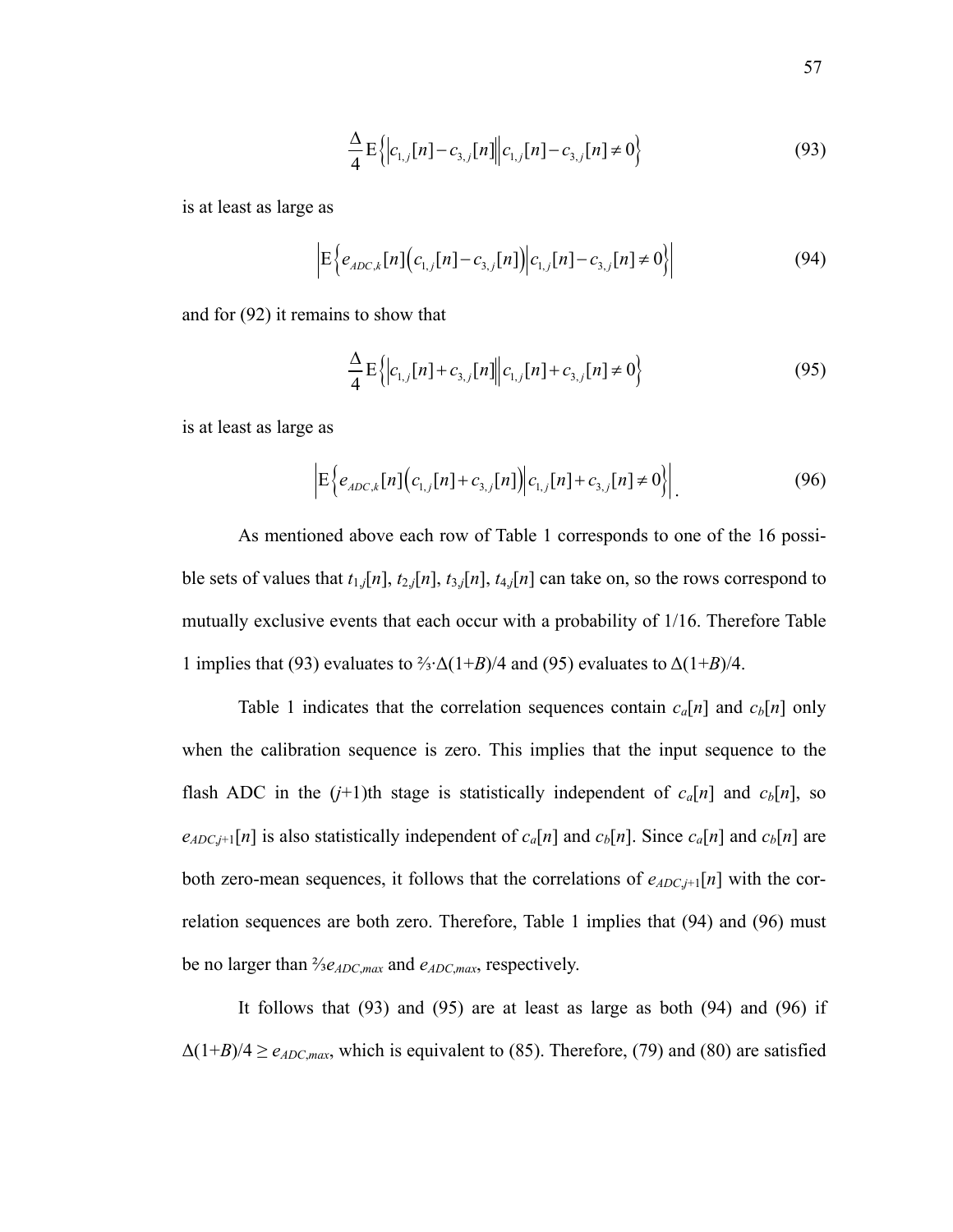in probability as  $P \to \infty$  for  $k = j+1, j+2, ..., 5$  by the solution described in Section IV-A.

#### C. Calibration Sequence Choice

As described in Section II, the number, *N*, of two-level sequences added to form the calibration sequence  $c_i[n]$  must be at least as large as the highest order of nonlinear distortion to be cancelled by the HDC algorithm. Therefore, the minimum possible value of *N* is 3 when the residue amplifiers are well-modeled by (58).

However, if  $N = 3$  were used with the solution presented in Section IV-B, the magnitude of  $d_k[n]$  would have had to be  $e_{ADC,max}$  to ensure full cancellation of the unwanted correlation terms for all pipelined ADC input signals. Since  $e_{ADC,max}$  is greater than  $\Delta/2$  in practice, such  $d_k[n]$  sequences would exceed the over-range margin of the pipeline stages.

The solution proposed in Section IV-B uses  $N = 4$  to avoid this problem. With  $N = 4$  the calibration sequence,  $c_i[n]$ , is zero 6/16 of the time (see Table 1), and whenever this happens  $e_{ADC,+1}[n]$  is uncorrelated with the correlation sequences as explained in Section IV-B. However, as shown in Section IV-B, the  $d_{i+1}[n]$  sequence is correlated with the correlation sequences regardless of whether the calibration sequence is zero, which makes it possible to operate properly with  $d_k[n]$  sequences that have a magnitude of only  $\Delta/4$ . Therefore, the  $d_k[n]$  sequences use exactly the same portion of the over-range margin as the calibration sequences.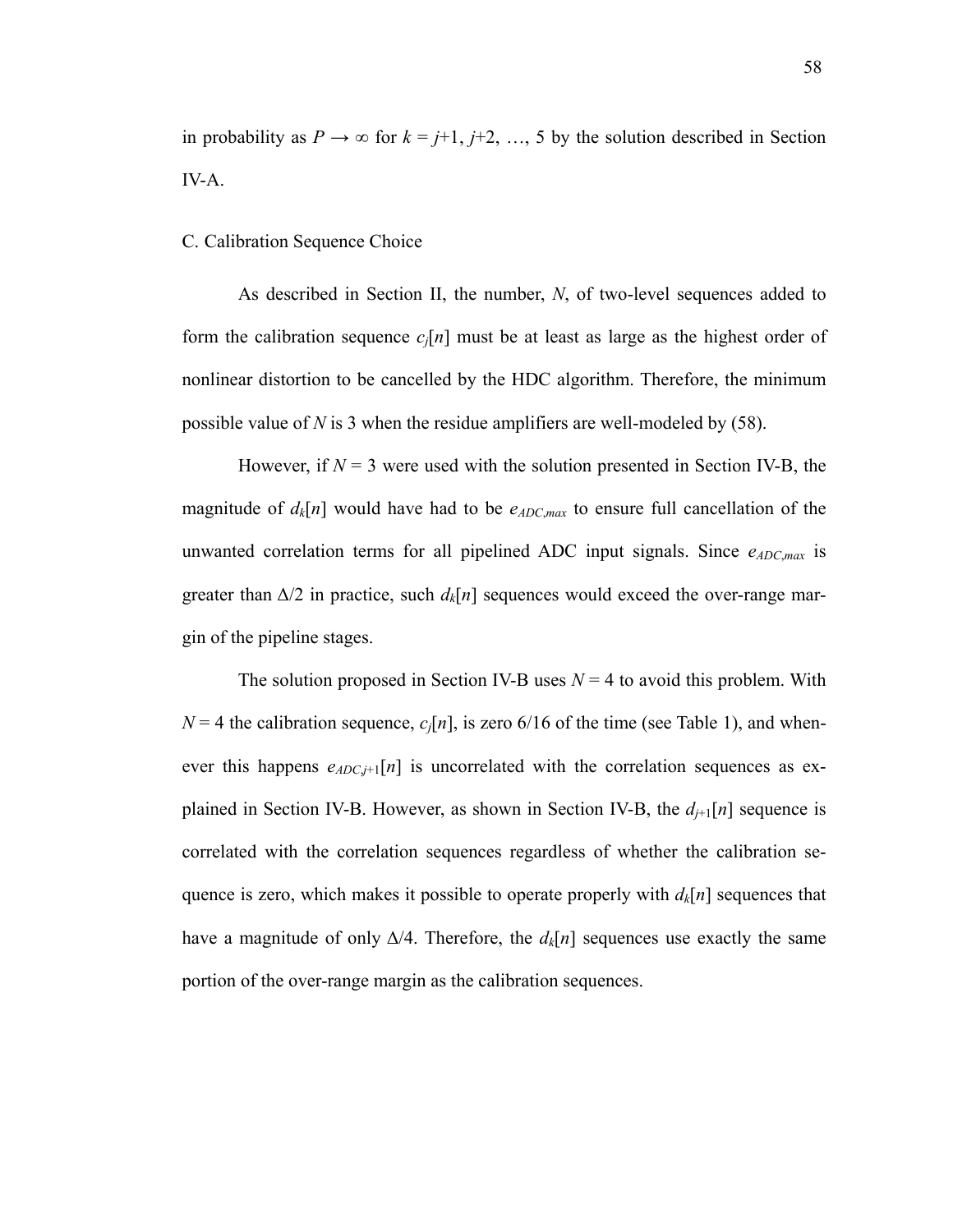#### D. Simulation Results

Figure 20 shows computer simulation results that are identical to those which produced the data shown in Figure 17, except that the simulated pipelined ADC was enhanced with the modified calibration sequences and RD blocks as described above. As in Figure 17, the SNDR and SFDR values shown in Figure 11 correspond to a 0 dBFS sinusoidal input signal with frequency of 0.39*fs*. Each pair of SNDR and SFDR values were obtained by simulating the enhanced pipelined ADC with the sinusoidal input sequence but with the HDC blocks using  $\alpha_{1,k}$  and  $\alpha_{3,k}$  coefficients that were obtained previously by simulating the pipelined ADC with a constant input. Each SNDR and SFDR value is plotted versus the input sequence for which  $\alpha_{1,k}$  and  $\alpha_{3,k}$  coefficients were estimated.

A comparison of Figures 17 and 20 indicates that the proposed technique improves the worst-case SNDR and SFDR values by 12.6 dB and 15.8 dB, respectively. Numerous other simulation experiments performed by the authors have yielded quantitatively similar results. The proposed technique involves several approximations as described above, so it does not completely eliminate the variability of the SNDR and SFDR with the input signal, but it greatly reduces the variability as intended.

As explained in Section III, accurate nonlinearity coefficient estimation for all constant input sequences implies accurate coefficient convergence for all nonconstant input sequences too. Therefore, the results support the assertion that the solution to the quantization-induced convergence error problem presented in this paper enables correct operation of the  $HDC_k$  blocks regardless of the pipelined ADC input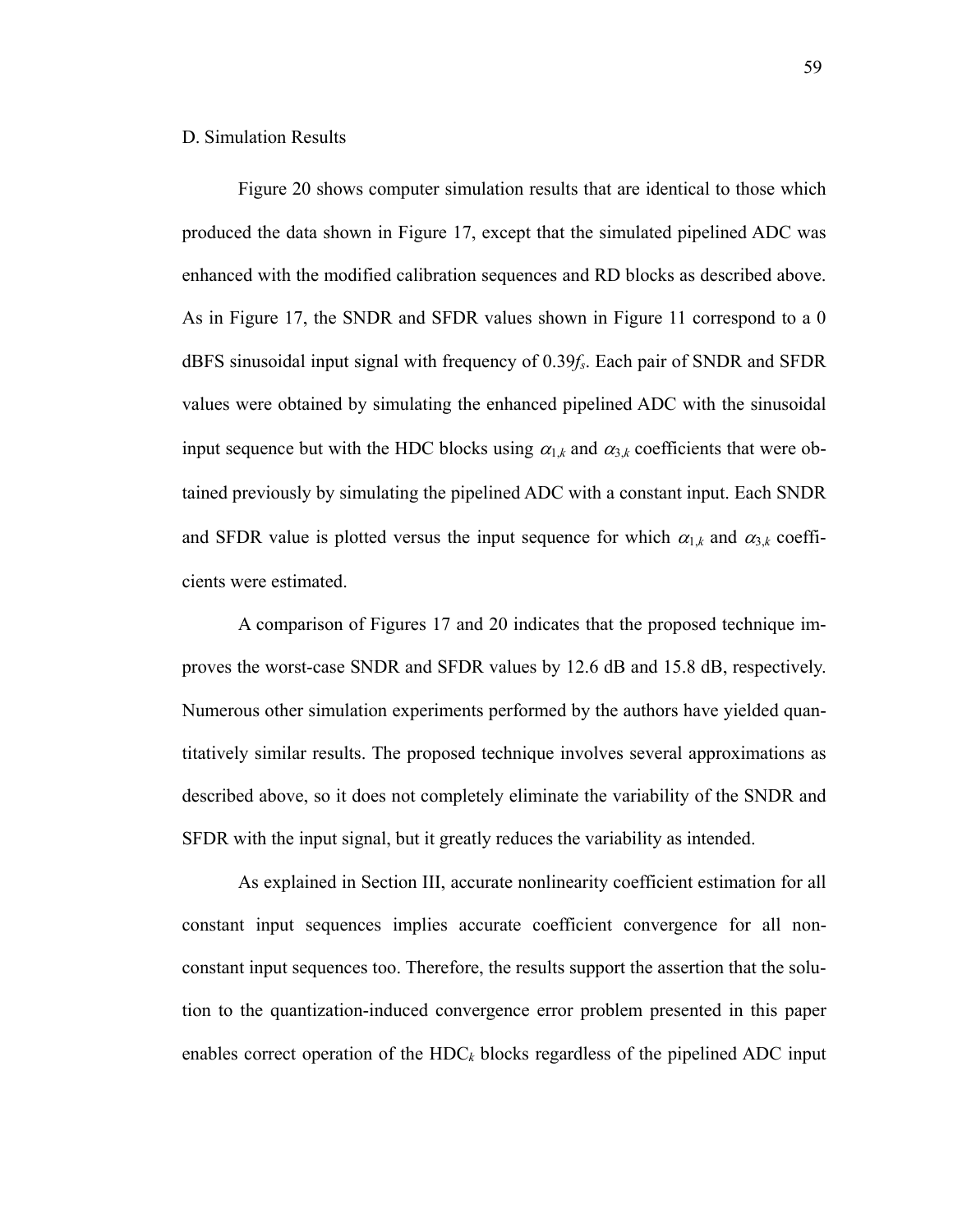signal.

## V. ACKNOWLEDGEMENTS

Chapter 2, in full, has been accepted for publication by the IEEE Transactions on Circuits and Systems I: Regular Papers. The dissertation author is the primary investigator and author of this paper. Professor Ian Galton supervised the research which forms the basis of this paper.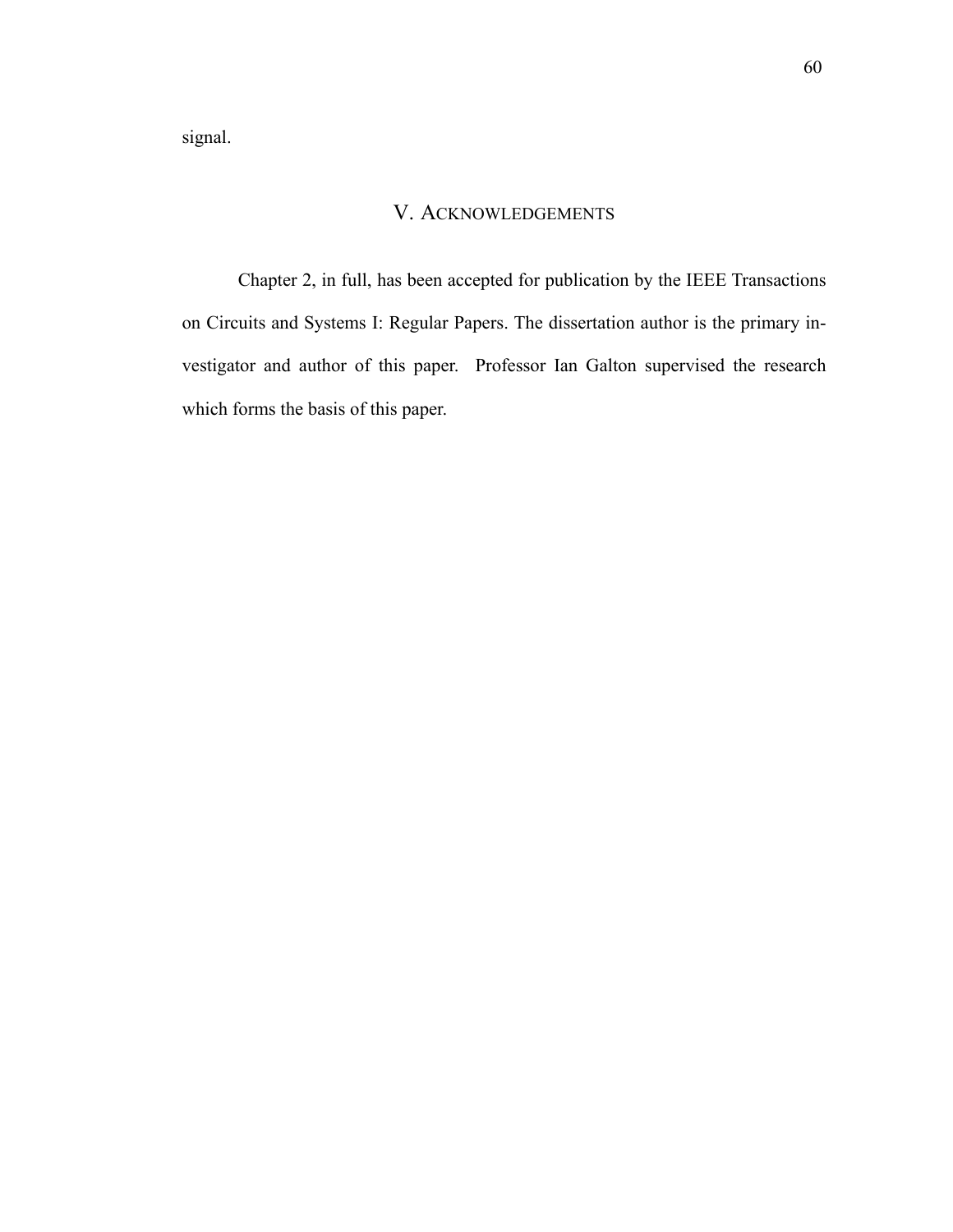VI. FIGURES



Figure 11 Example pipelined ADC.



Figure 12 The *k*th pipelined ADC stage for *k* = 1, …, 5 with labels that indicate variable names used throughout the paper.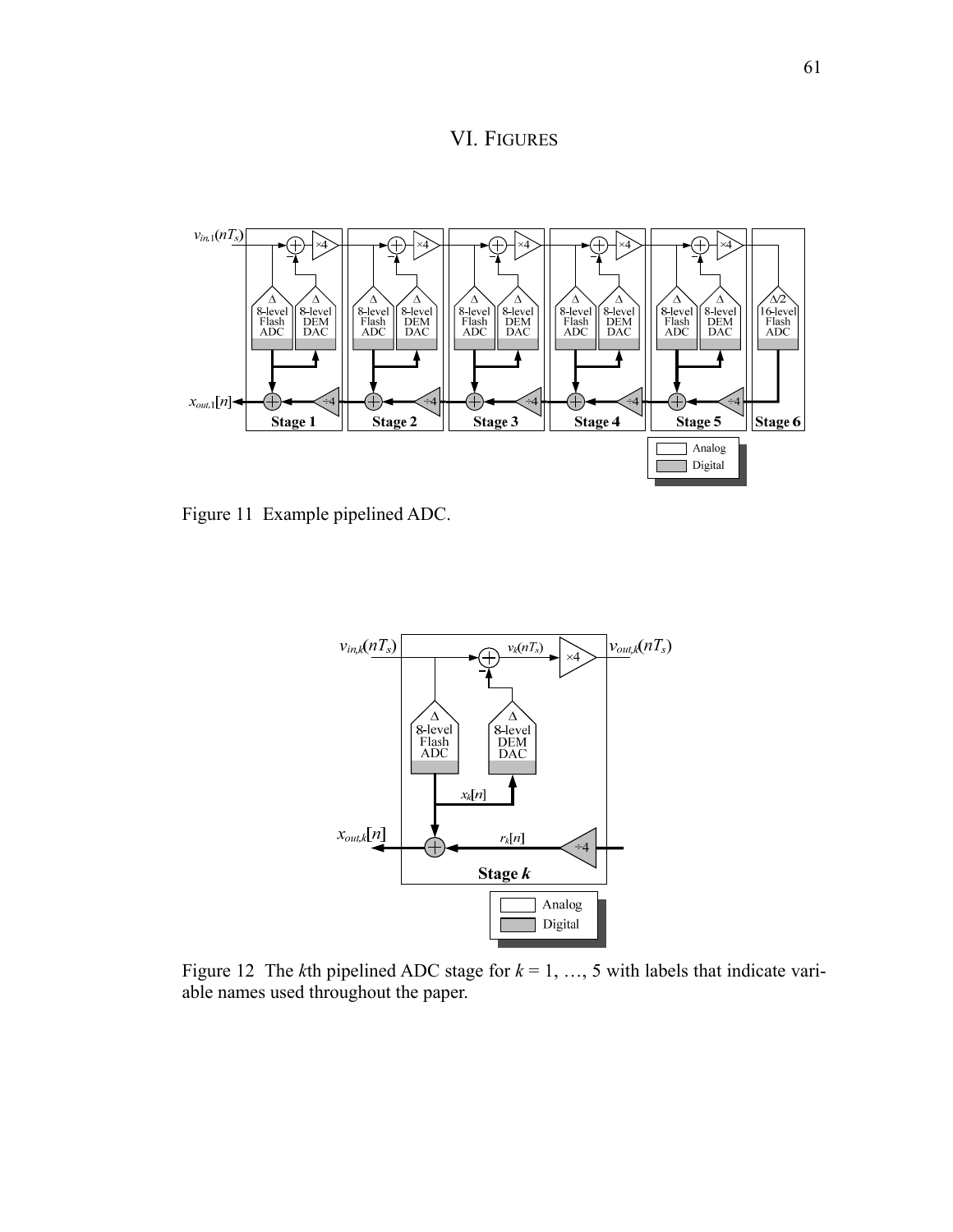

Figure 13 The example pipelined ADC with HDC applied to the first four stages.



Figure 14 The *k*th pipelined ADC stage with HDC for  $k = 1, 2, 3, 4$ , with labels that indicate variable names used throughout the paper.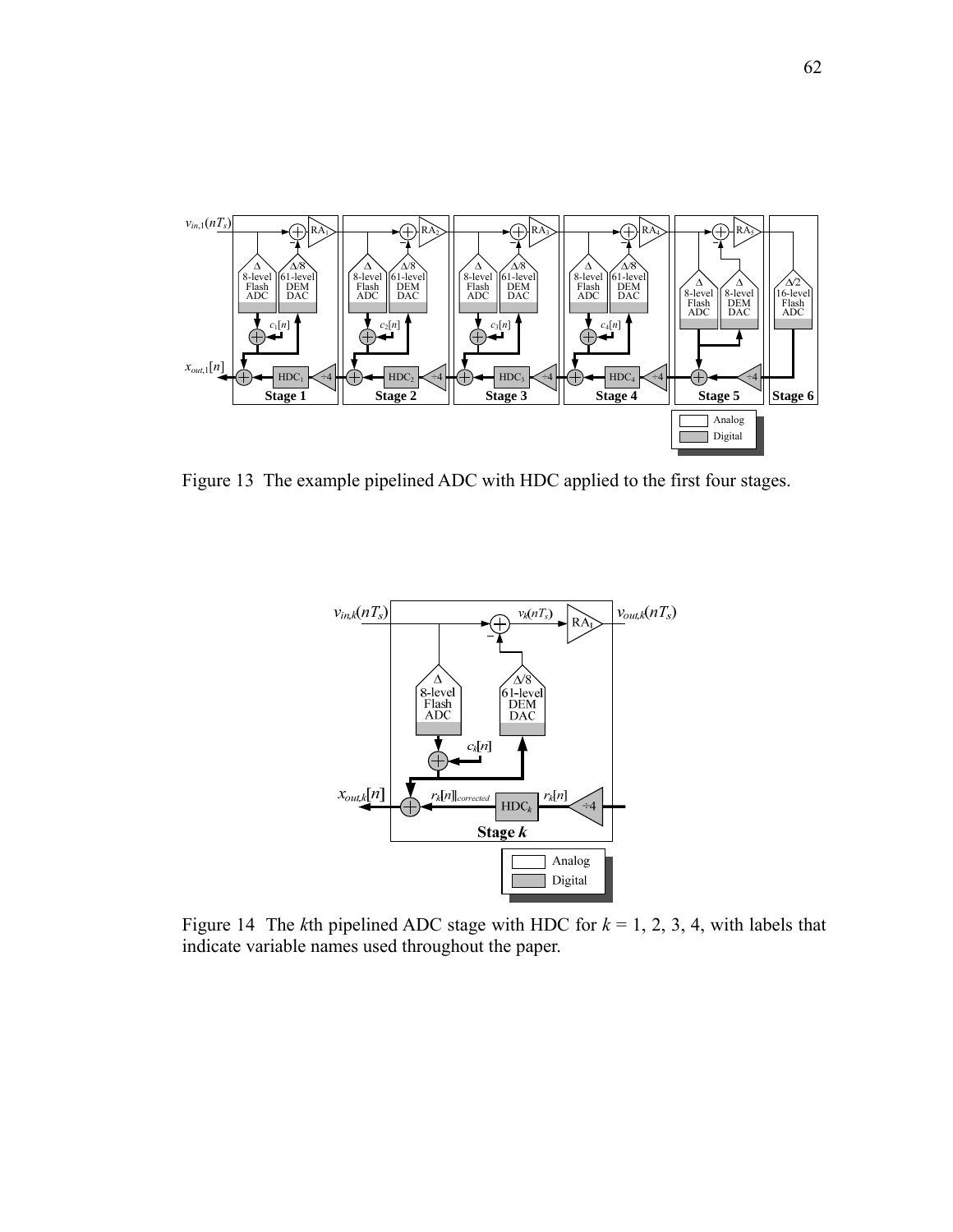

Figure 15 Details of the  $HDC_k$  block.



Figure 16 The five values of  $e_{ADC,2}[n]$  that occur when the input to flash ADC<sub>2</sub> is (a)  $2\Delta - 4c_1[n]$  and (b)  $-4c_1[n]$  superimposed on a plot of the input-output characteristic of flash ADC<sub>2</sub> (which contains a single threshold error).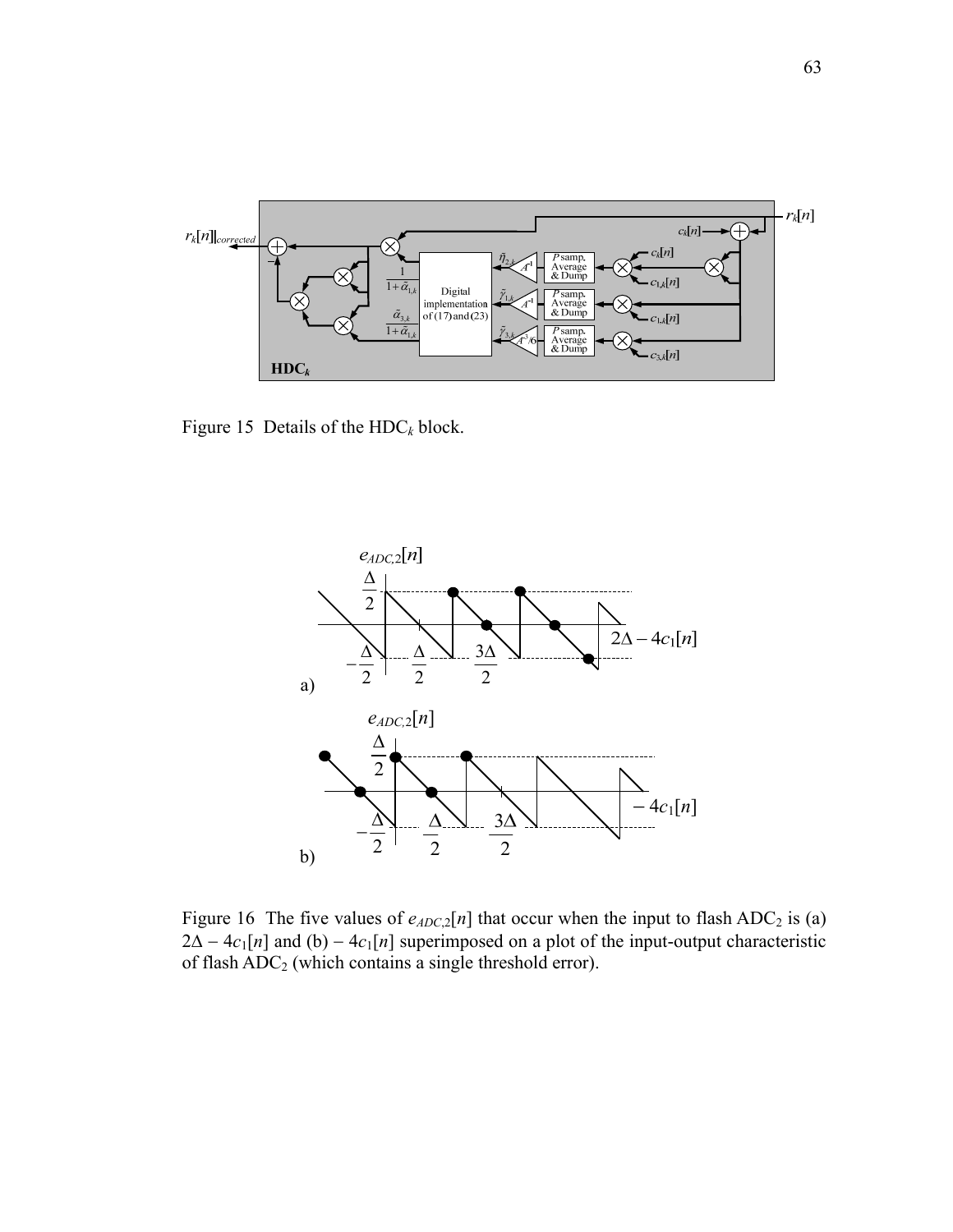

Figure 17 Simulation results for pipelined ADC shown in Figure 3 with  $f_{in} = 0.39f_s$ and 0 dBFS sinusoidal input signal.



Figure 18 Pipelined ADC configuration during estimation of  $\alpha_{1,1}$  and  $\alpha_{3,1}$  with HDC in the first stage and RD applied to the remaining stages.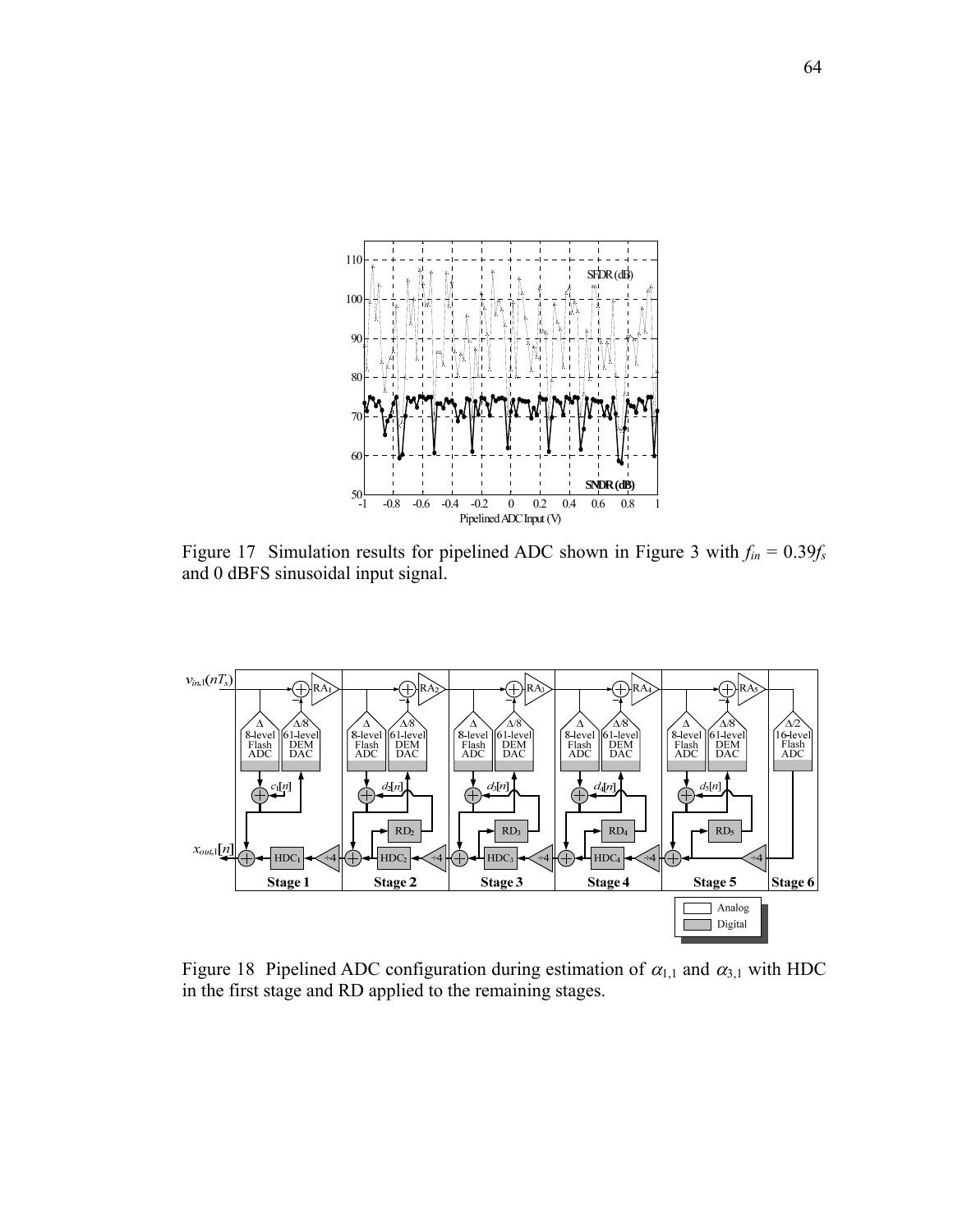

Figure 19 Details of the RD*k* block.



Figure 20 Simulation results for pipelined ADC shown in Figure 8 with  $f_{in} = 0.39f_s$ and 0 dBFS sinusoidal input signal and with representative Power Spectral Density plots of the output.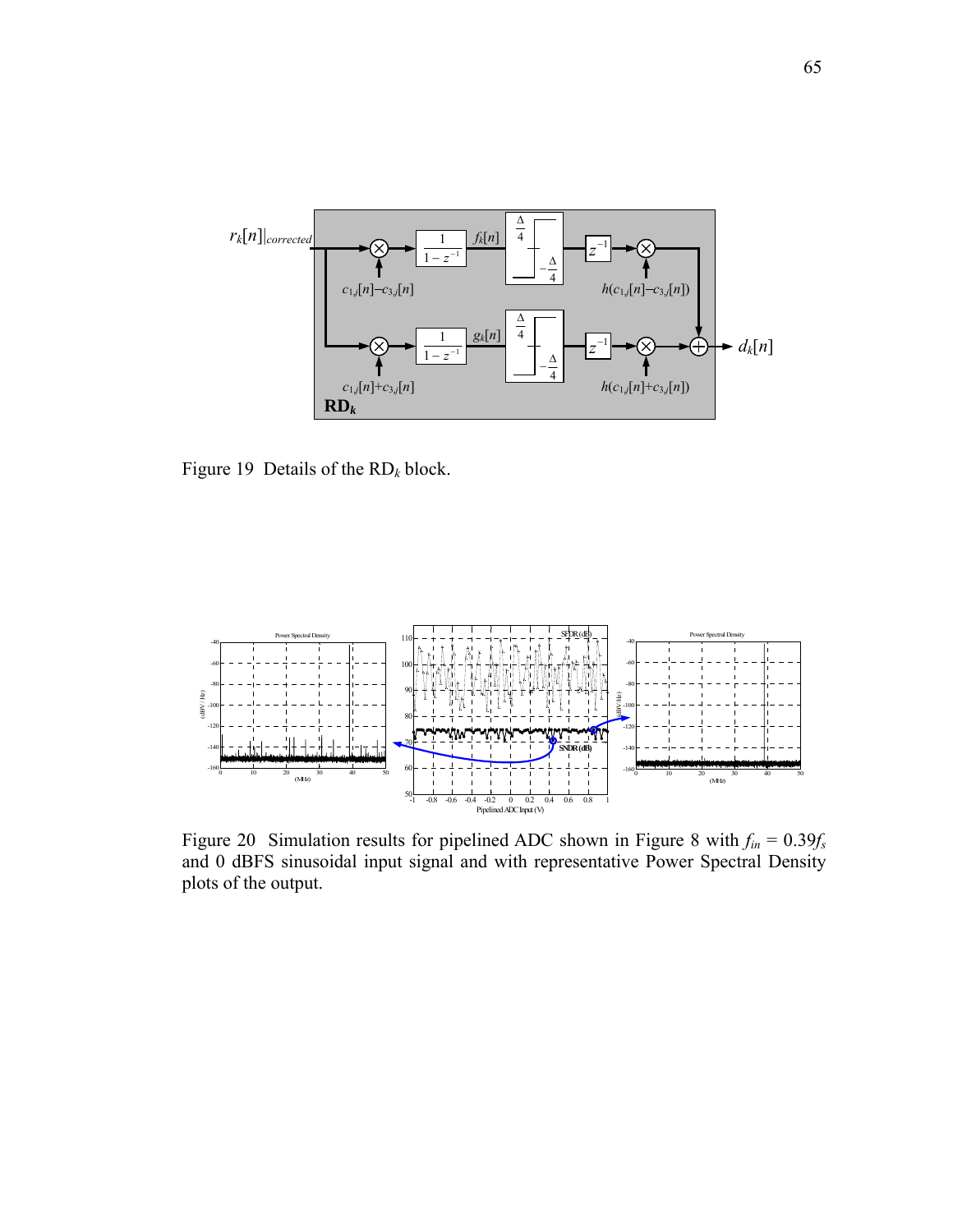## VII. TABLES

|  |                                                                                                                     |  | Table 1 All possible sets of values that $t_{1,j}[n]/A$ , $t_{2,j}[n]/A$ , $t_{3,j}[n]/A$ , $t_{4,j}[n]/A$ can take on |  |
|--|---------------------------------------------------------------------------------------------------------------------|--|------------------------------------------------------------------------------------------------------------------------|--|
|  | along with the corresponding values of $c_i[n]/A$ , $c_{1,i}[n]$ , $c_{3,i}[n]$ , and $c_{1,i}[n] \pm c_{3,i}[n]$ . |  |                                                                                                                        |  |

| $t_{1,j}[n]/A$ | $t_{2,j}[n]/A$ | $t_{3,j}[n]/A$ | $t_{4,j}[n]/A$ | $c_i[n]/A$     | $c_{1,j}[n]$ | $c_{3,j}[n]$ | $c_{1,j}[n] + c_{3,j}[n]$ | $c_{1,j}[n] - c_{3,j}[n]$ |
|----------------|----------------|----------------|----------------|----------------|--------------|--------------|---------------------------|---------------------------|
| $-1$           | $-1$           | $-1$           | $-1$           | $-4$           |              | 1            | $\overline{2}$            | $\Omega$                  |
| $^{-1}$        | $^{-1}$        | $^{-1}$        | $\mathbf{1}$   | $-2$           | 1/2          | $-1/2$       | $\mathbf{0}$              | 1                         |
| $-1$           | $-1$           | 1              | $-1$           | $-2$           | 1/2          | $-1/2$       | $\theta$                  | 1                         |
| $^{-1}$        | $^{-1}$        | $\mathbf{1}$   | $\mathbf{1}$   | $\overline{O}$ | $c_a[n]$     | $c_a[n]$     | $2c_a[n]$                 | $\overline{0}$            |
| $-1$           | $\mathbf{1}$   | $-1$           | $-1$           | $-2$           | 1/2          | $-1/2$       | $\theta$                  | $\mathbf{1}$              |
| $-1$           | 1              | $-1$           | 1              | $\mathbf{O}$   | $c_b[n]$     | $-c_b[n]$    | $\sqrt{0}$                | $2c_b[n]$                 |
| $^{-1}$        | $\mathbf{1}$   | $\mathbf{1}$   | $^{-1}$        | $\overline{0}$ | $c_b[n]$     | $-c_b[n]$    | $\rm{O}$                  | $2c_b[n]$                 |
| $-1$           | 1              | 1              | $\mathbf{1}$   | 2              | $-1/2$       | 1/2          | $\theta$                  | $-1$                      |
| $\mathbf{1}$   | $-1$           | $-1$           | $-1$           | $-2$           | 1/2          | $-1/2$       | $\boldsymbol{0}$          | $\mathbf{1}$              |
| $\mathbf{1}$   | $-1$           | $-1$           | 1              | $\overline{0}$ | $c_b[n]$     | $-c_b[n]$    | $\boldsymbol{0}$          | $2c_b[n]$                 |
| 1              | $-1$           | $\mathbf{1}$   | $-1$           | $\Omega$       | $c_b[n]$     | $-c_b[n]$    | $\overline{0}$            | $2c_b[n]$                 |
| $\mathbf{1}$   | $-1$           | $\mathbf{1}$   | $\mathbf{1}$   | $\overline{2}$ | $-1/2$       | 1/2          | $\mathbf{0}$              | $^{-1}$                   |
| $\mathbf{1}$   | 1              | $-1$           | $-1$           | $\Omega$       | $c_a[n]$     | $c_a[n]$     | $2c_a[n]$                 | $\overline{0}$            |
| 1              | $\mathbf{1}$   | $-1$           | $\mathbf{1}$   | $\overline{2}$ | $-1/2$       | 1/2          | $\mathbf{O}$              | $-1$                      |
| 1              | $\mathbf{1}$   | $\mathbf{1}$   | $^{-1}$        | $\overline{c}$ | $-1/2$       | 1/2          | $\overline{O}$            | $-1$                      |
| 1              | 1              | 1              | $\mathbf{1}$   | $\overline{4}$ | $-1$         | $^{-1}$      | $-2$                      | $\theta$                  |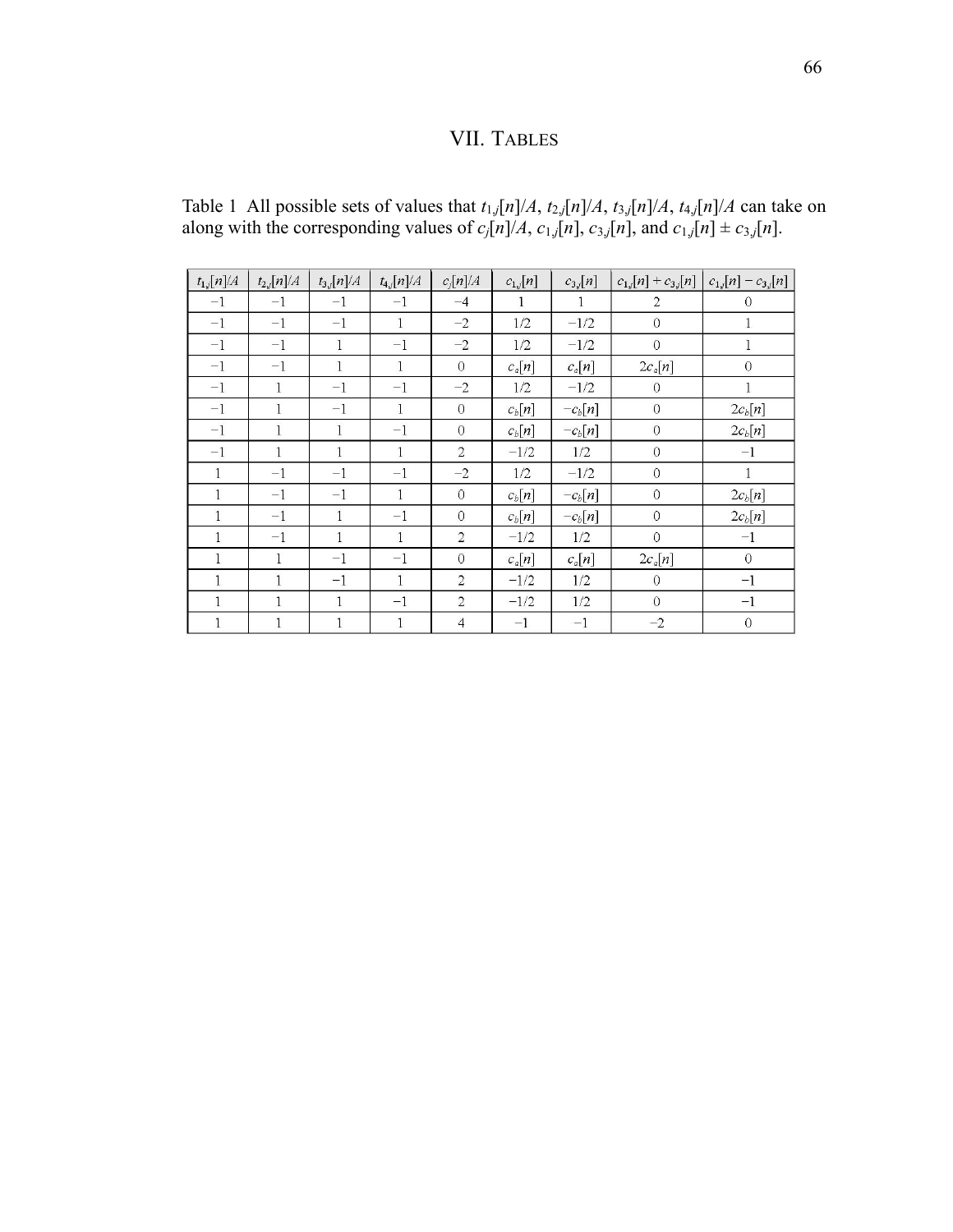## VIII. REFERENCES

- 39. B. Murmann, B. Boser, "A 12b 75MS/s Pipelined ADC using Open-Loop Residue Amplification," *IEEE Journal of Solid-State Circuits*, vol. 38, no. 12, pp. 2040-2050, December 2003.
- 40. J. P. Keane, P. J. Hurst, S. H. Lewis, "Background Interstage Gain Calibration Technique for Pipelined ADCs," *IEEE Transactions on Circuits and Systems I*, vol. 52, no. 1, pp. 32-43, January 2005.
- 41. H. Van de Vel, B. A. J.Buter, H. van der Ploeg, M. Vertregt, G. J. G. M Geelen, E. J. F. Paulus, "A 1.2-V 250-mW 14-b 100-MS/s Digitally Calibrated Pipeline ADC in 90-nm CMOS," *IEEE Journal of Solid-State Circuits*, vol. 44, no. 4, pp. 1047-1056, April 2009.
- 42. A. Panigada, I. Galton, "Digital Background Correction of Harmonic Distortion in Pipelined ADCs," *IEEE Transactions on Circuits and Systems - I: Regular Papers*, vol. 53, no. 9, pp. 1885-1895, September 2006.
- 43. A. Panigada, I. Galton, "A 130 mW 100 MS/s Pipelined ADC with 69 dB SNDR Enabled by Digital Harmonic Distortion Correction," *IEEE Journal of Solid-State Circuits*, vol. 44, no. 12, pp. 3314-3328, December 2009.
- 44. 0. A. Horna, "A 150 Mbps A/D and D\A conversion system," *Comsat Technical Review*, vol. 2, no. 1, pp. 52-57, 1972.
- 45. S. S. Taylor, "High speed analog-to-digital conversion in integrated circuits," Ph.D. dissertation, Univ. of Calif., Berkeley, pp. 30-42, 1978.
- 46. S. Lewis, P. Gray, "A Pipelined 5MHz 9b ADC," *International Solid-State Circuits Conference*, Digest of Technical Papers, pp. 210-211, 405, February 1987.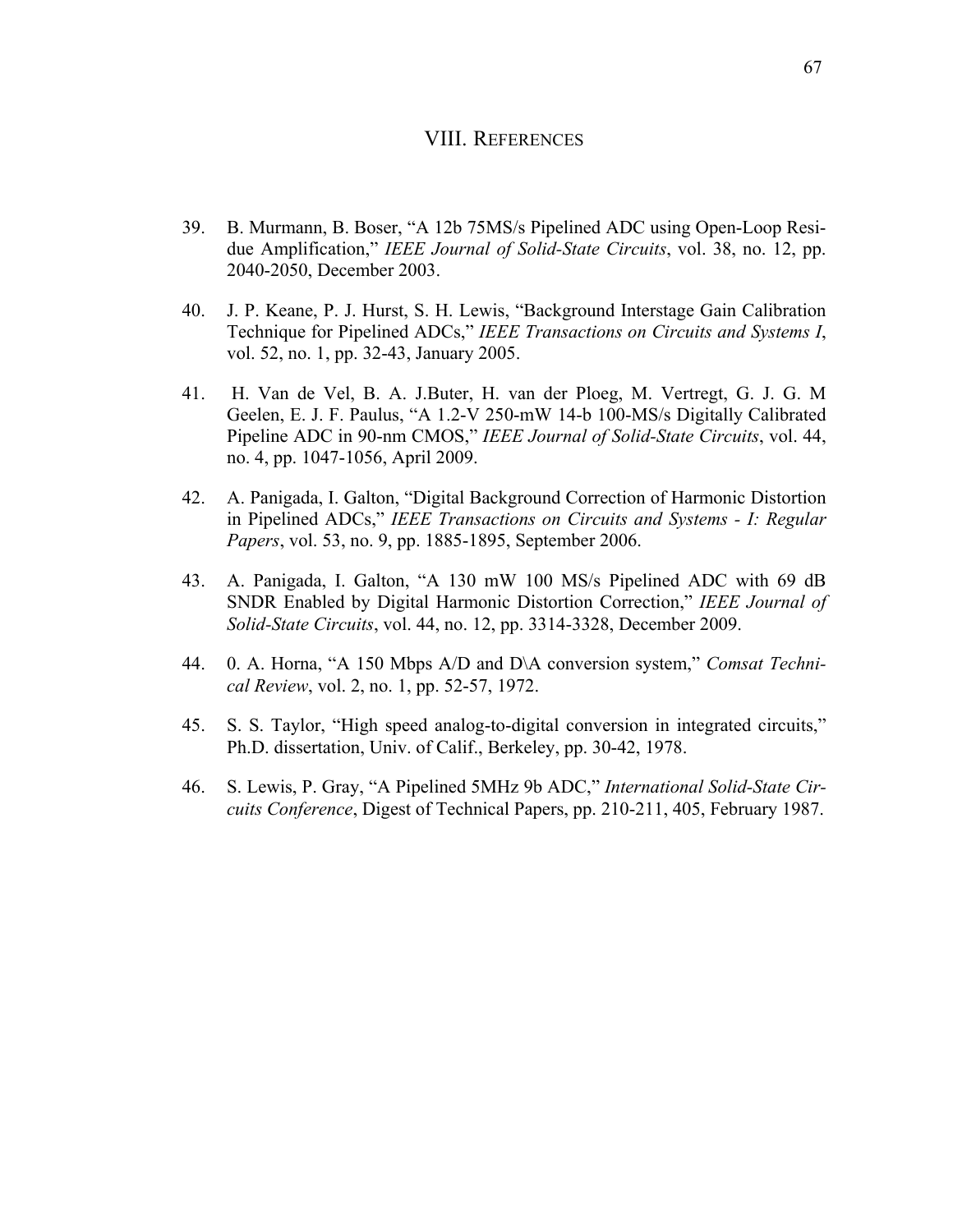## **Chapter 3**

# **Convergence Time Analysis for Harmonic Distortion Correction Used in Pipelined ADCs**

**Abstract**—The Harmonic Distortion Correction (HDC) algorithm is a digital calibration algorithm used to eliminate errors that arise at the output of pipelined ADCs due to weak nonlinearities in the residue amplifiers. In order to eliminate these errors, the HDC algorithm has to estimate some of the coefficients that model residue amplifiers' weakly-nonlinear behavior. These estimates are obtained by considering one residue amplifier at the time and averaging many samples of the signal that correspond to its output. Prior to this work, the number of samples that needed to be averaged to obtain reliable coefficient estimates was determined ad-hoc, via few simulations. This paper provides a rigorous analysis of the relationship between the number of averaged samples and the accuracy of the HDC algorithm's estimates.

#### I. INTRODUCTION

Pipelined analog-to-digital converters (ADCs) are intended for applications requiring high-resolution (greater than 10 bit), high-speed (greater than 50Msps) ADCs, which can be found in communication receivers, ultrasound imaging systems and TV demodulators. As the power consumption of these systems is an ever-present concern, it is essential that pipelined ADCs consume minimal power while achieving desirable performance. If implemented in CMOS technology, the minimal power con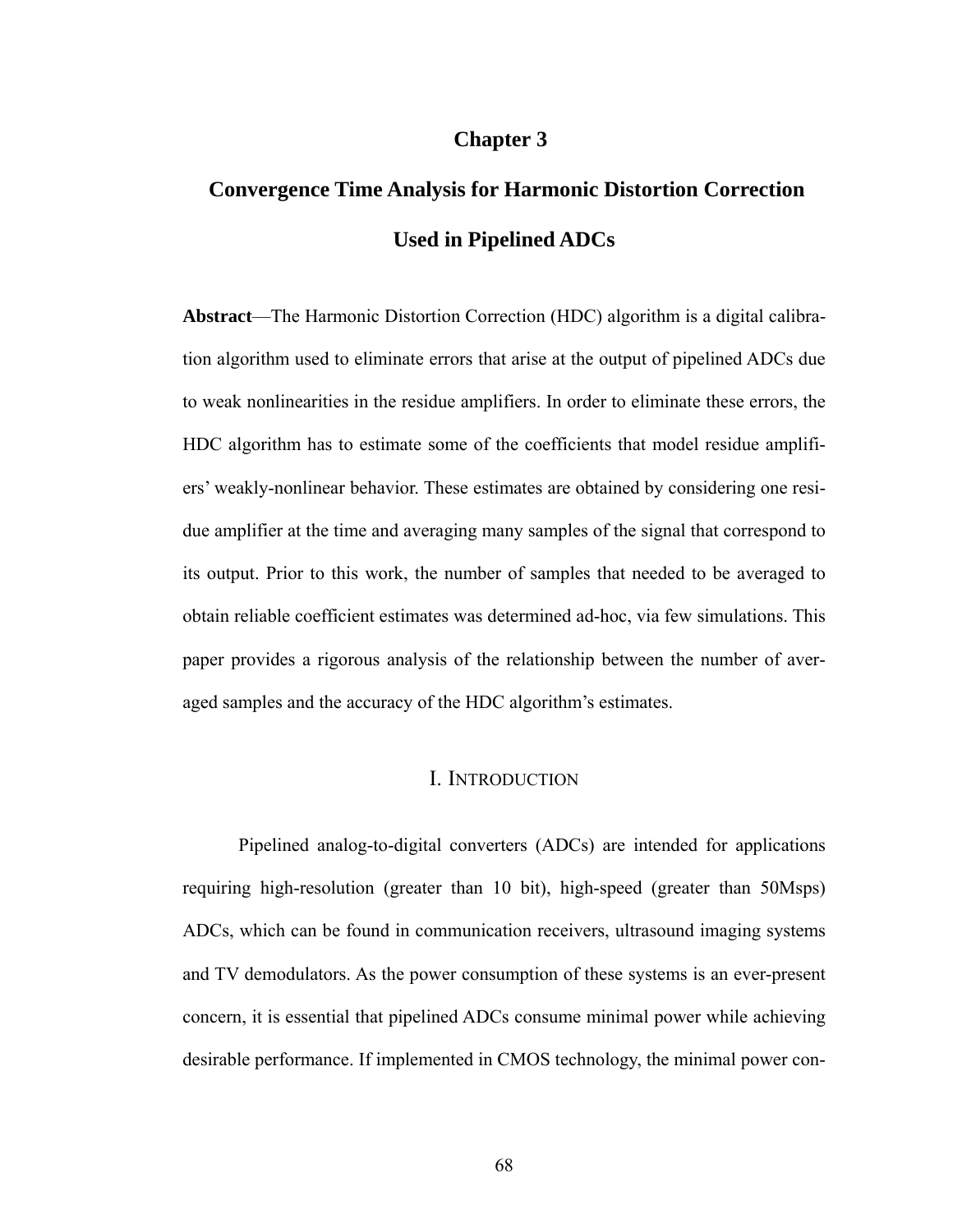straint usually entails reduction of current consumption in the pipelined ADCs' residue amplifiers which can cause a change in the residue amplifier's transfer function from linear to weakly-nonlinear [47]. This results in distortion terms at the amplifier's output, which often lower the signal-to-noise-and-distortion ratio (SNDR) of the converter.

In recent years, much of the research in the area of pipelined ADCs has focused on mitigating the distortion due to the residue amplifier's weakly nonlinear behavior. Instead of pursuing the traditional approach of optimizing the analog design, the focus has been on developing digital calibration techniques that successfully estimate and cancel the error due to residue amplifier's nonlinear terms [48] – [51]. The best among these techniques are all-digital, do not require additional or more precise analog components, fractionally contribute to overall power consumption, and have the ability to estimate and track the changes of the residue amplifier's distortion regardless of the pipelined ADC's input.

The most robust technique with these properties that is known to the authors is the harmonic distortion correction (HDC) algorithm [48, 51]. The basis of the HDC algorithm is a random sequence that is added to the calibration stage and which is used to estimate the coefficients describing the residue amplifier's weak nonlinearity. The estimates are obtained by averaging the sum of the scaled digital values corresponding to the residue amplifier's output signal. This information, along with the scaled version of the residue amplifier's output, is used to eliminate the residue amplifier's nonlinear terms from the pipelined ADC output.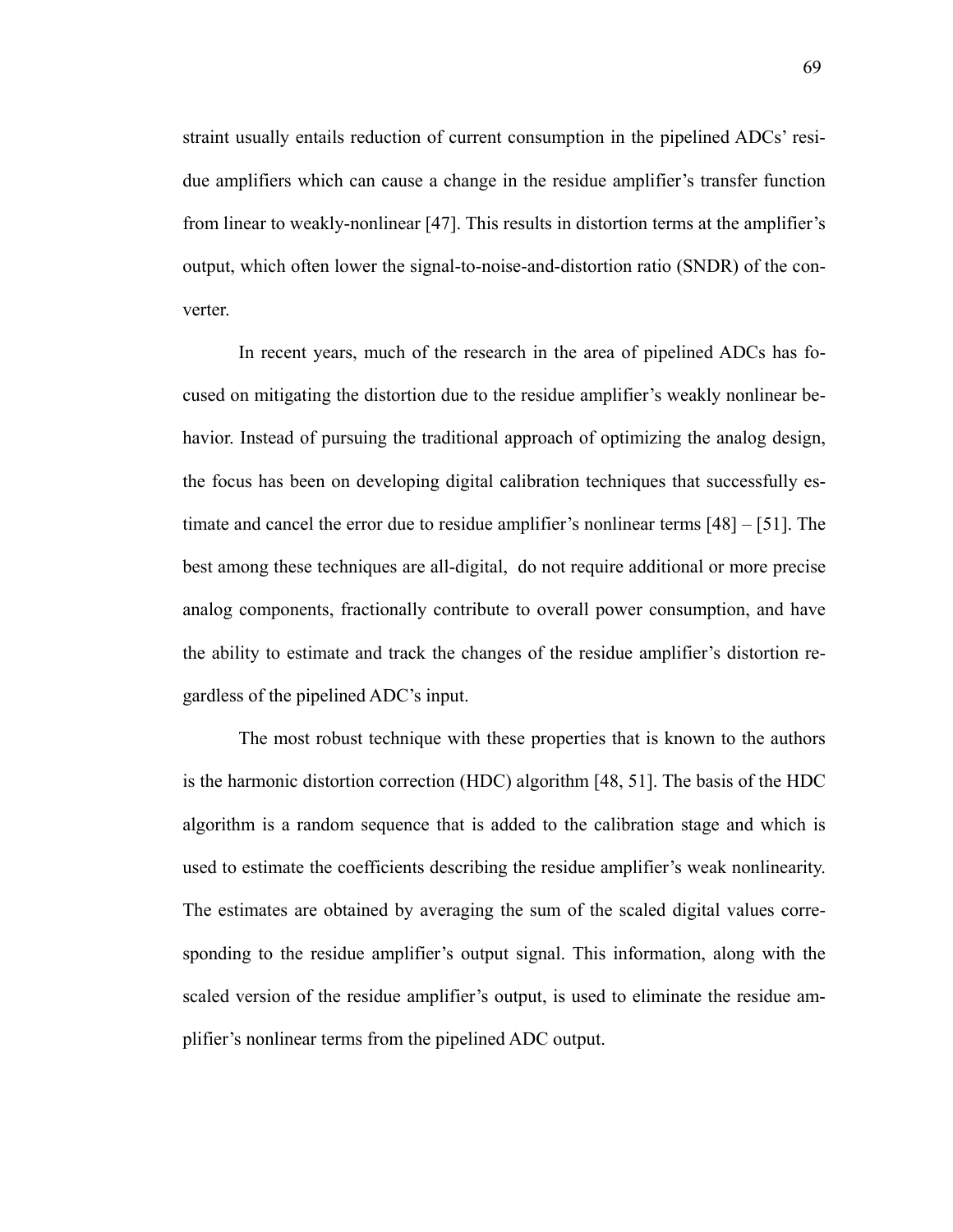The estimation of the coefficients by the HDC algorithm is performed by averaging many samples of the signal. The accuracy of the estimates, defined as the difference between the true value of the coefficient and its estimated value, depends on the number of samples used in the process. As previously mentioned, the HDC algorithm is the most robust residue amplifier calibration technique, so it is of interest to investigate the number of samples that need to be averaged so that the obtained coefficient estimates are reliable. This paper presents a rigorous analysis of how error in the estimation of residue amplifier's coefficients decreases with the number of averaged samples.

The paper is organized as follows. Section II of the paper provides necessary background information on the theory of pipelined ADCs and the HDC algorithm, similar to what is published in [48, 51, 52]. In Section III, relationship between the number of averaged samples and the accuracy of the residue amplifier's coefficient estimates is analyzed. Section IV contains simulation results which complement the analysis in Section III.

#### II. BACKGROUND INFORMATION

#### A. Pipelined ADC Overview

A block diagram of an ideal 6-stage pipelined ADC is shown in Figure 21. The first 5 stages, denoted as *Stage k* for  $k = 1, ..., 5$ , are structurally identical 3-bit stages, while the last, *Stage* 6, is a 4-bit stage. Each *k*th stage, shown in Figure 22, consists of an 8-level flash ADC (FADC<sub>k</sub>), an 8-level dynamic element matching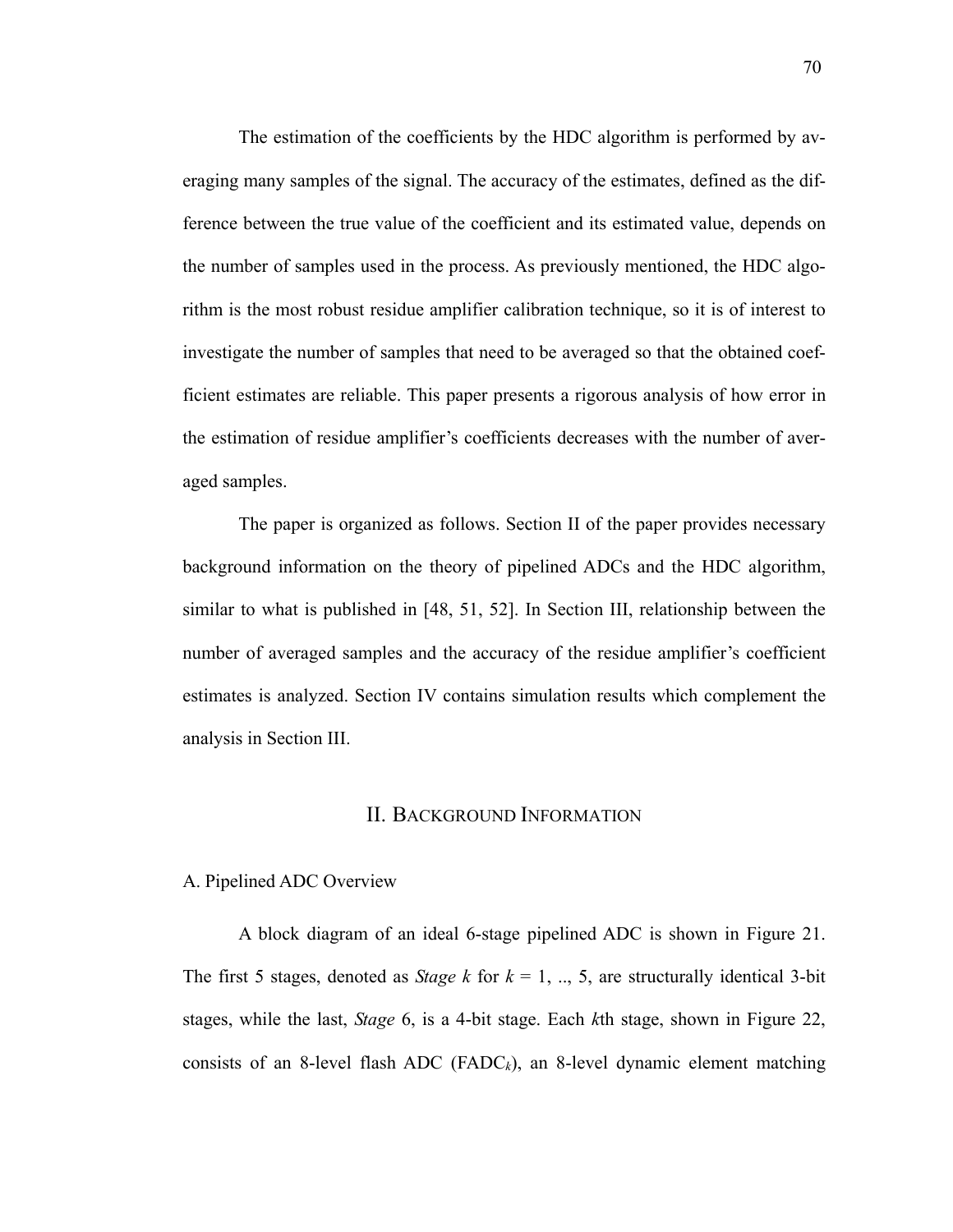digital-to-analog converter (DEM  $\text{DAC}_k$ ) and a residue amplifier with the gain of 4. The last stage is just a 16-level flash ADC.

At each sampling time  $n_s$ , where  $T_s$  is the sampling period of the converter, the pipelined ADC converts its analog input sequence,  $v_{in,1}(nT_s)$ , into a digital output,  $x_{out}[n]$ . In the process of conversion, FADC<sub>k</sub> quantizes the input to the stage,  $v_{in,k}(nT_s)$ , and represents it as 1 of 8 possible digital codes at its output. The FADC<sub>k</sub> output  $x_k[n]$ , shown in Figure 22, is given by

$$
x_k[n] = v_{in,k}(nTs) + e_{ADC,k}[n],
$$
\n(97)

where  $e_{ADC,k}[n]$  is the flash ADC's quantization error. Nominally, the magnitude of  $e_{ADC,k}[n]$  is at most  $\Delta/2$ , where  $\Delta$  is the step size of the flash ADC. Once  $x_k[n]$  is available, DEM DAC<sub>k</sub> converts it into analog format. The output of DEM DAC<sub>k</sub> is subtracted from the input to the stage, and from (97) and Figure 22 the difference,  $v_k(nT_s)$ , is

$$
v_k(nT_s) = -e_{ADC,k}[n].
$$
\n(98)

The residue amplifier amplifies  $v_k(nT_s)$  by 4, and its output,  $v_{out,k}(nT_s)$ , is an input to the following stage, i.e.

$$
v_{out,k}(nT_s) = 4v_k(nT_s) = v_{in,k+1}(nT_s).
$$
\n(99)

The process repeats until the last stage where  $FADC_6$  quantizes  $v_{in,6}(nT_s)$  as in (97), but with  $e_{ADC,6}[n]$  bounded by  $\Delta/4$ . From Figure 21, (97) – (99) it follows that all the digital codes  $x_{k-1}[n]$  to  $x_6[n]$  are combined together to form the *digitized residue* of the *k*th stage  $r_k[n]$ . In the case of the pipelined ADC in Figure 21, the digitized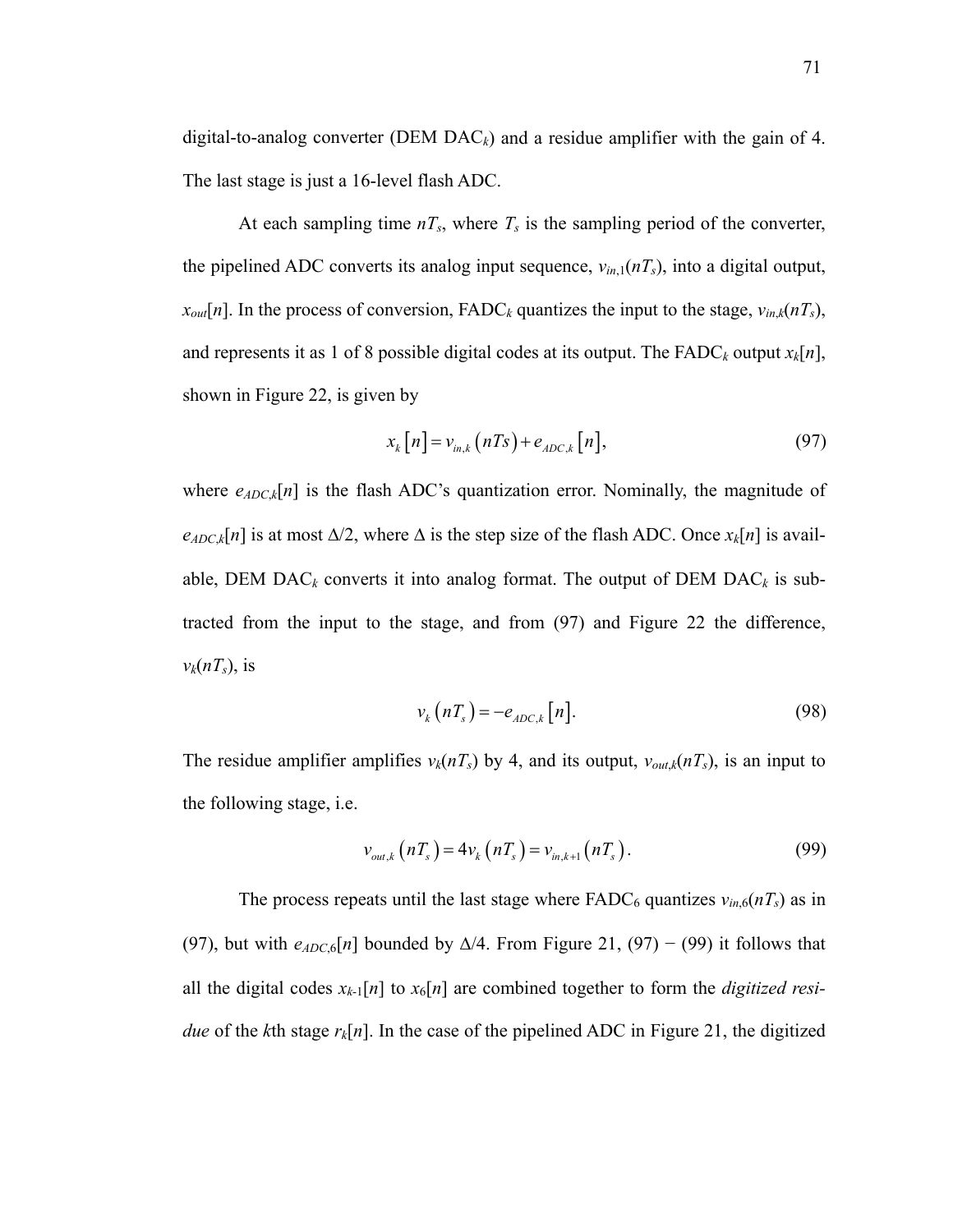residue is ideal and given by

$$
r_{k}[n] = r_{k}[n]_{ideal} = v_{k}(nT_{s}) + 4^{k-6} e_{ADC6}[n].
$$
 (100)

From (100), it follows that the pipelined ADC output in Figure 21 can be written as

$$
x_{out}[n] = x_{out}[n]\Big|_{ideal} = x_1[n] + r_1[n]\Big|_{ideal}.
$$
 (101)

Unfortunately, in practice, each component of the pipelined ADC behaves non-ideally and thus represents a source of error that causes  $x_{out}[n]$  to deviate from (101). For the remainder of the discussion in this paper it is assumed that the only source of error in the *k*th stage is its residue amplifier. Such residue amplifier, denoted as RA*k*, does not amplify by 4, and its behavior cannot be accurately modeled with a linear transfer function. In this case, a more realistic description of RA*k*'s input-output characteristic is given by

$$
\nu_{out,k}\left(nT_s\right) \cong 4\Big(\Big(1+\alpha_{1,k}\Big)\nu_k\left(nT_s\right)+\alpha_{3,k}\nu_k^3\left(nT_s\right)\Big) \tag{102}
$$

where  $\alpha_{1,k}$  and  $\alpha_{3,k}$  are the residue amplifier's gain error and third order distortion coefficients, respectively. From (97), (99) and Figures 21 and 22, it follows that

$$
r_{k}[n] = \frac{1}{4} (r_{k+1}[n] + v_{out,k}(nT_{s}) + e_{ADC,k+1}[n]),
$$
\n(103)

and thus from  $(97)$  –  $(103)$ ,

$$
r_{k}[n] = r_{k}[n]_{ideal} + \sum_{l=k}^{5} 4^{k-l} \left( \alpha_{1,l} v_{l}(nT_{S}) + \alpha_{3,l} v_{l}^{3}(nT_{S}) \right).
$$
 (104)

By replacing  $r_1[n]_{ideal}$  in (101) with  $r_1[n]$  given by (104), it follows from (101) that

$$
x_{out}[n] = x_{out}[n]\Big|_{ideal} + \sum_{k=1}^{5} 4^{1-k} \left( \alpha_{1,k} v_k(nTs) + \alpha_{3,k} v_k^3(nTs) \right). \tag{105}
$$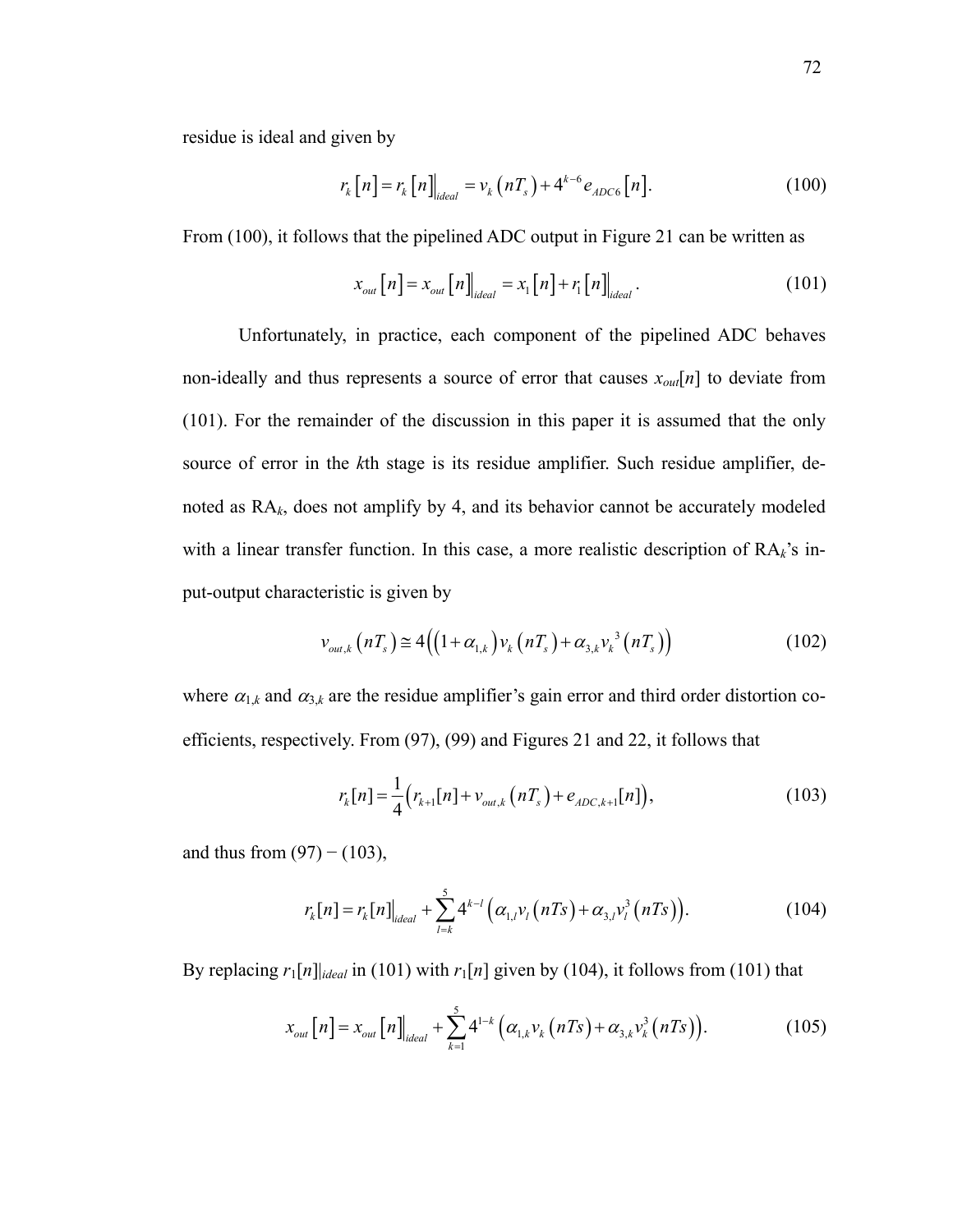Thus, the output of the pipelined ADC deviates from its ideal value due to the nonideal residue amplifiers, i.e. the non-zero values of  $\alpha_{1,k}$  and  $\alpha_{3,k}$ .

The objective of each HDC<sub>k</sub> block is to estimate the  $\alpha_{1,k}$  and  $\alpha_{3,k}$  coefficients, and use these estimates to remove the terms which are proportional to  $\alpha_{1,k}$  and  $\alpha_{3,k}$ from (104) (and, as a consequence, also from (105)). A brief overview of the HDC algorithm, necessary for the derivations in the subsequent sections of the paper, is given next.

#### B. HDC Algorithm Overview

Figure 23 shows the pipelined ADC from Figure 21 which residue amplifiers are non-ideal and behave according to (102). The HDC algorithm is implemented in the first four stages, and the shown configuration corresponds to the state of the system during estimation of  $\alpha_{1,1}$  and  $\alpha_{3,1}$ . Each of the four stages contains a digital block,  $HDC_k$ , which realizes all the necessary operations as determined by the algorithm design in [48, 52]. Next, a description of the  $HDC_k$  block's operation is presented. In particular, the operation of the  $HDC<sub>1</sub>$  block is described during estimation of  $\alpha_{1,1}$  and  $\alpha_{3,1}$ .

The estimation of the coefficients is performed sequentially, starting with the last calibration stage first. In Figure 23, estimates of  $\alpha_{1,j}$  and  $\alpha_{3,j}$  coefficients for  $j \in$  $\{2, 3, 4\}$ , denoted as  $\tilde{\alpha}_{1,i}$  and  $\tilde{\alpha}_{3,i}$  respectively, are obtained prior to the HDC<sub>1</sub> estimation, and are used to correct  $r_i[n]$  so that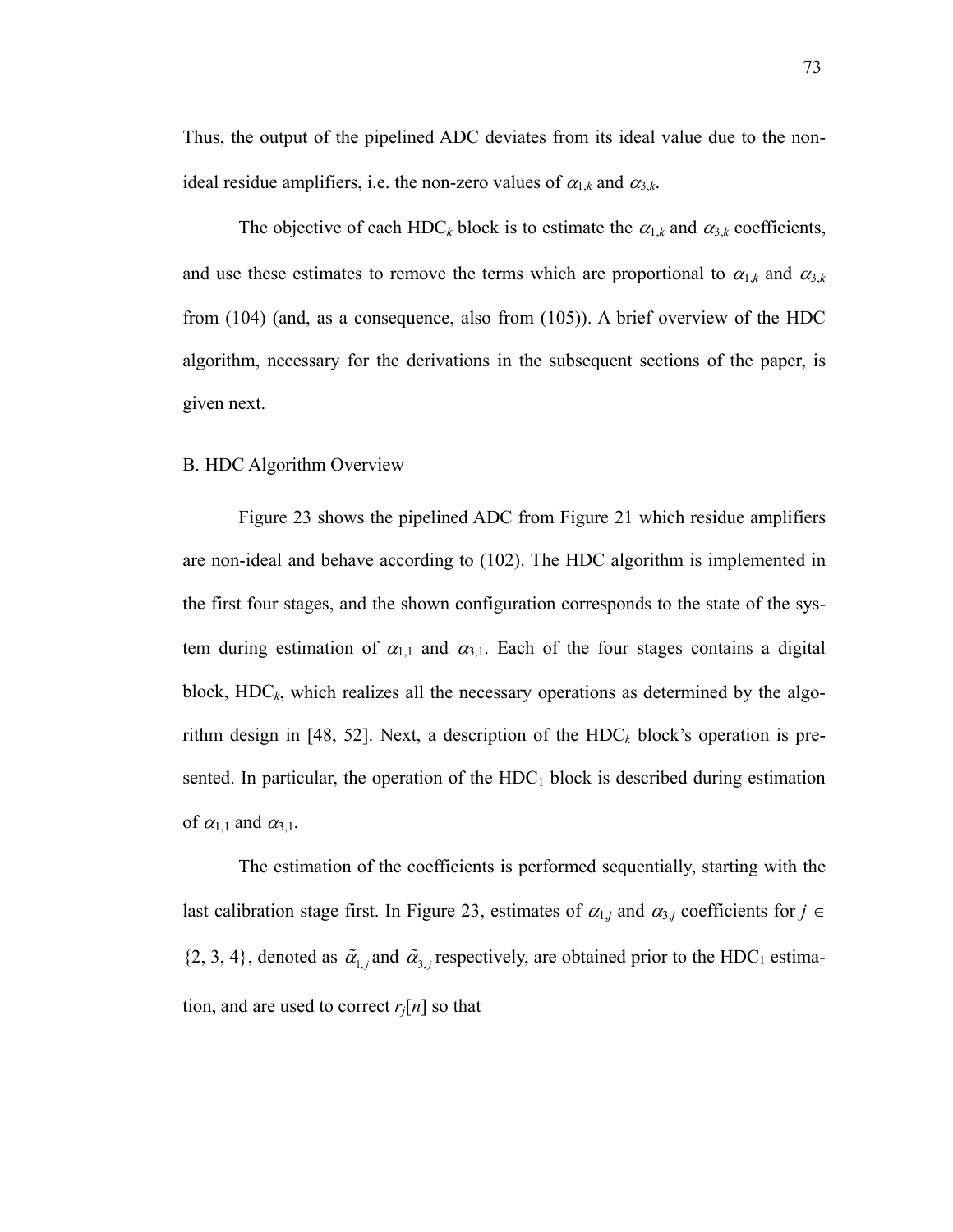$$
r_{j}[n]|_{corrected} = \frac{r_{j}[n]}{(1+\tilde{\alpha}_{1,j})} - \frac{\tilde{\alpha}_{3,j}}{(1+\tilde{\alpha}_{1,j})^{4}} r_{j}^{3}[n].
$$
 (106)

In order to enable the HDC<sub>1</sub> estimation, the sequence  $c_1[n]$  is added at the output of FADC<sub>1</sub>. The sequence  $c_1[n]$  is the sum of 4 independent, identically distributed (i.i.d) 2-level sequences  $t_{i,1}[n]$ , for  $i \in \{1, 2, 3, 4\}$ , such that

$$
c_1[n] = \sum_{i=1}^{4} t_{i,1}[n].
$$
 (107)

The amplitude, A, of each  $t_{i,1}[n]$ , is  $\Delta/16$ , which ensures that  $c_1[n]$  fits within the overrange margin of RA<sub>1</sub> [48, 51]. The addition of  $c_1[n]$  necessitates an increase in the resolution of DEM DAC<sub>1</sub> from 8 to 61 levels as described in [48, 52], and results in the residue amplifier's input

$$
v_1(nT_s) = -e_{ADC,1}[n] - c_1[n].
$$
 (108)

The output of  $RA_1$  is given by (102), and it follows from (102) and (108) that  $v_{out,1}(nT_s)$  contains the terms  $\alpha_{1,1} c_1[n]$  and  $\alpha_{3,1} c_1^{3}[n]$ . From Figures 22 and 23 it follows that these terms propagate into  $r_1[n]$ , and the HDC<sub>1</sub> block estimates  $\alpha_{1,1}$  and  $\alpha_{3,1}$ by multiplying  $r_1[n]$  with the HDC sequences. The HDC sequences,  $c_{1,1}[n]$  and  $c_{3,1}[n]$ , are equal to  $-c_1[n]/(4A)$  and  $-s_1[n]/(4A^3)$ , respectively, during the samples that  $c_1[n] \neq 0$ , where  $s_1[n]$  is given by

$$
s_1[n] = t_{1,1}[n]t_{2,1}[n]t_{3,1}[n] + t_{1,1}[n]t_{2,1}[n]t_{4,1}[n] + t_{2,1}[n]t_{3,1}[n]t_{4,1}[n] + t_{1,1}[n]t_{3,1}[n]t_{4,1}[n] \tag{109}
$$

The correct estimates of  $\alpha_{1,1}$  and  $\alpha_{3,1}$  can be obtained if  $v_{out,1}(nT_s)$  is the only term in  $r_1[n]$  that is correlated with the HDC sequences. In general, however, a part of  $r_2[n]$ <sub>corrected</sub> that does not perfectly recombine with  $e_{ADC,2}[n]$  propagates into  $r_1[n]$ ,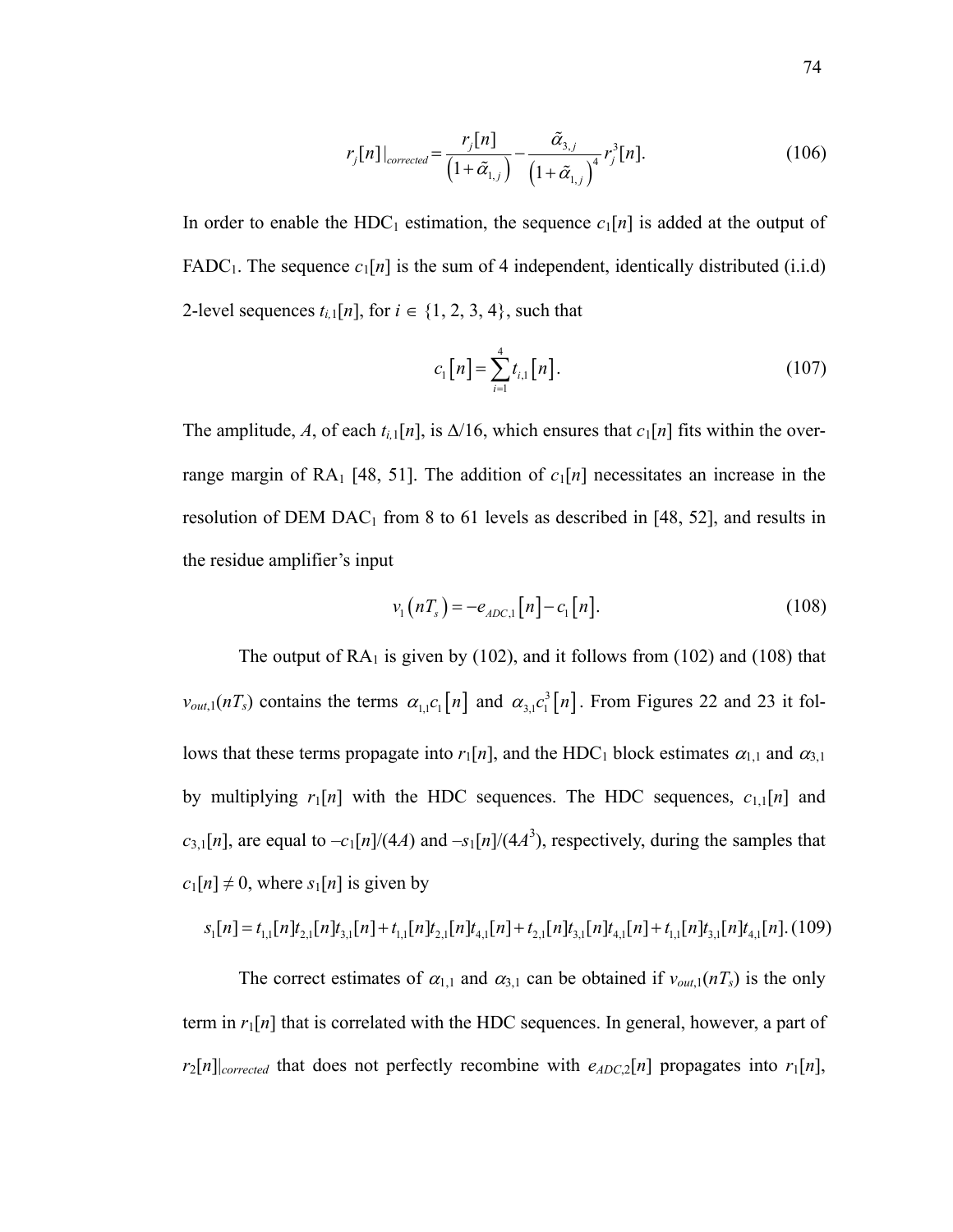and is correlated with  $c_{1,1}[n]$  and  $c_{3,1}[n]$  [48, 52]. For this reason, the RD<sub>*i*</sub> blocks are added to all the stages subsequent to the calibration stage, as shown in Figure 23. The RD<sub>i</sub> blocks generate the sequences  $d_i[n]$  which ensure that the leakage of the signals from the stages subsequent to *Stage* 1 does not affect the estimation of  $\alpha_{1,1}$  and  $\alpha_{3,1}$ . The amplitude of  $d_i[n]$  is 4A (i.e.  $\Delta/4$ ) and with  $d_i[n]$  added to the system, from (103), and Figure 23

$$
r_{j-1}[n] = \frac{1}{4} (r_j[n] \Big|_{corrected} + v_{out,j-1}(nT_s) + e_{ADC,j}[n] + d_j[n] ).
$$
 (110)

The sequences  $d_i[n]$  require that the HDC sequences are non-zero when  $c_1[n] = 0$ , so that

$$
c_{1,1}[n] = \begin{cases} -\frac{1}{4} \frac{c_1[n]}{A}, & \text{if } c_1[n] \neq 0, \\ c_a[n], & \text{if } c_1[n] = 0 \text{ and } t_{1,1}[n] = t_{2,1}[n], \\ c_b[n], & \text{otherwise,} \end{cases}
$$
(111)

and

$$
c_{3,1}[n] = \begin{cases} -\frac{1}{4} \frac{s_1[n]}{A^3} & \text{if } c_1[n] \neq 0, \\ c_a[n], & \text{if } c_1[n] = 0 \text{ and } t_{1,1}[n] = t_{2,1}[n], \\ -c_b[n], & \text{otherwise,} \end{cases}
$$
(112)

where  $c_a[n]$  and  $c_b[n]$  are 2-level, zero mean, i.i.d. sequences with amplitude  $B \ge 1$ . The values that  $c_1[n]$ ,  $c_{1,1}[n]$  and  $c_{3,1}[n]$  can take on are given in Table 2 for  $j = 1$ . For the details of the RD<sub>i</sub> block and  $d_i[n]$  sequence the reader can refer to [52].

All the results in  $(107) - (112)$  can be extended to any calibration stage q by replacing the subscript 1 with  $q$  in the equations. Generally speaking, in the process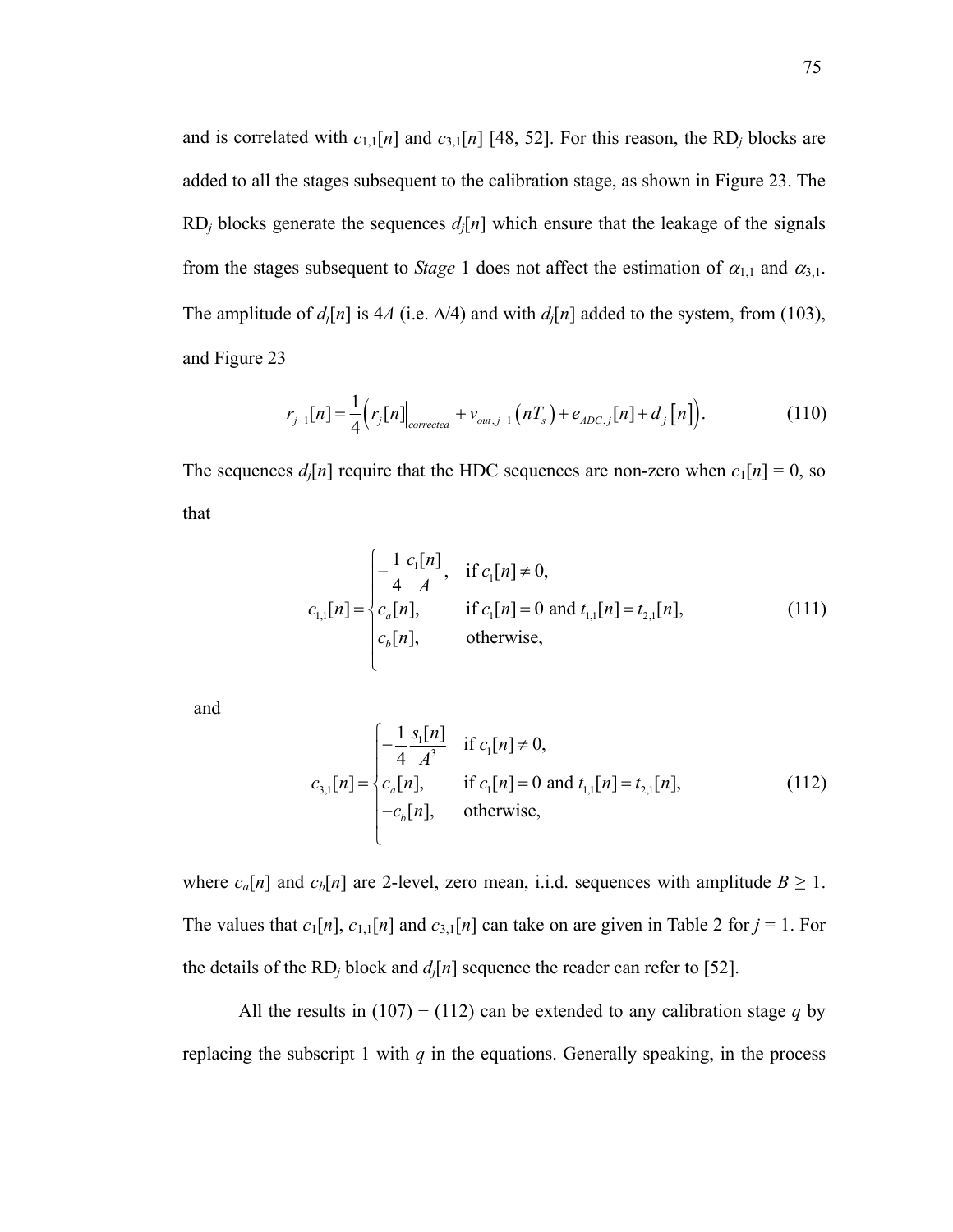of estimation of  $\alpha_{1,q}$  and  $\alpha_{3,q}$  coefficients, the HDC<sub>*q*</sub> block obtains  $\tilde{\gamma}_{1,q}$ ,  $\tilde{\gamma}_{3,q}$  and  $\tilde{\eta}_{2,q}$ which are given by

$$
\tilde{\gamma}_{1,q} = \frac{1}{A} \frac{1}{P} \sum_{n=m}^{m+P-1} \left( r_q[n] + c_q[n] \right) c_{1,q}[n] \tag{113}
$$

$$
\tilde{\gamma}_{3,q} = \frac{1}{6A^3} \frac{1}{P} \sum_{n=m}^{m+P-1} \left( r_q[n] + c_q[n] \right) c_{3,q}[n] \tag{114}
$$

$$
\tilde{\eta}_{2,q} = \frac{1}{A} \frac{1}{P} \sum_{n=m}^{m+P-1} \left( r_q[n] + c_q[n] \right)^2 c_q[n] c_{1,q}[n] \tag{115}
$$

From the law of large numbers and the properties of  $c_q[n]$ ,  $c_{1,q}[n]$  and  $c_{3,q}[n]$ , it follows that as  $P \rightarrow \infty$ ,

$$
\tilde{\gamma}_{1,q} = \alpha_{1,q} + \left(10A^2 - 3\frac{\tilde{\eta}_{2,q}}{\left(1 + \alpha_{1,q}\right)^2}\right)\tilde{\gamma}_{3,q}
$$
\n(116)

$$
\tilde{\gamma}_{3,q} = \alpha_{3,q} \tag{117}
$$

$$
\tilde{\eta}_{2,q} = -\frac{1}{P} \sum_{n=m}^{m+P-1} \left( 1 + \alpha_{1,q} \right)^2 e_{ADC,q}^2 \left[ n \right] c_{1,q} \left[ n \right]. \tag{118}
$$

Thus, for sufficiently large *P*, the estimates of  $\alpha_{1,q}$  and  $\alpha_{3,q}$  are computed according to

$$
\tilde{\alpha}_{3,q} = \tilde{r}_{3,q} \tag{119}
$$

and

$$
\tilde{\alpha}_{1,q} = \tilde{r}_{1,q} + \tilde{r}_{3,q} \left( \frac{3\tilde{\eta}_{2,q}}{\left(1 + \tilde{r}_{1,q}\right)^2} - 10A^2 \right) \cdot \left( \frac{1 - \frac{6\tilde{\eta}_{2,q}}{\left(1 + \tilde{r}_{1,q}\right)^3} \tilde{r}_{3,q}} + \frac{63\tilde{\eta}_{2,q}^2 - 90A^2 \tilde{\eta}_{2,q} \left(1 + \tilde{r}_{1,q}\right)^2}{\left(1 + \tilde{r}_{1,q}\right)^6} \tilde{r}_{3,q}^2 \right) \right).
$$
(120)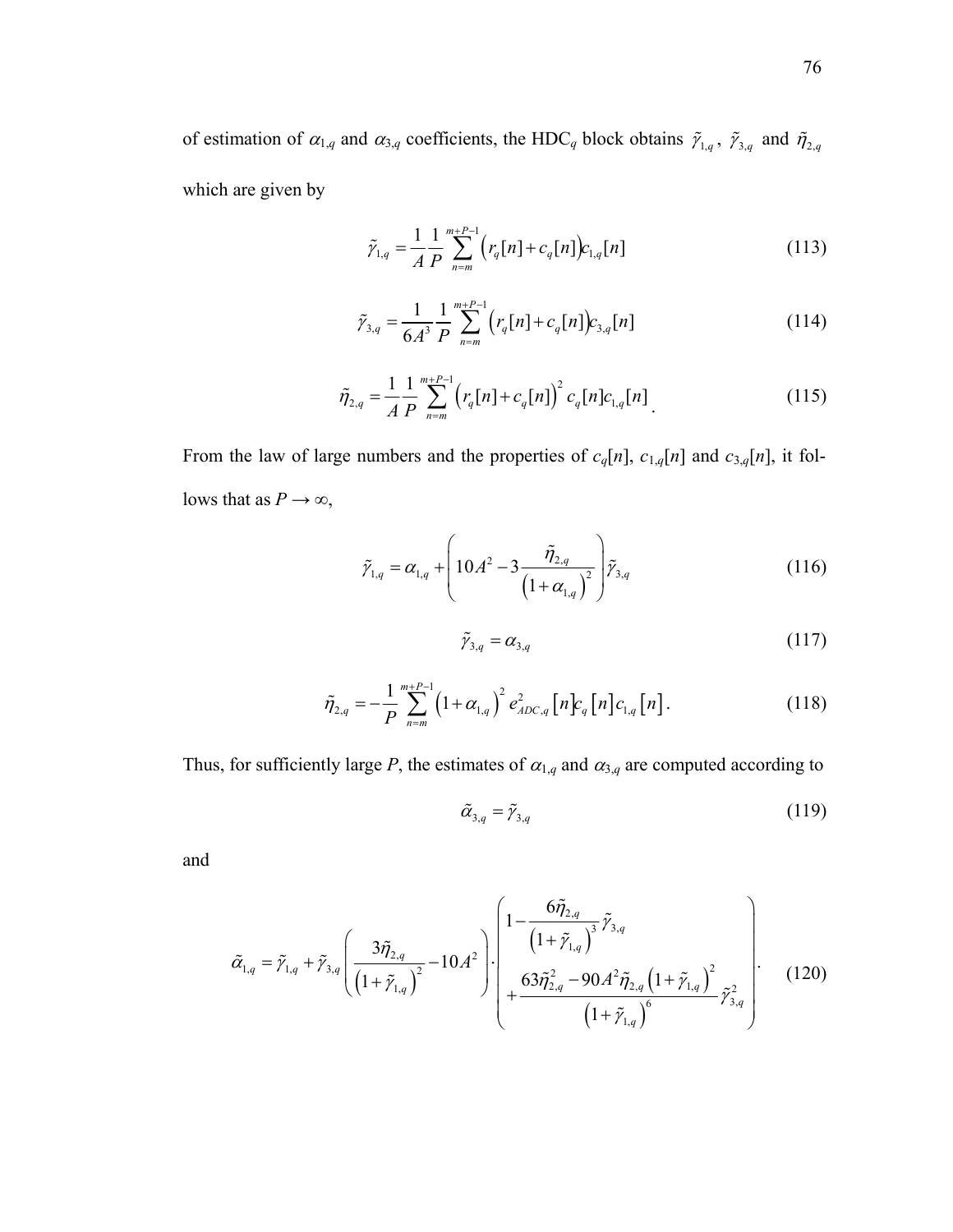Note that in the limit of  $P \to \infty$ , (120) does not converge to  $\alpha_{1,q}$ , and therefore (120) does not follow from (116), when solved for  $\alpha_{1,q}$ . Estimating  $\alpha_{1,q}$  by computing an inverse of (116) would be too computationally intensive and undesirable for implementation in a practical system. Instead, (120) provides a simpler expression for the estimate of  $\alpha_{1,q}$ . However, this simplification comes at the expense of error in  $\alpha_{1,q}$ estimation. More information on how (120) approximates the inverse of (116) can be found in [52].

Once  $\tilde{\alpha}_{1,q}$  and  $\tilde{\alpha}_{3,q}$  are obtained, the HDC<sub>q</sub> block corrects the digitized residue according to (106) for  $j = q$ . The correction of the digitized residue is performed under the assumption that the estimates of  $\alpha_{1,q}$  and  $\alpha_{3,q}$  are sufficiently accurate. If  $\tilde{\gamma}_{1,q}$ ,  $\tilde{\gamma}_{3,q}$ , and  $\tilde{\eta}_{2,q}$  differ from (116) and (118), then, in general, the estimates in (119) and (120) deviate from  $\alpha_{3,q}$  and  $\alpha_{1,q}$ , respectively. In this case, either the unwanted terms in the digitized residue are only partially removed during correction or the correction introduces additional error into the pipelined ADC output, as is shown next.

#### III. HDC ALGORITHM CONVERGENCE TIME ANALYSIS

Consider an example in which the pipelined ADC in Figure 23 is ideal. The residue amplifier coefficients of its 1<sup>st</sup> stage are  $\alpha_{1,1} = 0$ ,  $\alpha_{3,1} = 0$ , and its digitized residue is  $r_1[n] = r_1[n]$ <sub>ideal</sub>. Suppose that the HDC<sub>1</sub> block computes  $\tilde{\gamma}_{3,1}$  according to (114) by using a single sample at time  $aT_s$  during which  $r_1[a] + c_1[a] \neq 0$  and  $c_{3,1}[a] \neq 0$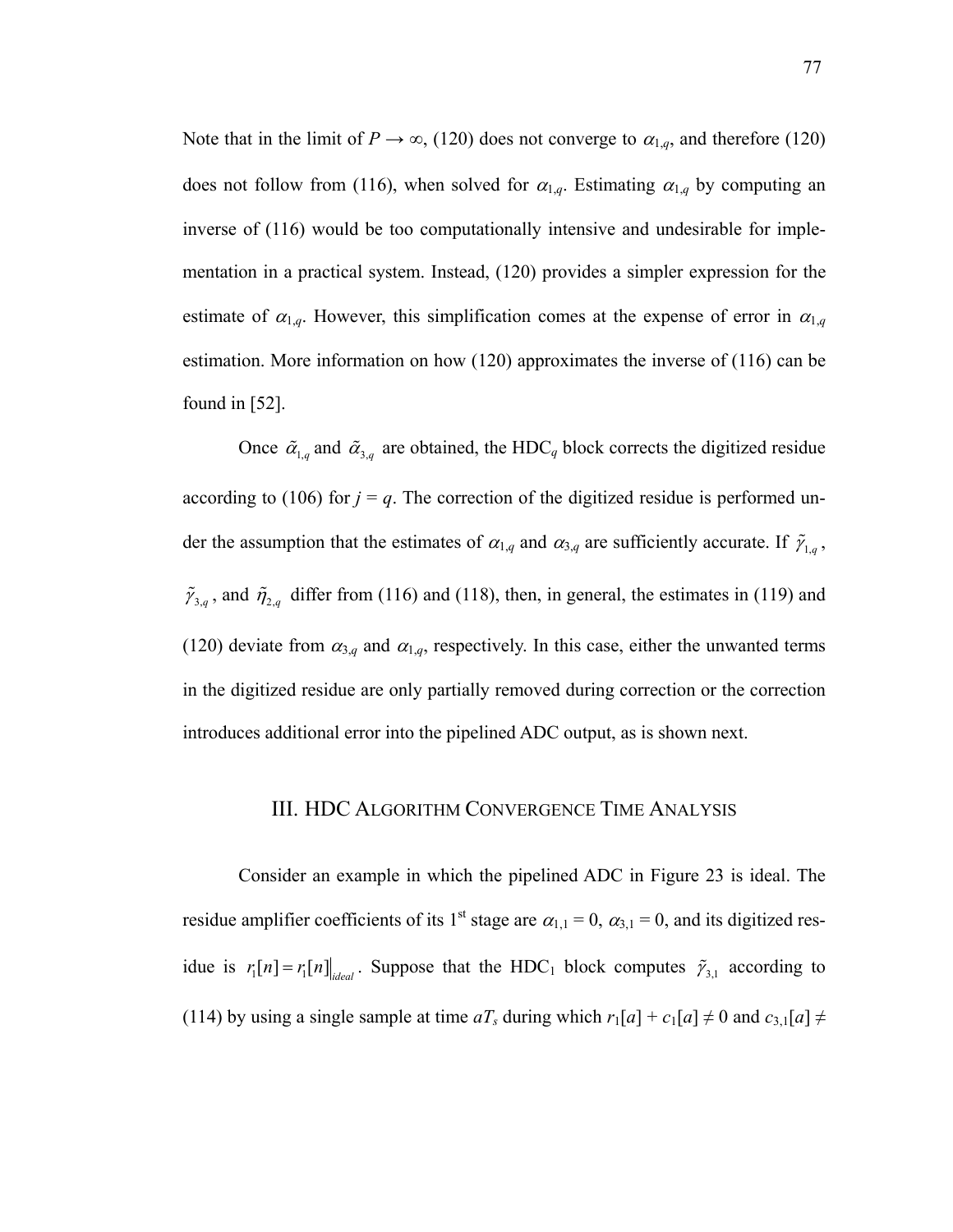0. It follows from (106), (114) and (119) that  $\tilde{\alpha}_{3,1} \neq 0$  and that the corrected digitized residue *r*1[*n*]|*corrected* contains a third order distortion term. This distortion term propagates into  $x_{out}[n]$  and, in this example, the correction of  $r_1[n]$  by the HDC<sub>1</sub> block degrades rather than improves the pipelined ADC's performance.

If, in the example above, more samples were averaged, the estimate of  $\alpha_{3,1}$ would be a more accurate one. This can be seen from (117), where  $\tilde{\gamma}_{3,1}$  is evaluated as  $P \rightarrow \infty$ , in which case  $\tilde{\alpha}_{3,1} = \alpha_{3,1}$  (from (119)). The above example emphasizes the fact that  $\tilde{\gamma}_{3,1}$ , and thus  $\tilde{\alpha}_{3,1}$ , is a reliable estimate only if enough samples are averaged, and only then it should be used for digitized residue correction. As in a practical system only a finite number of samples is averaged, it is of interest to study the relationship between the number of samples used to obtain  $\tilde{\gamma}_{1,1}$ ,  $\tilde{\gamma}_{3,1}$  and  $\tilde{\eta}_{2,1}$  and the accuracy of  $\alpha_{1,1}$  and  $\alpha_{3,1}$  estimates.

The *convergence time* of the estimation corresponds to the minimum number of samples that need to be averaged by the HDC<sub>q</sub> block so that the errors due to  $\tilde{\gamma}_{1,q}$ ,  $\tilde{\gamma}_{3,q}$  and  $\tilde{\eta}_{2,q}$  do not limit the desired accuracy of  $\tilde{\alpha}_{1,q}$  and  $\tilde{\alpha}_{3,q}$ . In order to analyze how the properties of  $\tilde{\gamma}_{1,q}$ ,  $\tilde{\gamma}_{3,q}$  and  $\tilde{\eta}_{2,q}$  change with the number of averaged samples, and, thus, how the accuracy of  $\alpha_{1,q}$  and  $\alpha_{3,q}$  estimates changes, it is convenient to view  $\tilde{\gamma}_{1,q}$ ,  $\tilde{\gamma}_{3,q}$  and  $\tilde{\eta}_{2,q}$  as random variables at each sample instant *n*. In what follows, the relationship between the convergence time of the estimation and the statistical properties of  $\tilde{\gamma}_{1,q}$ ,  $\tilde{\gamma}_{3,q}$  and  $\tilde{\eta}_{2,q}$  is analyzed, as well as how these properties of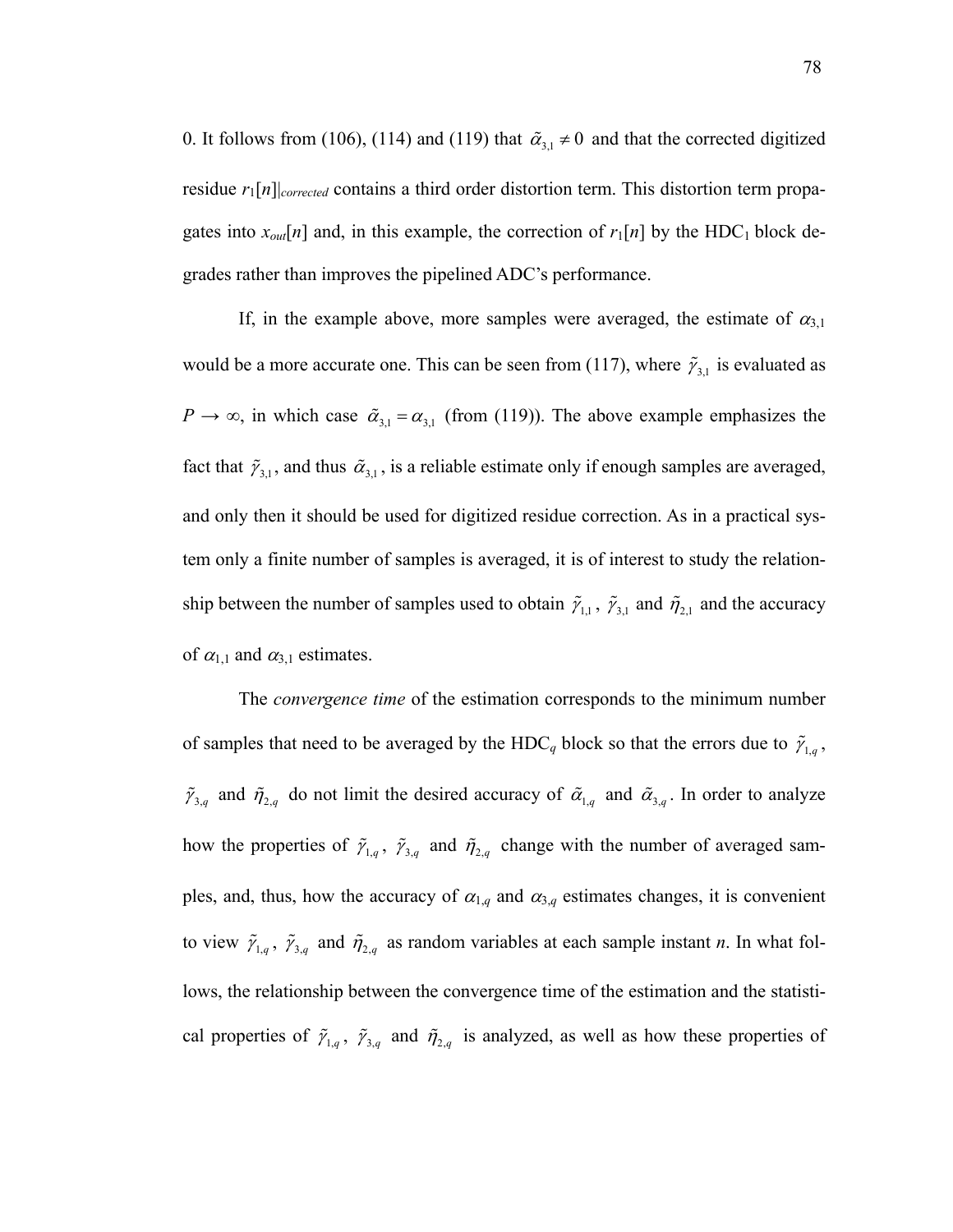$\tilde{\gamma}_{1,q}$ ,  $\tilde{\gamma}_{3,q}$  and  $\tilde{\eta}_{2,q}$  affect  $\alpha_{1,q}$  and  $\alpha_{3,q}$  estimates.

#### A. Convergence time Analysis

From estimation theory [53], it is desirable for an estimator to have its mean converge to the parameter that is being estimated, and its variance go to zero, as the number of samples under consideration increases. The mean and the variance of  $\tilde{\gamma}_{1,q}$ ,  $\tilde{\gamma}_{3,q}$  and  $\tilde{\eta}_{2,q}$  can change with each sample *n*, and it is of interest to evaluate how they change with the number of averaged samples, *P*. For example, if neither their mean nor variance are functions of *P*, averaging more than one sample in  $(113) - (115)$ would not lead to better behaved estimators. Intuitively, however, it should be expected that at least one of these properties changes as a function of *P* only, as (113) − (115) converge to (116) – (118), respectively, for  $P \to \infty$ .

The convergence time analysis is done for the system in Figure 23. In order to simplify the statistical analysis of  $\tilde{\gamma}_{1,q}$ ,  $\tilde{\gamma}_{3,q}$  and  $\tilde{\eta}_{2,q}$ , certain assumptions are made regarding the pipelined ADC. The first one is that  $|\alpha_{1,q}|$  and  $|\alpha_{3,q}|$  are no bigger than 0.2 and  $0.6V<sup>2</sup>$ , respectively. These values are about two times larger than what has been typically observed in practice. Moreover, any larger value of  $\alpha_{1,q}$  would have a serious impact on the resolution of the pipelined ADC, even with the HDC algorithm correction. The second assumption is that the leakages of  $e_{ADC,j}[n]$  and  $d_j[n]$  (for  $6 > j$  $> q$ ) into *Stage q* can be ignored, as they do not significantly change the convergence time. This is true for a system that has a well-behaved random number generator that generates the sequence  $c_q[n]$  ensuring that in each set of 16 samples, all the combina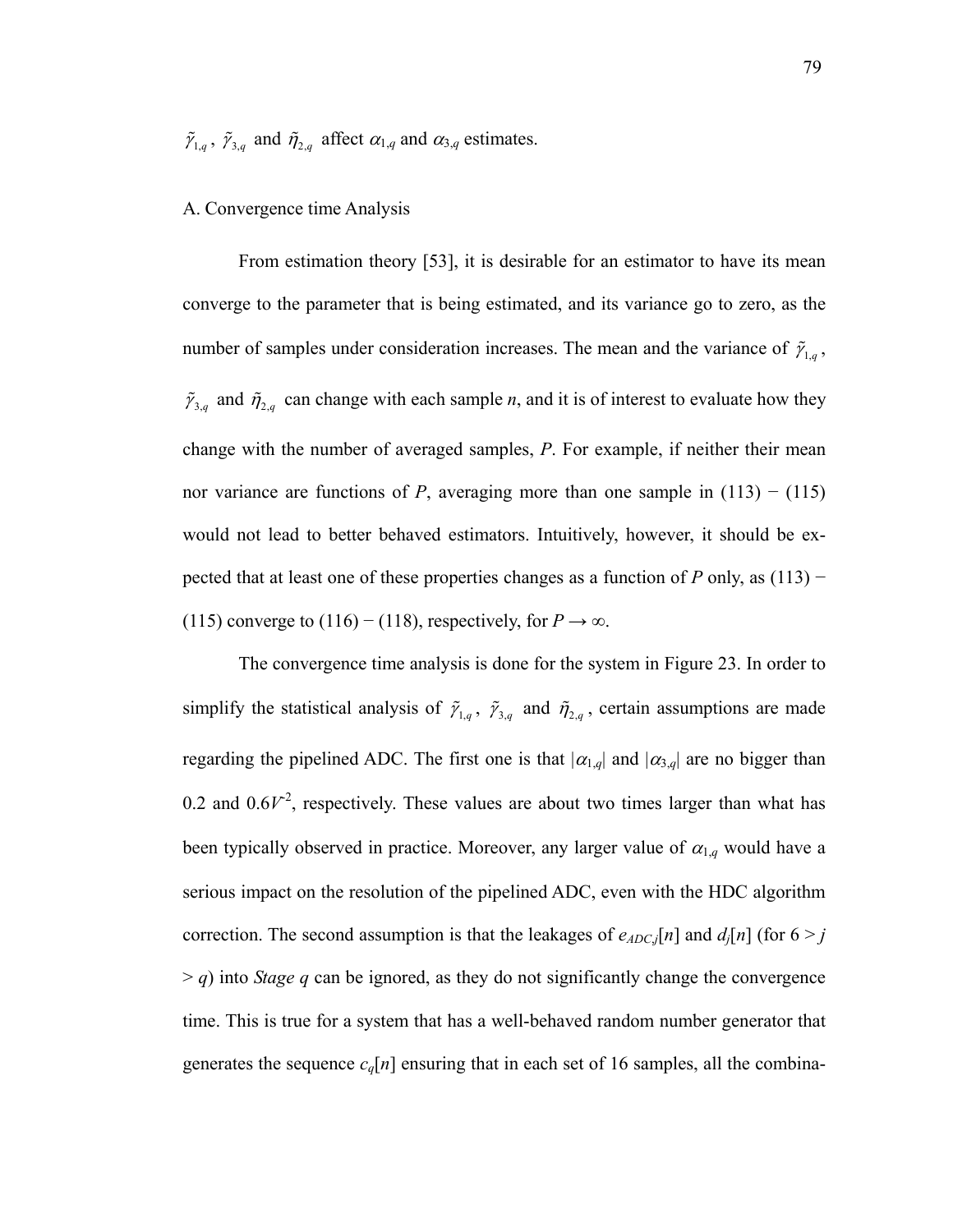tions of the sequences in Table 2 occur once, and that the order in which they occur changes with each set of 16. Additionally, it is assumed that there is enough noise in the system so that  $e_{ADC}$ <sup>[n]</sup> can be modeled as a uniformly distributed, white sequence, uncorrelated from the sequences used for estimation in  $(113) - (115)$ .

From Figure 23, (102), (106), (110) and the above assumptions, for the purpose of the derivations that follow, the digitized residue in  $(113) - (115)$  can be well approximated as

$$
r_q[n] = (1 + \alpha_{1,q})v_q(nTs) + \alpha_{3,q}v_q^3(nTs) + 4^{q-6}e_{ADC,6}[n],
$$
\n(121)

where  $v_q(nT_s)$  corresponds to (108) for  $q = 1$ . From (114), the expected value of  $\tilde{\gamma}_{3,q}$ , is given by

$$
E\left[\tilde{\gamma}_{3,q}\right] = \frac{1}{6A^3} \frac{1}{P} \sum_{n=m}^{m+P-1} E\left[\left(r_q[n] + c_q[n]\right)c_{3,q}[n]\right].
$$
 (122)

Substituting (121) into (122), and using the assumptions above with the properties of the sequences in Table 2, it follows that

$$
E\left[\tilde{\gamma}_{3,q}\right] = \alpha_{3,q}.\tag{123}
$$

Thus, the expected value of  $\tilde{\gamma}_{3,q}$  is constant across all samples *n*, and as such it has no effect on the convergence time of the estimation. Applying the same reasoning as above to (113), (i.e. substituting (121) into (113), and using the stated assumptions together with the properties of the sequences in Table 2), it follows that

$$
E\Big[\tilde{\gamma}_{1,q}\Big] = \alpha_{1,q} + \alpha_{3,q} \Bigg( 10A^2 + \frac{3}{P} \sum_{n=m}^{m+P-1} E\Big[e_{ADC,q}^2[n]\Big] \Bigg). \tag{124}
$$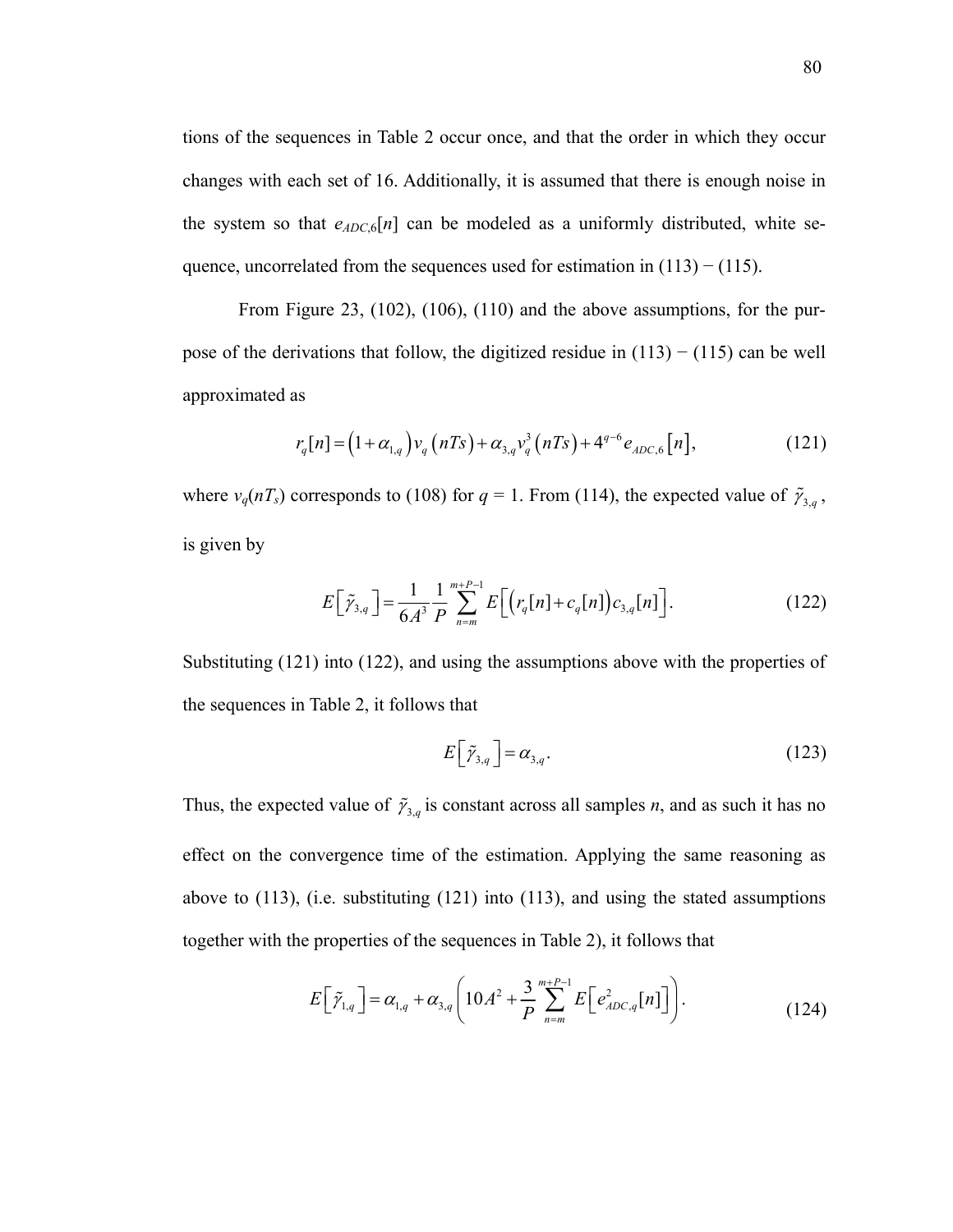Unlike  $E\left[\tilde{\gamma}_{3,q}\right]$ , the expected value of  $\tilde{\gamma}_{1,q}$  is constant across all samples only for a stationary  $e_{ADC,q}[n]$  signal. In general, the value of  $E[\tilde{\gamma}_{1,q}]$  can change due to the <sup>1</sup> $E\sqrt{a^2}$  $\frac{1}{P} \sum_{n=1}^{R_k+P-1} E\left[e_{ADC,q}^2[n]\right]$ *k ADC q n R*  $E|e^2_{ADCa}$ [n *P*  $+P \sum_{n=R_{k}} E\left[e_{ADC,q}^{2}[n]\right]$  term, which is a necessary component in the estimation of  $\alpha_{1,q}$ . Changing the number of averaged samples, however, does not result in a more accurate expected value of  $\tilde{\gamma}_{1,q}$  estimator. For example, if the distribution of the input signal remains the same across all samples, the term <sup>1</sup> $E\sqrt{2}$  $\frac{1}{D} \sum_{i=1}^{R_k+P-1} E\left[\right. e^2_{ADC,q}[n] \right]$ *k*  $R_k + P$ *ADC q n R*  $E|e^2_{ADC}$ <sub>a</sub> $[n]$ *P*  $+P \sum_{n=R_k} E\left[e_{ADC,q}^2[n]\right]$  does not change as a function of *P*. Therefore,  $E\left[\tilde{\gamma}_{1,q}\right]$  does not determine the convergence time of the estimation. Using the same procedure as above to evaluate the mean of  $\tilde{\eta}_{2,q}$ , it follows that

$$
E\left[\tilde{\eta}_{2,q}\right] = -\left(1+\alpha_{1,q}\right)^2 \frac{1}{P} \sum_{n=m}^{m+P-1} E\left[e_{ADC,q}^2\left[n\right]\right] + Bias. \tag{125}
$$

where *Bias* is bias given by

$$
Bias \approx \frac{1}{P} \sum_{n=m}^{m+P-1} -2\alpha_{3,k} \left(1+\alpha_{1,k}\right) E\left[e_{ADCk}^4[n]\right] - 60\alpha_{3,k} \left(1+\alpha_{1,k}\right) E\left[e_{ADCk}^2[n]\right] A^2
$$
  

$$
= 150\alpha_{3,k}^2 E\left[e_{ADCk}^4[n]\right] A^2 - 1904 A^4 \alpha_{3,k}^2 E\left[e_{ADCk}^2[n]\right].
$$

As in the case of  $E\left[\tilde{\gamma}_{1,q}\right]$ , the expected value of  $\tilde{\eta}_{2,q}$  varies, in general, with each sample *n*. Following the reasoning presented for  $\tilde{\gamma}_{1,q}$  estimator, the term  $(1+\alpha_{1,q})^2 \frac{1}{R} \sum_{n=1}^{m+P-1} E\left[e_{ADC,q}^2\left[n\right]\right]$  $\left(1+\alpha_{1,q}\right)^2\frac{1}{R}\sum_{n=1}^{m+P-1}E\left[e_{ADC}^2\right]$  $q \mid \overline{D} \not\sqsubset \overline{D}$   $\mid E \mid \mathcal{E}_{ADC,q}$  $n = m$  $E|e_{ADCa}^2[n]$  $\alpha_{{\scriptscriptstyle 1,q}}$  )  $\,\overline{\,P}$  $+P -\left(1+\alpha_{1,q}\right)^2\frac{1}{P}\sum_{n=m}$   $E\left[e_{ADC,q}^2[n]\right]$  is a necessary component in the estimation of  $\alpha_{1,q}$ ,

and its accuracy does not improve as *P* increases. Furthermore, increasing the number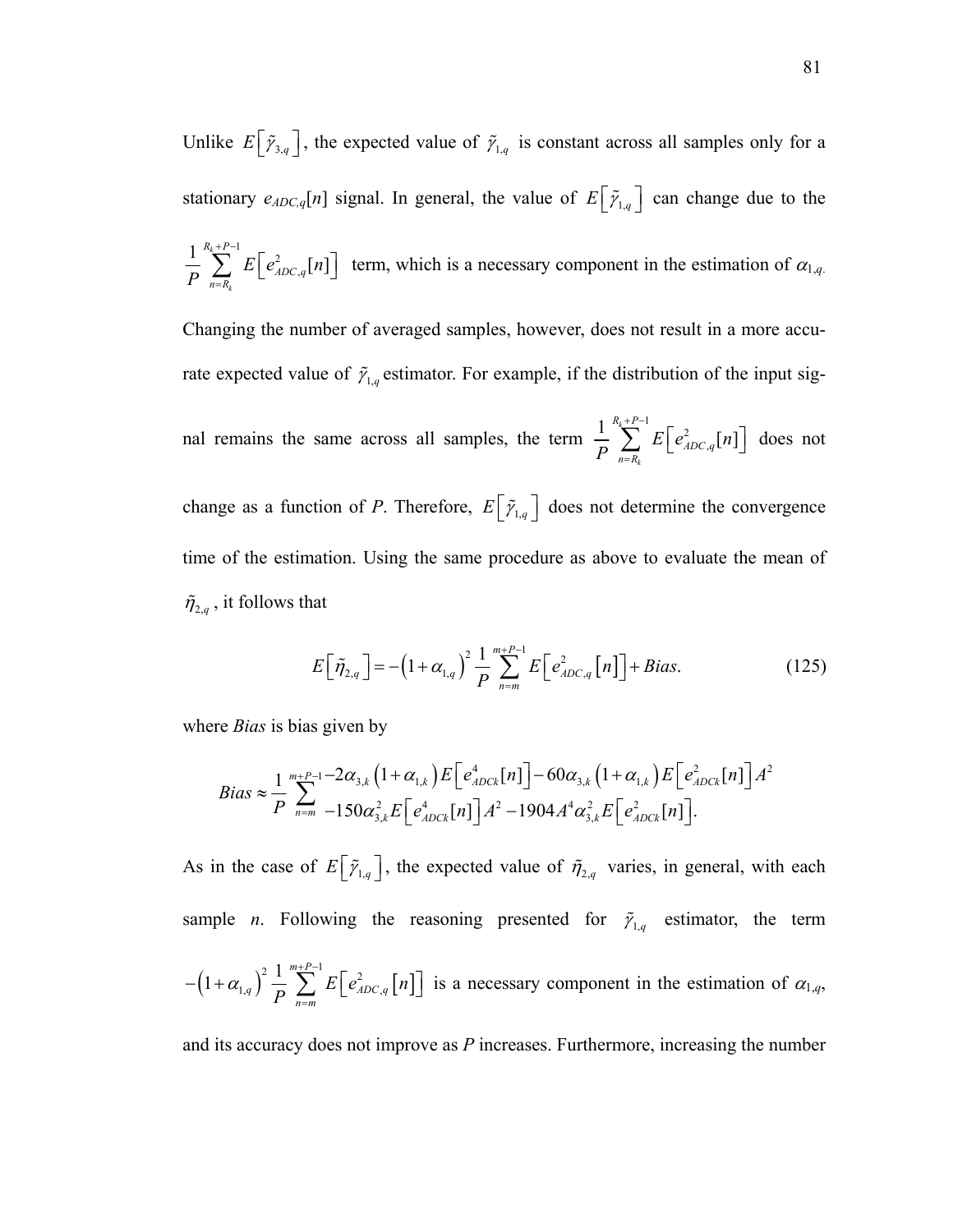of averaged samples does not, in general, change the bias in (125) (if the distribution of the input signal is unchanged, the bias of (125) remains constant). Therefore,  $E\left|\tilde{\eta}_{2,q}\right|$  does not determine the convergence time of the estimation.

Based on the results above, and the intuitive argument stated in the beginning of this section, it is expected that the convergence time of the simulation depends on errors introduced due to variance of the estimators  $\tilde{\gamma}_{1,q}$ ,  $\tilde{\gamma}_{3,q}$  or  $\tilde{\eta}_{2,q}$ . Furthermore, as the values of  $\tilde{\gamma}_{1,q}$ ,  $\tilde{\gamma}_{3,q}$  or  $\tilde{\eta}_{2,q}$  are obtained by averaging the same number of samples, the convergence time is determined by the largest error that propagates to  $\tilde{\alpha}_{1,q}$  and/or  $\tilde{\alpha}_{3a}$  due to one of these estimators.

The variance of  $\tilde{\gamma}_{1,q}$ ,  $\tilde{\gamma}_{3,q}$  and  $\tilde{\eta}_{2,q}$  at each sample *n* can be computed in the standard way, i.e. by evaluating the second moment of the estimator and subtracting from it the squared value of its mean. As the properties of *cq*[*n*] are pre-determined by design and do not change with *n*, and the first two moments of  $e_{ADC,6}[n]$  are assumed to be unchanging across all *n*, from (108), (113) – (115) and (121) it follows that  $e_{ADC,q}[n]$  is the only term which properties are not pre-determined and which can affect the variance calculation. Furthermore, as can be verified from the derivations in the appendix, the convergence time of the simulation is determined by variance evaluated for the worst-case scenario when  $|e_{ADC,q}[n]| = e_{ADC,max}$ , where  $e_{ADC,max}$  is the maximum value of the quantization error in the calibration stage. Nominally,  $e_{ADC,max}$  $=\Delta/2$ .

From the derivations shown in the appendix, the variance of each of the esti-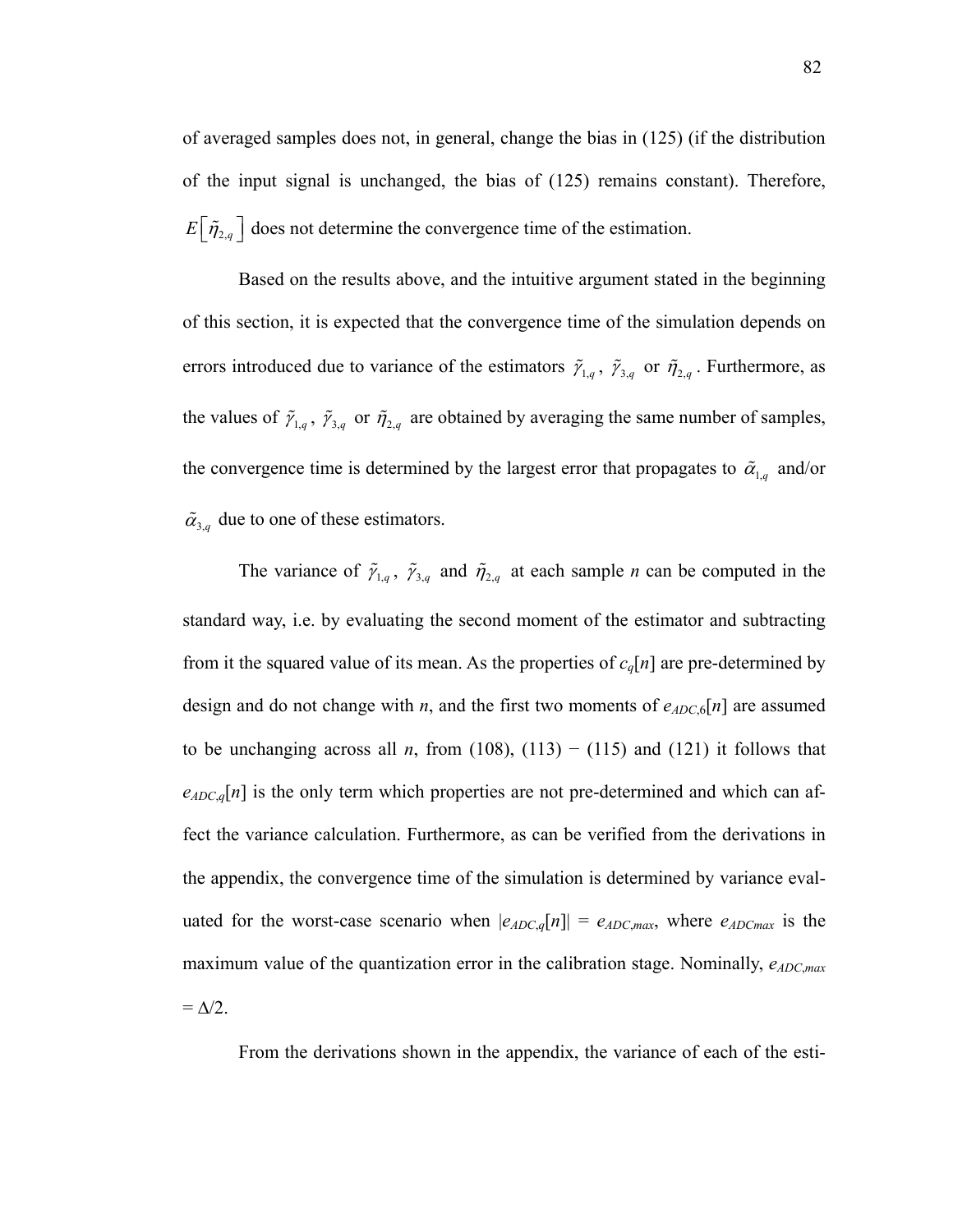mators  $\tilde{\gamma}_{1,q}$ ,  $\tilde{\gamma}_{3,q}$  and  $\tilde{\eta}_{2,q}$  can be well-bounded by

$$
Var\left[\tilde{\gamma}_{1,q}\right] \le \frac{\left(1+\alpha_{1,q}\right)^2 e_{ADC\max}^2 \frac{6}{16}\left(\frac{2}{3}+B^2\right)}{A^2 P} \tag{126}
$$

$$
Var\left[\tilde{\gamma}_{3,q}\right] \le \frac{\left(1+\alpha_{1,q}\right)^2 e_{ADC\max}^2 \frac{6}{16}\left(\frac{2}{3}+B^2\right)}{36A^6 P} \tag{127}
$$

$$
Var\left[\tilde{\eta}_{2,q}\right] \approx \frac{\frac{1}{16}}{A^4 P^2} \sum_{n=m}^{m+P-1} \left[ \left( \frac{\left(1+\alpha_{1,q}\right)e_{ADC,q}[n] + \alpha_{1,q}c_q[n]}{+\alpha_{3,q}\left(e_{ADC,q}[n] + c_q[n]\right)^3} \right)^4 c_q^4[n] \right] - \sum_{n=m}^{m+P-1} \left( E\left[ \left( \frac{\left(1+\alpha_{1,q}\right)e_{ADC,q}[n] + \alpha_{1,q}c_q[n]}{+\alpha_{3,q}\left(e_{ADC,q}[n] + c_q[n]\right)^3} \right)^2 c_q^2[n] \right] \right)^2 \leq \frac{7\Delta^4}{2P}. \tag{128}
$$

where *A* denotes the amplitude of the calibration sequences, and *B* is the magnitude of the sequences  $c_a[n]$  and  $c_b[n]$  in (111) and (112) (as defined in Section II). From  $(127)$  –  $(128)$  and the value *A* (that is  $\Delta/16$  and as such much smaller than 1), it follows that the variance of  $\tilde{\gamma}_{3,q}$  is larger than the variance in (126), while the variance in (128) is insignificant comparing to (127) and (126) (and as such it does not affect the convergence time).

From (119) it follows that

$$
Var\left[\tilde{\alpha}_{3,q}\right] = E\left[\tilde{\alpha}_{3,q} - E\left[\tilde{\alpha}_{3,q}\right]\right] = E\left[\tilde{\gamma}_{3,q} - E\left[\tilde{\gamma}_{3,q}\right]\right] = Var\left[\tilde{\gamma}_{3,q}\right].\tag{129}
$$

Thus, the error due to the variance of  $\tilde{\gamma}_{3,q}$  directly propagates into  $\tilde{\alpha}_{3,q}$  estimator and increasing the number of averaged samples *P* in (127) directly minimizes the maximum error due to the variance of  $\alpha_{3,q}$  estimate. In order to analyze how the variance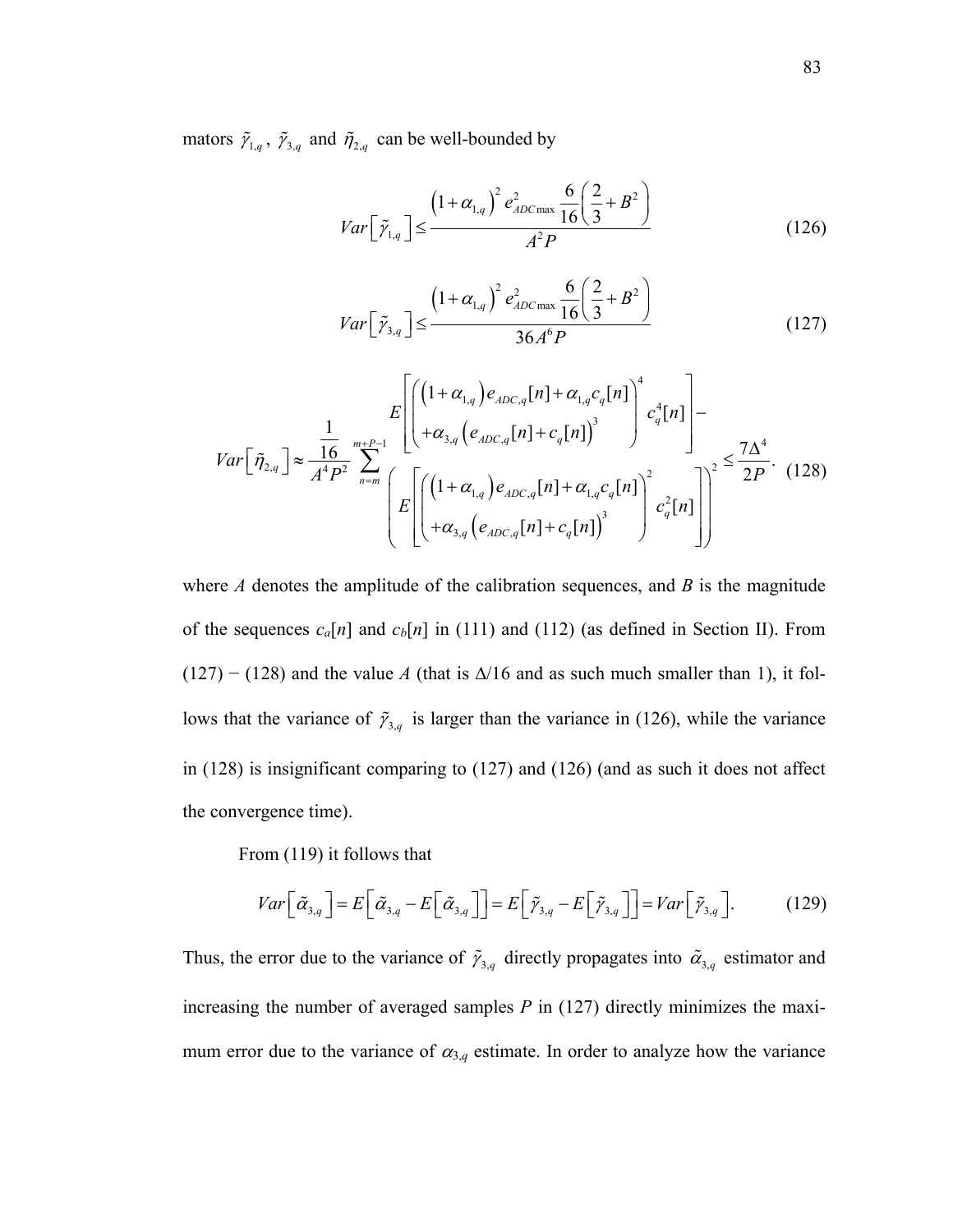of  $\alpha_{1,q}$  changes due to the estimators  $\tilde{\gamma}_{1,q}$ ,  $\tilde{\gamma}_{3,q}$  and  $\tilde{\eta}_{2,q}$  consider the following. As determined by the expression in (128), the variance of  $\tilde{\eta}_{2,q}$  is negligible comparing to the variances of the other two estimators. Therefore, the error due to the variance of  $\tilde{\eta}_{2,q}$  tends to be statistically far smaller than the errors in  $\tilde{\gamma}_{1,q}$  and  $\tilde{\gamma}_{3,q}$ . For this reason, consider the case in which *K* samples have been averaged so that the variance of  $\tilde{\eta}_{2,q}$  is negligible (from (128), for  $\Delta = 0.25$  V, after averaging  $\sim 2^{20}$  samples this condition is satisfied, while the variance of the other two estimators is still significant). In this case, from (120), the variance of  $\alpha_{1,q}$  estimator can be approximated as

$$
Var\left[\tilde{\alpha}_{1,q}\right] = E\left[\tilde{\alpha}_{1,q} - E\left[\tilde{\alpha}_{1,q}\right]\right] \approx Var\left[\tilde{\gamma}_{1,q}\right] + Var\left[\tilde{\gamma}_{3,q}\right] \left(3\tilde{\eta}_{2,q} - 10A^2\right)^2 +
$$

$$
\left(3\tilde{\eta}_{2,q} - 10A^2\right)E\left[\left(\tilde{\gamma}_{1,q} - E\left[\tilde{\gamma}_{1,q}\right]\right)\left(\tilde{\gamma}_{3,q} - E\left[\tilde{\gamma}_{3,q}\right]\right)\right]
$$
(130)

As shown in the appendix, for the worst-case scenario, the term  $E\left[\left(\tilde{\gamma}_{1,q}-E\left[\tilde{\gamma}_{1,q}\right]\right)\left(\tilde{\gamma}_{3,q}-E\left[\tilde{\gamma}_{3,q}\right]\right)\right]$  is about  $2^{18}$  times smaller than the variance of  $\tilde{\gamma}_{3,q}$ , and the variance of  $\tilde{\gamma}_{1,q}$ . Furthermore, as follows from (126), *Var*  $\left[\tilde{\gamma}_{1,q}\right]$  is about 960 times smaller than  $Var\left[ \tilde{\gamma}_{3,q} \right] \left( 3\tilde{\eta}_{2,q} - 10A^2 \right)^2$ , in the worst case scenario when  $(3\tilde{\eta}_{2,q} - 10A^2) \approx \frac{1}{22}$ . Therefore, the estimator  $\tilde{\gamma}_{3,q}$  not only limits the accuracy of  $\tilde{\alpha}_{3,q}$ but also of  $\tilde{\alpha}_{1,q}$ . Thus, the convergence time of the simulation is determined by  $\tilde{\gamma}_{3,q}$ estimator, and depending on the desired accuracy of  $\tilde{\alpha}_{3,q}$  and  $\tilde{\alpha}_{1,q}$ , it can be found using the variance expression in (127).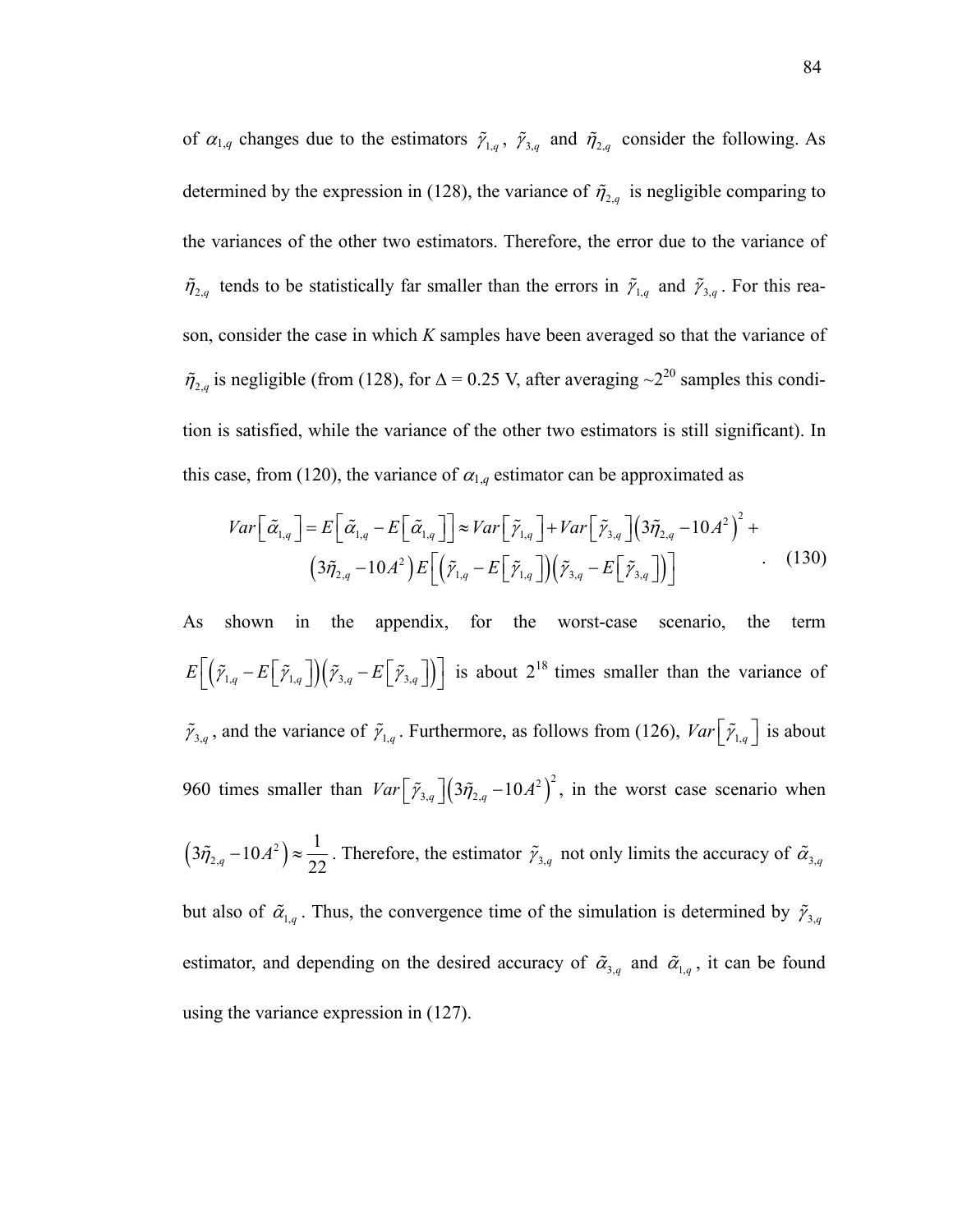### IV. SIMULATION RESULTS

In order to verify the bound of  $\tilde{\gamma}_{3,q}$  given in (127), the system in Figure 23 is simulated during the calibration of *Stage* 1 with calibration sequences such that  $B =$ 1.5 and a DC input such that  $e_{ADC,q}[n] = e_{ADC,max} = 0.625\Delta$ , for  $\Delta = 0.25V$ . Furthermore, the residue amplifier coefficients  $\alpha_{1,1}$  and  $\alpha_{3,1}$  are equal to -0.085 and -0.3*V*<sup>-2</sup>, respectively. All the stages following the calibration stage have residue amplifiers with gain-errors comparable to  $\alpha_{1,1}$ . These gain errors have been digitally estimated with accuracy typically seen after averaging  $2^{32}$  samples, and the estimates are used to correct the digitized residue prior to entering *Stage* 1.

The solid line in Figure 24 corresponds to the theoretical standard deviation of  $\tilde{\gamma}_{3,q}$  that follows from (127) for  $e_{ADCmax} = 0.625\Delta$ , plotted as a function of the number of averaged samples *P*. The dotted line corresponds to the standard deviation of  $\tilde{\gamma}_{3,q}$ that is estimated experimentally, using 48 Monte Carlo runs which are not shown. There is an excellent match between the upper bound given by (127) and the upper bound deduced from the simulation. Additionally, these results do not contradict the claim that for well-designed random number generators, the leakage of the signals  $e_{ADC,sf}[n]$  and  $d_{st}[n]$  into the calibration stage does not significantly affect the convergence time of the simulation.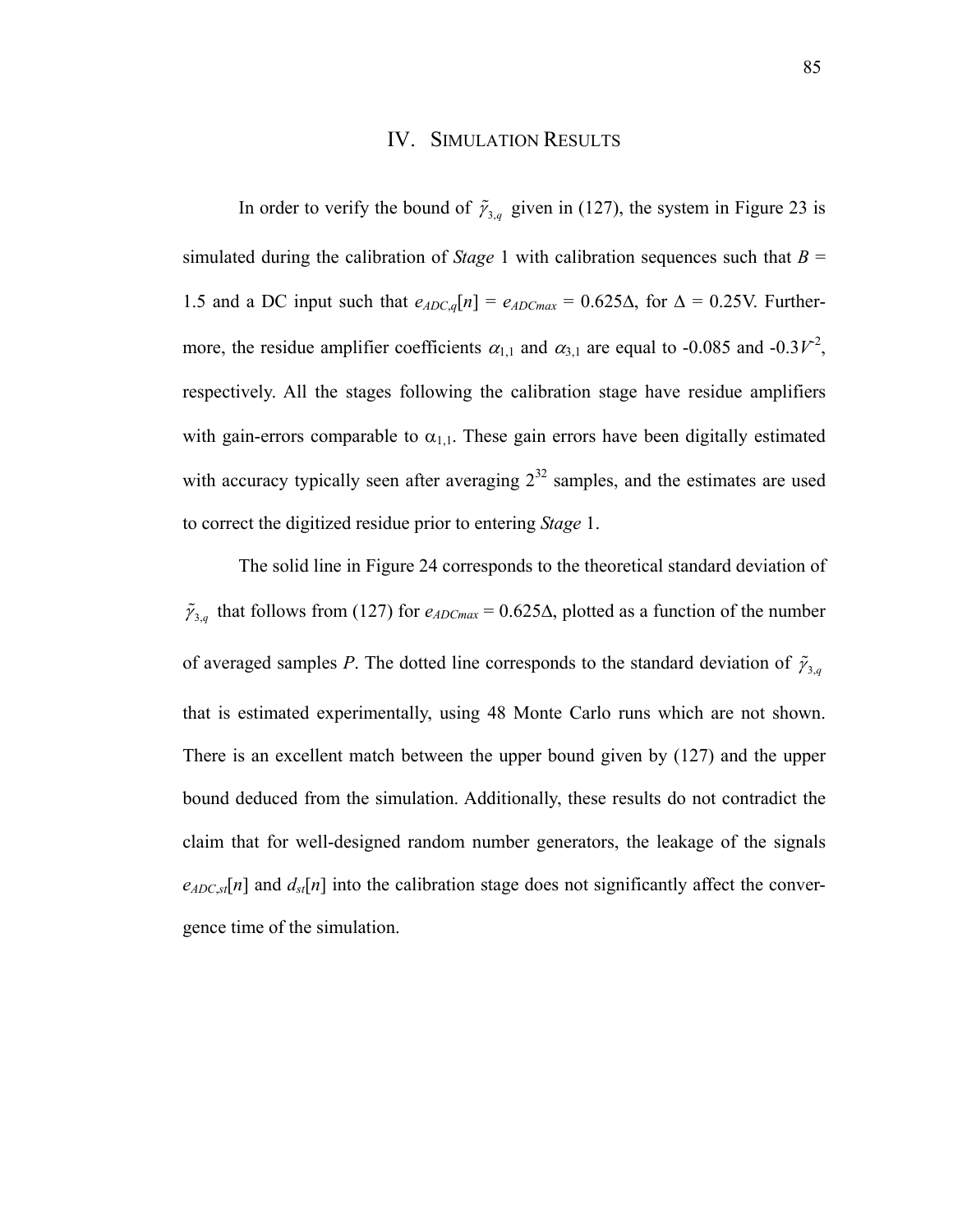## V. ACKNOWLEDGEMENTS

Chapter 3, in part is currently being prepared for submission for publication of the material. The dissertation author is the primary investigator and author of this paper. Professor Ian Galton supervised the research which forms the basis of this paper.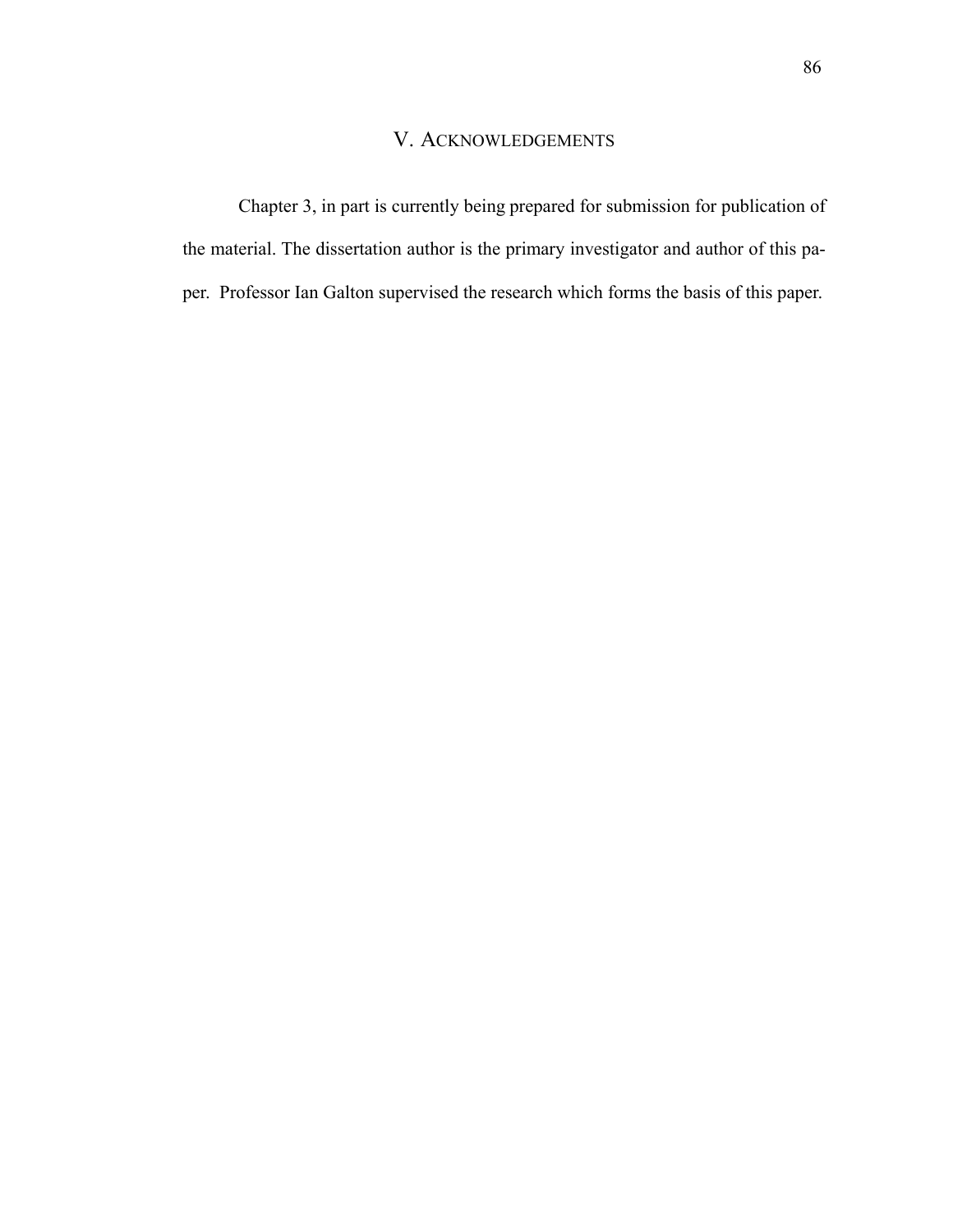



Figure 21 Example pipelined ADC.



Figure 22 The *k*th pipelined ADC stage for  $k = 1, ..., 5$  with labels that indicate variable names used throughout the paper.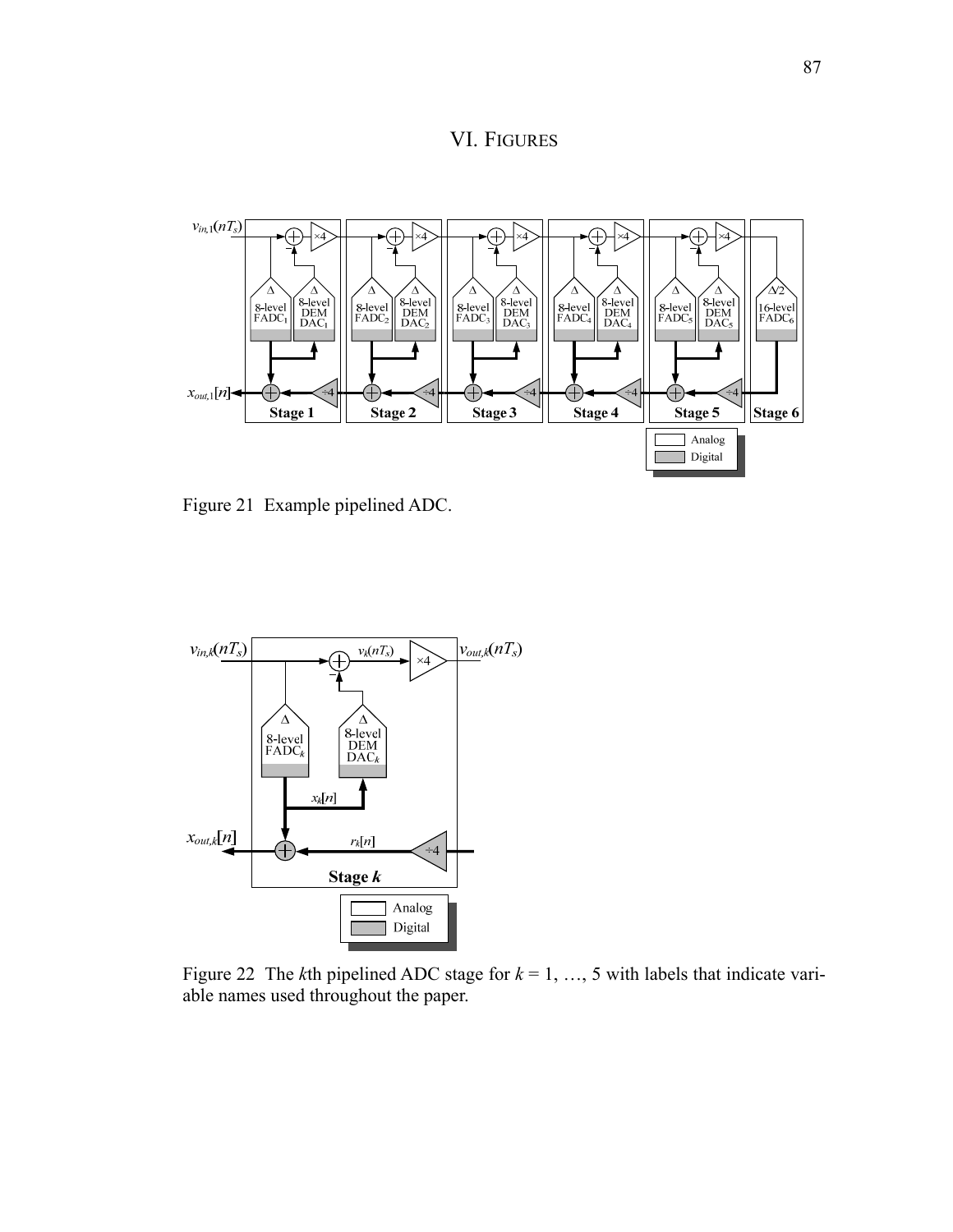

Figure 23 Pipelined ADC configuration during estimation of  $\alpha_{1,1}$  and  $\alpha_{3,1}$  with HDC in the first stage and RD applied to the remaining stages



Figure 24 A comparison plot of calculated standard deviation of  $\tilde{r}_{3,1}$  estimate (bold) vs. simulated standard deviation of  $\tilde{\gamma}_{3,1}$ , plotted as a function of the number of averaged samples *P*.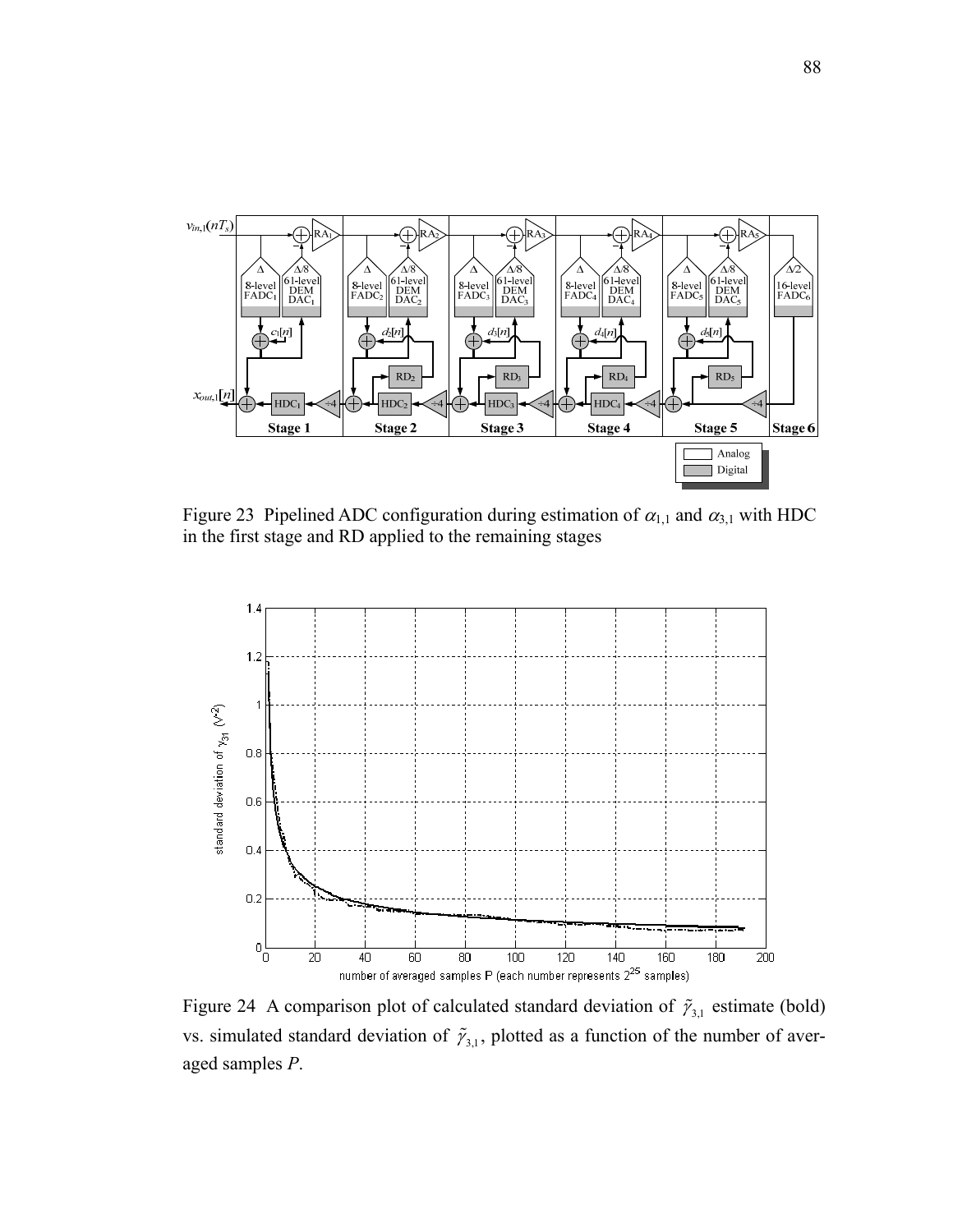## VII. TABLES

Table 2 All possible sets of values that  $t_{1,j}[n]/A$ ,  $t_{2,j}[n]/A$ ,  $t_{3,j}[n]/A$ ,  $t_{4,j}[n]/A$  can take on along with the corresponding values of  $c_j[n]/A$ ,  $c_{1,j}[n]$ ,  $c_{3,j}[n]$ , and  $c_{1,j}[n] \pm c_{3,j}[n]$ .

| $t_{1,j}[n]/A$ | $t_{2,j}[n]/A$ | $t_{3,j}[n]/A$ | $t_{4,j}[n]/A$ | $c_i[n]/A$     | $c_{1,j}[n]$ | $c_{3j}[n]$  | $c_{1,j}[n] + c_{3,j}[n]$ | $c_{1,j}[n] - c_{3,j}[n]$ |
|----------------|----------------|----------------|----------------|----------------|--------------|--------------|---------------------------|---------------------------|
| $-1$           | $-1$           | $-1$           | $-1$           | $-4$           |              | $\mathbf{1}$ | $\overline{2}$            | $\Omega$                  |
| $-1$           | $-1$           | $-1$           | $\mathbf{1}$   | $-2$           | 1/2          | $-1/2$       | $\mathbf{0}$              |                           |
| $-1$           | $-1$           | 1              | $-1$           | $-2$           | 1/2          | $-1/2$       | $\overline{0}$            | 1                         |
| $^{-1}$        | $-1$           | $\mathbf{1}$   | $\mathbf{1}$   | $\Omega$       | $c_a[n]$     | $c_a[n]$     | $2c_a[n]$                 | $\Omega$                  |
| $-1$           | 1              | $-1$           | $-1$           | $-2$           | 1/2          | $-1/2$       | $\theta$                  | $\mathbf{1}$              |
| $-1$           | $\mathbf{1}$   | $-1$           | $\mathbf{1}$   | $\overline{0}$ | $c_b[n]$     | $-c_b[n]$    | $\theta$                  | $2c_b[n]$                 |
| $^{-1}$        | 1              | 1              | $-1$           | $\mathbf{O}$   | $c_b[n]$     | $-c_b[n]$    | $\boldsymbol{0}$          | $2c_b[n]$                 |
| $-1$           | 1              | $\mathbf{1}$   | 1              | $\overline{c}$ | $-1/2$       | 1/2          | $\theta$                  | $-1$                      |
| $\mathbf{1}$   | $-1$           | $-1$           | $-1$           | $-2$           | 1/2          | $-1/2$       | $\mathbf{0}$              | $\mathbf{1}$              |
| 1              | $-1$           | $-1$           | 1              | $\overline{0}$ | $c_b[n]$     | $-c_b[n]$    | $\overline{0}$            | $2c_b[n]$                 |
| 1              | $^{-1}$        | $\mathbf{1}$   | $^{-1}$        | $\Omega$       | $c_b[n]$     | $-c_b[n]$    | $\theta$                  | $2c_b[n]$                 |
| 1              | $-1$           | $\mathbf{1}$   | $\mathbf{1}$   | $\overline{c}$ | $-1/2$       | 1/2          | $\mathbf 0$               | $-1$                      |
| 1              | 1              | $-1$           | $-1$           | $\overline{0}$ | $c_a[n]$     | $c_a[n]$     | $2c_a[n]$                 | $\overline{0}$            |
| 1              | $\mathbf{1}$   | $-1$           | $\mathbf{1}$   | $\overline{2}$ | $-1/2$       | 1/2          | $\overline{0}$            | $-1$                      |
| 1              | $\mathbf{1}$   | $\mathbf{1}$   | $-1$           | $\overline{2}$ | $-1/2$       | 1/2          | $\overline{0}$            | $-1$                      |
| 1              | 1              | $\mathbf{1}$   | $\mathbf{1}$   | $\overline{4}$ | $^{-1}$      | $^{-1}$      | $-2$                      | $\overline{0}$            |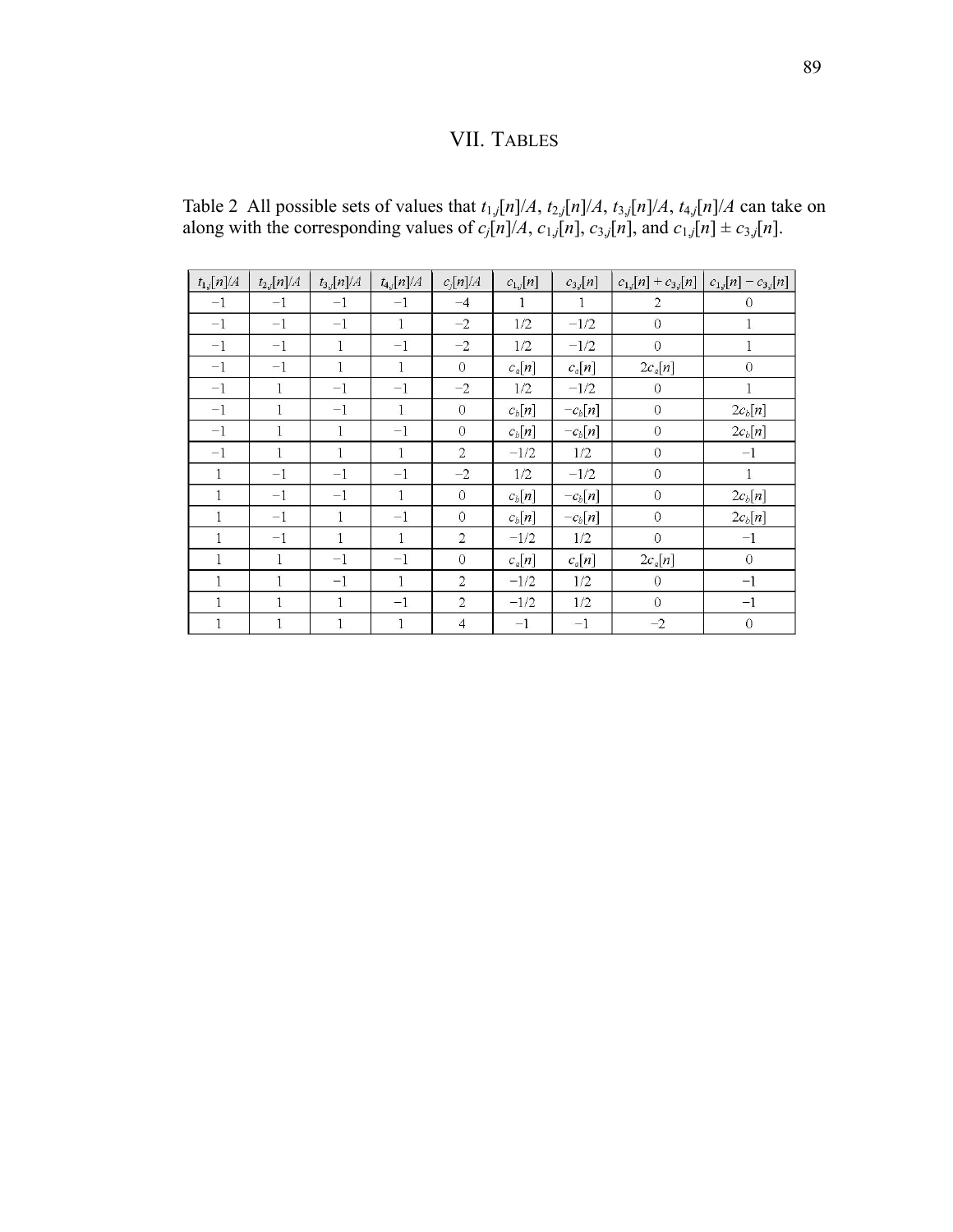## VIII. APPENDIX

The derivations for the equations  $(127) - (128)$  are shown in this section.

Using the information in (114) and (121), the upper bound on the variance of  $\tilde{\gamma}_{3,q}$  can be computed as follows. First, the second moment of the estimator in (114) needs to be determined,

$$
E\left[\tilde{\gamma}_{3,q}^{2}\right] = E\left[\left(\frac{1}{6A^{3}}\frac{1}{P}\sum_{n=m}^{m_{+}P-1}{r_{q}[n] + c_{q}[n]}\right)c_{3,q}[n]\right]^{2}\right]
$$
\n
$$
= \frac{1}{36A^{6}P^{2}}\sum_{n=m}^{m_{+}P-1}\sum_{s=m}^{m_{+}P-1}E\left[\left(r_{q}[n] + c_{q}[n]\right)\left(r_{q}[s] + c_{q}[s]\right)c_{3,q}[n]c_{3,q}[n]c_{3,q}[s]\right]
$$
\n
$$
E\left[\tilde{\gamma}_{3,q}^{2}\right] = \frac{1}{36A^{6}P^{2}}\sum_{n=m}^{m_{+}P-1}\sum_{s=m}^{m_{+}P-1}E\left[\left(\frac{(1+\alpha_{1,q})(-e_{4DC,q}[n]) - \alpha_{1,q}c_{q}[n]}{-\alpha_{3,q}(e_{4DC,q}[n] + c_{q}[n] \right)^{3} + 4^{q-6}e_{4DC,6}[n]}\right)c_{3,q}[s]
$$
\n
$$
= \frac{\left[\left((1+\alpha_{1,q})(-e_{4DC,q}[s]) - \alpha_{1,q}c_{q}[s]\right]}{-(\alpha_{3,q}(e_{4DC,q}[s] + c_{4}[s] \right)^{3} + 4^{q-6}e_{4DC,6}[s]}\right)c_{3,q}[s]
$$
\n
$$
= \frac{\left[\left((1+\alpha_{1,q})e_{4DC,q}[n]\right]}{36A^{6}P^{2}}\sum_{n=m}^{m_{+}P-1}\sum_{s=m}^{m_{+}P-1}E\left[\left((1+\alpha_{1,q})e_{4DC,q}[s] + \alpha_{1,q}c_{q}[s] - 4^{q-6}e_{4DC,6}[s]\right) + c_{4AC,6}[s]\right] + c_{4AC,6}[s]
$$
\n
$$
= \frac{1}{36A^{6}P^{2}}\sum_{n=m}^{m_{+}P-1}\sum_{s=m}^{m_{+}P-1}E\left[2\alpha_{3,q}(e_{4DC,q}[n] + c_{q}[n])^{3} \cdot c_{3,q}[n]c_{3,q}[s].
$$
\n
$$
\left[\left((1+\alpha_{1,q})e_{4DC,q}[s]\right) - 4^{q-6}e_{4DC,6}[s]\right) +
$$

From the properties of the calibration sequences in (107), (111) and (112), and the fact that  $e_{ADC,6}[n]$  is independent from  $e_{ADC,q}[s]$  and  $c_{3,q}[s]$  for  $n \neq s$ , the expected value of the first and the second term above can be non-zero only when  $s = q$ . Thus,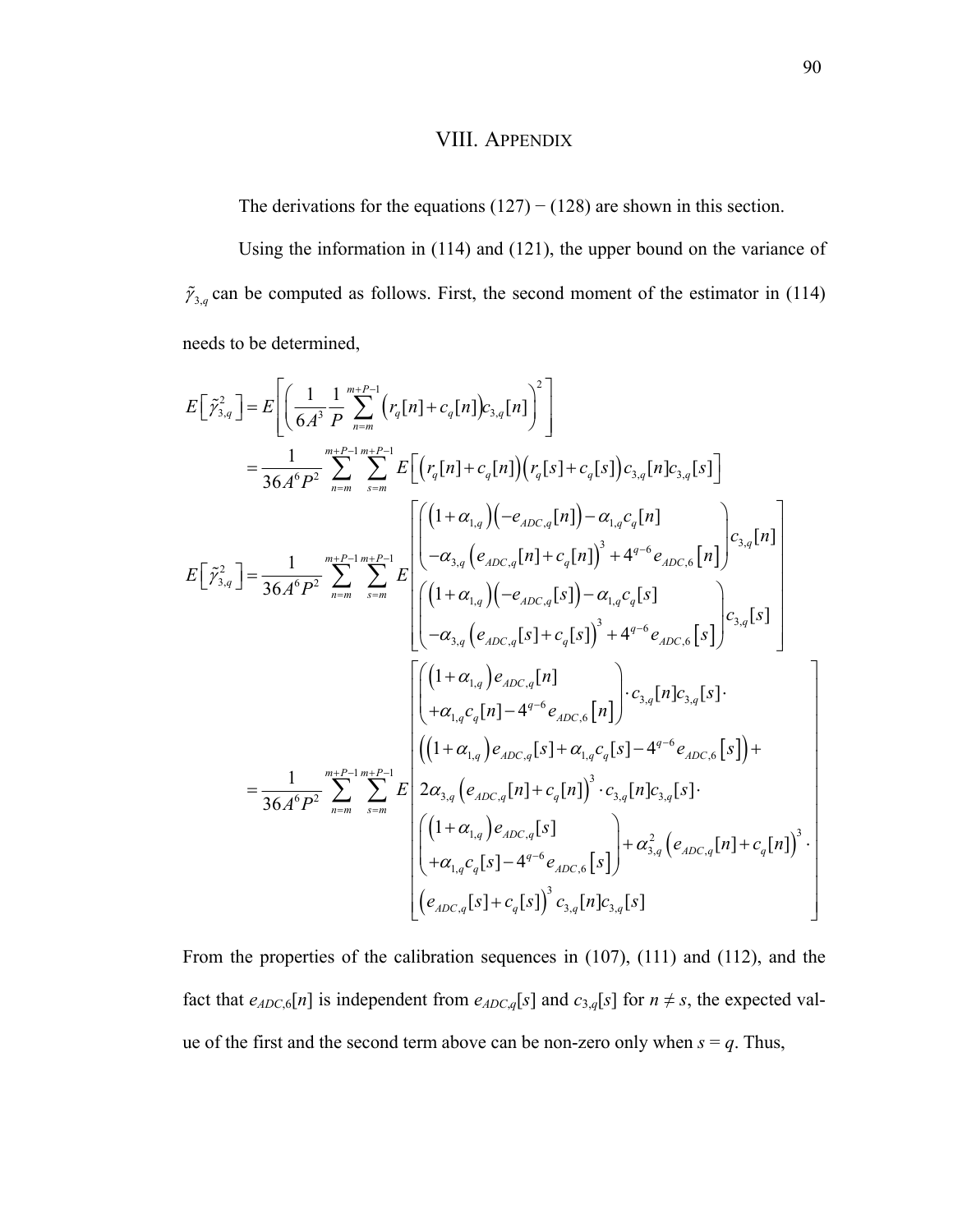$$
E\left[\left(\frac{(1+\alpha_{1,q})e_{ADC,q}[n] + \alpha_{1,q}e_{q}^2[n] + \alpha_{1,q}e_{q}[n] - 4^{q-6}e_{ADC,6}[n]\right)^2 c_{3,q}^2[n]\right] +
$$
  
\n
$$
E\left[\tilde{\gamma}_{3,q}^2\right] = \frac{1}{A^6 P^2} \sum_{n=m}^{m+P-1} \frac{\alpha_{3,q}}{0.5} E\left[\left(e_{ADC,q}[n] + c_q[n]\right)^3 \left(\frac{(1+\alpha_{1,q})e_{ADC,q}[n] + \alpha_{1,q}e_{q}[n] + \alpha_{1,q}e_{q}[n] - \alpha_{1,q}e_{q}[n] - \alpha_{1,q}e_{q}[n] - \alpha_{1,q}e_{q}[n] - \alpha_{1,q}e_{q}[n] - \alpha_{1,q}e_{q}[n] - \alpha_{1,q}e_{q}[n] - \alpha_{1,q}e_{q}[n] - \alpha_{1,q}e_{q}[n] - \alpha_{1,q}e_{q}[n] - \alpha_{1,q}e_{q}[n] - \alpha_{1,q}e_{q}[n] - \alpha_{1,q}e_{q}[n] - \alpha_{1,q}e_{q}[n] - \alpha_{1,q}e_{q}[n] - \alpha_{1,q}e_{q}[n] - \alpha_{1,q}e_{q}[n] - \alpha_{1,q}e_{q}[n] - \alpha_{1,q}e_{q}[n] - \alpha_{1,q}e_{q}[n] - \alpha_{1,q}e_{q}[n] - \alpha_{1,q}e_{q}[n] - \alpha_{1,q}e_{q}[n] - \alpha_{1,q}e_{q}[n] - \alpha_{1,q}e_{q}[n] - \alpha_{1,q}e_{q}[n] - \alpha_{1,q}e_{q}[n] - \alpha_{1,q}e_{q}[n] - \alpha_{1,q}e_{q}[n] - \alpha_{1,q}e_{q}[n] - \alpha_{1,q}e_{q}[n] - \alpha_{1,q}e_{q}[n] - \alpha_{1,q}e_{q}[n] - \alpha_{1,q}e_{q}[n] - \alpha_{1,q}e_{q}[n] - \alpha_{1,q}e_{q}[n] - \alpha_{1,q}e_{q}[n] - \alpha_{1,q}e_{q}[n] - \alpha_{1,q}e_{q}[n] - \alpha_{1,q}e_{q}[n] - \alpha_{1,q}e_{q}[n] - \alpha_{1,q}e_{q}[n] - \alpha_{1,q}e
$$

The square of the expected value of  $\tilde{\gamma}_{3,q}$  can be found as follows

$$
E\left[\tilde{\gamma}_{3,q}\right]^{2} = \left(E\left[\frac{1}{6A^{3}P}\sum_{n=m}^{m+P-1} (r_{q}[n] + c_{q}[n])c_{3,q}[n]\right]\right)^{2}
$$
  
\n
$$
= \frac{1}{36A^{6}P}\left(\sum_{n=m}^{m+P-1} E\left[(r_{q}[n] + c_{q}[n])c_{3,q}[n]\right]\right)\left(\sum_{n=s}^{m+P-1} E\left[(r_{q}[s] + c_{q}[s])c_{3,q}[n]\right]\right)
$$
  
\n
$$
= \frac{1}{36A^{6}P^{2}}\left(\sum_{n=m}^{m+P-1} E\left[\left((1+\alpha_{1,q})e_{ADC,q}[n] - 4^{q-6}e_{ADC,6}[n]\right) - 4^{q-6}e_{ADC,6}[n]\right]\right).
$$
  
\n
$$
\left(\sum_{n=s}^{m+P-1} E\left[(r_{q}[s] + c_{q}[s])c_{3,q}[n]\right]\right)
$$
  
\n
$$
= \frac{1}{36A^{6}P^{2}}\left(\sum_{n=m}^{m+P-1} E\left[\alpha_{3,q}(e_{ADC,q}[n] + c_{q}[n])^{3}c_{3,q}[n]\right]\right).
$$
  
\n
$$
\left(\sum_{n=s}^{m+P-1} E\left[(r_{q}[s] + c_{q}[s])c_{1,q}[s]\right]c_{1,q}[s]\right).
$$

Subtracting the above value from (131) and simplifying the resulting expression using the properties of *eADC*,*q*[*n*], assumptions in Section III regarding *eADC*,6[*n*], and the sequences  $c_{3,q}[n]$  and  $c_q[n]$  defined in (107) and (112),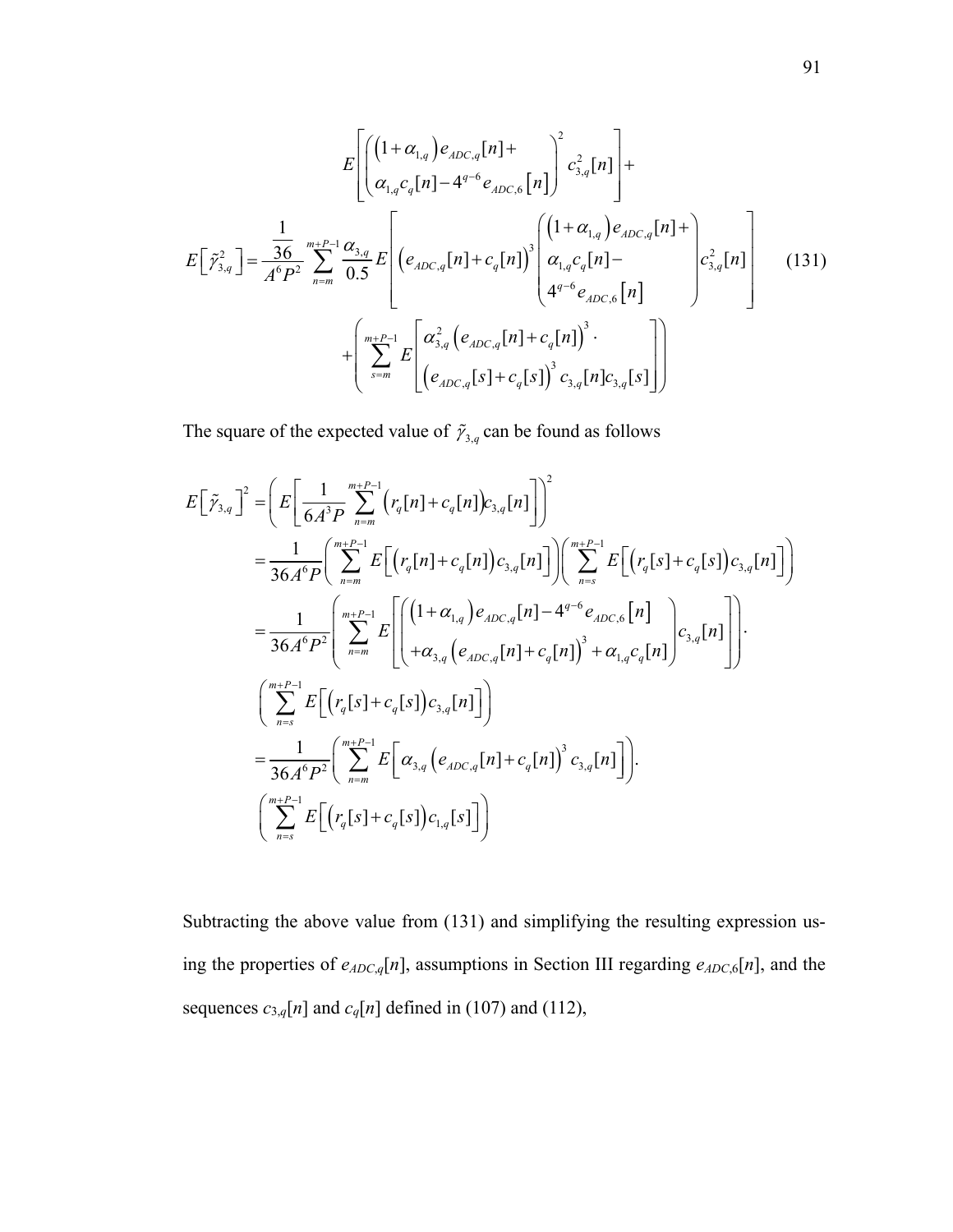$$
E\left[\left((1+\alpha_{1,q})e_{ADC,q}[n] + \alpha_{1,q}c_q[n]\right)^2 c_{3,q}^2[n] + \frac{e_{ADC,6}^2[n]}{4^{12-2q}}\right] \n+2\alpha_{3,q}[n]-2 \cdot 4^{q-6}\left(1+\alpha_{1,q}\right)e_{ADC,q}[n]e_{ADC,6}[n]c_{3,q}^2[n] \n+2\alpha_{3,q}\left(1+\alpha_{1,q}\right)E\left[e_{ADC,q}^4[n]c_{3,q}^2[n]\right] - 36A^6\alpha_{3,q}^2 + 6\alpha_{3,q} \cdot \frac{1}{A^6P^2} \sum_{n=m}^{m+P-1} \alpha_{1,q}E\left[e_{ADC,q}^2[n]c_{3,q}^2[n]\right] + 2\alpha_{3,q}\alpha_{1,q}E\left[e_{q}^4[n]c_{3,q}^2[n]\right] \n2 \cdot 4^{q-6}E\left[e_{ADC,6}[n]e_{ADC,q}^2[n]c_{q}^2[n]c_{3,q}^2[n]\right] - \frac{2 \cdot 4^{q-6}E\left[e_{ADC,6}[n]\left(\frac{3\alpha_{3,q}e_{ADC,q}[n]c_q^2[n]+ \alpha_{3,q}e_{ADC,q}^3[n]\right) + \alpha_{3,q}^2E\left[e_{ADC,q}^6[n]\right]c_{3,q}^2[n] + \alpha_{3,q}e_{ADC,q}^3[n] + \alpha_{3,q}e_{ADC,q}^3[n]c_{3,q}^2[n]\right] + \frac{2 \cdot 4^{q-6}E\left[e_{ADC,q}[n]c_{3,q}^2[n]+15\alpha_{3,q}^2E\left[e_{ADC,q}^4[n]c_{3,q}^2[n]\right] + \frac{2 \cdot 4^{q-6}E\left[e_{ADC,q}^2[n]c_{3,q}^2[n]\right]}{15\alpha_{3,q}^2E\left[e_{ADC,q}^2[n]c_{3,q}^2[n]\right] + \alpha_{3,q}^2E\left[e_{aDC,q}^6[n]c_{3,q}^2[n]\right]} \right]
$$

It can be verified by inspection that each term is at its maximum value if  $|e_{ADC,q}[n]|$  $e_{ADCmax}$ . Therefore, maximum variance is achieved when  $|e_{ADC,q}[n]| = e_{ADCmax}$ . Furthermore, under this condition, the most dominant among the above terms is the first one,

$$
E\left[\left(\left(1+\alpha_{1,q}\right)e_{ADC,q}[n] + \alpha_{1,q}c_q[n]\right)^2 c_{3,q}^2[n] + \frac{e_{ADC,6}^2[n]}{4^{12-2q}}c_{3,q}^2[n]\right] - 2 \cdot 4^{q-6}\left(1+\alpha_{1,q}\right)e_{ADC,q}[n]e_{ADC,6}[n]c_{3,q}^2[n]\right]_{e_{ADC,q}[n] = e_{ADC,max}}
$$
(133)

The second largest term is  $2\alpha_{3,q} (1 + \alpha_{1,q}) E\left[ e_{ADC,q}^4[n] c_{3,q}^2[n] \right]$ , which is

 $\int_{3,q} (1+\alpha_{1,q}) e_{ADC,\text{max}}^2$ 1  $2\alpha_{3,q}\left(1+\alpha_{1,q}\right)e_{ADC}^2$ times smaller than the most dominant one. For the pipelined

ADC in Figure 23 implemented in a modern CMOS technology, this means that the second largest term is  $\sim$  30 times smaller than (133). As such, it affects the maximum variance calculation by at most 2%, and thus, it can be considered negligible. Furthermore, since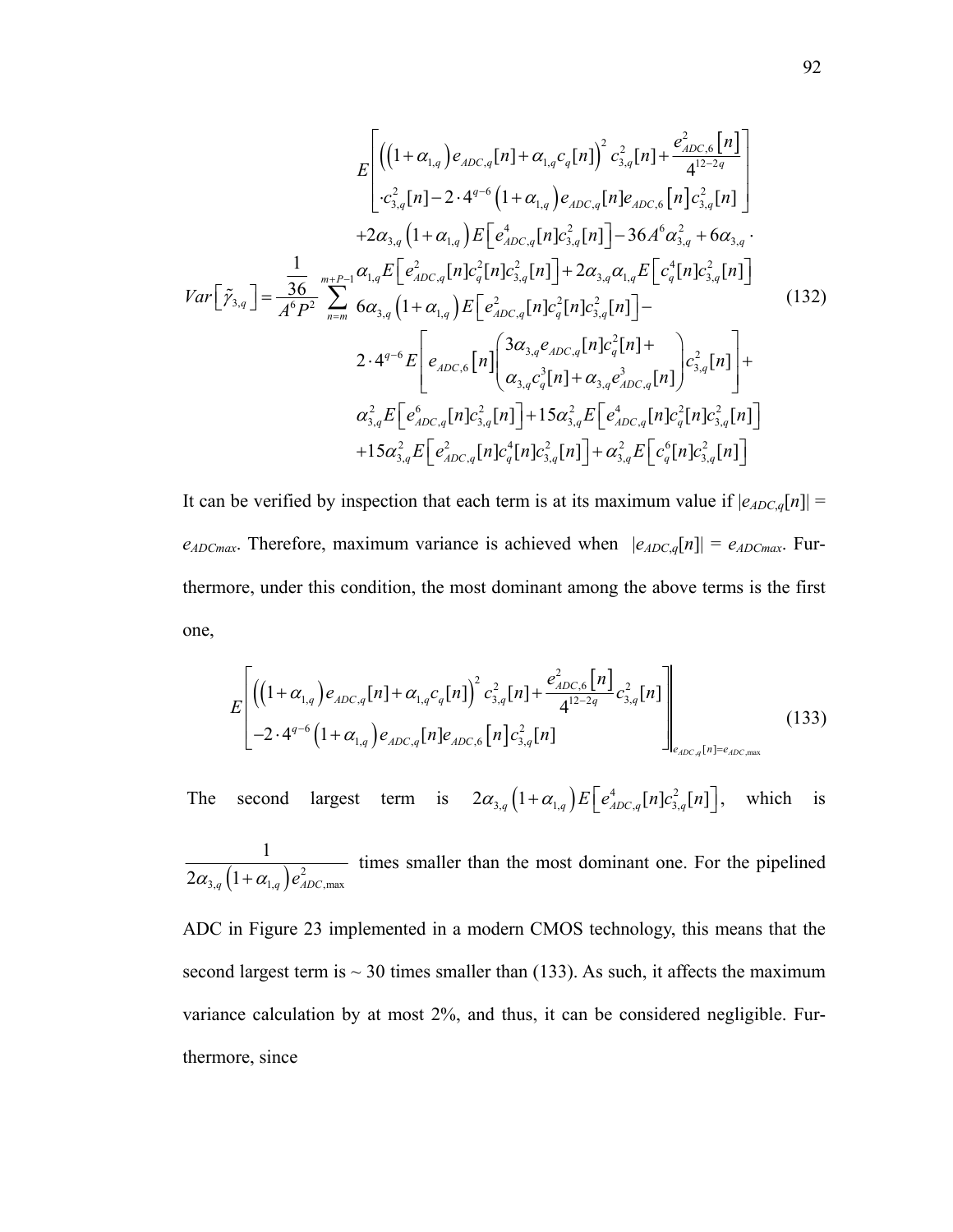$$
E\left[c_{1,q}^{2}\left[n\right]\right] = \frac{6}{16}\left(\frac{2}{3} + B^{2}\right)
$$
\n(134)

the term

$$
\left|2 \cdot 4^{q-6} E\bigg[e_{ADC,6}[n] \cdot \alpha_{3,q} \left(e_{ADC,q}[n] + c_q[n]\right)^3 c_{3,q}^2[n]\bigg] \le \frac{e_{ADC \text{max}}^3 \cdot \Delta_6}{16} \alpha_{3,q} \frac{6}{16} \left(\frac{2}{3} + B^2\right), \text{ for }
$$

 $1 \geq B \geq 1.5$  (reasonable values of *B* that are needed in the system, refer to [52] for more information) is about 30 times smaller than  $2\alpha_{3,q} (1 + \alpha_{1,q}) E\left[ e_{ADC,q}^4[n]c_{3,q}^2[n] \right]$ when  $|e_{ADC,q}[n]| = e_{ADC,max}$ . In practice,  $e_{ADC,6}[n]$  is significantly dithered with the noise in the system, and it is not expected that its correlation is ever going to be as high as the set bound. Using the properties of the sequences in Table 2, it can be verified that all the other terms in (132) are significantly smaller that the first term when  $|e_{ADC,q}[n]| = e_{ADCmax}$ . Thus, the upper bound on the variance can be well approximated by the first term in (132). From the assumptions stated in Section III,  $e_{ADC,6}[n]$  is uncorrelated with  $c_{1,q}[n]c_q[n]$  and also from  $c_{3,q}[n]^2$  (which is just a scaled version of  $c_{1,q}[n]c_q[n]$  when  $c_q[n] \neq 0$ ), and the properties of the sequences in Table 2, it follows that the variance expression can be bounded as

$$
Var\left[\tilde{\gamma}_{3,q}\right] \leq \frac{1}{36A^{6}P^{2}} \sum_{n=m}^{m+P-1} E\left[\left((1+\alpha_{1,q})e_{ADC,q}[n] + \alpha_{1,q}c_{q}[n]\right)^{2} c_{3,q}^{2}[n]\right] - \frac{2}{4^{6-q}} \cdot (1+\alpha_{1,q})e_{ADC,q}[n]e_{ADC,q}[n]e_{ADC,6}[n]c_{3,q}^{2}[n]\right] - \frac{2}{36A^{6}P^{2}} \sum_{n=m}^{m+P-1} E\left[\left((1+\alpha_{1,q})e_{ADC,q}[n] + \alpha_{1,q}c_{q}[n]\right)^{2} c_{3,q}^{2}[n]\right] - \frac{1}{36A^{6}P^{2}} \sum_{n=m}^{m+P-1} E\left[\left((1+\alpha_{1,q})e_{ADC,q}[n] + \alpha_{1,q}c_{q}[n]\right)^{2} c_{3,q}^{2}[n]\right] - \frac{1}{4^{6-q}} \cdot (1+\alpha_{1,q})E\left[e_{ADC,q}[n]e_{ADC,6}[n]c_{3,q}^{2}[n]\right] - \frac{1}{4^{6-q}} \cdot (1+\alpha_{1,q})E\left[e_{ADC,q}[n]e_{ADC,6}[n]c_{3,q}^{2}[n]\right] - \frac{1}{4^{6-q}} \cdot (1+\alpha_{1,q})E\left[e_{ADC,q}[n]e_{ADC,6}[n]c_{3,q}^{2}[n]\right)
$$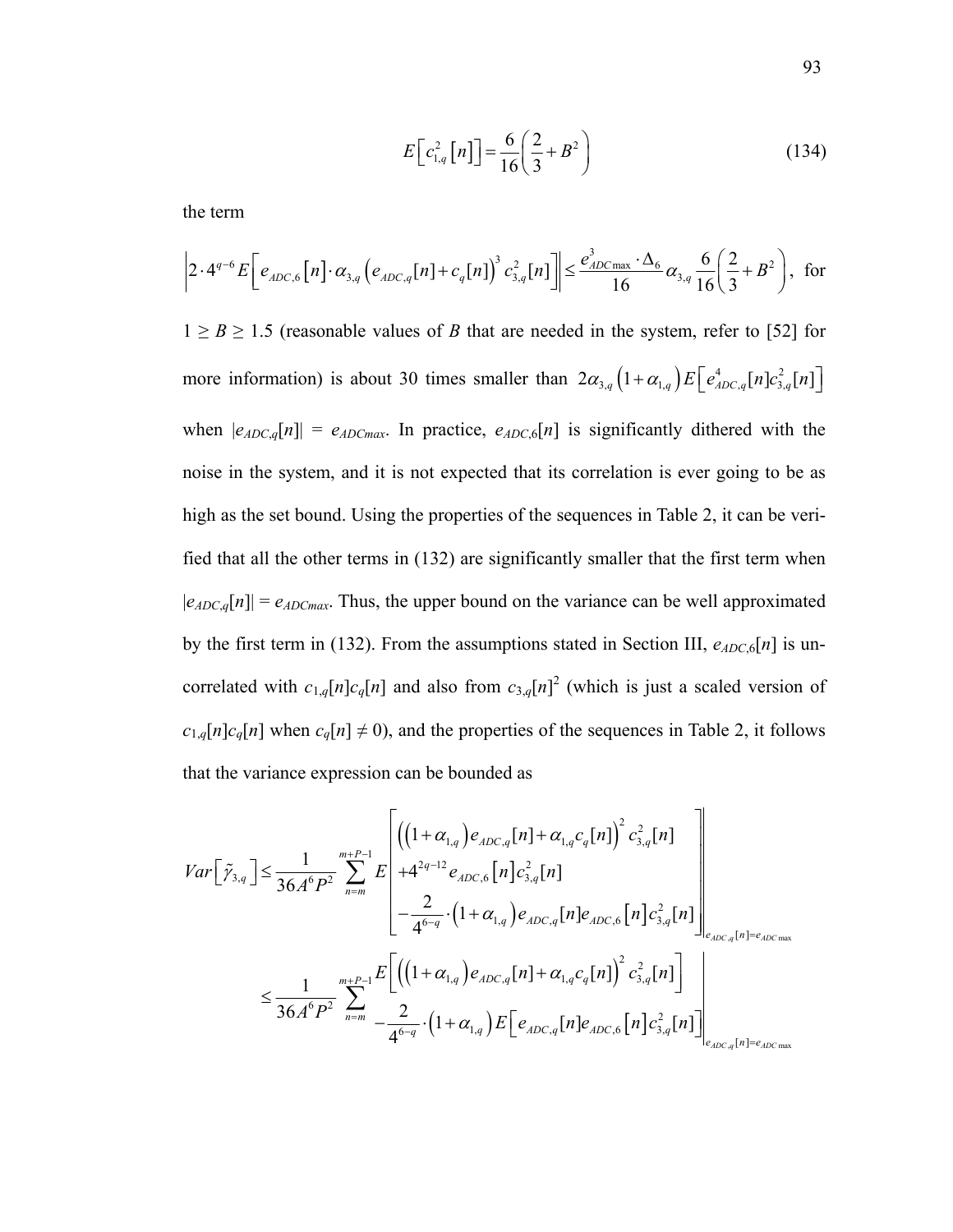The correlation  $E\left[e_{ADC,q}[n]e_{ADC,6}[n]c_{3,q}^2[n]\right]$  can be bounded by  $\frac{e_{ADC\max}^2}{2} E\Big[ c_{3,q}^2[n] \Big]$ so that the term  $2 \cdot 4^{q-6} (1 + \alpha_{1,q}) E \left[ e_{ADC,q} [n] e_{ADC,6} [n] c_{3,q}^2 [n] \right]$  is at least 16 times smaller than the first term when  $e_{ADC,q}[n] = e_{ADC}$  (in the worst case scenario for  $q =$ 4). In practice, however, the correlation due to  $E\left[e_{ADC,q}[n]e_{ADC,6}[n]c_{3,q}^2[n]\right]$  is expected to always be smaller than the bound  $\frac{e_{ADC\max}^2}{2} E\left[c_{3,q}^2[n]\right]$ , as there are multiple noise sources prior to the *Stage* 6 (which signals are not correlated with  $e_{ADC,q}[n]$ ) that help in minimizing the correlation of  $e_{ADC,q}[n]$  with  $e_{ADC,6}[n]$ . Additionally, as  $E\left[\alpha_{1,q}^2 c_q^2[n]c_{3,q}^2[n]\right]$  is at least 150 times smaller than  $\left(1+\alpha_{1,q}\right)^2 e_{ADC \max}^2 E\left[c_{3,q}^2[n]\right]$ , from (134) it follows that the variance of  $\tilde{\gamma}_{3,q}$  can be well-bounded by

$$
Var\left[\tilde{\gamma}_{3,q}\right] \leq \frac{\left(1+\alpha_{1,q}\right)^2 e_{ADC\max}^2 \left(\frac{6}{16}\left(\frac{2}{3}+B^2\right)\right)}{36A^6P}.
$$

The variance of  $\tilde{\gamma}_{1,q}$  can be computed in a similar way as above. Substituting (121) into (113),

$$
E\left[\tilde{\gamma}_{1,q}^{2}\right] = E\left[\left(\frac{1}{A}\frac{1}{P}\sum_{n=m}^{m+P-1} (r_{q}[n] + c_{q}[n])c_{1,q}[n]\right)^{2}\right]
$$
  
= 
$$
\frac{1}{A^{2}P^{2}}\sum_{n=m}^{m+P-1}\sum_{s=m}^{m+P-1} E\left[\left(r_{q}[n] + c_{q}[n]\right)\left(r_{q}[s] + c_{q}[s]\right)c_{1,q}[n]c_{1,q}[s]\right],
$$

which can be expanded as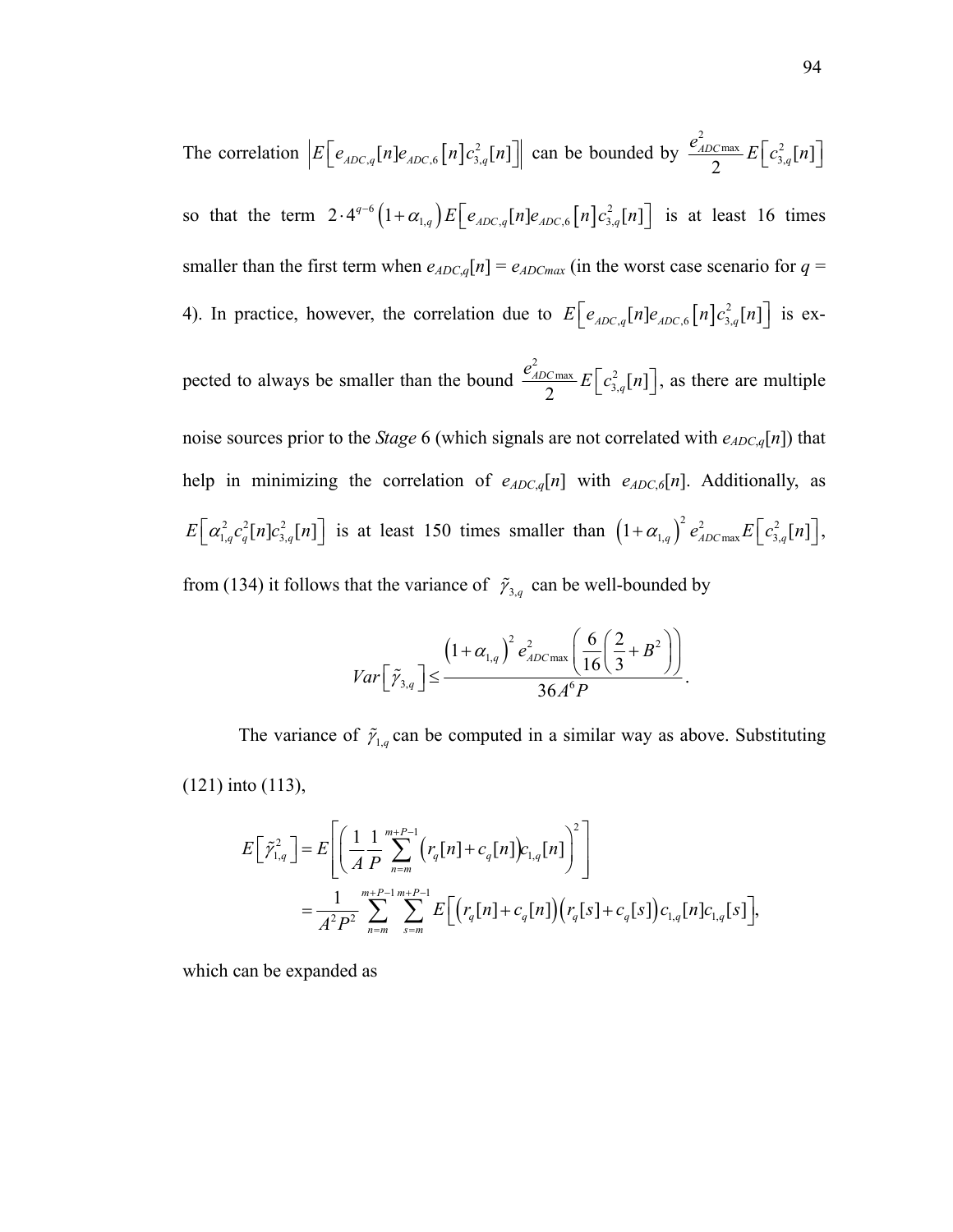$$
E\left[\tilde{\gamma}_{1,q}^{2}\right] = \frac{1}{A^{2}P^{2}} \sum_{n=m}^{m+P-1} \sum_{s=m}^{m+P-1} E\left[\begin{pmatrix} (1+\alpha_{1,q})(-e_{ADC,q}[n]) - \alpha_{1,q}c_{q}[n] \\ -\alpha_{3,q}(e_{ADC,q}[n]+c_{q}[n])^{3} + 4^{q-6}e_{ADC,6}[n] \\ -\alpha_{3,q}(e_{ADC,q}[s]) - \alpha_{1,q}c_{q}[s] \\ -\alpha_{3,q}(e_{ADC,q}[s]+c_{q}[s])^{3} + 4^{q-6}e_{ADC,6}[s] \end{pmatrix} c_{1,q}[s] \right],
$$
  

$$
E\left[\tilde{\gamma}_{1,q}^{2}\right] = \frac{1}{A^{2}P^{2}} \sum_{n=m}^{m+P-1} \sum_{s=m}^{m+P-1} E\left[\begin{pmatrix} (1+\alpha_{1,q})e_{ADC,q}[s]+ \alpha_{1,q}c_{q}[n]+e_{ADC,s}[s]+c_{(1,q)}e_{(1,q)}[n] \\ \alpha_{3,q}(e_{ADC,q}[n]+c_{q}[n])^{3} \end{pmatrix} c_{1,q}[s] - \frac{1}{A^{2}P^{2}} \sum_{n=m}^{m+P-1} \sum_{s=m}^{m+P-1} E\left[\begin{pmatrix} (1+\alpha_{1,q})e_{ADC,q}[s]+ \alpha_{1,q}c_{q}[s]+e_{(1,q)}[s] \\ \alpha_{3,q}(e_{ADC,q}[s]+c_{q}[s])^{3} \end{pmatrix} c_{1,q}[s] + \alpha_{1,q}c_{q}[s] + \alpha_{1,q}c_{q}[s] \right].
$$
  

$$
c_{1,q}[n]c_{1,q}[s]+4^{2q-12}e_{ADC,6}[n]e_{ADC,6}[n]e_{ADC,6}[s]c_{1,q}[n]c_{1,q}[s]
$$

From the properties of the calibration sequences in (107), (111) and (112), and the fact that  $e_{ADC,6}[n]$  is independent from  $e_{ADC,q}[s]$  and  $c_{1,q}[s]$  for  $n \neq s$ , the expected value of the third and fourth terms above can be non-zero only when  $s = q$ . Thus,

$$
E\left[\tilde{\gamma}_{1,q}^{2}\right] = \left(\left(\left(1+\alpha_{1,q}\right)e_{ADC,q}[n] + \alpha_{1,q}c_{q}[n]\right)\right)\right) + E\left[\left(\left(1+\alpha_{1,q}\right)e_{ADC,q}[n] + \alpha_{1,q}c_{q}[n]\right)\right] + E\left[\frac{e_{ADC,6}^{2}[n]}{4^{12-2q}}\right]\right)
$$
\n
$$
\frac{1}{A^{2}P^{2}}\sum_{n=m}^{m+P-1}\left[\left(\left(1+\alpha_{1,q}\right)e_{ADC,q}[s] + \alpha_{1,q}c_{q}[s]\right)\right]c_{1,q}[s]\right] + E\left[\frac{e_{ADC,6}^{2}[n]}{c_{1,q}^{2}[n]}\right]
$$
\n
$$
-\frac{2}{4^{6-q}}\cdot E\left[e_{ADC,6}[n]\left(\left(1+\alpha_{1,q}\right)e_{ADC,q}[n] + \alpha_{1,q}c_{q}[n]\right)\right]c_{1,q}^{2}[n]\right]
$$

From the properties of the system,  $e_{ADC,6}[n]$  can be correlated with  $c_{1,q}[n]$  only during the samples that  $c_q[n] \neq 0$ . Furthermore, from the assumptions stated in Section III,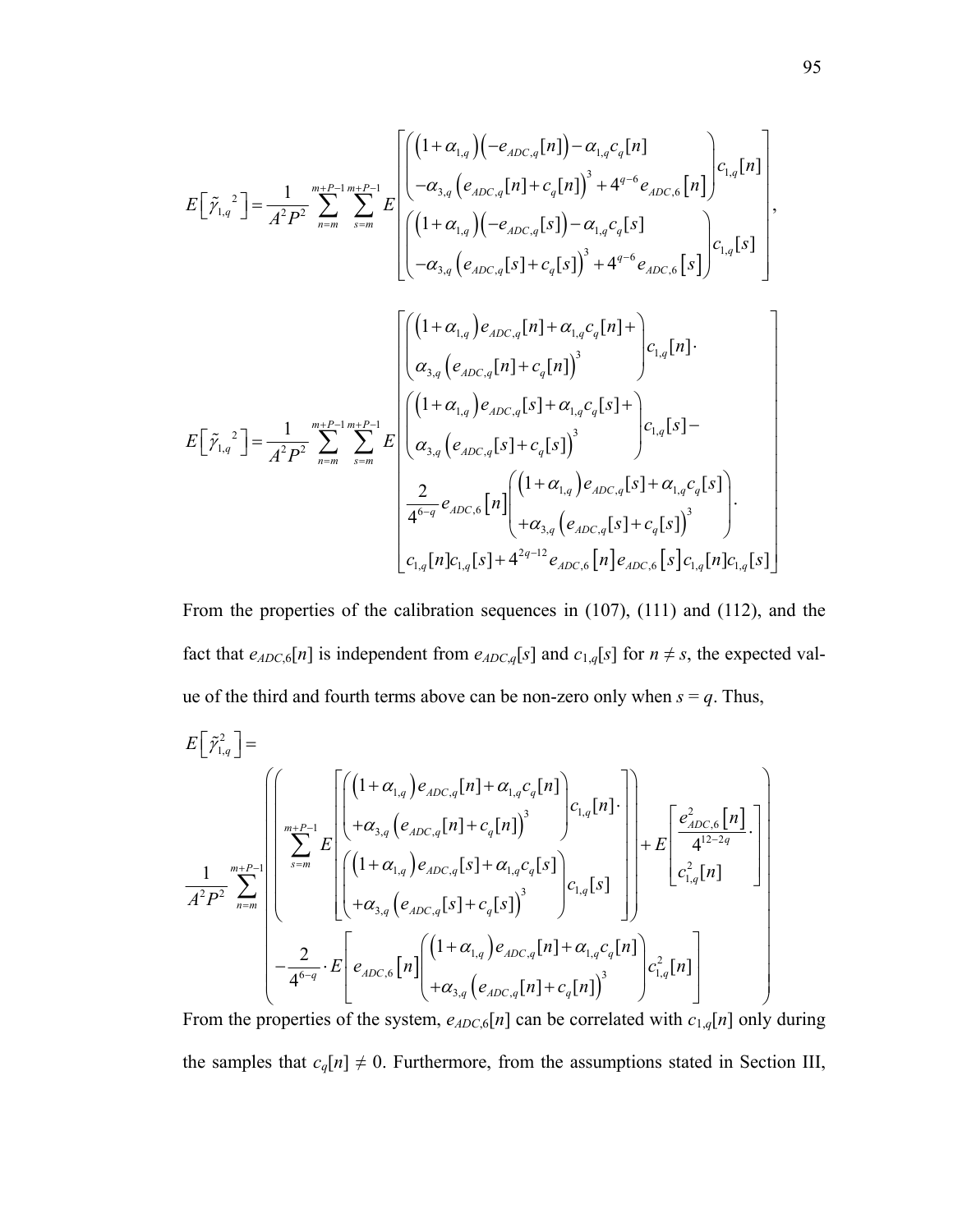$e_{ADC,6}[n]$  is uncorrelated with  $c_{1,q}[n]^2$  (as  $e_{ADC,6}[n]$  is uncorrelated with  $c_q[n]c_{1,q}[n]$ , and  $c_{1,q}[n]^2$  is just a scaled version of this sequence when  $c_q[n] \neq 0$ ). Using this information together with the variance of  $e_{ADC,6}[n]$  given by

$$
E\left[e_{ADC,6}^2\left[n\right]\right] = \left(\frac{\Delta_6^2}{12}\right),\tag{135}
$$

where  $\Delta_6$  is the step size of FADC<sub>6</sub>, from (134) and (135), it follows that

$$
E\left[\tilde{\gamma}_{1,q}^{2}\right] = \frac{1}{A^{2}P^{2}} \sum_{n=m}^{m+P-1} \left[ \left( \frac{\left(1+\alpha_{1,q}\right)e_{ADC,q}[n] + \alpha_{1,q}c_{q}[n] + \alpha_{1,q}[n]}{\alpha_{3,q}\left(e_{ADC,q}[n] + c_{q}[n]\right)^{3}} \right) c_{1,q}[n] \right] + \frac{\Delta_{6}^{2}\left(2 + B^{2}\right)}{12\left(3\right)} \right]
$$
  

$$
E\left[\tilde{\gamma}_{1,q}^{2}\right] = \frac{1}{A^{2}P^{2}} \sum_{n=m}^{m+P-1} \left[ \left( \frac{\left(1+\alpha_{1,q}\right)e_{ADC,q}[s] + \alpha_{1,q}c_{q}[s] + \alpha_{1,q}[s]}{\alpha_{3,q}\left(e_{ADC,q}[s] + c_{q}[s]\right)^{3}} \right) c_{1,q}[s] \right]
$$
  

$$
- \frac{2}{4^{6-q}} E\left[e_{ADC,6}[n] \left( \frac{\left(1+\alpha_{1,q}\right)e_{ADC,q}[n] + \alpha_{1,q}c_{q}[n]}{\alpha_{3,q}\left(e_{ADC,q}[n] + c_{q}[n]\right)^{3}} \right) c_{1,q}^{2}[n] \right]
$$

Expanding the first term and using the properties of  $c_q[n]$ ,  $c_{1,q}[n]$ ,  $c_{3,q}[n]$  and  $e_{ADC,q}[n]$ ,

$$
E\left[\tilde{\gamma}_{1,q}^{2}\right] = \frac{1}{A^{2}P^{2}}.
$$
\n
$$
\int \frac{\Delta_{6}^{2}\left(\frac{2}{3}+B^{2}\right)}{12 \cdot 4^{12-2q}} + E\left[\left(\frac{(1+\alpha_{1,q})e_{ADC,q}[n] + \alpha_{3,q}c_{q}^{3}[n] + 3\alpha_{3,q}e_{ADC,q}^{2}[n]c_{q}[n] + \alpha_{1,q}[n]c_{q}[n] + \alpha_{1,q}[n]c_{1,q}[n] - \alpha_{1,q}[n]c_{1,q}[n] \right] \cdot c_{1,q}[n] \cdot c_{1,q}[n] \cdot c_{1,q}[n] \cdot c_{1,q}[n] \cdot c_{1,q}[n] + \sum_{n=m}^{m+P-1} E\left[\left(\frac{(1+\alpha_{1,q})e_{ADC,q}[s] + \alpha_{3,q}c_{q}^{3}[s] + 3\alpha_{3,q}e_{ADC,q}^{2}[s]c_{q}[s] + \alpha_{1,q}[c_{q}[s] + \alpha_{1,q}[s][c_{1,q}[s]]\right) + c_{1,q}[n]c_{1,q}[n] - \alpha_{1,q}[n]c_{1,q}[n] - \alpha_{1,q}[n]c_{1,q}[n] \cdot c_{1,q}[n] \cdot c_{1,q}[n] \cdot c_{1,q}[n] \cdot c_{1,q}[n] \cdot c_{1,q}[n] \cdot c_{1,q}[n] \cdot c_{1,q}[n] \cdot c_{1,q}[n] \cdot c_{1,q}[n] \cdot c_{1,q}[n] \cdot c_{1,q}[n] \cdot c_{1,q}[n] \cdot c_{1,q}[n] \cdot c_{1,q}[n] \cdot c_{1,q}[n] \cdot c_{1,q}[n] \cdot c_{1,q}[n] \cdot c_{1,q}[n] \cdot c_{1,q}[n] \cdot c_{1,q}[n] \cdot c_{1,q}[n] \cdot c_{1,q}[n] \cdot c_{1,q}[n] \cdot c_{1,q}[n] \cdot c_{1,q}[n] \cdot c_{1,q}[n] \cdot c_{1,q}[n] \cdot c_{1,q}[n] \cdot c_{1,q}[n] \cdot c_{1,q}[n] \cdot c_{1,q}[n] \cdot c_{1,q}[n] \cdot c_{1,q}[n] \cdot c_{1,q}[n] \cdot c_{1,q}[n] \cdot c_{1,q}[n] \cdot c_{1,q}[n] \cdot c_{1,q}[n] \cdot c_{1,q}[n] \cdot c_{1,q}[n] \cdot c
$$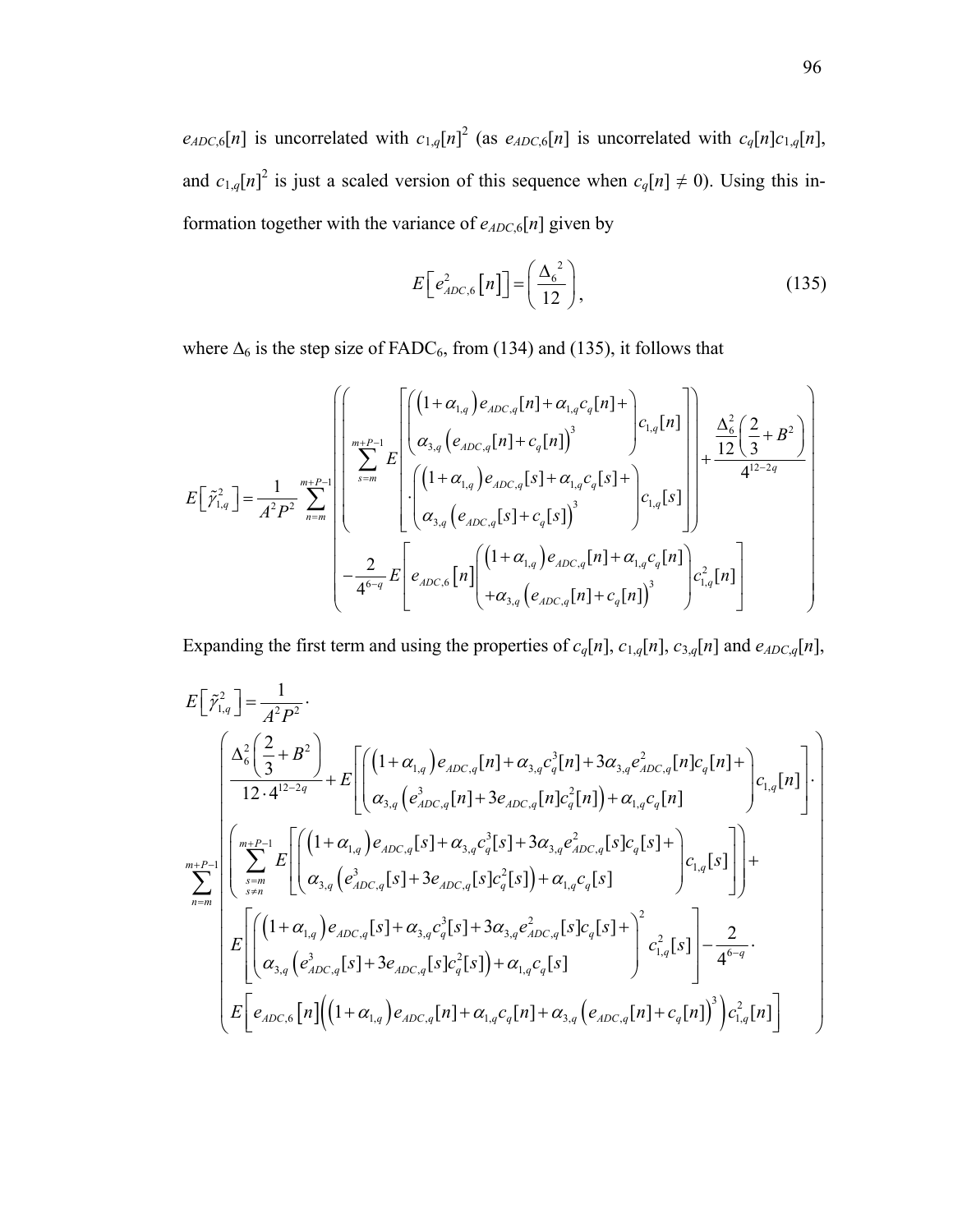and using the properties of the sequences given in Table 2, the equation above can be further simplified to

$$
E\left[\tilde{\gamma}_{1,q}^{2}\right] = \frac{1}{A^{2}P^{2}} \sum_{n=m}^{m+P-1} \left[ \left( \frac{\alpha_{1,q}c_{q}[n]c_{1,q}[n] + \alpha_{3,q}c_{q}^{3}[n]c_{1,q}[n]}{3\alpha_{3,q}e_{ADC,q}^{2}[n]c_{1,q}[s] + \alpha_{3,q}c_{q}^{3}[s]c_{1,q}[s] + \alpha_{3,q}c_{q}^{3}[s]c_{1,q}[s] + \alpha_{3,q}c_{q}^{3}[s]c_{1,q}[s] + \alpha_{3,q}c_{ADC,q}^{3}[s]c_{1,q}[s] \right) + \sum_{s=m}^{m+P-1} \left[ \left( \frac{\alpha_{1,q}c_{q}[n]c_{1,q}[n] + \alpha_{3,q}c_{q}^{3}[n]c_{1,q}[n] + \alpha_{3,q}c_{q}^{3}[n]c_{1,q}[n] + \frac{\alpha_{6}^{2}(\frac{2}{3} + B^{2})}{12 \cdot 4^{12 - 2q}} \right) + E\left[ \left( \frac{\alpha_{1,q}c_{q}[n]c_{1,q}[n]c_{1,q}[n] + \alpha_{3,q}c_{q}^{3}[n]c_{1,q}[n]}{3\alpha_{3,q}e_{ADC,q}^{2}[n]c_{1,q}[n] + \alpha_{3,q}(c_{n}c_{n}a_{1}+ \alpha_{3,q}(c_{n}c_{n}c_{n}a_{1}) \right) + E\left[ \left( \alpha_{3,q}(e_{ADC,q}[n] + 3e_{ADC,q}[n]c_{q}^{2}[n] \right) \right]c_{1,q}^{2}[n] - 2 \cdot \right] + E\left[ \left( \alpha_{3,q}(e_{ADC,q}[n] + 3e_{ADC,q}[n] + \alpha_{1,q}c_{q}[n] + \alpha_{1,q}c_{q}[n] + \alpha_{1,q}c_{q}[n] \right) \right] \tag{136}
$$

In order to find the variance of  $\tilde{\gamma}_{1,q}$ , the expected value squared of this estimator needs to be determined,

$$
E\left[\tilde{\gamma}_{1,q}\right]^2 = \left(E\left[\frac{1}{AP}\sum_{n=m}^{m+P-1} \left(r_q[n] + c_q[n]\right)c_{1,q}[n]\right]\right)^2
$$
  
\n
$$
= \frac{1}{A^2P^2} \left(\sum_{n=m}^{m+P-1} E\left[\left(r_q[n] + c_q[n]\right)c_{1,q}[n]\right]\right)^2
$$
  
\n
$$
= \frac{1}{A^2P^2} \left(\sum_{n=m}^{m+P-1} E\left[\alpha_{1,q}c_q[n]c_{1,q}[n] + \alpha_{3,q}c_q^3[n]c_{1,q}[n] + \right]\right).
$$
  
\n
$$
\left(\sum_{n=s}^{m+P-1} E\left[\left(r_q[s] + c_q[s]\right)c_{1,q}[s]\right]\right)
$$

Using (136), the squared mean value of  $\tilde{\gamma}_{1,q}$  obtained above, and the properties of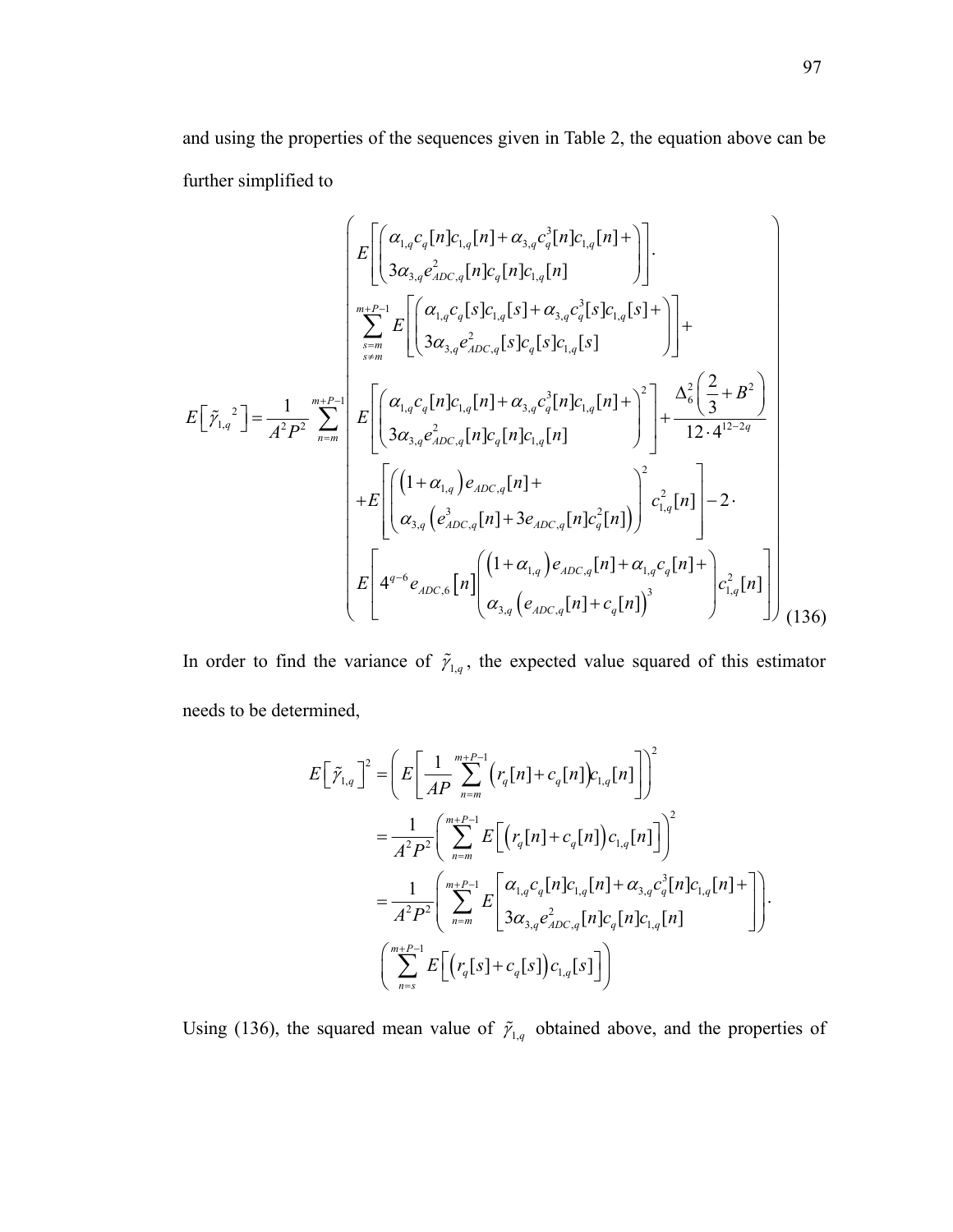$c_q[n]$ , the variance of  $\tilde{\gamma}_{1,q}$  is given by

$$
Var\left[\tilde{\gamma}_{1,q}\right] = \frac{1}{A^{2}P^{2}} \int_{n=m}^{R^{2}P}\left[E\left[\left(\frac{\alpha_{1,q}c_{q}[n]c_{1,q}[n] + \alpha_{2,q}c_{q}^{2}[n]c_{1,q}[n] + \alpha_{3,q}c_{q}^{2}[n]c_{1,q}[n] \right)^{2}\right] - \frac{1}{A^{2}P^{2}} \int_{n=m}^{R^{2}P}\left[E\left[\left(\frac{\alpha_{1,q}c_{q}[n]c_{1,q}[n] + \alpha_{2,q}c_{q}^{2}[n]c_{1,q}[n] + \alpha_{3,q}c_{q}^{2}[n]c_{1,q}[n] \right)\right]^{2} + \frac{1}{A^{2}P^{2}} \int_{n=m}^{R^{2}}E\left[\left((1+\alpha_{1,q})e_{ADC,q}[n] + \alpha_{2,q}c_{q}^{2}[n]c_{1,q}[n] \right)^{2}c_{1,q}^{2}[n] + \frac{\alpha_{6}^{2}\left(\frac{2}{3}+B^{2}\right)}{12\cdot4^{12-2q}}\right] - \frac{2}{4^{6-q}}E\left[e_{ADC,q}[n] + 3e_{ADC,q}[n]c_{q}[n] + c_{1,q}c_{q}[n] + \frac{\alpha_{6}^{2}\left(\frac{2}{3}+B^{2}\right)}{12\cdot4^{12-2q}}\right] - \frac{1}{4^{6-q}}E\left[e_{ADC,q}[n] + \left(\alpha_{1,q}\right)e_{ADC,q}[n] + c_{1,q}[n] \right)^{3} - \frac{1}{2^{2}}\left[\alpha_{1,q}\left(\alpha_{1,q}\right)e_{1,q}\left(\alpha_{1,q}\right)e_{1,q}\left(\alpha_{1,q}\right)\right] + 48\alpha_{1,q} \cdot \frac{1}{2^{2}}\right]
$$
\n
$$
Var_{3,q}A^{4} + \left(144\alpha_{2,q}^{2}A^{2} + 9\alpha_{1,q}\alpha_{3,q}\right)E\left[e_{ADC,q}^{2}[n] - 9\left(E\left[e_{ADC,q}[n] - 1\right]\right)^{2}\right) + 48\alpha_{1,q} \cdot \frac{1}{2^{2}}\right]
$$
\n
$$
= \frac{1}{A^{2}P^{2}}\sum_{n=m}^{mP-1}\left[\left(\frac{(1+\alpha_{1,q})^{2}e_{ADC
$$

For  $\left| e_{ADC,q}[n] \right| = e_{ADC,max}$ , the variance above is maximum, considering that the only term that can reduce the variance in this case is  $9A^2 \Big( E \Big[ e_{ADC,q}^2[n] \Big] \Big)^2 \alpha_{3,q}^2$ , which is about  $2·10<sup>4</sup>$ times smaller than the most dominant term, i.e.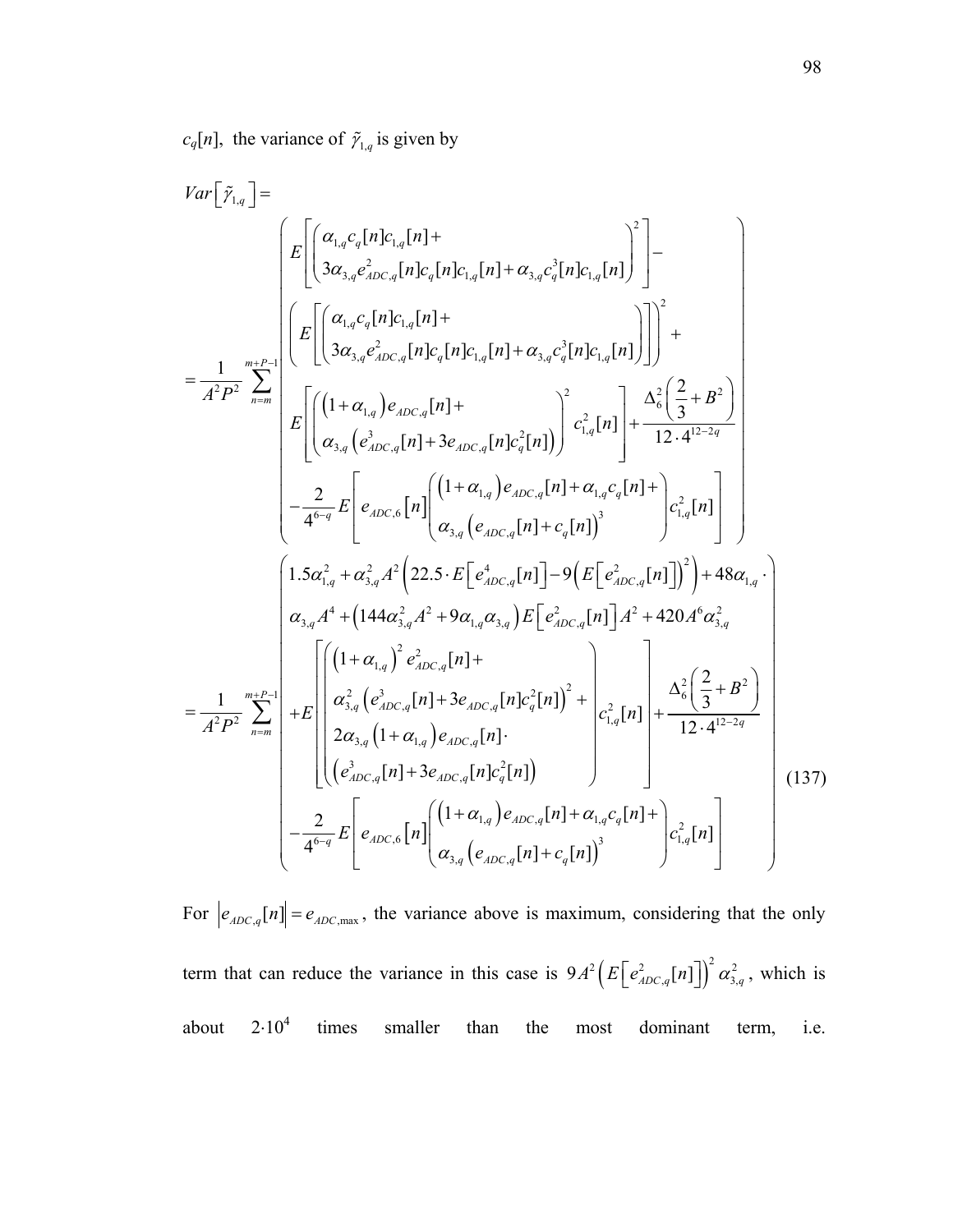$$
E\bigg[\big(1+\alpha_{1,q}\big)^2 e_{ADC,q}^2[n] c_{1,q}^2[n]\bigg]_{e_{ADC,q}[n] = e_{ADC\max}}.\quad \text{Thus, the term } 9A^2 \big(E\big[e_{ADC,q}^2[n]\big]\big)^2 \alpha_{3,q}^2
$$

can be neglected. The next largest term in (137) when  $\left|e_{ADC,q}[n]\right| = e_{ADC,max}$  is  $2(1+\alpha_{1,q})\alpha_{3,q}E\left[e_{ADC,q}^4[n]c_{1,q}^2[n]\right]$ , which is  $\frac{1}{2\alpha_{3,q}(1+\alpha_{1,q})e_{ADC,max}^2}$ 1  $2\alpha_{3,q}\left(1+\alpha_{1,q}\right)e_{ADC}^2$ times smaller than

the most dominant one. For the pipelined ADC in Figure 23 implemented in a modern CMOS technology, this term is about 30 times smaller than  $( 1 + \alpha_{1,q} ) \left. e_{ADC,q}^2[n] c_{1,q}^2[n] \right|_{e_{ADC,Q}}$ max  $\left\{1+\alpha_{1,q}\right\}^2 e_{ADC,q}^2[n]c_{1,q}^2[n]\right\}_{e_{ADC,q}[n]}$ *ADC e*  $E\left[\left(1+\alpha_{1,q}\right)^2 e_{ADC,q}^2[n]c_{1,q}^2[n]\right]_{e_{ADC,q}[n]=}$ . As such,  $2\left(1+\alpha_{1,q}\right)\alpha_{3,q}E\left[e_{ADC,q}^4[n]c_{1,q}^2[n]\right]$  af-

fects the maximum variance by at most 2%, and thus can be considered negligible. The next largest term is

$$
2E\bigg[4^{q-6}e_{ADC,6}\big[n\big]\bigg(\big(1+\alpha_{1,q}\big)e_{ADC,q}[n]+\alpha_{1,q}c_q[n]+\alpha_{3,q}\big(e_{ADC,q}[n]+c_q[n]\big)^3\bigg)c_{1,q}^2[n]\bigg],
$$

which magnitude is smaller than or equal to  $\sim e_{ADCmax}^4$  in the worst case scenario (*q* = 4). This calculation assumes that the output of *Stage* 4 is entirely correlated with  $e_{ADC,6}[n]$ , and as such it is about 30 times smaller than the most dominant term. However, in a practical system,  $e_{ADC,6}[n]$  is significantly dithered by noise (thermal, DAC noise, etc.), so that its correlation with

$$
\left( \left(1 + \alpha_{1,q}\right) e_{ADC,q} [n] + \alpha_{1,q} c_q [n] + \alpha_{3,q} \left( e_{ADC,q} [n] + c_q [n] \right)^3 \right)
$$

is expected to be far smaller than  $e_{ADCmax}$ <sup>4</sup>. It can be shown that all the other terms in (137) are also significantly smaller than  $E\left[ \left( 1 + \alpha_{1,q} \right)^2 e_{ADC,q}^2[n] c_{1,q}^2[n] \right]$  for  $|e_{ADC,q}[n]| = e_{ADC,max}$ , so from the above discussion and the properties of  $c_{1,q}[n]$  se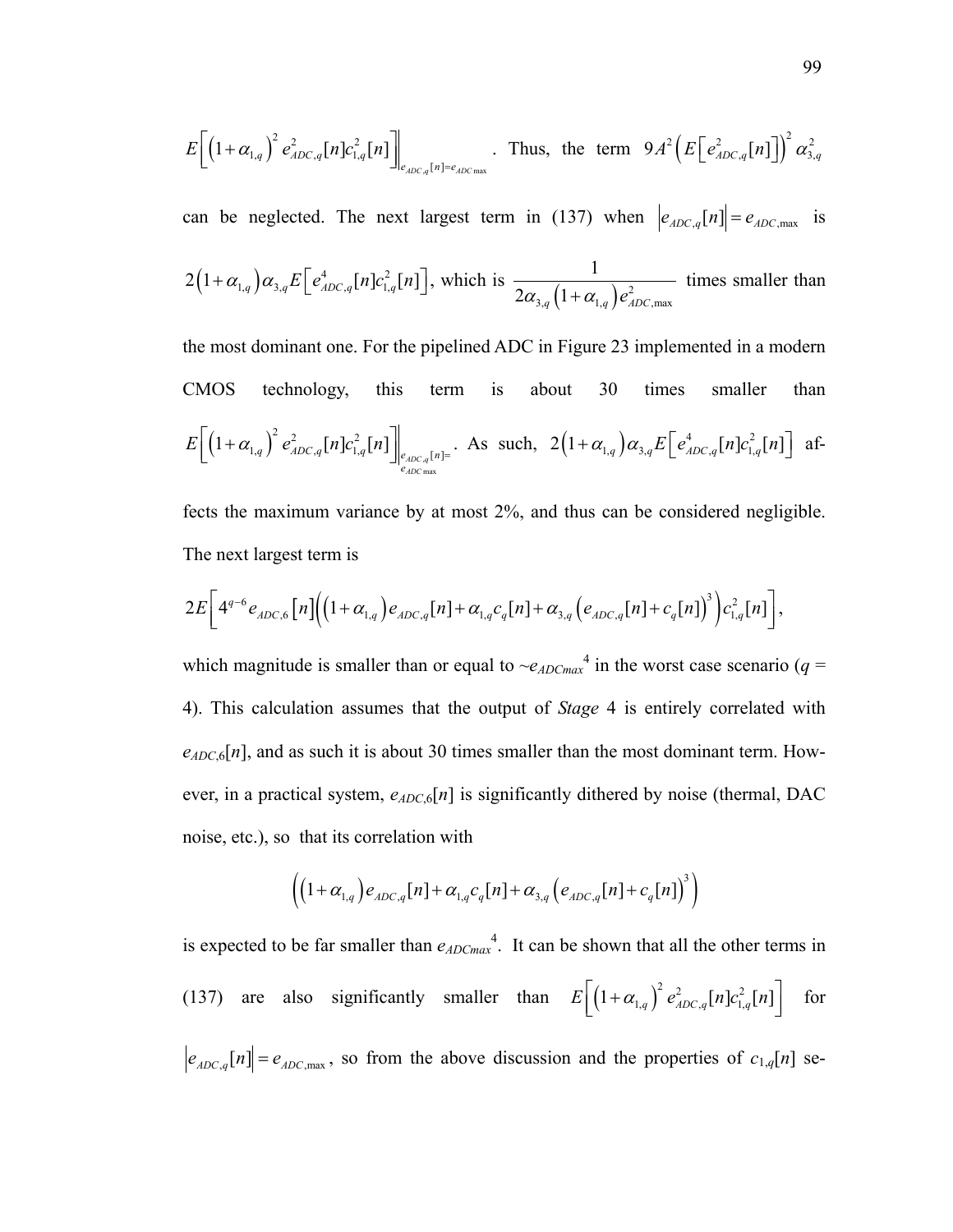quence, the variance of  $\tilde{\gamma}_{1,q}$  can be well-bounded by

$$
Var\left[\tilde{\gamma}_{1,q}\right] \leq \frac{\left(1+\alpha_{1,q}\right)^2 e_{ADC\max}^2 \frac{6}{16}\left(\frac{2}{3}+B^2\right)}{A^2 P}.
$$

Following the same procedure as above, the variance of  $\tilde{\eta}_{2,q}$  can be found from (115) and (121),

$$
E\left[\tilde{\eta}_{2,q}^{2}\right] = \frac{1}{A^{2}} \frac{1}{P^{2}} E\left[\sum_{n=m}^{m+P-1} \left(r_{q}[n] + c_{q}[n]\right)^{2} c_{1,q}[n] c_{q}[n] \sum_{q=m}^{m+P-1} \left(r_{q}[s] + c_{q}[s]\right)^{2} c_{1,q}[s] c_{q}[s]\right]
$$
\n
$$
= \frac{1}{A^{4}P^{2}} \sum_{n=m}^{m+P-1} \sum_{s=m}^{m+P-1} E\left[\left(\alpha_{3,q}\left(e_{ADC,q}[n] + c_{q}[n]\right)^{3} + 4^{q-6} e_{ADC,6}[n]\right)^{2} c_{q}^{2}[n]\right]
$$
\n
$$
\left(\alpha_{3,q}\left(e_{ADC,q}[s] + c_{q}[s]\right)^{3} + 4^{q-6} e_{ADC,6}[s]\right)^{2} c_{q}^{2}[s]\right]
$$
\n
$$
= \frac{1}{A^{4}P^{2}} \sum_{n=m}^{m+P-1} \sum_{s=m}^{m+P} E\left[\left(\frac{(1+\alpha_{1,q})e_{ADC,q}[s] - \alpha_{1,q}c_{q}[s] - \alpha_{1,q}c_{q}[s] - \alpha_{1,q}c_{q}[s]\right)^{2} c_{q}^{2}[s]\right]
$$
\n
$$
= \frac{1}{A^{4}P^{2}} \sum_{n=m}^{m+P-1} \sum_{s=m}^{m+P-1} E\left[\left(\frac{(1+\alpha_{1,q})e_{ADC,q}[n] + \alpha_{1,q}c_{q}[n]\right)^{3}}{4^{6-q}}\left(\alpha_{1,q}c_{q}[n] + \alpha_{3,q}\left(e_{ADC,q}[n] + c_{q}[n]\right)^{3}\right)\right] c_{q}^{2}[n]
$$
\n
$$
= \frac{1}{A^{4}P^{2}} \sum_{n=m}^{m+P-1} \sum_{s=m}^{m+P-1} E\left[\left(\frac{(1+\alpha_{1,q})e_{ADC,q}[s] + \alpha_{1,q}c_{q}[s]\right)^{2}}{4^{6-q}} + 4^{2q-12}e_{ADC,6}^{2}[n]\right] c_{q}^{2}[s]
$$
\n
$$
= \frac{2e_{ADC,6}[s] \left(\left(1+\alpha_{1,q}\right)e
$$

Expanding this expression,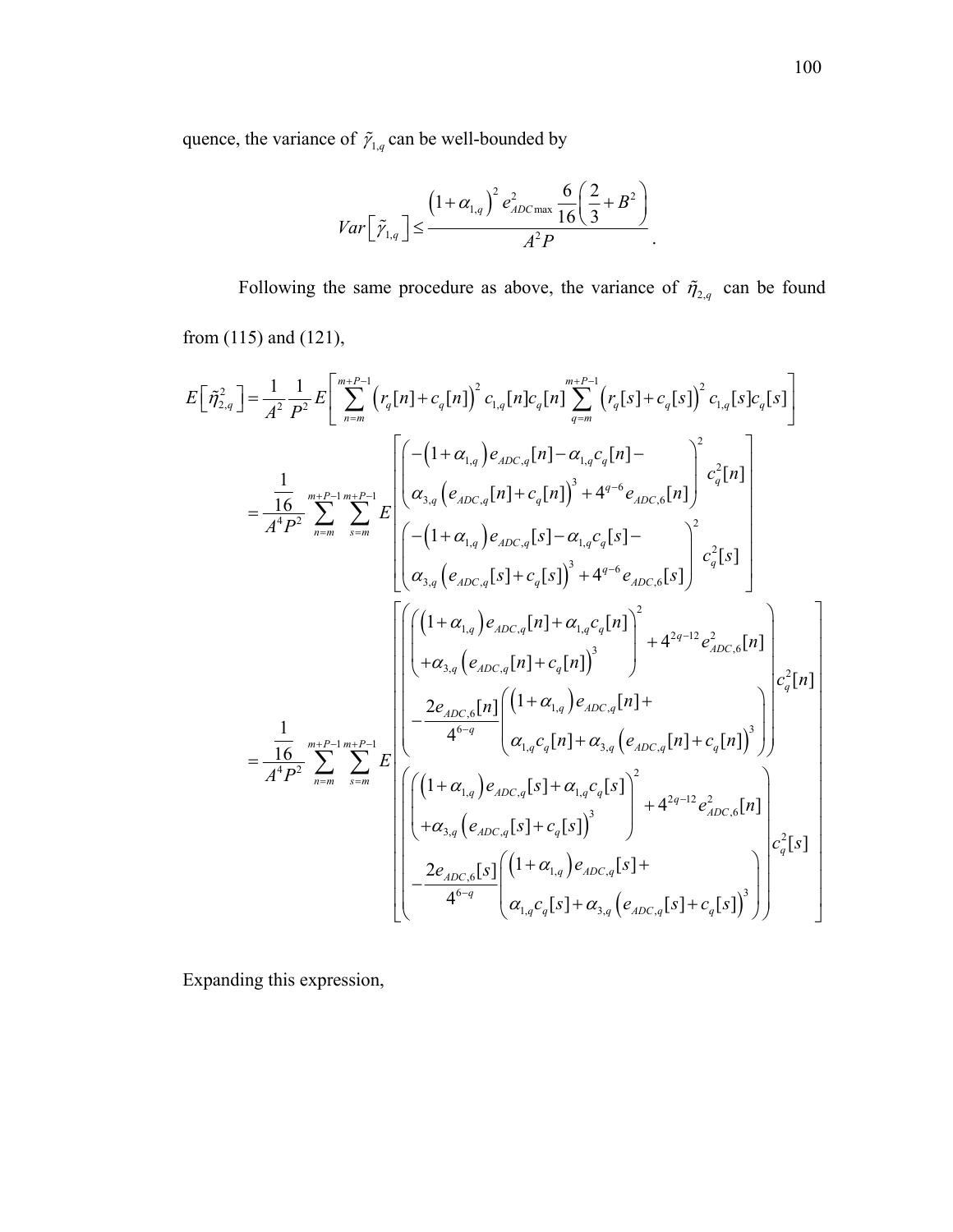$$
E\left[\tilde{\eta}_{2,q}^{2}\right] = \int_{E}\left[\left(\left(1+\alpha_{1,q}\right)e_{ADC,q}[n] + \alpha_{3,q}\left(e_{ADC,q}[n] + c_{q}[n]\right)^{2}\right)^{2}c_{q}^{2}[n]\right] + 2.
$$
\n
$$
E\left[\left(\left(1+\alpha_{1,q}\right)e_{ADC,q}[s] + \alpha_{3,q}\left(e_{ADC,q}[s] + c_{q}[s]\right)^{3}\right)^{2}c_{q}^{2}[s]\right] + 2.
$$
\n
$$
\left[\left(\left(1+\alpha_{1,q}\right)e_{ADC,q}[s] + c_{q}[s]\right)^{3}\right]c_{q}^{2}[s]\right] + 2.
$$
\n
$$
E\left[\left(\left(1+\alpha_{1,q}\right)e_{ADC,q}[n]\right)^{2} - \frac{2}{4^{6-q}}e_{ADC,6}[n].\right]
$$
\n
$$
\frac{1}{A^{4}P^{2}}\sum_{n=m}^{m+P-1}\sum_{s=m}^{m+P-1}\left[\left(\left(1+\alpha_{1,q}\right)e_{ADC,q}[s] + \alpha_{1,q}\left(e_{ADC,q}[s] + c_{q}[s]\right)^{3}\right)^{2}c_{q}^{2}[s]\right]
$$
\n
$$
E\left[\left(\left(1+\alpha_{1,q}\right)e_{ADC,q}[s] + \alpha_{3,q}\left(e_{ADC,q}[s] + c_{q}[s]\right)^{3}\right)^{2}c_{q}^{2}[s]\right]
$$
\n
$$
+ E\left[\left(\left(1+\alpha_{1,q}\right)e_{ADC,q}[n]\right)^{2} - \frac{2}{4^{6-q}}e_{ADC,6}[n].\right]
$$
\n
$$
+ E\left[\left(\left(1+\alpha_{1,q}\right)e_{ADC,q}[n]+ \alpha_{3,q}\left(e_{ADC,q}[n]+ c_{q}[n]\right)^{3}\right)\right]c_{q}^{2}[n]\right]
$$
\n
$$
\left[\left(\left(1+\alpha_{1,q}\right)e_{ADC,q}[s]\right)^{2} - \frac{2}{4^{6-q}}e_{ADC,6}[s].\right]
$$
\n
$$
\left[\left(\left(1+\alpha_{1,q}\right)e_{ADC,q}[s]+ \alpha_{3,q}\left(e_{ADC,q}[s]+ c_{q}[s]\right)^{3}\right)\right]c_{q}^{2}[s]
$$
\n
$$
\
$$

Using the properties of the calibration sequences in Table 2, the square of  $\tilde{\eta}_{2,q}$  mean value can be found as

$$
E\left[\tilde{\eta}_{2,q}\right]^2 = \left(\frac{1}{A}\frac{1}{P}E\left[\sum_{n=m}^{m+P-1} \left(r_q[n]+c_q[n]\right)^2 c_q[n]c_{1,q}[n]\right]\right)^2
$$

Subtracting  $E\left[\tilde{\eta}_{2,q}\right]^2$  from  $E\left[\tilde{\eta}_{2,q}^2\right]$ ,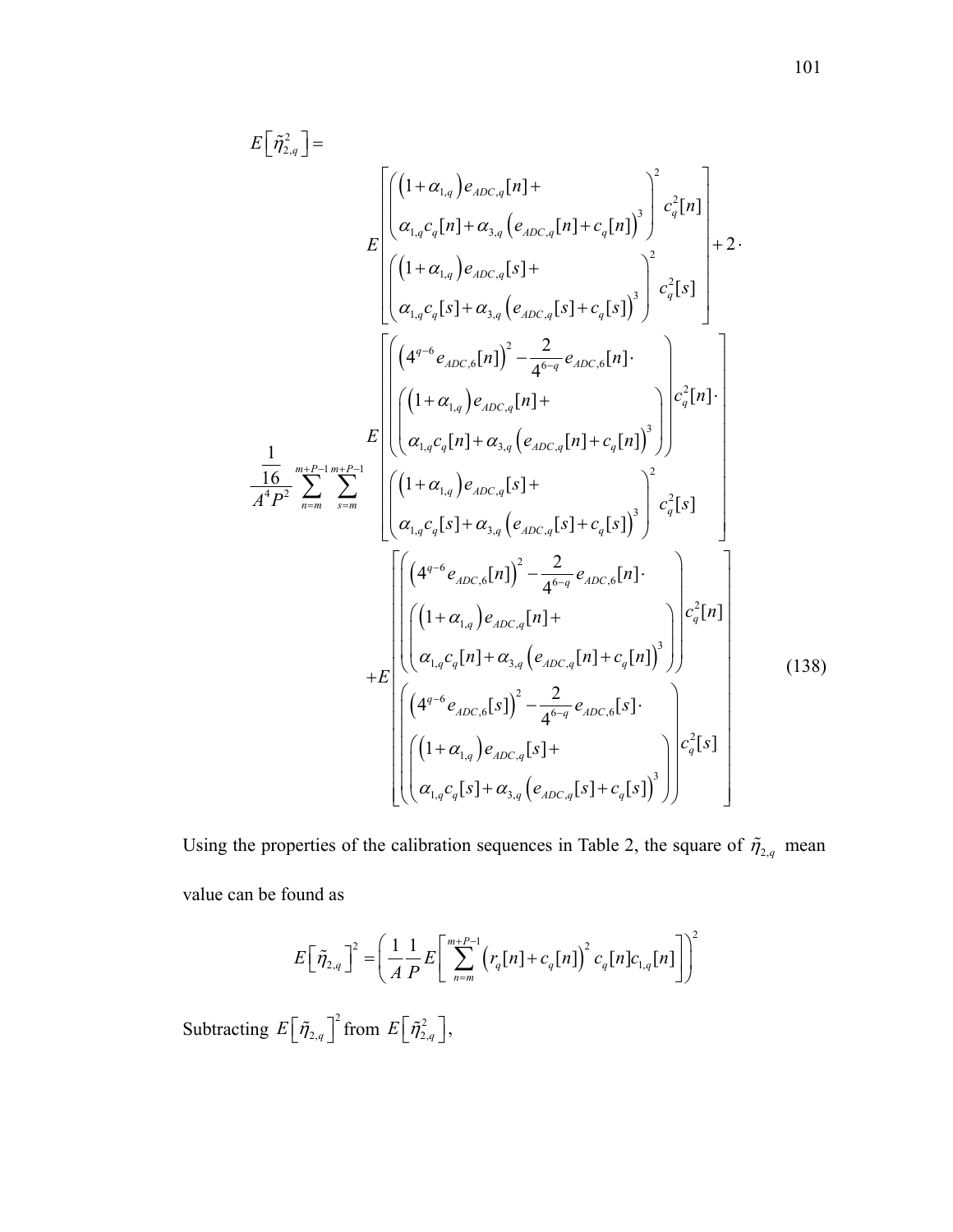$$
Var\left[\tilde{\eta}_{2,q}\right] = \frac{1}{16A^{4}P^{2}}.
$$
\n
$$
E\left[\left(\left(1+\alpha_{1,q}\right)e_{ADC,q}[n] + \alpha_{1,q}c_{q}[n] + \alpha_{3,q}\left(e_{ADC,q}[n] + c_{q}[n]\right)^{3}\right)^{4}c_{q}^{4}[n]\right] - \left(E\left[\left(\left(1+\alpha_{1,q}\right)e_{ADC,q}[n] + \alpha_{1,q}c_{q}[n] + \alpha_{3,q}\left(e_{ADC,q}[n] + c_{q}[n]\right)^{3}\right)^{2}c_{q}^{2}[n]\right]\right)^{2} + \frac{1}{2E}\left[\left(\left(4^{q-6}e_{ADC,6}[n]\right)^{2} - \frac{2e_{ADC,6}[n]}{4^{6-q}}\right)\left(\frac{1+\alpha_{1,q}e_{ADC,q}[n] + c_{q}[n]}{+\alpha_{3,q}\left(e_{ADC,q}[n] + c_{q}[n]\right)^{3}}\right)\right)\right] - \left[\left(\left(1+\alpha_{1,q}\right)e_{ADC,q}[n] + \alpha_{1,q}c_{q}[n] + \alpha_{3,q}\left(e_{ADC,q}[n] + c_{q}[n]\right)^{3}\right)^{2}c_{q}^{4}[n]\right] - \frac{1}{2E}\left[\left(\left(4^{q-6}e_{ADC,6}[n]\right)^{2} - \frac{2e_{ADC,6}[n]}{4^{6-q}}\left(\frac{1+\alpha_{1,q}e_{ADC,q}[n] + c_{q}[n]}{+\alpha_{3,q}\left(e_{ADC,q}[n] + c_{q}[n]\right)^{3}}\right)\right)c_{q}^{4}[n]\right] - \left(E\left[\left(\left(1+\alpha_{1,q}\right)e_{ADC,q}[n] + \alpha_{1,q}c_{q}[n] + \alpha_{3,q}\left(e_{ADC,q}[n] + c_{q}[n]\right)^{3}\right)^{2}c_{q}^{2}[n]\right] - \frac{1}{2E}\left[\left(\left(1+\alpha_{1,q}\right)e_{ADC,q}[n] + \alpha_{1,q}c_{q}[n] + \alpha_{3,q}\left(e_{ADC,q}[n] + c_{q}[n]\right)^{3}\right)^{2}c_{q}^{2}[n]\right] - \left(E\left[\left(\left(4^{q-6}e_{ADC,6}[n]\right)^{2} - \frac{2e_{ADC,6}[n]}{4^{6-q}}\
$$

By inspection it can be determined that the maximum variance of  $\tilde{\eta}_{2,q}$  is negligible comparing the bounds established for  $\tilde{\gamma}_{1,q}$  and  $\tilde{\gamma}_{3,q}$  as, from the equation above, it follows that each term is multiplied by either  $c_q^4[n]$  (where  $E[c_q^4[n]] = 40A^4$ ),  $c_q^2[n]$ (which expected value is squared $(E\left[c_q^2[n]\right]^2 = 16A^4)$ , or higher powers of  $c_q[n]$ . Without much effort, an upper bound can be established by applying the inequalities below which use the information that input into residue amplifier (in order to avoid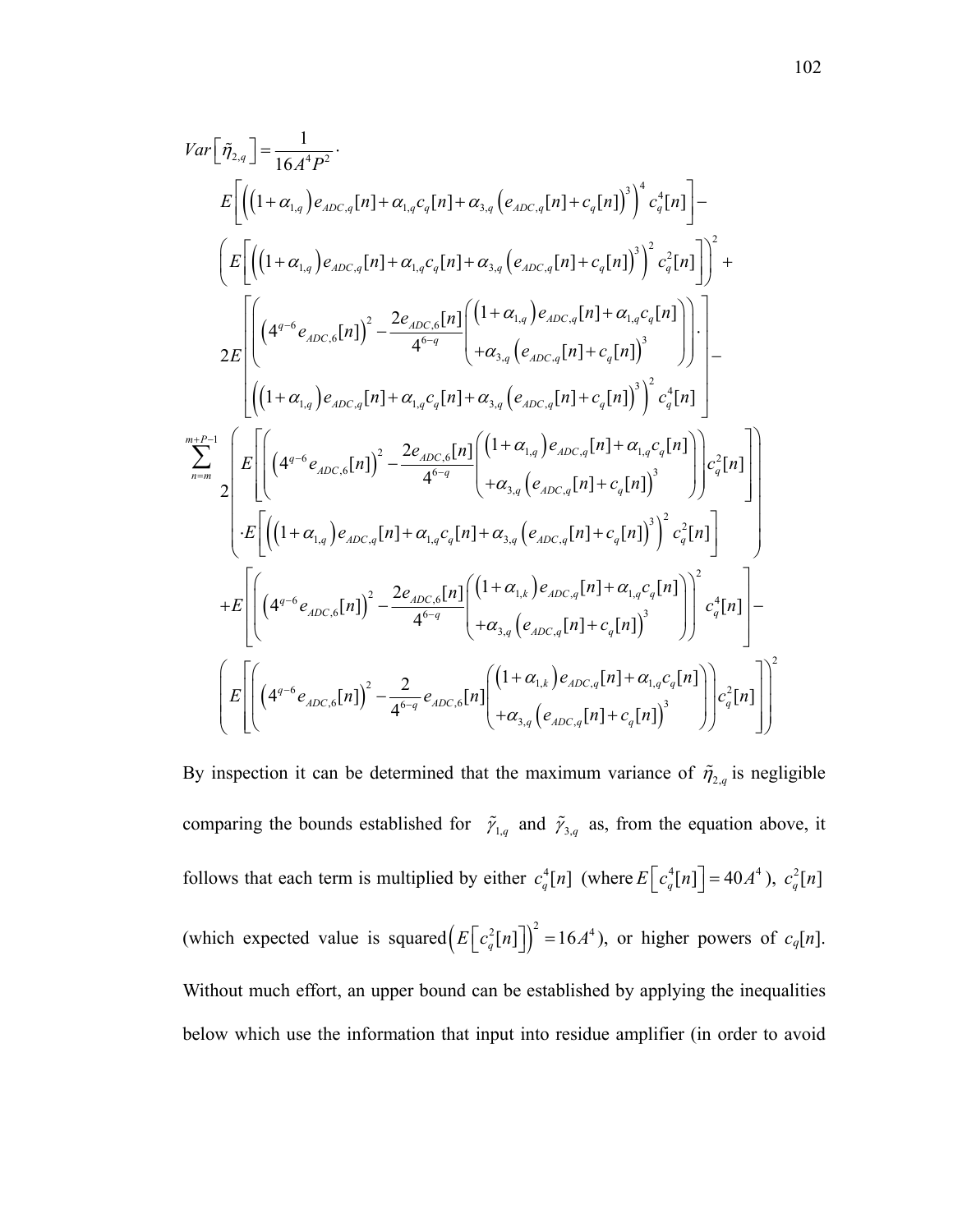clipping) should not be bigger than  $\Delta$ ,

$$
E\left[\left(\left(1+\alpha_{1,q}\right)e_{ADC,q}[n]+\alpha_{1,q}c_{q}[n]+\alpha_{3,q}\left(e_{ADC,q}[n]+c_{q}[n]\right)^{3}\right)^{4}c_{q}^{4}[n]\right]\leq\Delta^{4}E\left[c_{q}^{4}[n]\right],
$$
\n
$$
E\left[\left(\left(1+\alpha_{1,q}\right)e_{ADC,q}[n]+\alpha_{1,q}c_{q}[n]+\alpha_{3,q}\left(e_{ADC,q}[n]+c_{q}[n]\right)^{3}\right)^{2}c_{q}^{2}[n]\right]\leq\Delta^{2}E\left[c_{q}^{2}[n]\right]
$$
\n
$$
E\left[\left(\frac{e_{ADC,6}^{2}[n]}{4^{12-2q}}-\frac{e_{ADC,6}[n]}{0.5\cdot4^{6-q}}\left(\frac{1+\alpha_{1,q}}{\alpha_{1,q}c_{q}[n]+1}\right)\right)e_{q}^{4}[n]\right]\right] \leq\Delta^{2}E\left[c_{q}^{2}[n]\right]
$$
\n
$$
2E\left[\left(\frac{e_{ADC,6}^{2}[n]}{4^{12-2q}}-\frac{e_{ADC,6}[n]}{0.5\cdot4^{6-q}}\left(\frac{1+\alpha_{1,q}}{\alpha_{1,q}c_{q}[n]+c_{q}[n]}\right)^{3}\right)\right]c_{q}^{4}[n]\right]
$$
\n
$$
= \frac{\Delta^{3}}{8}e_{ADC\max}E\left[c_{q}^{4}[n]\right]
$$
\n
$$
E\left[\left(\frac{e_{ADC,6}^{2}[n]-2e_{ADC,6}[n]}{4^{12-2q}}-\frac{2e_{ADC,6}[n]}{4^{6-q}}\right).
$$
\n
$$
E\left[\left(\frac{(1+\alpha_{1,q})e_{ADC,q}[n]+\alpha_{1,q}c_{q}[n]}{(\alpha_{3,q}(e_{ADC,q}[n]+\alpha_{1,q}c_{q}[n])^{3}}\right)e_{q}^{2}[n]\right]
$$
\n
$$
E\left[\left(\frac{(1+\alpha_{1,q})e_{ADC,q}[n]+\alpha_{1,q}c_{q}[n]+1}{\alpha_{3,q}(e_{ADC,q}[n]+\alpha_{1,q}c_{q}[n]+1}\right)^{2}c_{q}^{2}[n]\right]
$$
\n
$$
E\left[\left(\frac{e_{ADC,6}^{2}[n]-
$$

$$
E\left[\left(\frac{e_{ADC,6}^2[n]}{4^{12-2q}} - \frac{e_{ADC,6}[n]}{0.5 \cdot 4^{6-q}} \left(\frac{1+\alpha_{1,k}}{\alpha_{1,q}c_q[n]+1} e_{ADC,q}[n] + \frac{e_{ADC,6}^2[n]}{16^2} \right) \left(\frac{c_q^4[n]}{16^2} - \frac{e_{ADC,6}^2[n]}{16^2} \right) \right] \le \frac{e_{ADC}^2 \Delta^2}{16^2} E\left[c_q^4[n]\right]
$$

$$
E\left[\left(\frac{e_{ADC,6}^2[n]}{4^{12-2q}} - \frac{e_{ADC,6}[n]}{0.5 \cdot 4^{6-q}} \left(\frac{1+\alpha_{1,k}}{\alpha_{1,q}c_q[n]+1} e_{ADC,q}[n] + \frac{e_{ADC,6}[n]}{16}\right) \right] \le \left(\frac{e_{ADC} \Delta^2}{16}\right) E\left[c_q^2[n]\right]
$$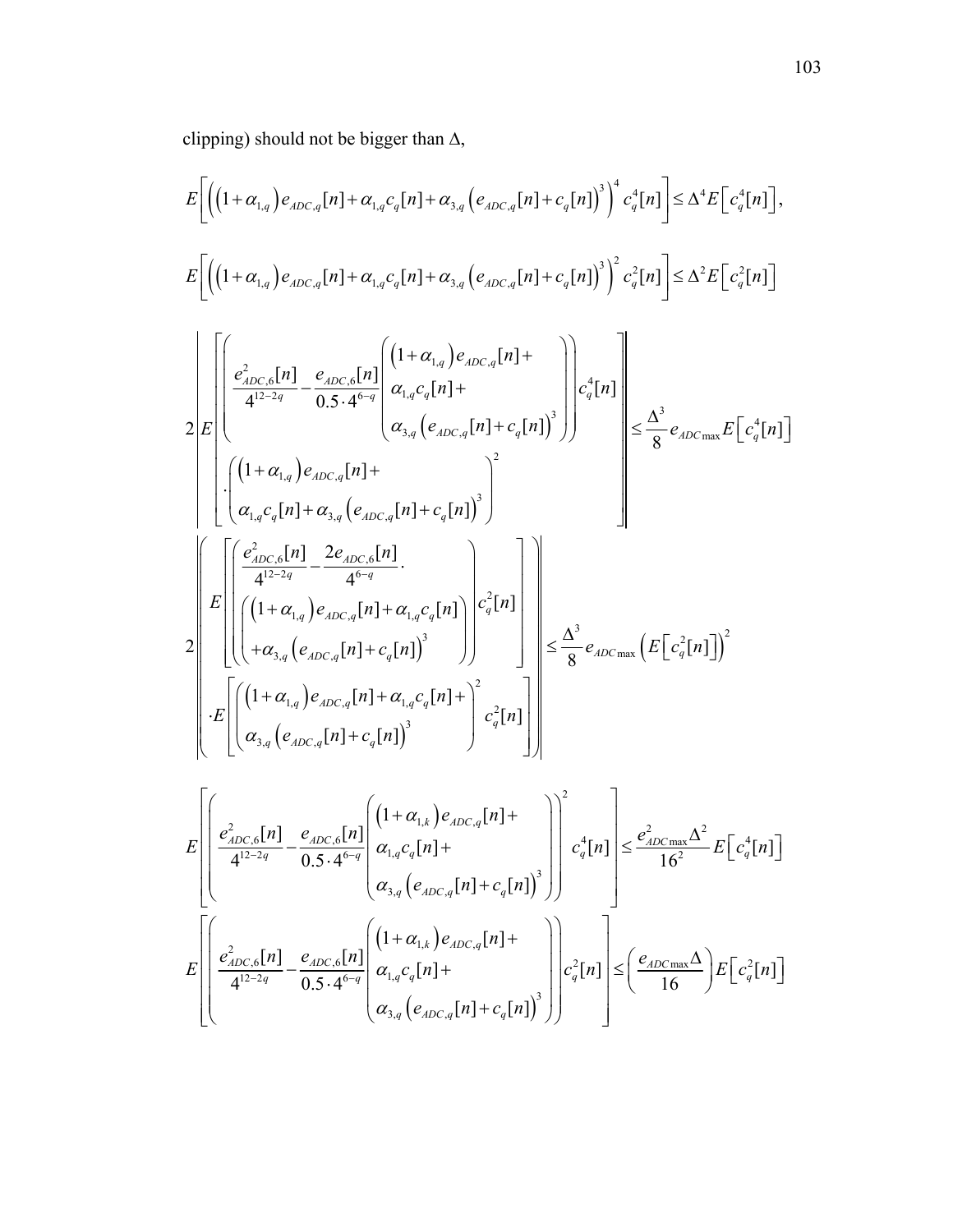As the upper bound for the first two terms in  $Var\left[\tilde{\eta}_{2,q}\right]$  is the largest (their magnitude is about 16 times bigger than the magnitude of the following two terms), the variance of  $\tilde{\eta}_{2,q}$  can be well-bounded with

$$
Var\left[\tilde{\eta}_{2,q}\right] \leq \frac{1}{16A^4P^2} \sum_{n=m}^{m+P-1} \left[ \begin{pmatrix} \left(1+\alpha_{1,q}\right)e_{ADC\max}[n] + \alpha_{1,q}c_q[n] \right)^4 & c_q^4[n] \\ + \alpha_{3,q}\left(e_{ADC\max}[n] + c_q[n]\right)^3 & & e_q^2[n] \\ \end{pmatrix} - \sum_{n=m}^{m+P-1} \left[ E\left[ \begin{pmatrix} \left(1+\alpha_{1,q}\right)e_{ADC\max}[n] + \alpha_{1,q}c_q[n] \right)^2 \\ + \alpha_{3,q}\left(e_{ADC\max}[n] + c_q[n]\right)^3 & & e_q^2[n] \\ \end{pmatrix} \right] \right] \leq \frac{1}{16A^4P} \left( \Delta^4 E\left[c_q^4[n]\right] + \Delta^4 \left( E\left[c_q^2[n]\right] \right)^2 \right) = \frac{56A^4\Delta^4}{16A^4\Delta^4} = \frac{3.5\Delta^4A^2}{A^2P} \end{pmatrix}
$$

Using the definitions in (113), (114) and (121), the correlation between  $\tilde{\gamma}_{1,q}$ and  $\tilde{\gamma}_{3,q}$  equals to

$$
E\left[\tilde{\gamma}_{1,q}\tilde{\gamma}_{3,q}\right] = E\left[\frac{1}{A} \frac{1}{P} \sum_{n=m}^{m+P-1} \left(r_q[n] + c_q[n]\right)c_{1,q}[n]\frac{1}{6A^3} \frac{1}{P} \sum_{s=m}^{m+P-1} \left(r_q[s] + c_q[s]\right)c_{3,q}[s]\right]
$$
  
\n
$$
= \frac{1}{6A^4 P^2} E\left[\sum_{n=m}^{m+P-1} \left(r_q[n] + c_q[n]\right)c_{1,q}[n]\right] E\left[\sum_{s=m}^{m+P-1} \left(r_q[s] + c_q[s]\right)c_{3,q}[s]\right] + \frac{1}{6A^4 P^2} E\left[\sum_{n=m}^{m+P-1} \left(r_q[n] + c_q[n]\right)c_{3,q}[n]c_{1,q}[n]\right] - \frac{1}{6A^4 P^2} \sum_{n=m}^{m+P-1} E\left[\left(r_q[n] + c_q[n]\right)c_{1,q}[n]\right] E\left[\left(r_q[n] + c_q[n]\right)c_{3,q}[n]\right]
$$
  
\n
$$
= E\left[\tilde{\gamma}_{1,q}\right] E\left[\tilde{\gamma}_{3,q}\right] + \frac{1}{6A^4 P^2} E\left[\sum_{n=m}^{m+P-1} \left(r_q[n] + c_q[n]\right)c_{3,q}[n]c_{1,q}[n]\right]
$$
  
\n
$$
\alpha_{3,q} \cdot \left(P\alpha_{1,q} + \alpha_{3,q}\left(\sum_{n=m}^{m+P-1} e_{ADC,q}^2[n] + 10A^2 \cdot P\right)\right)
$$

Neglecting the last term in the expression above (as this term goes very quickly to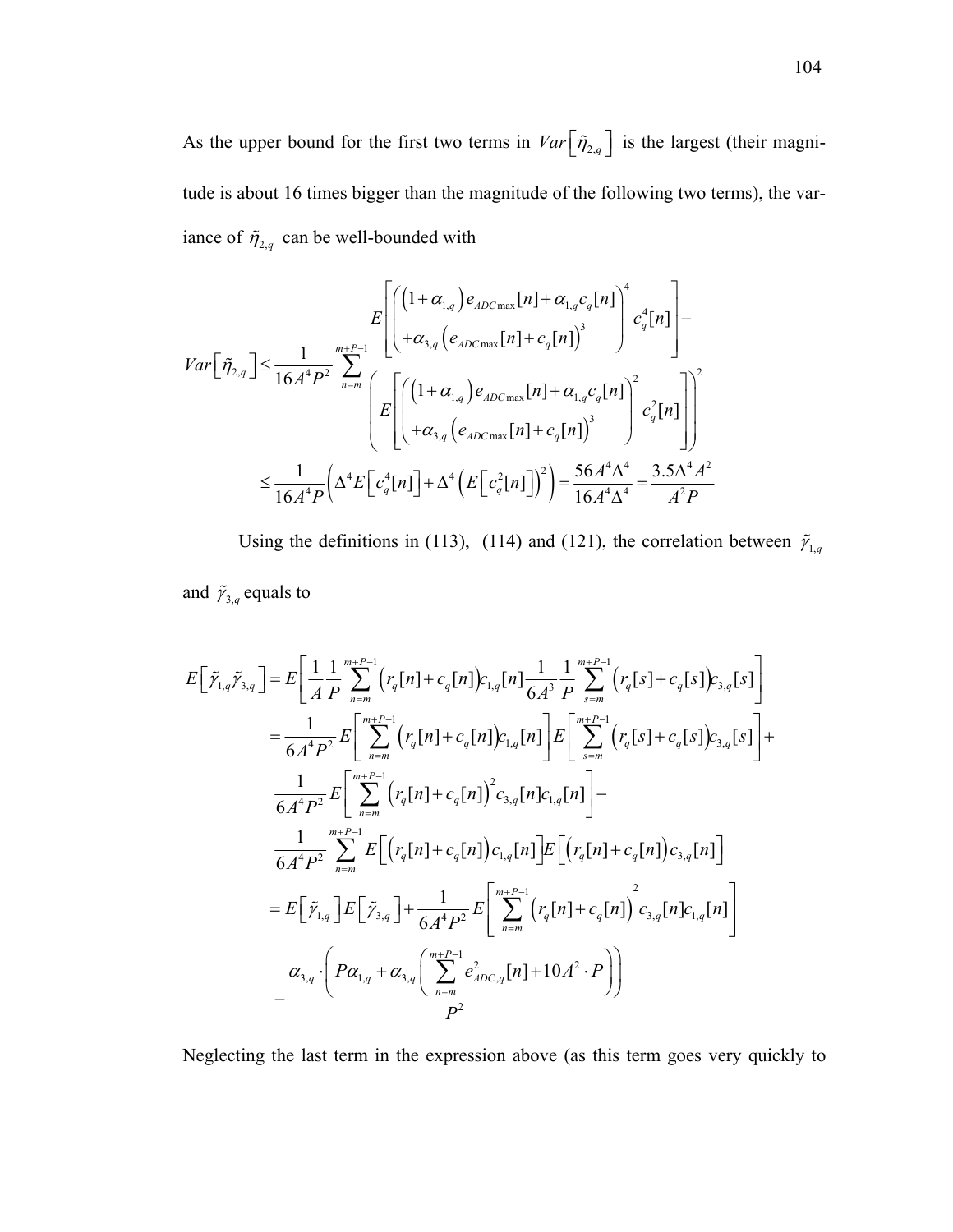zero, the difference between the mean of  $\tilde{\gamma}_{1,q} \tilde{\gamma}_{3,q}$  and  $E[\tilde{\gamma}_{1,q}] E[\tilde{\gamma}_{3,q}]$  is well-

approximated by the term 
$$
\frac{1}{6A^4P^2}E\left[\sum_{n=m}^{m+P-1} (r_q[n]+c_q[n])\right]^2 c_{3,q}[n]c_{1,q}[n]\right].
$$
 That is,

$$
\frac{1}{6A^{4}P^{2}}E\left[\sum_{n=m}^{m+P-1} (r_{q}[n]+c_{q}[n])^{2}c_{3,q}[n]c_{1,q}[n]\right] = \frac{1}{6A^{4}P^{2}}\sum_{n=m}^{m+P-1} E\left[\left(r_{q}[n]+c_{q}[n]\right)^{2}c_{3,q}[n]c_{1,q}[n]\right]
$$
\n
$$
=\frac{1}{6A^{4}P^{2}}\sum_{n=m}^{m+P-1} E\left[\left(\frac{(1+\alpha_{1,q})e_{ADC,q}[n]+ \alpha_{1,q}c_{q}[n]+}{\alpha_{3,q}(e_{ADC,q}[n]+c_{q}[n])^{3}-4^{q-6}e_{ADC,6}[n]}\right)^{2}c_{3,q}[n]c_{1,q}[n]\right]
$$
\n
$$
=\frac{1}{6A^{4}P^{2}}\sum_{n=m}^{m+P-1} E\left[\left(\frac{\alpha_{1,q}^{2}c_{q}^{2}[n]+6(1+\alpha_{1,q})\alpha_{3,q}e_{ADC,q}^{2}[n]c_{q}[n]+}{6\alpha_{1,q}\alpha_{3,q}e_{ADC,q}^{2}[n]c_{q}[n]+15e_{ADC,q}^{2}[n]c_{1,q}[n]c_{q}^{4}[n]+c_{q}^{6}[n]\right)\right]
$$
\n
$$
= \frac{1}{6A^{4}P^{2}}\sum_{n=m}^{m+P-1} E\left[\left(\frac{\alpha_{1,q}^{2}c_{q}^{2}[n]+6(1+\alpha_{1,q})\alpha_{3,q}e_{ADC,q}^{2}[n]c_{1,q}[n]c_{q}[n]+15e_{ADC,q}[n]c_{1,q}[n]c_{1,q}[n]}{c_{3,q}[n]c_{1,q}[n]c_{1,q}[n]c_{1,q}[n]c_{1,q}[n]c_{1,q}[n]\right]
$$
\n
$$
-2 \cdot 4^{q-6}e_{ADC,6}[n] \cdot \left(\alpha_{1,q}c_{q}[n]+ \alpha_{3,q}(e_{ADC,q}[n]+c_{q}[n] \right)^{3}\right)
$$

where, in the worst case scenario when  $|e_{ADC,q}[n]| = e_{ADC,max}$  (when the correlation is the largest), this term can be well-bounded by  $\frac{9}{6A^2P} (1 + \alpha_{1,q}) \alpha_{3,q} e_{ADC,\text{max}}^2[n]$  $+\alpha_{1a} \alpha_{3a} e_{ADC \text{ max}}^2[n]$ , which is approximately 218 times smaller than the variance of  $\tilde{\gamma}_{3,q}$ .